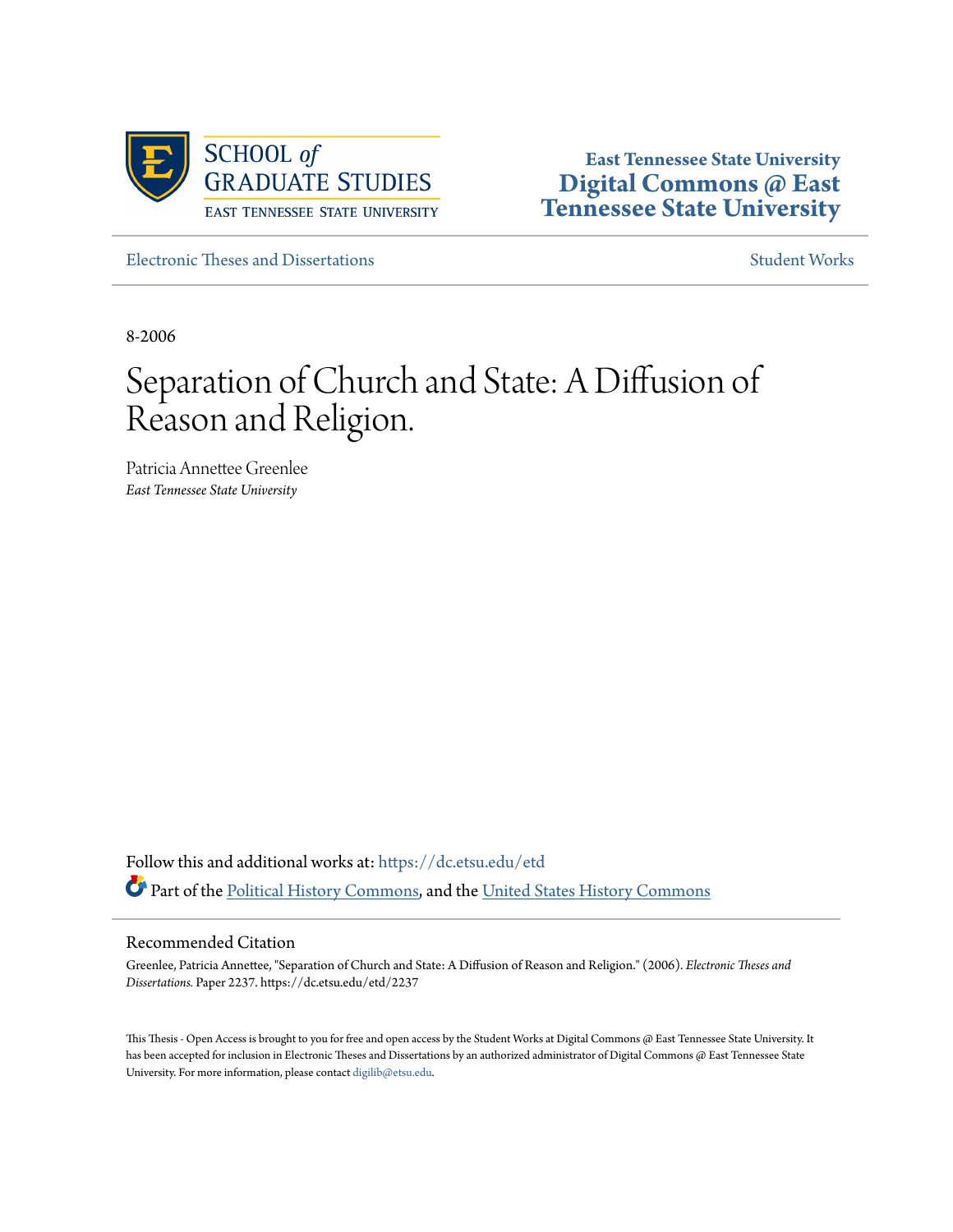Separation of Church and State: A Diffusion of Reason and Religion

 $\frac{1}{2}$  ,  $\frac{1}{2}$  ,  $\frac{1}{2}$  ,  $\frac{1}{2}$  ,  $\frac{1}{2}$  ,  $\frac{1}{2}$  ,  $\frac{1}{2}$  ,  $\frac{1}{2}$  ,  $\frac{1}{2}$ 

A thesis

presented to

the faculty of the Department of History

East Tennessee State University

In partial fulfillment

 $\overline{\phantom{a}}$  , where  $\overline{\phantom{a}}$ 

of the requirements for the degree

Master of Arts in History

 $\frac{1}{2}$  ,  $\frac{1}{2}$  ,  $\frac{1}{2}$  ,  $\frac{1}{2}$  ,  $\frac{1}{2}$  ,  $\frac{1}{2}$  ,  $\frac{1}{2}$  ,  $\frac{1}{2}$  ,  $\frac{1}{2}$ 

by

Patricia A. Greenlee

August, 2006

 $\mathcal{L}_\text{max}$ 

Dr. Dale Schmitt, Chair

Dr. Elwood Watson

Dr. William Burgess Jr.

Keywords: Separation of Church and State, Religious Freedom, Enlightenment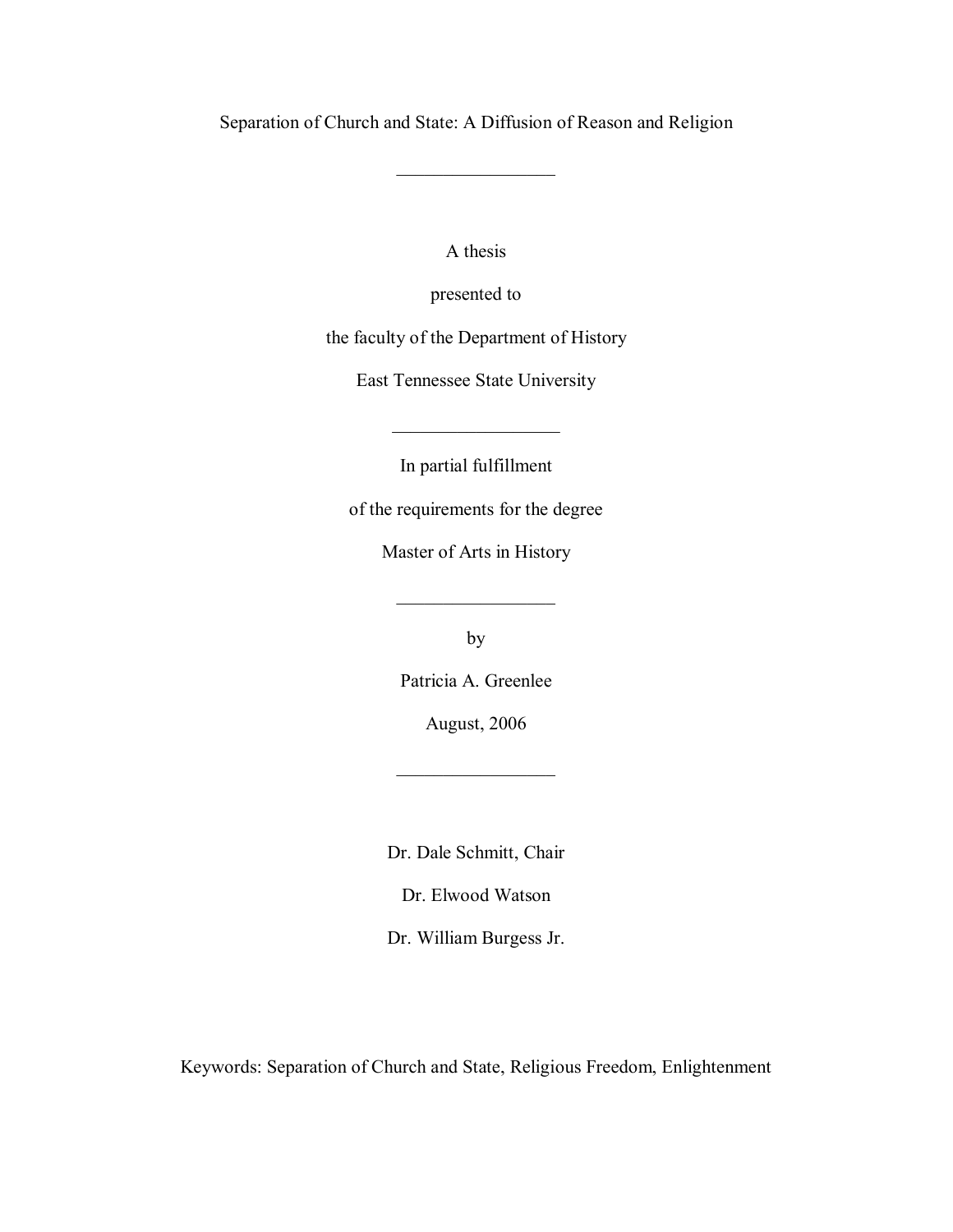## ABSTRACT

#### Separation of Church and State: A Diffusion of Reason and Religion

by

## Patricia A.Greenlee

The evolution of America's religious liberty was birthed by a separate church and state. As America strides into the twenty first century the origin of separation of church and state continues to be a heated topic of debate. Conservatives argue that America's version of separation of church and state was birthed by principles of Christian liberty. Liberals reject this idea maintaining that the evolution of a separate church and state in America was based on enlightened thinking that demanded rational men should have religious liberty. The best way to achieve this was by erecting a wall of separation between church and state.

Sources used in this study include The Letters of Roger Williams, The Papers of Thomas Jefferson and James Madison, and the Diary of Isaac Backus, along with many other primary and secondary sources. This study concludes that America's religious freedom, conceptualized in its separate church and state is a creation of both reason and religion.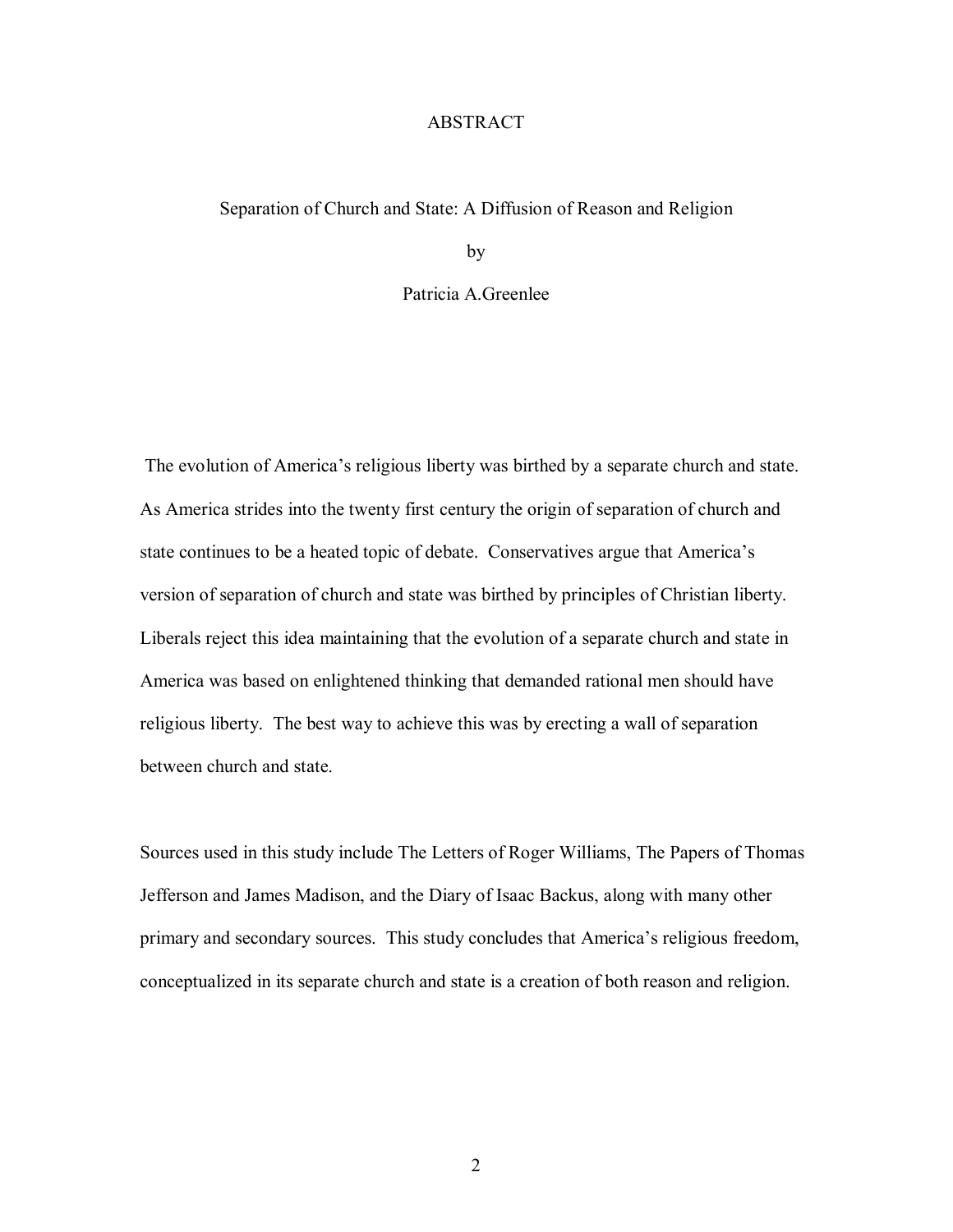## **CONTENTS**

|                                                         | $\overline{2}$ |
|---------------------------------------------------------|----------------|
|                                                         |                |
| Chapter                                                 |                |
| $\mathbf{1}$ .                                          | 5              |
| The Evolution of a Separate Church and State in America | 5              |
| 2. ROGER WILLIAMS: LIBERTY OF CONSCIENCE                | 9              |
|                                                         | 10             |
|                                                         | 16             |
| 3. ISAAC BACKUS: BAPTIST DISSENTER                      | 29             |
|                                                         | 31             |
|                                                         | 32             |
| 4. THOMAS JEFFERSON AND RELIGIOUS FREEDOM               | 50             |
|                                                         | 53             |
|                                                         | 65             |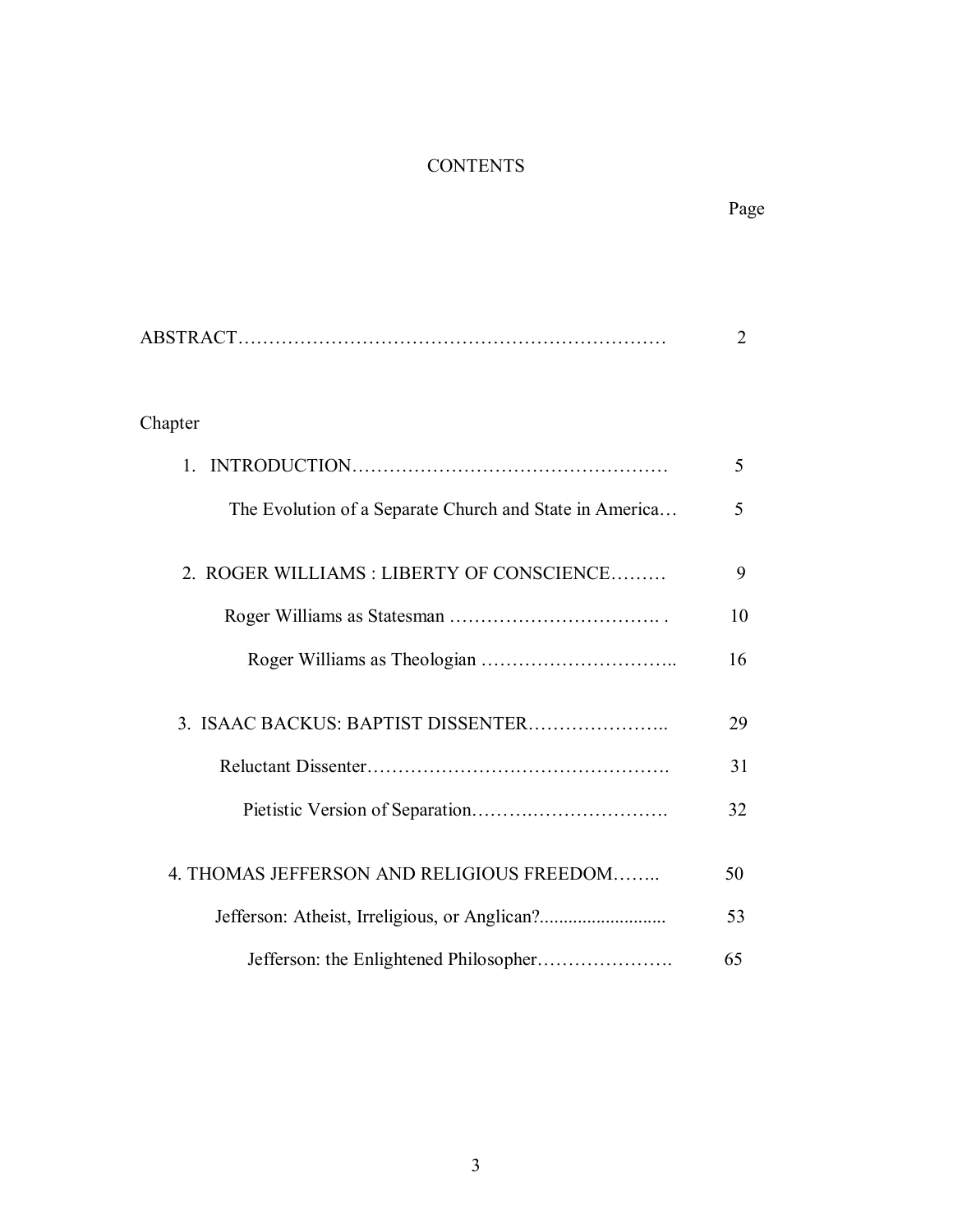## Chapter Page

| 5. JAMES MADISON: PHILOSOPHER, STATESMAN, NATIONALIST 71 |    |
|----------------------------------------------------------|----|
|                                                          |    |
|                                                          |    |
|                                                          |    |
|                                                          | 95 |
|                                                          |    |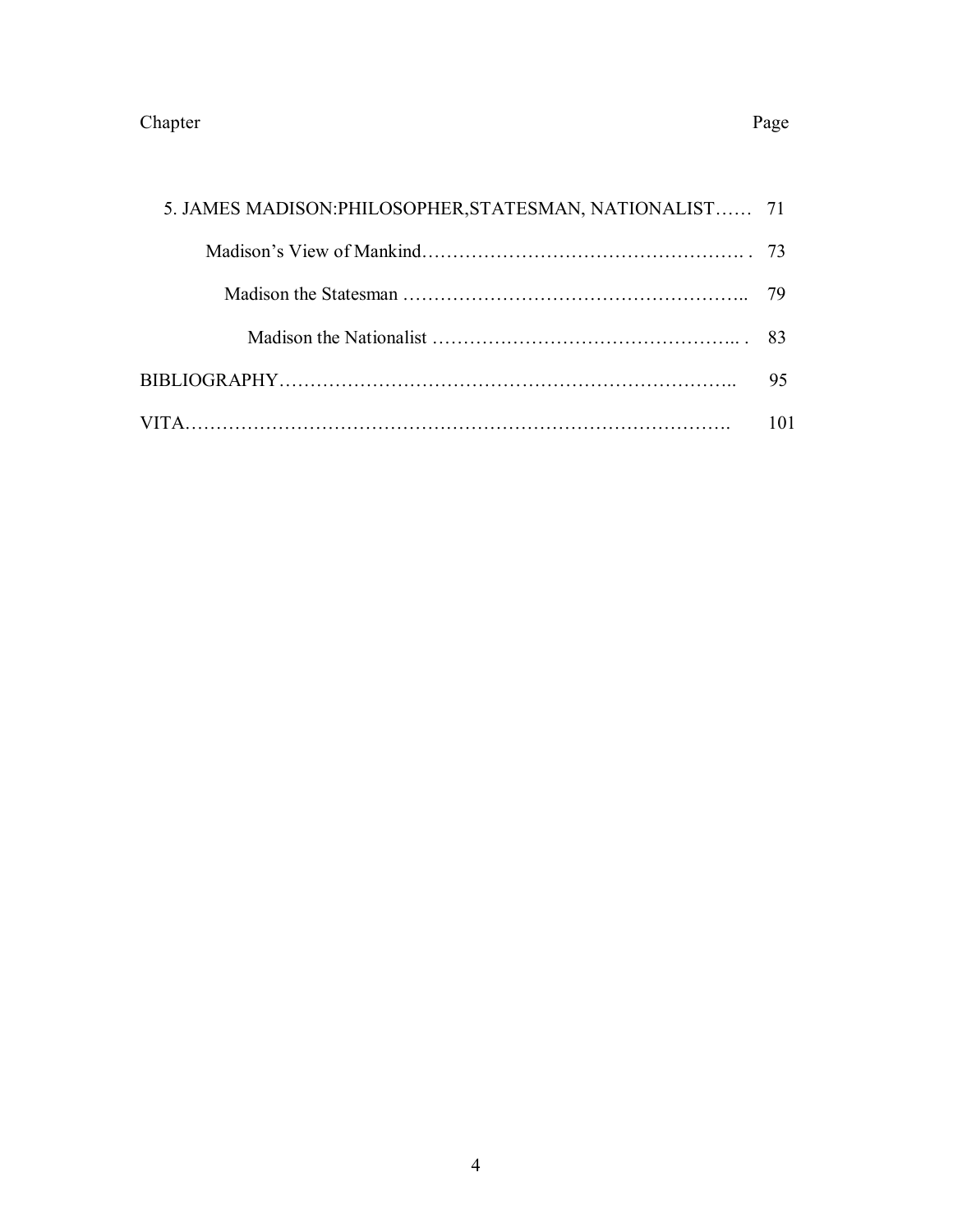## CHAPTER 1

#### INTRODUCTION

#### The Evolution of a Separate Church and State in America

*ìCongress shall make no law respecting an establishment of religion; or prohibiting the free exercise thereof*<sup>11</sup>

Nowhere in this historic affirmation of religious freedom is the phrase "separation of church and state" found. Simply stated, government shall not encourage nor prohibit religious expression. Yet, a paradox does exist. Within the simplicity of religious freedom there are profound implications. In July 2006 the concept of separation of church and state means many things to many people. On the political spectrum liberals maintain that church and state separation demands that on issues of personal freedom such as abortion or gay rights religion should have no part in legislation. Conservatives maintain that they cannot be prohibited from expressing their religious belief in the sanctity of life and heterosexual marriage. Nominees to the Supreme Court are examined, along with their religious faith, in an attempt to determine how that person may vote on church- state issues. In tax supported public schools school prayer has been replaced with a moment of silence that does not restrict the believer or the unbeliever.

 Proponents on both the right and the left define the origin of the concept of separation of church and state according to their own philosophy. Some maintain that the concept was birthed by the Enlightenment; others explain its origin is founded on Christian principles of religious freedom. Some explain that the concept was meant to protect the

<sup>&</sup>lt;sup>1</sup> U.S. Constitution, amend.1.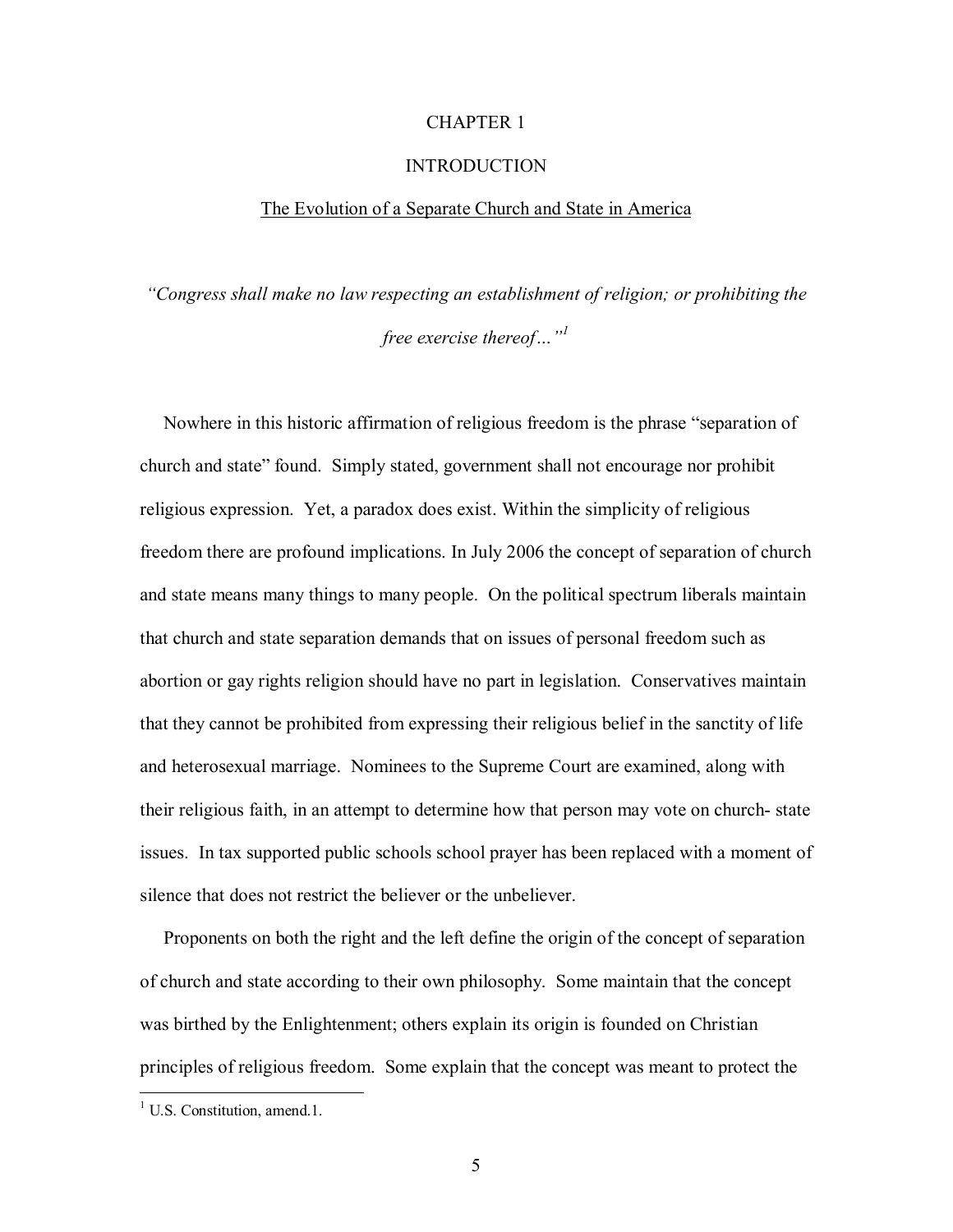church from the state; others maintain the state is to be protected from the church. So, how did this concept evolve to become so foundational to American democracy? Was the concept birthed by reason or religion? Any in depth study of this issue must consider the influences of both reason and religion on four foundational thinkers: Roger Williams, Isaac Backus, Thomas Jefferson, and James Madison. Together these four men not only defined the concept, but dedicated themselves to the cause of religious freedom in America.

Roger Williams' concept of "liberty of conscience" was birthed by his religious faith. His belief in what he termed "soul liberty" set him apart as both statesman and theologian. As a statesman Williams called for a wall of separation between church and state that would give "soul liberty" to Christians, Jews, Papists, and infidels. This call for separation earned him banishment from Boston in 1636. He established a colony in Rhode Island where religious freedom was granted to all sects. His tome, The Bloody Tenet of Persecution defined Williams' call for religious freedom. The views expressed in his writings were not products of enlightened reasoning or libertarian views, but by his religious conviction that the state had no business interfering in one's religious beliefs.

 The duality of Roger Williams the statesman and Roger Williams the theologian to some conveyed hypocrisy when he called for religious freedom and a separate church and state and at the same time defended his religious beliefs as he debated theological issues with great thinkers such as John Cotton and George Fox. It was this duality seen in Williams call for religious freedom that would come to define American religious liberty and create a separate church and state.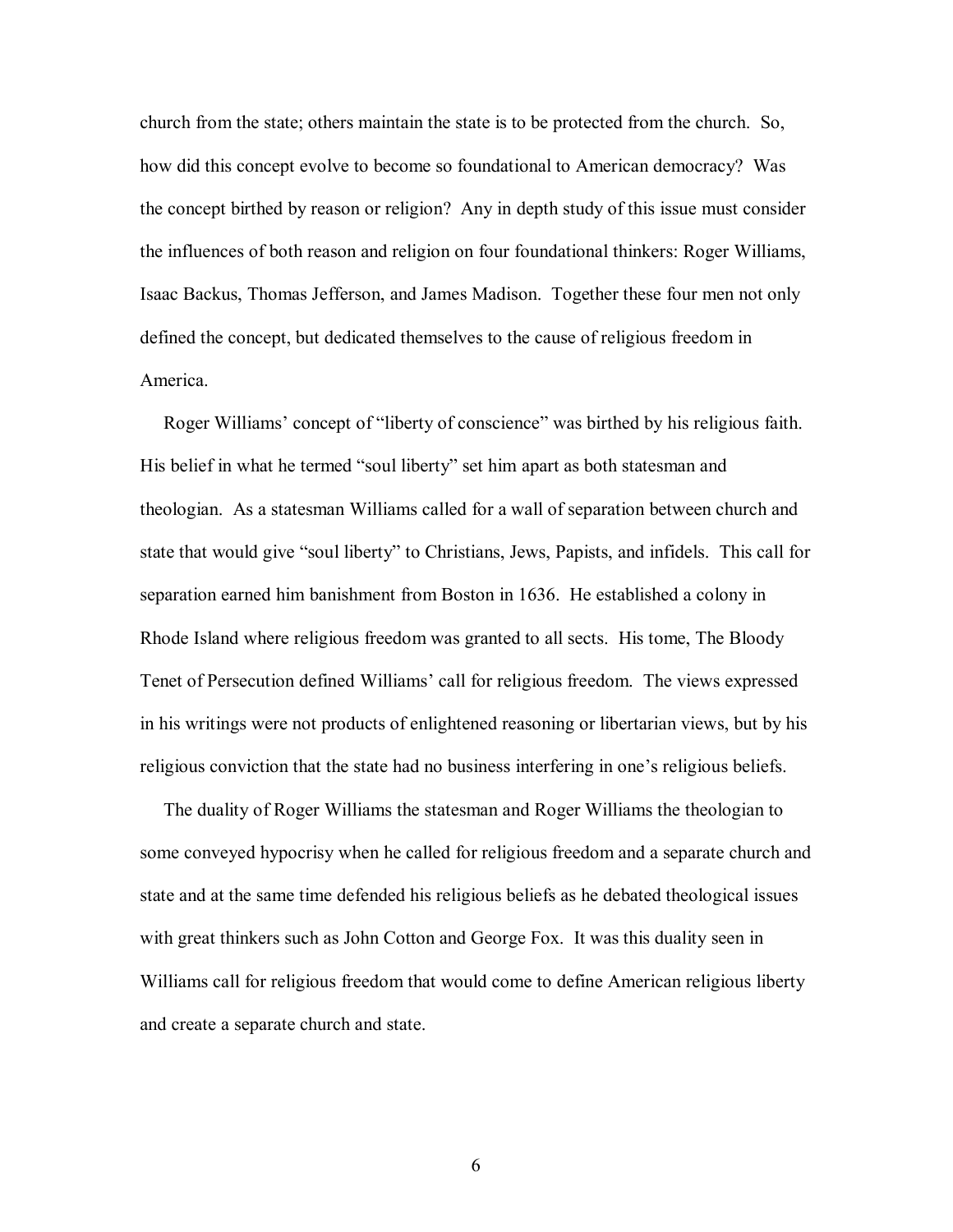Isaac Backus' pietistic version of separation was much like Roger Williams.' It was his religious views that were the foundation of his call for a separate church and state. Unlike Williams, Backus was a hesitant reformer. It was not until after he himself suffered the injustices heaped upon him and his fellow Baptists that he began his quest for religious freedom for all. As he led the Warren Association of Baptists in their fight against the established Congregational Church in Massachusetts he helped to finally bring an end to religious taxation and would later give birth to a separate church and state in Massachusetts.

 The sage of Monticello, Thomas Jefferson, also greatly contributed to the evolution of America's separate church and state. Unlike Williams and Backus Jefferson's call for religious liberty came from an enlightened world view. This enlightened world view placed much confidence in manís ability to reason; therefore, mankind should have the freedom to use his innate reasoning ability to decide for himself in matters of religion. Far from being the atheist that the Federalist Party portrayed him as being, Thomas Jefferson was a man of faith. He ardently defended the natural right of every rational man to believe as he saw fit. Jefferson's Bill for Establishing Religious Freedom in Virginia brought an end to Virginiaís established Anglican Church and brought religious freedom to all sects in Virginia.

 James Madison also contributed to an American version of religious freedom and a separate church and state. Like his contemporary Jefferson, Madison's call for religious freedom and a separate church and state was grounded upon an enlightened world view. Unlike Jefferson, Madison was not an eternal optimist when considering man's human nature, but he too built his philosophy upon the idea that man could reason for himself.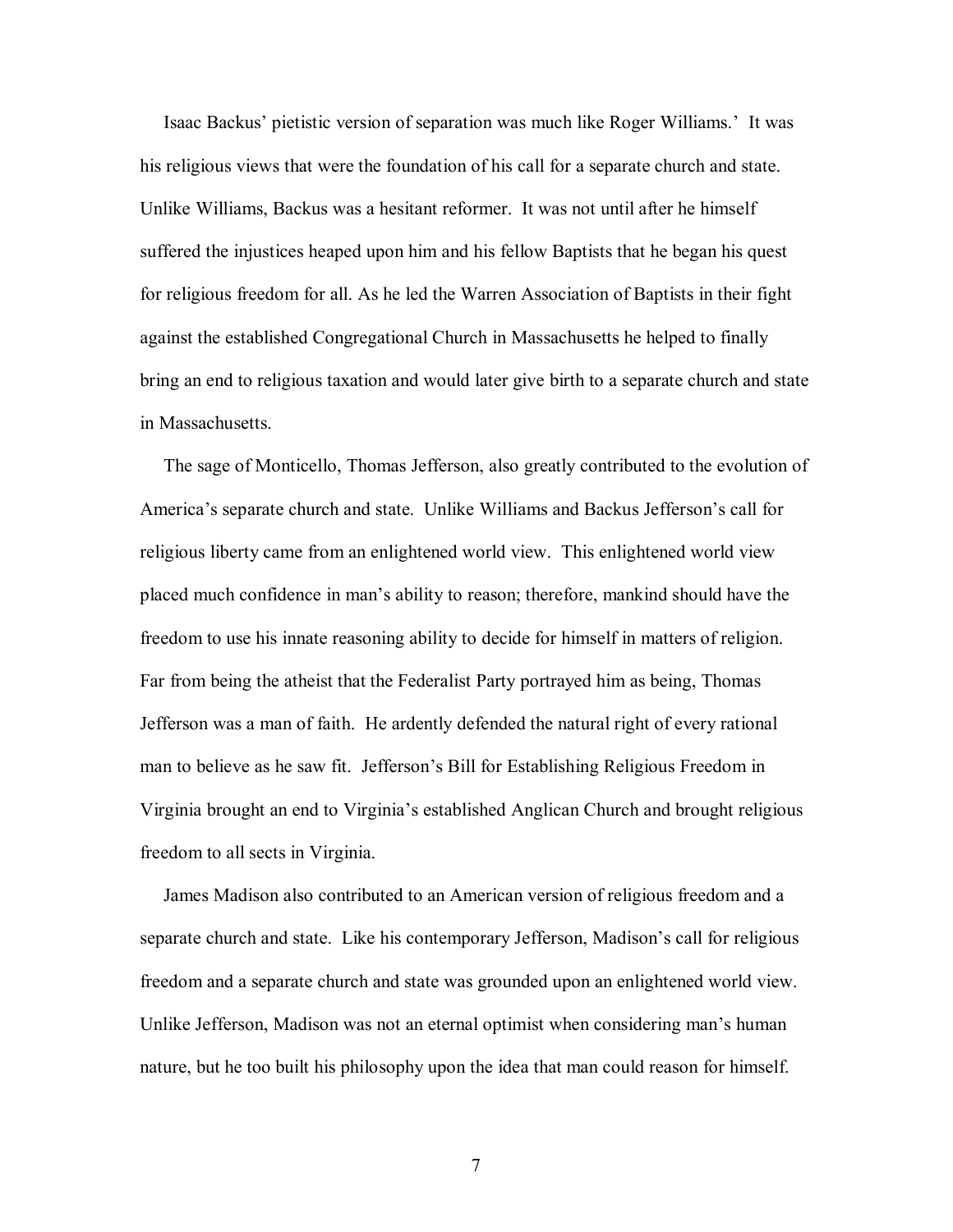To Madison, the function of government was to protect the liberty and property of the citizens. In order for this to be done the church and state had to be separate. His enlightened philosophy of man helped to form his political philosophy of freedom. This philosophy was the foundation of his life's work at both the state and national level. Madison's Memorial and Remonstrance effectively brought an end to Virginia's established church and brought religious liberty to Virginia that would later serve as an example to the nation as religious liberty was being defined at the national level.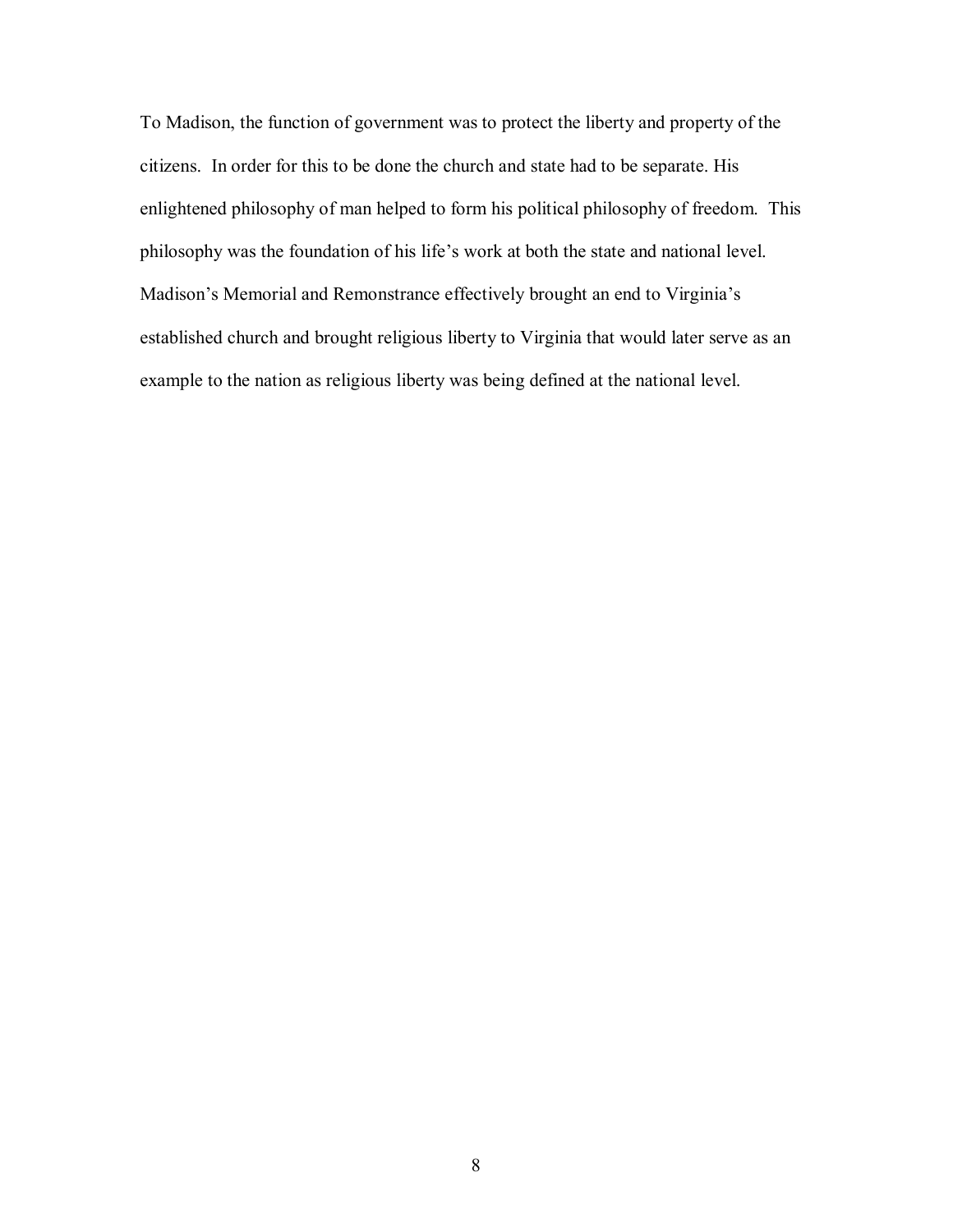## CHAPTER 2

## *ROGER WILLIAMS: LIBERTY OF CONSCIENCE*

*ìThat ever I should speak or write a title that tends to such an infinite liberty of conscience, is a mistake, and which I have ever disclaimed and abhorred.*"

*Roger Williams* 

## *The Bloody Tenet of Persecution, 1644*

 Roger Williams will be forever known to historians as the founder of Rhode Island. Contemporaries described the Providence colony as the "lutrina of New England."<sup>2</sup> The ideology behind the founder of the colony promoted this derogatory label. Indeed, Roger Williams' idea of "soul liberty" flew in the face of the Puritan church theocracy. It is the duality of Roger Williams that makes him so intriguing. Roger Williams the statesman was driven by Roger Williams the theologian. The duality of the personality of Roger Williams portrays a man of uncompromising principles who defied authority as he cried out for total separation between the church and the state.

 Roger Williams the statesman promoted concurrently the ideas of separation of church and state and what he terms "soul liberty".<sup>3</sup> One idea cannot exist without the other. The separation of church and state was not an accepted idea of the day. Indeed, long before the ideas of Jefferson had taken root, Williams' idea of this separation was seen as

<sup>&</sup>lt;sup>2</sup> David Lovejoy, "Roger Williams and George Fox: The Arrogance of Self- Righteousness," NEQ 66  $(1993): 199-225.$ 

Roger Williams, The Complete Writings of Roger Williams. Samuel L. Caldwell, ed. The Bloody Tenet of Persecution, Vol. III (New York: Russell & Russell Inc. 1963) p.3.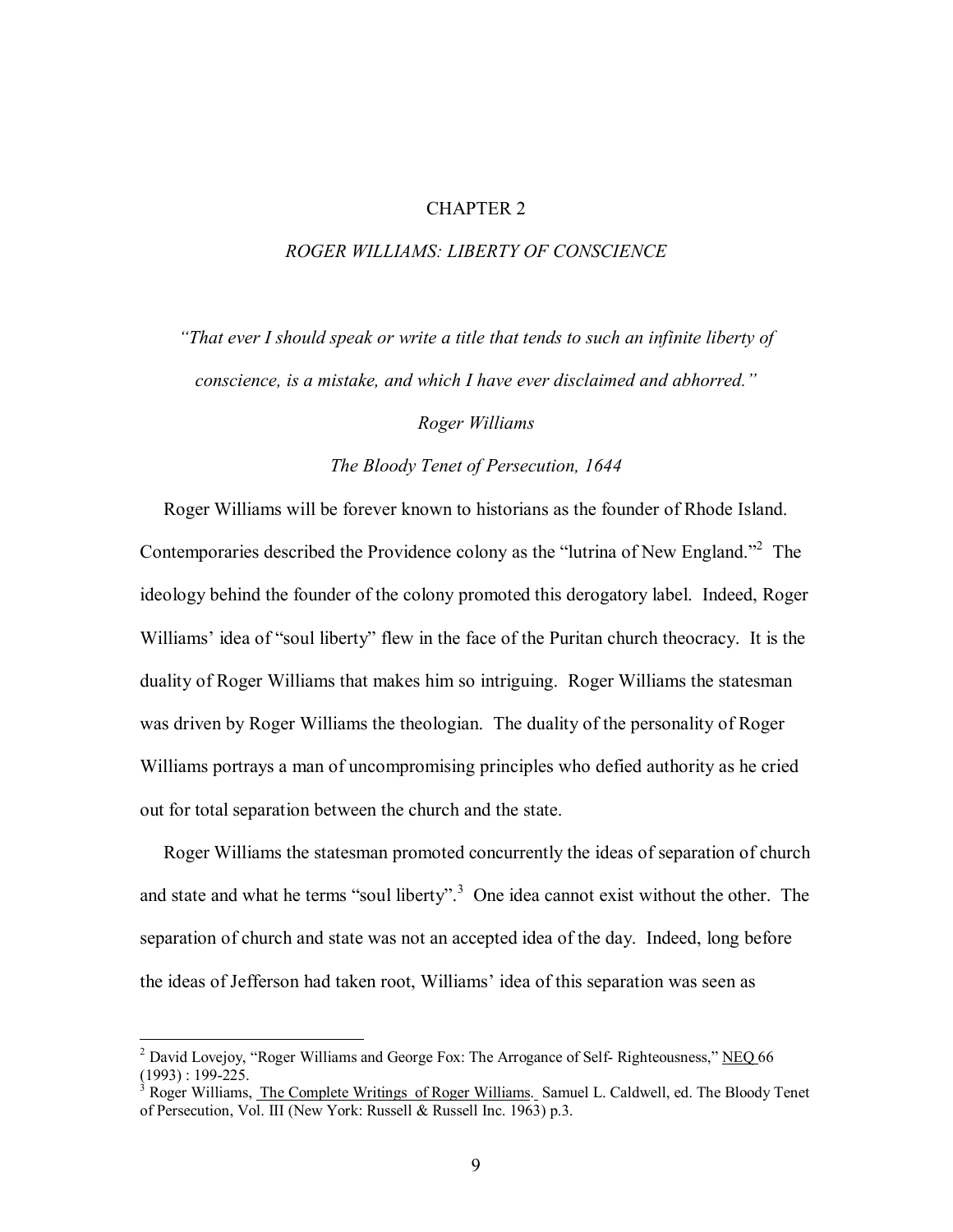#### Roger Williams as Statesman

rebellious. It earned him banishment from Massachusetts in 1635. Williams maintained that the leaders in the Massachusetts Bay colony should not force people to swear to an oath because the act was a religious act, not a civil one. He further maintained that "the civil magistrate's power extends only to the bodies, and goods, and outward state of men."<sup>4</sup> Author Lawrence Leder summed up Williams' ideas this way, "Roger Williams" more than any one person, stamped his social philosophy on the communities. His writings dealt with the necessity for a complete separation of church and state, not because of libertarian views, but because he felt that the state had no voice in religious matters. Each state was a civil corporation to be protected, as any other corporation, by the state, but not to be favored one above the other.<sup>5</sup> As Williams addressed London's Parliament in 1644 he defined the magistrates' role, "next to the saving of your own souls (in the lamentable shipwreck of mankind) your task (as Christians) is to save the souls, but as magistrates, the bodies and goods of others."<sup>6</sup> Williams' idea of soul liberty or liberty of conscience is the basis for his insistence for maintaining separation of church and state. Williams insists that civil magistrates can not and should not attempt to restrict one's own conscience or beliefs.

 That ever I should speak or write a title that tends to such an infinite liberty of conscience, is a mistake, and which I have ever disclaimed and abhorred. To prevent such mistakes, I shall at present only purpose this case: there goes many a ship to sea, with many hundred souls in one ship, whose weal and woe is common, and is a true picture of a commonwealth, or a human combination or society. It hath fallen out sometimes, that both papists and protestants, Jews or Turks, may be embarked in one ship; upon which supposial I affirm that all the liberty of conscience that ever I

<sup>4</sup> Ibid.

<sup>&</sup>lt;sup>5</sup> Lawrence Leder, America 1603-1789: Prelude to a Nation, (Minneapolis: Burgess Publishing Company 1972), p.62.

 $6$  Roger Williams, The Complete Writings of Roger Williams, J. R. Bartlett ed. "The Letters of Roger Williams", Vol. VI (New York: Russell & Russell Inc. 1963), p. 278-279.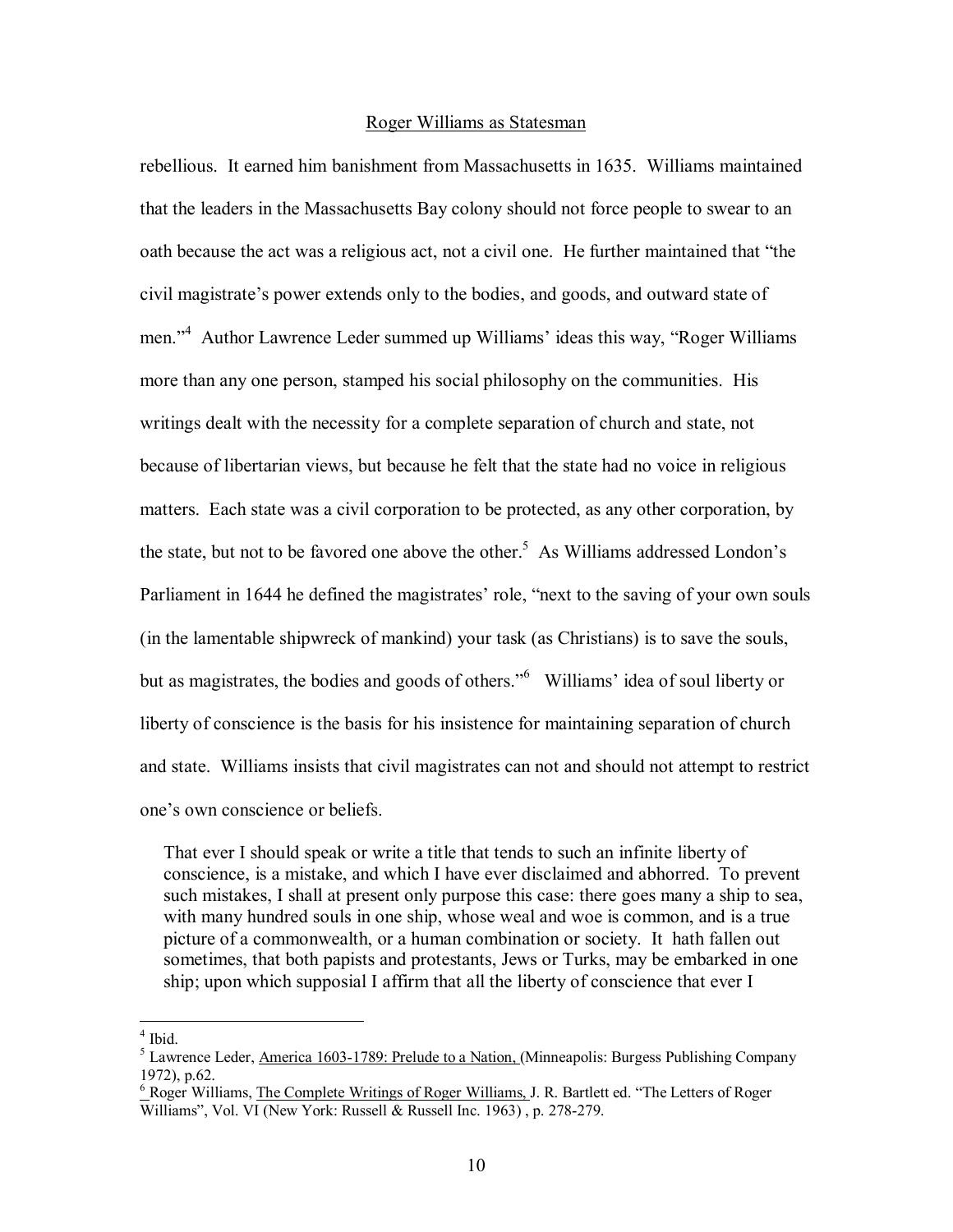pleaded for, turns upon these two hinges- that none of the papists, protestants, Jews or Turks be forced to come to the ship's prayers or worship, if they have any.<sup>77</sup>

Williams defends his heartfelt convictions in his 1644 tome by alluding to Luther and by

giving specific examples from the bible.

 Luther in his book of the civil magistrate saith; the laws of the civil magistrates government extends no further than over the body of goods, and to that which is external: for over the soul God will not suffer any man to rule: only he himself will rule there. Wherefore whoever doth undertake to give laws unto the souls and consciences of men, he usurpth that government himself which appertainth unto God." $8$ 

Williams, ever reliant on the scriptures to prove his point, continues:

 Come to the time of Christ where Israel was under the Romans, where lived divers Sects of religion, as Herodians, Scribes, and Pharisees, Saduces and Libertines, Thudaeans and Samaritans, beside the common religion of the Jews, Christ and his apostles. All which differed from the common religion from the state, which was like the worship of Diana, which almost the whole world then worshipped, Acts 19:20. All these lived under the government of Caesar, being nothing hurtful unto the commonwealth, giving unto Caesar that which was his. And for their religion and consciences towards [*sic*] God, he left them to themselves, as having no dominion over their souls and consciences.<sup>39</sup>

Williams' idea of soul liberty is ever present in all of his writings whether it is an

official document to London's Parliament or personal correspondence with friends and

respected adversaries.<sup>10</sup>

 The most eminent opponent of Roger Williams concerning the separation of church and state was Boston's own John Cotton. Although the two men shared many of the

same tenants of faith, their opinions on this issue was totally opposite of each other.

<sup>&</sup>lt;sup>7</sup> Roger Williams, The Complete Writings of Roger Williams, Samuel L. Caldwell ed. "The Bloody Tenet of Persecutionî, Vol.III (New York: Russell & Russell Inc. 1963) p. 5.

<sup>8</sup> Ibid. p. 38

<sup>9</sup> Ibid. p. 38

<sup>&</sup>lt;sup>10</sup> See also Roger Williams, The Complete Writings of Roger Williams, J.R. Bartlett ed. "Letters to Lady Sadleir, Vol. VI p. 237- 253.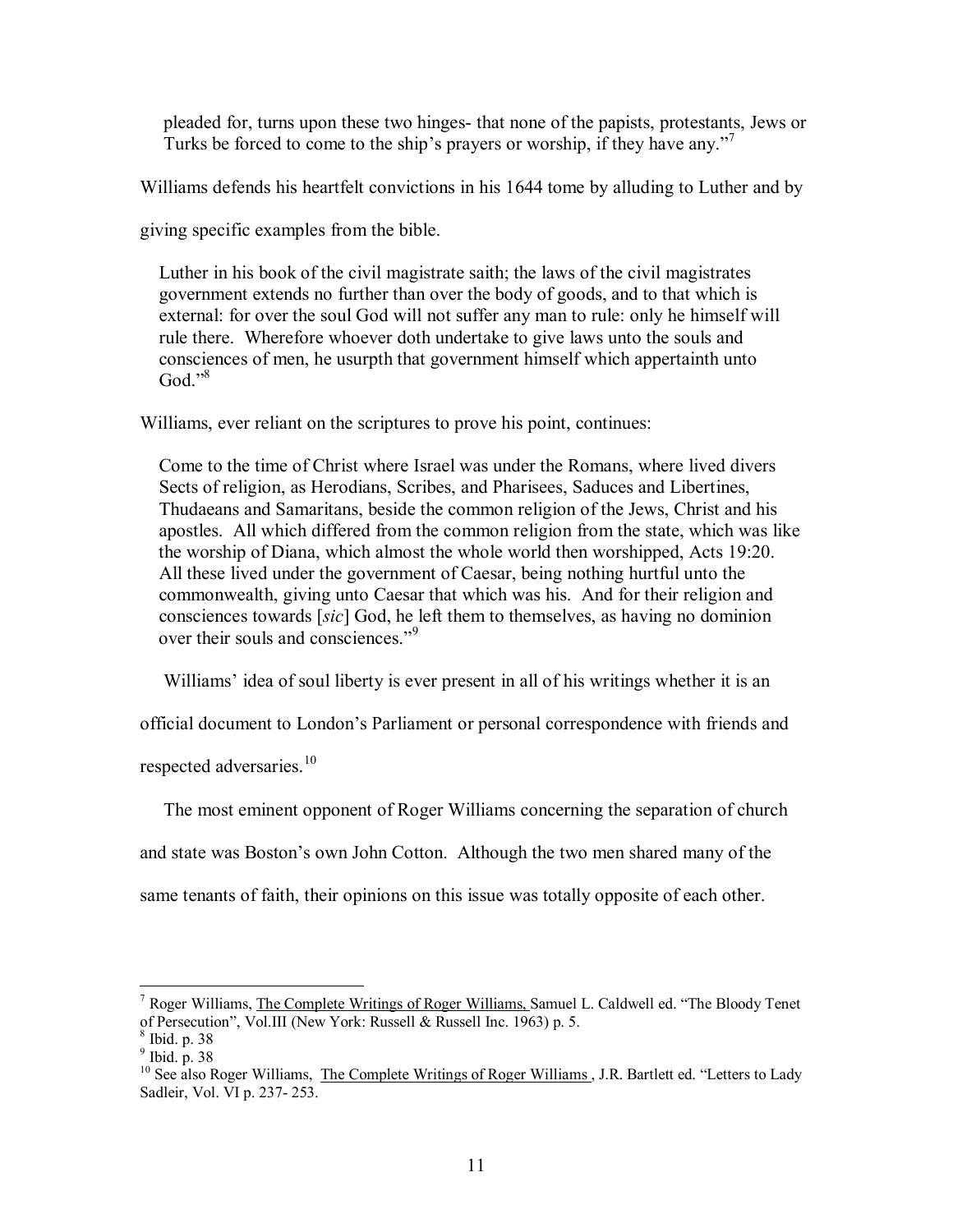John Cotton maintained that the church and the state should remain one entity. One of the roles of the civil magistrates was to not only deal with the civil issues but to uphold and protect the church. To John Cotton the idea of religious freedom was ridiculous; the only religious freedom man could exercise was to follow God. "It is no impeachment of church liberty, Cotton remarked, but an enlargement of its beauty and honor to be bound strict laws and holy commandments, to observe the pure worship of God, and to be subject to due punishment for gross violations of the same.<sup> $11$ </sup> In John Cotton's opinion religious liberty would lead to religious error and compromise. He believed God never intended for man to be able to choose to sin and it was the civil magistrate's duty, being sustained by God, to stand up against false teaching and heresy.

 John Cotton also maintained the Calvinist belief that if a nation and its government did not uphold God's truth the whole nation would be punished. At the same time the nation that did remain truthful and faithful would be blessed by God.

Roger Williams vehemently disagreed with his fellow clergyman. "The civil sword may make a nation of hypocrites and anti-Christians, but not one Christian.<sup> $12$ </sup> He declared not only that civil magistrates had no business in the church, but he maintained that history proved that God did not punish nations with religious freedom and cited Holland as an example. He also explained the folly in measuring religious truth in a nation by its civil magistrates; England had exchanged its religious truth many times since the days of King Henry VIII.

 Roger Williams was quick to point out however, that with liberty came responsibility. In the Rhode Island colony the need for government was ever present. Heads of

<u>.</u>

<sup>11</sup> John Cotton, quoted by Irwin H. Polishook, *Roger Williams, John Cotton and Religious Freedom*, (Englewood Cliffs, New Jersey: Printice-Hall Inc., 1967) p. 27.

 $12$ Roger Williams, quoted by Polishook, Williams, Cotton and Religious Freedom, 34.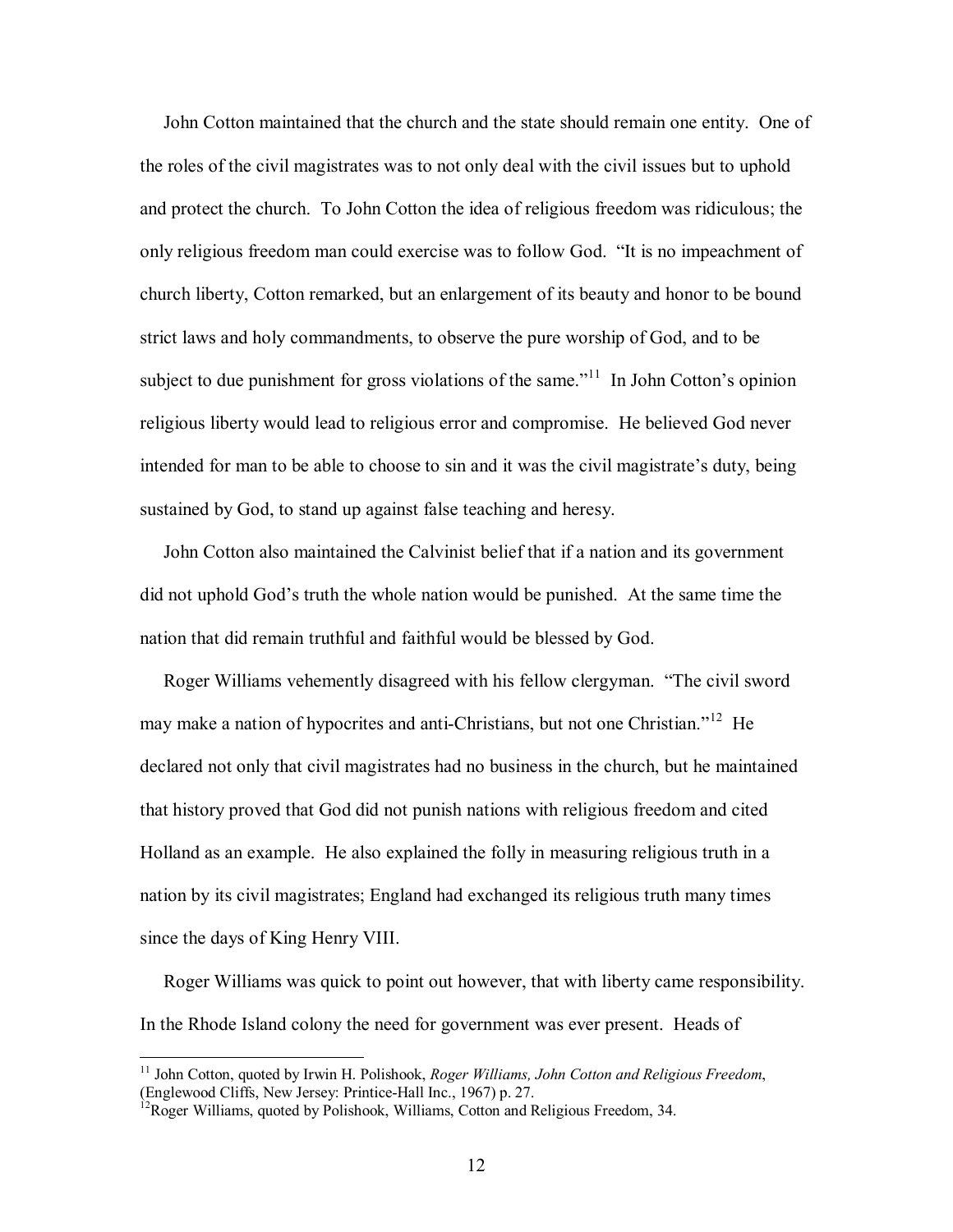households met regularly to discuss issues and make decisions. Common consent determined how each issue was dealt with.<sup>13</sup> A social compact, penned by Williams, was later used and all who signed the compact agreed to adhere to the majority decisions reached by the community leaders. The compact dealt "only in civil matters."<sup>14</sup> Williams, when he was president of the Rhode Island colony defined his position clearly in a letter written to the town of Providence in January 1654, 55.

 I further add, that I never denied that, notwithstanding this liberty, the commander of this ship ought to command this ship's course, yea, command that justice, peace, and sobriety be kept and practiced, both among the seamen and all the passengers. If any seamen refuse to perform their services, or passenger to pay their freight; if any refuse to help in person or purse, towards [*sic*] the common charges or defense; if any refuse to obey common laws and order of the ship, concerning their common peace or preservation;... if any preach or write that there ought to be no commander or officers, because all are equal in Christ... the commander or commanders may judge, resist compel, and punish such transgressors, according to their deserts and merits.<sup>715</sup>

Williams consistently argued that soul liberty should not promote anarchy.

Roger Williams the statesman promoted the idea that no one should be persecuted for religious beliefs, or even their lack of religious beliefs. The state should only intercede in matters not pertaining to one's soul. However, Williams the statesman also argued that a government based common consent was necessary to maintain peace and civility.

 It was the theology of Roger Williams that dictated his principles concerning separation of church and state. Because of his deep Christian faith Williams felt compelled to teach that Christian faith to all and promote a separate church and state so people could freely choose to accept or reject the gospel of Jesus Christ. One cannot examine Roger Williams the theologian without examining his mission work with the

<sup>&</sup>lt;sup>13</sup> See Lawrence Leder, *America 1603-1789: Prelude to a Nation*, (Minneapolis: Burgess Publishing Company 1972) p.61.

 $14$  Ibid.

 $15$  Ibid.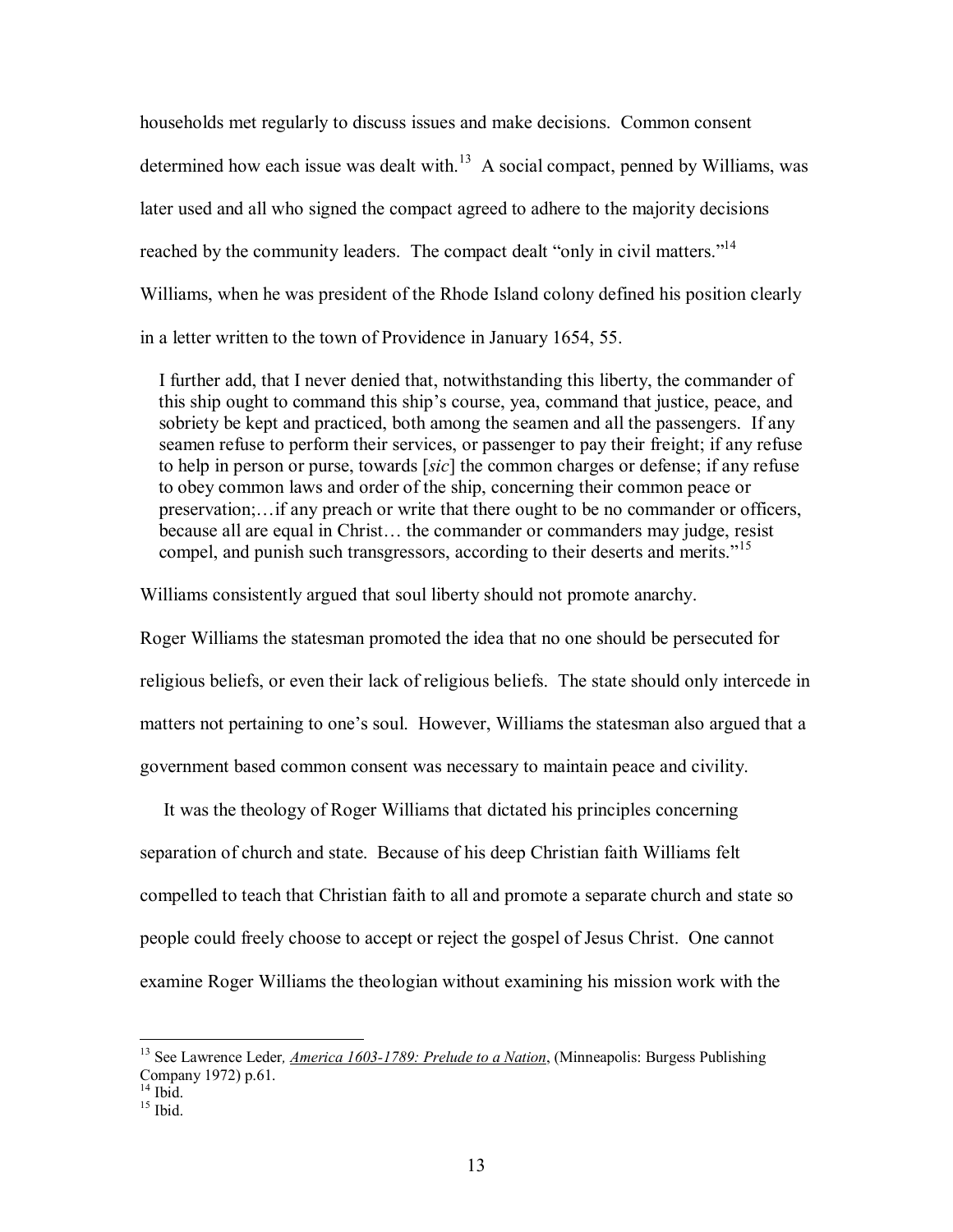Indians of the Narragansett area. As in many other areas Roger Williams views of the Native Americans differed from his Christian breathren. "Nature knows no difference between European and American in blood, birth, bodies, etc. God having of one blood made all mankind.<sup> $16$ </sup> Roger Williams believed they too should have the liberty of conscience and felt a deep conviction to teach them what he considered to be the truth of the Christian faith. After Roger Williams was banished from the Massachusetts Bay colony in 1636 he lived in the wilderness and found refuge with the natives. He learned their language and wrote his first book, Key to the Language of America ,after his experiences living with the natives. His goal was to learn their language in order to be able to explain the gospel of Christ to them in their native tongue. Author James Ernst calls Williams, "the first English missionary of New England, preceding John Eliot by at least fourteen years." <sup>17</sup> Despite the fact that so many Puritans professed a longing to Christianize the natives, in reality not many people made the effort. Williams was one of the few people in New England who could not only communicate with the Indian tribes, but understood their culture and traditions. Ernst explains that as he spent time with the natives he explained the gospel of Christ to them. "At all times and in all manner of places he talked to them of Indian matters and of the Christian God and Christ Jesus. He spent many nights in their wigwams, lodging in their 'filthy smoke holes.<sup> $118$ </sup> Williams learned that the Indians were a religious people and believed "that God is". Upon this tenet Williams preached and taught the Gospel of Christ. He taught the natives the elementary elements of the gospel and strayed away from doctrine and dogma. Williams

<u>.</u>

<sup>&</sup>lt;sup>16</sup>Roger Williams, quoted by Polishook, *Williams, Cotton, and Religious Freedom*. 8.<br><sup>17</sup> James Ernst<u>, Roger Williams: New England Firebrand</u>, (New York: The McMillian Co. 1932), p. 250.<br><sup>18</sup> Ibid. p. 252.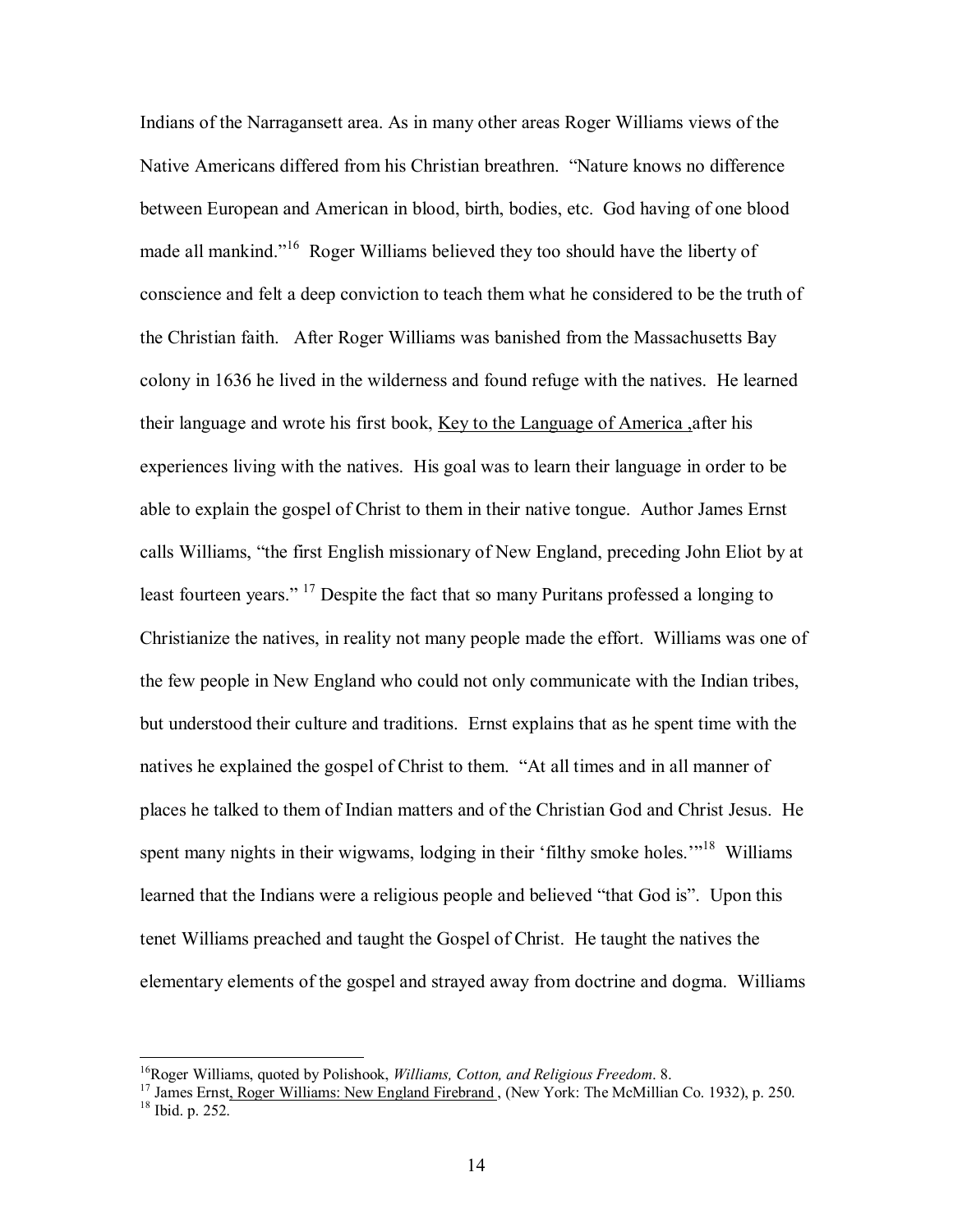felt that he was not called to baptize or set up congregations, but that did not keep him from his goal of ministering to the natives.

 Roger Williams also served as a negotiator between Indians and colonialists. On more than one occasion Williams mediated peace between the English and his friends the Narragansetts. Ironically, after the Massachusetts Bay colony banished Williams to the wilderness they soon needed his help to communicate with the Indians. The Pequot War threatened the Bay area. The Pequot Indians were attempting to create an Indian league with the Narragansett Indians. Tensions had arisen between the two parties after the murder of John Oldham of the Massachusetts Bay colony by Pequot Indians. It was Roger Williams who informed the governor of Massachusetts of Oldham's death. He also told them of the plan for an Indian league. The leaders of the Bay colony knew Williams maintained good relations with the Narragansett Indians and requested that he talk to the Narragansett leaders in an effort to stop the alliance. Williams explains his participation in the matter in a letter he wrote to Major Mason,

 The Lord helped me immediately to put my life into my hand, and scarse aquainting with my wife, to ship myself alone in a poor canoe, and to cut through a stormy wind with great seas, every minute in hazard of life, to the sachem's house. Three days and nights my business forced me to lodge and mix with the bloody Pequod ambassadors, whose hands and arms, methought, reeked with the blood of my countrymen, murdered and massacred by them on the Connecticut river, and from whom I could not but nightly look for their bloody knifes at my own throat also. God wonderously preserved me, and helped me to break to pieces the Pequod's negotiation and design; and to make and finish, by many travels and changes, the English league with the Narragansetts and Mohegans against the Pequots."<sup>19</sup>

After Williams met with the Narragansett Sachem Miantonomo an agreement was reached between the two parties. The Narragansett Indians and the English allied against

<u>.</u>

<sup>&</sup>lt;sup>19</sup> Oscar S. Straus, Roger Williams: The Pioneer of Religious Liberty, (New York: Books for Libraries Press 1970), p. 98.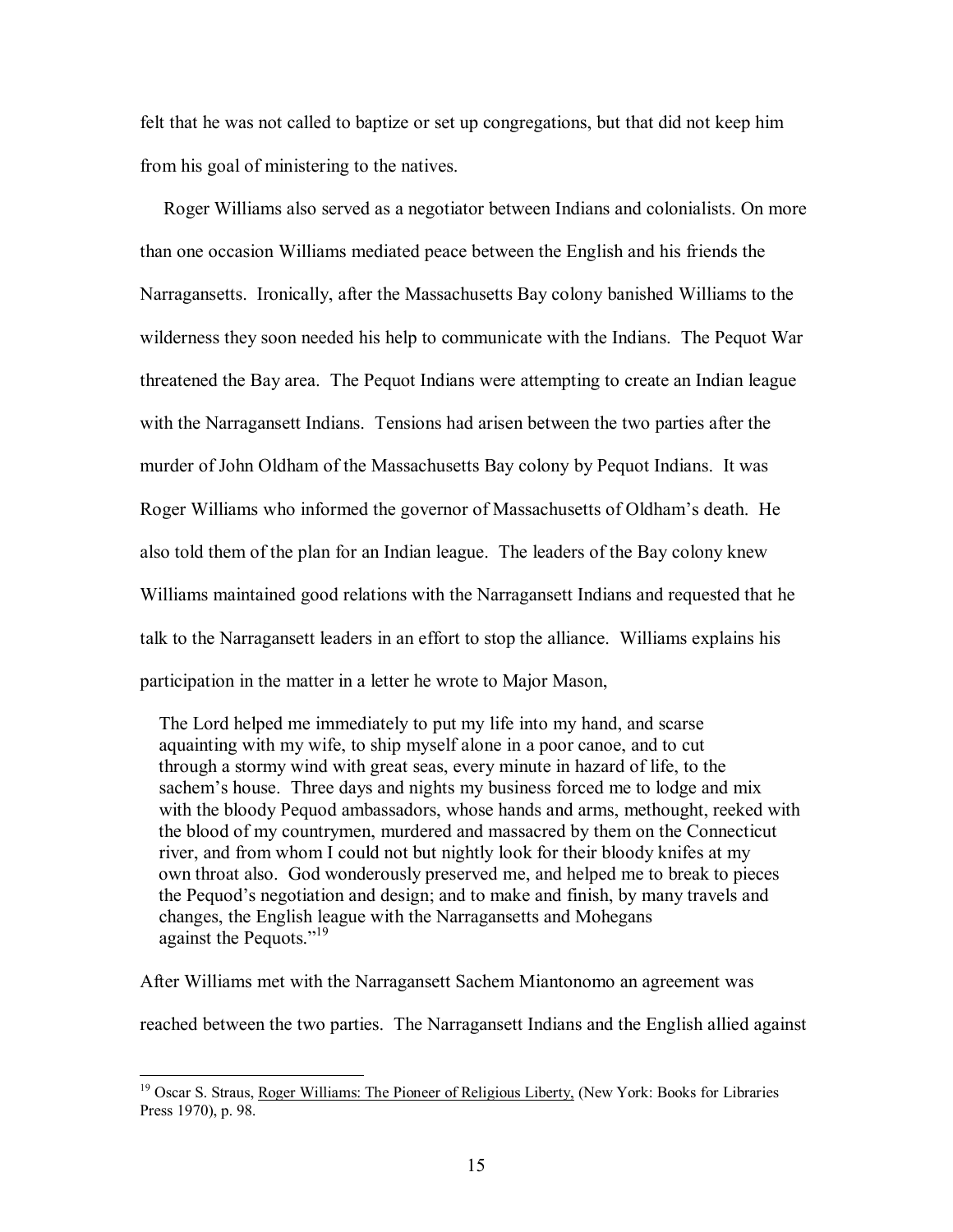#### Roger Williams the Theologian

the Pequots. After the official transcript was written in English, with Williams establishing the terms of the treaty, the magistrates sent a copy to Williams to interpret it for the Narragansetts. The Pequots however were not to be stopped so easily, and they continued their war against white settlement. As troops from Massachusetts marched toward the Connecticut River they stopped in Providence and paid a visit to the leader of the colony, Roger Williams. Williams then went with the troops to Narragansett and again played the role of mediator between the colonial soldiers and the Narragansetts. The Pequots were ultimately eradicated at Mystic Fort. Nearly seven hundred Pequots were slaughtered in a show of English might. The English were proud of the wholesale extermination of the Pequots. Even though the Pequots were the enemies Roger Williams did not agree with the outcome at Mystic Fort. Author Oscar Straus explains, ìThe only voice that was raised against the barbarous gloating over the bloody remains of the valiant Indians was that of Roger Williams. 'Those dead hands,' he wrote, 'were no pleasing sight. I have always shown dislike to such dismembering of the dead.<sup> $120$ </sup>

 One of the great ironies of the man Roger Williams is that as he defended his idea of religious freedom for all he defended his religious faith earnestly. It was because he believed that all people should be able to discern for themselves the truth that he felt he had to make clear his religious truth and, at the same time, point out the errors of other's religious views. The colony of Rhode Island became the home of religious dissidents such as Anne Huchinson and the Quakers. Both groups flourished in the Rhode Island colony and experienced religious freedom there. However, Roger Williams had heated debates with leaders from both sects. John Cotton, minister of Boston, was highly

<sup>&</sup>lt;sup>20</sup> Ibid. p. 101, 102.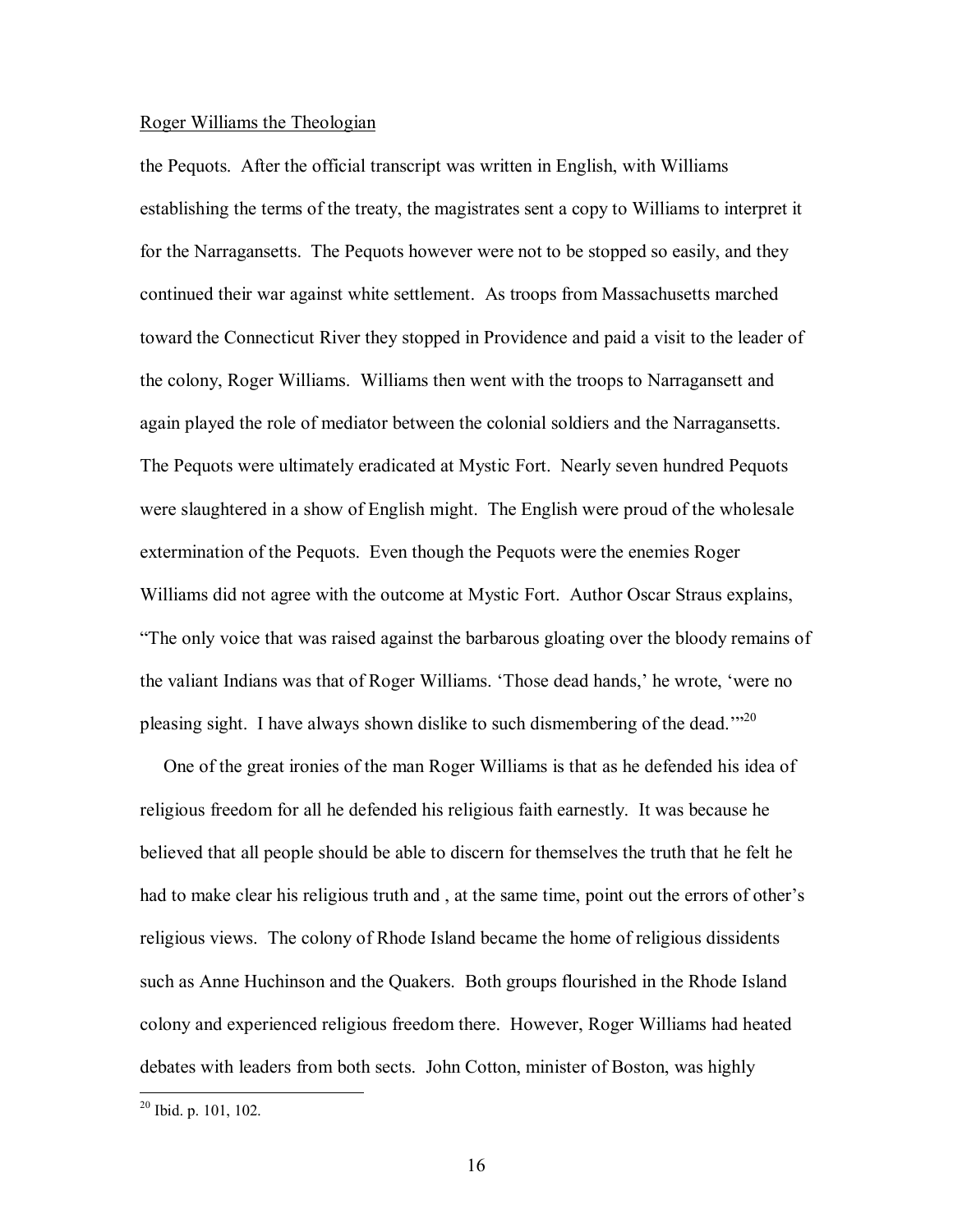revered by Anne Hutchinson. The Antinomian Controversy ended in Massachusetts with the banishment of Hutchinson and her family. John Cotton was one of the few teachers in the Bay colony who preached the correct gospel, according to Hutchinson. Leder explains Hutchinson's "protestant extremes" this way: "she decried the alleged emphasis of the churches upon outward conformity to society's standards, on 'good works,' as a method of determining whether or not God had predestined an individual for salvation. Salvation of the soul, Anne Hutchinson insisted, depended on individual awareness and acceptance of the inward dwelling of the Holy Spirit which gave direct communion with God. God's presence within each person far outweighed all other considerations.<sup> $21$ </sup> John Cotton's teachings came under scrutiny in the trial of his devout follower, Anne Hutchinson. Author Everett Emerson maintains that Cotton's teachings were not as radical as Hutchinson's, but they "may well have been their inspiration.<sup> $22$ </sup> John Cotton came out of the Antinomian controversy practically unscathed after he "agreed to tone" down those aspects of his teaching that differed from that of other ministers.<sup> $23$ </sup> Roger Williams viewed Cotton's compromise negatively, maintaining that Cotton was not willing to face persecution for his beliefs. Roger Williams alluded to the Antinomian controversy in Mr. Cotton's Letter Lately Printed, Examined and Answered. *For* myself, I acknowledge it a blessed gift of God to be enabled to suffer and to be banished for His name's sake. And yet I doubt not to affirm that Mr. Cotton himself would have counted it a mercy if he might have practiced in old England what now he doth in New, with enjoyment of the civil peace, safety, and protection of the state. Or, should

<sup>&</sup>lt;sup>21</sup> Lawrence Leder, America 1603-1789: Prelude to a Nation. (Minneapolis, Burgess Publishing Company, 1972) p.59.

<sup>&</sup>lt;sup>22</sup> Everett Emerson, <u>Puritanism in America 1620-1750.</u> (Boston: Twayne Publishers, 1977)<br><sup>23</sup> Ibid.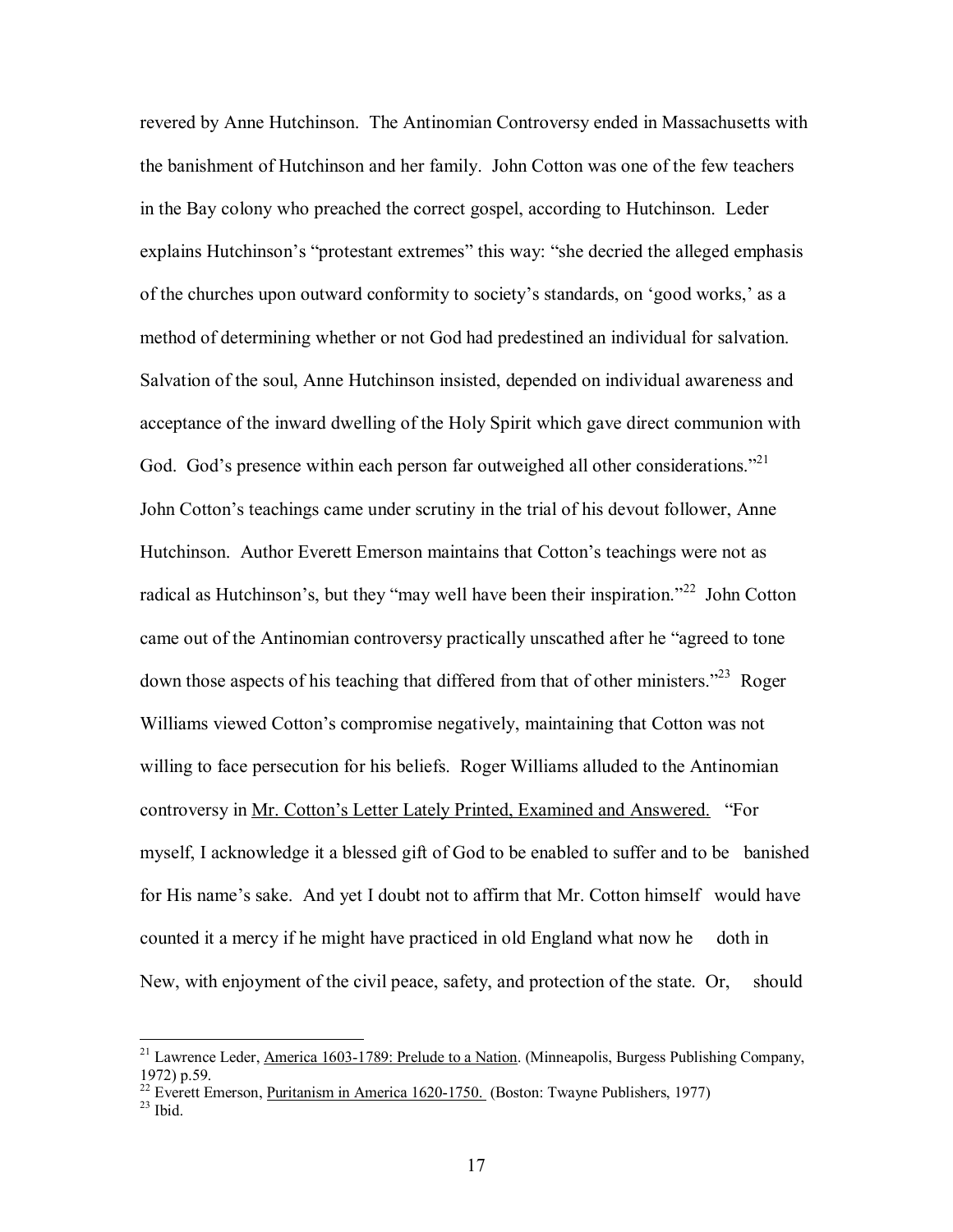he dissent from the New England churches and join in worship with some other (as some few years since he was upon the point to do in a separation from the churches there as legal,) would he count it a mercy to be plucked up by the roots, him and his, to endure the losses, distractions, miseries, that do attend such a condition?"<sup>24</sup> However, the antagonism between Williams and Cotton went much deeper than this. As mentioned earlier, Cotton and Williams disagreed over the church and the state. They also disagreed on theological matters as well. Roger Williams challenged New England Puritanism and called for total separation from the Church of England. Williams proposed that it was ìnecessary to church-fellowship that the members thereunto, should all of them see, and expressly bewaile all the pollutions which they have been defiled with in their former church-fellowship, ministry, worship, government,  $\&c.^{25}$ Cotton maintained, in essence, that "corruptions"<sup>26</sup> did exist in the Church of England, but total separation was not necessary. He insisted that the reformed Congregational Church of New England was God's true church. Williams went as far as to say that believers should not listen to any of the ministers of the Parish Assemblies of England. Williams questions Cotton's position further:

 Upon his own confessions, I earnestly beseech Mr. Cotton and all that fear God to ponder how he can say he walks with an even foot between two extremes where, according to his own confession, national churches, parish churches, yea a church constituted of godly persons given to inordinate love of the world, are false and to be separated from? And yet he will not have the parish church to be separated from the remnant of pollution (I conceive he meaneth ceremonies and bishops), notwithstanding that he also acknowledge that the generality of every parish in England consisteth of unregenerate persons and of thousands inbondaged not only to worldliness but also ignorance, superstition, scoffing, swearing, cursing, whoredom,

<sup>&</sup>lt;sup>24</sup> Roger Williams, The Complete Writings of Roger Williams, (New York: Russell & Russell Inc. 1963) p. 3.

<sup>&</sup>lt;sup>25</sup> Roger Williams, The Complete Writings of Roger Williams, Reuben Aldridge, ed. John Cotton's Reply to Roger Williams, Vol. II (New York: Russell & Russell Inc. 1963) p. 3

 $26$  Ibid.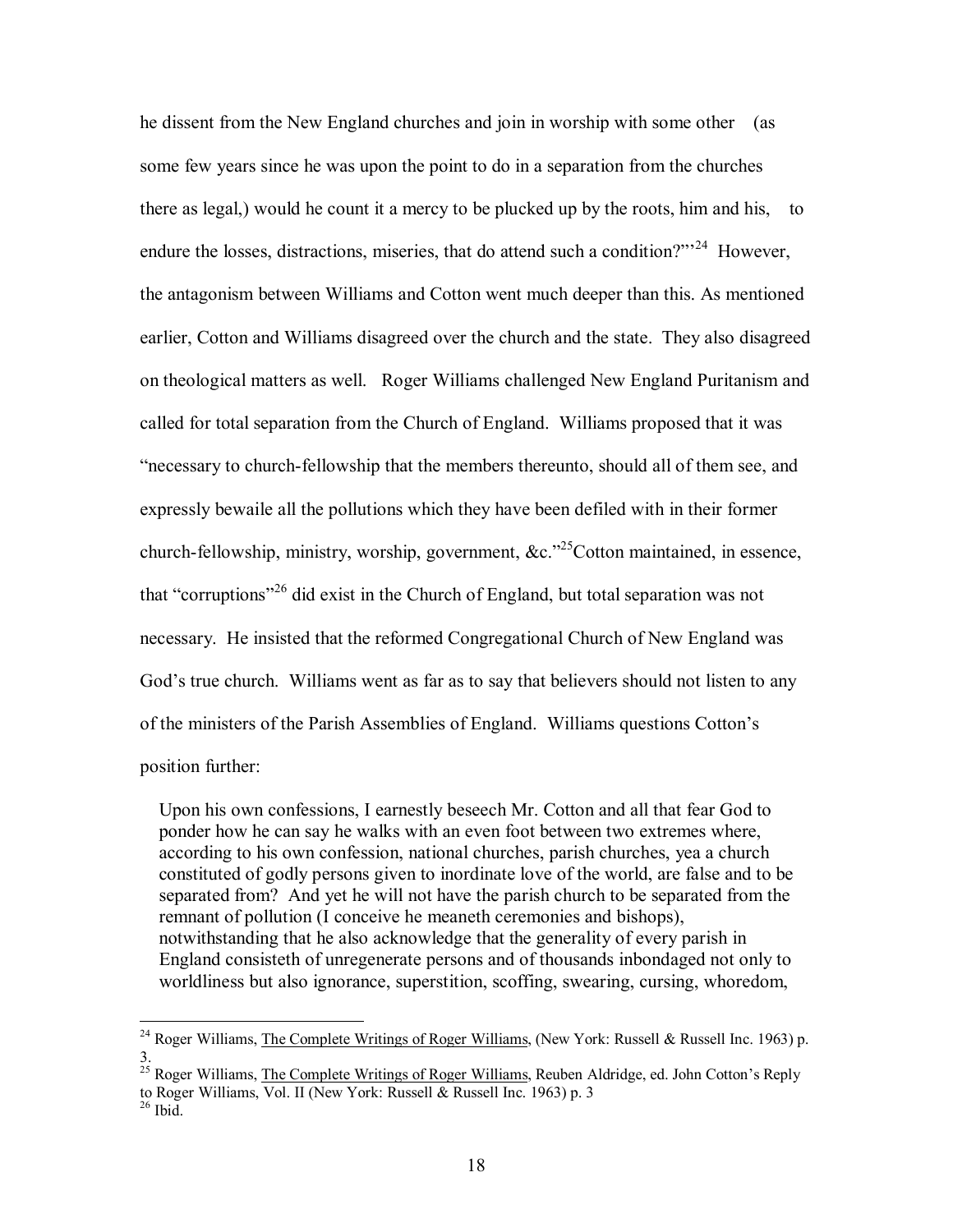drunkenness, theft, lying. What are two or three, or more, of regenerate and godly persons in such communions but as two or three roses or lilies in a wilderness?<sup>27</sup>

In response Mr. Cotton asserted that separation actually helped Satan more than God. According to Cotton the Parish churches had more godly people in them than did the Separatist churches. The issue of separation, total separation, from the Anglican Church was of exponential importance to Roger Williams. He despised anything having to do with the English church. The Book of Common Prayer as well as any form of "Anglican" ceremonial<sup> $28$ </sup> was anathema to Roger Williams. At the same time, it was extremely important to the Massachusetts Bay colony not to separate from the Church of England. King Charles I gave the colony its charter and its legitimacy. It was in the Massachusetts Bay colony's best interest to maintain its position of nonseperation.

Williams' problems with the New England Church also had to do with the way each interpreted the Bible. Author Perry Miller maintains that it was Williams' typological approach to biblical interpretation that led to Williams' radical views of separation from the Anglican Church. Miller explains, "Orthodox Protestants were less alarmed by Williams' libertarianism than by the way he read the Bible. He was a maverick among the intellectuals of New England because he interpreted the relationship of the Old Testament to the New not as an unfolding through time of an enduring covenant between God and man- a covenant within which men were still living and within which American governments could confidently operate- but as a radical break.<sup> $29$ </sup> In other words, the New England theocracy found their legitimacy in the example of ancient Israel. Miller

<sup>&</sup>lt;sup>27</sup> Roger Williams, The Complete Writings of Roger Williams, Ruben Aldridge Guild, ed.Mr. Cotton's Letter Lately Printed and Examined, Vol. I (New York: Russell & Russell Inc. 1963) , p. 4.

<sup>&</sup>lt;sup>28</sup> Perry Miller, Roger Williams: His Contribution to the American Tradition, (New York: The Bobbs-Merrill Company Inc. 1953) p. 32

 $^{29}$  Ibid. p. 33.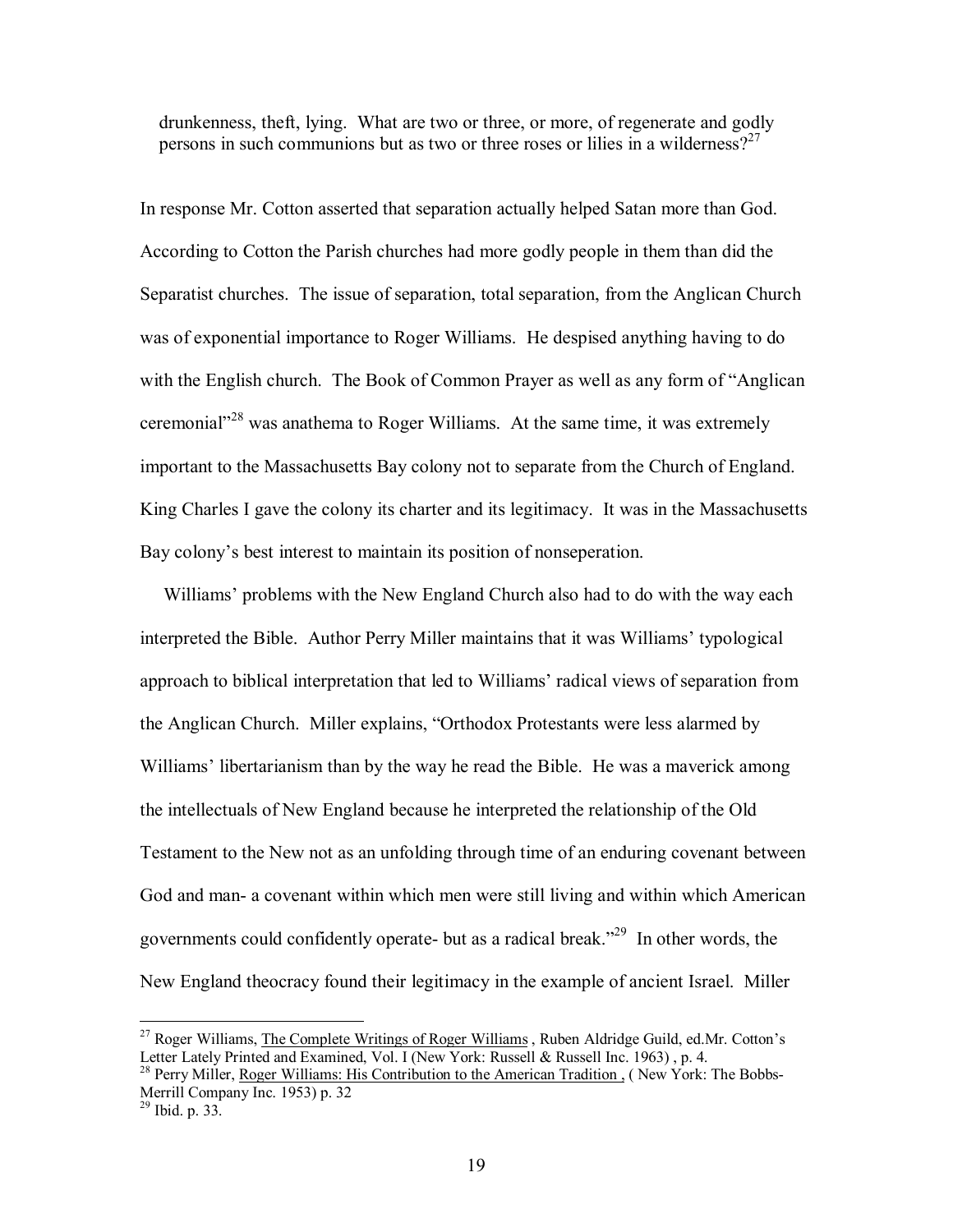explains further, "He believed the Bible from cover to cover, yet he would not read the Old Testament only as a historical document: he expounded it typologically. Here is the secret of his Separatism and of his divergence from his colleagues (they so feared and detested it that they tried to conceal it). Here is the insight that guided him from his initial separation to his ultimate vision of the predicament of men and nations.<sup>30</sup>

 Typological methods of interpreting the Bible were viewed suspiciously by the New England clergy because it was too subjective. Miller explains, "Typology is a peculiar method of interpreting the Bible, specifically the relationship of the Old Testament to the New, in a way that finds inner, mystical correspondences which make unnecessary and actually irrelevant any concern for the literal, historical facts of Israel's career. $131$  Facts are irrelevant to the typologist because the lessons to be learned from the Old Testament are clearly portrayed in the life of Jesus. Miller explains that no one can read the Old Testament story of Jonah and the great fish without feeling there is more to the story. Jonah is a "type" that portrays Jesus' "descent into hell.<sup>33</sup> In essence the characters of the Old Testament were unknowingly portraying events concerning the coming Messiah. Stories that seem on the surface confusing, such as Lot's sinful actions with his daughters or Noah's weakness for alcohol can be explained more easily when viewed typologically. ìBut within this dumb show was hidden a meaning; the Savior reveals to a literal-minded humanity that the Old Testament was a rehearsal to be taken not literally but figuratively.<sup> $33$ </sup> Herein lays the key to Williams' thinking. "When viewed in this light, the repressive and persecuting actions of Jewish sovereigns are not precedents for modern

<sup>30</sup> Ibid.

 $31$  Ibid.

 $32$  Ibid.

 $33$  Ibid. p. 34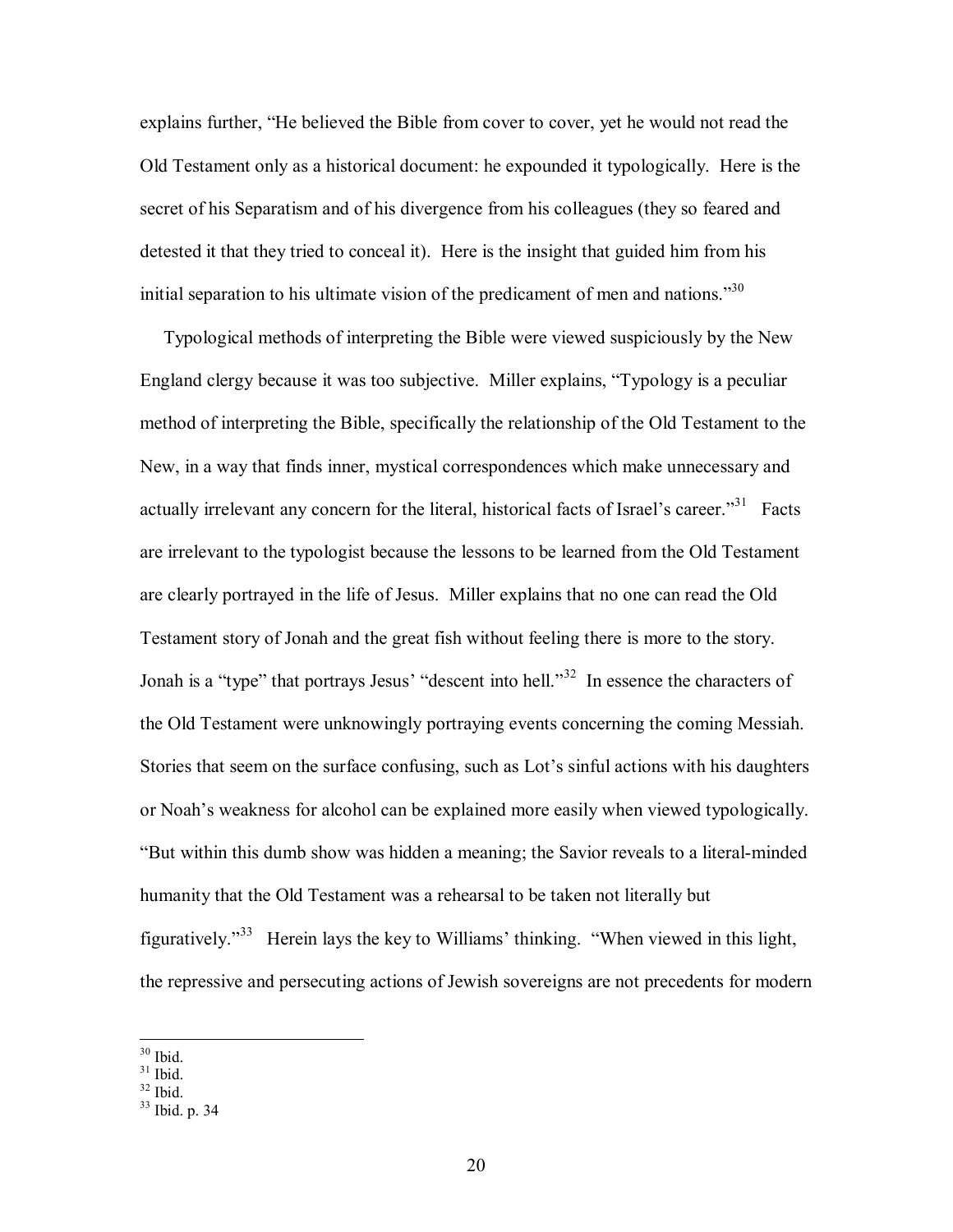rulers, but typological pointers toward the methods by which, in the antitype, ministers should pronounce purely spiritual condemnations.<sup>34</sup>

 The Protestant New England churches condemned such interpretations. The leaders of the New England churches defended their position by referring to such great reformers as Luther and Calvin. Luther stated, "The literal sense of scripture alone is the whole essence of faith and of Christian theology." Figurative interpretations are "empty speculations." Calvin stated, "It is better to confess ignorance than to play with frivolous guesses. $135$  Puritan ministers maintained that drawing from the Bible's "mystical" meanings<sup>36</sup> promoted human interpretation and error.

 The Puritan interpretation of the Bible promoted a covenant theology. The Old Testament teaches of God's covenant with the patriarch Abraham and his descendents. Puritan theologians took this idea and based their form of church government on it. The New England churches were based on a covenant between regenerate believers and God. Miller maintains that, "By this sort of reading, they produced a theology, an ecclesiastical program, and a social philosophy for New England.<sup>37</sup> The real danger of the typological method of interpretation threatened the New England theocracy because it was in the very literal interpretation that the kings of Israel were godly examples for contemporary sovereigns to follow and thus, gave them legitimacy. Persecution against heretics and the oligarchy itself would be called into question if the teachings about the kings of Israel were interpreted typologically. Williams maintained that "no modern community any longer possesses in the physical realm those sanctions with which Israel alone had been

 $36$  Ibid.

<sup>34</sup> Ibid. p. 37.

 $35$  Ibid.

 $37$  Ibid.  $.38$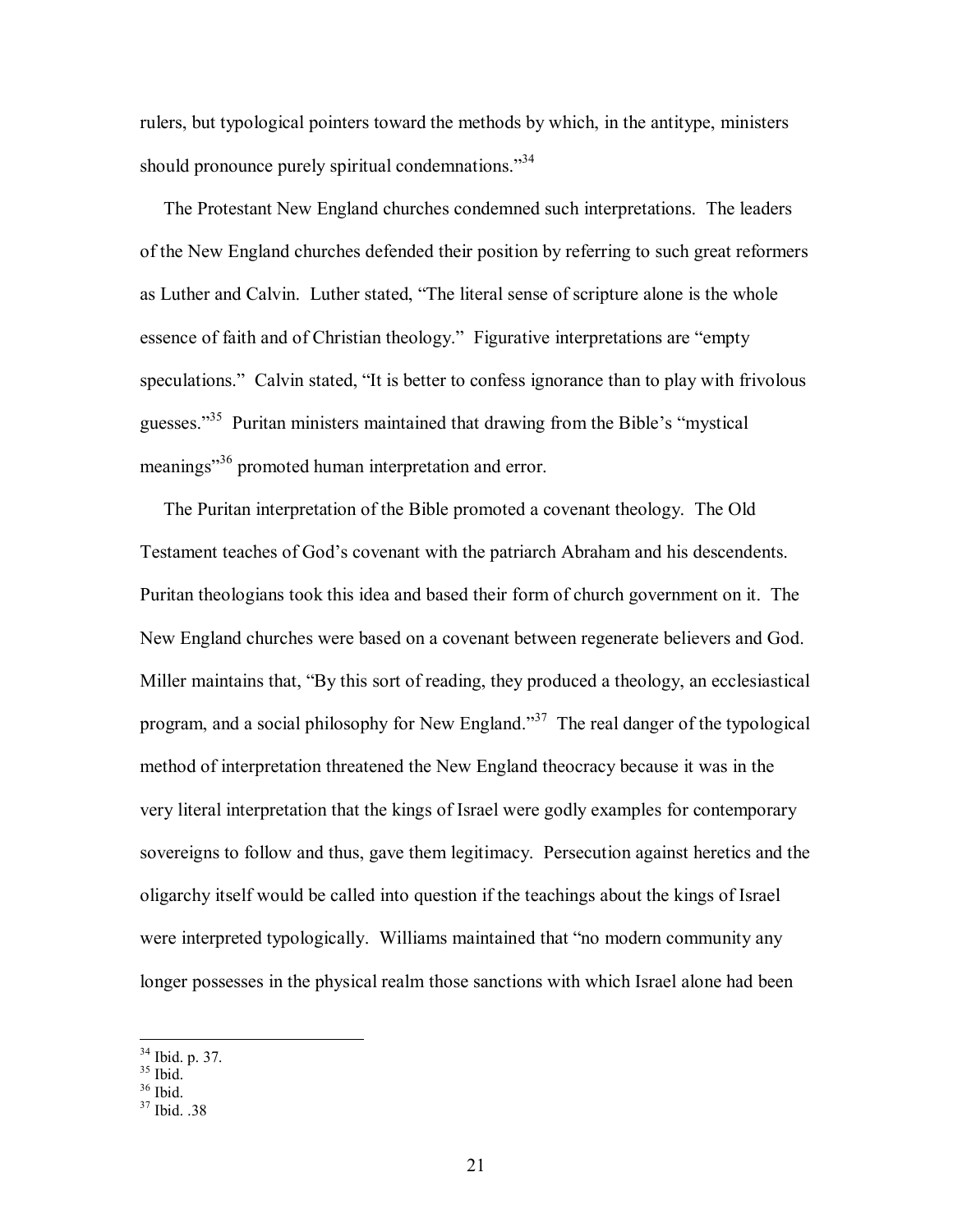invested. Therefore the modern magistrate must get along as best he can, trying to do no more than keep the peace, while authentic antitypes of Old Testament heroes spend their lives in this pilgrimage searching for that church which Christ destroyed and for which no earthly counterpart can any longer exist.<sup>338</sup>

 Williams and Cotton disagreed over many issues; the two main issues being the separation of church and state and separation from the Anglican Church. The debate over these issues permeates their discourse in their letters, and the two adversaries never came to an agreement on the issues. Although both men claimed to respect each other, both insisted the other was sinfully wrong.

 Another theological adversary of Roger Williams and his Calvinist theology was George Fox. Fox was a leader of the Quaker sect. Quakers had suffered persecution in the New England colonies and, like Roger Williams himself, had been banished from the Massachusetts Bay colony. Quakers found a safe have in Rhode Island and flourished there. Soon a Quaker colony thrived in Newport, Rhode Island. George Fox came from England and spent nearly two years in the colonies. While he was there he taught in the circle of "Friends" and seemed to have a successful trip. He visited Rhode Island for six weeks in 1672. Before Fox's departure back to England Roger Williams challenged him to a debate. For one reason or another the two men never debated each other, but Williams did debate with three of Fox's supporters. It is within this context of events that the theological discourse between the two men unfolded.

 On the surface there are several similarities between the two men. Both men promoted the idea of separation of church and state. Both men were "seekers" of the truth of God. That is, both felt that the Roman Catholic Church and the Anglican Church

1 38 Ibid.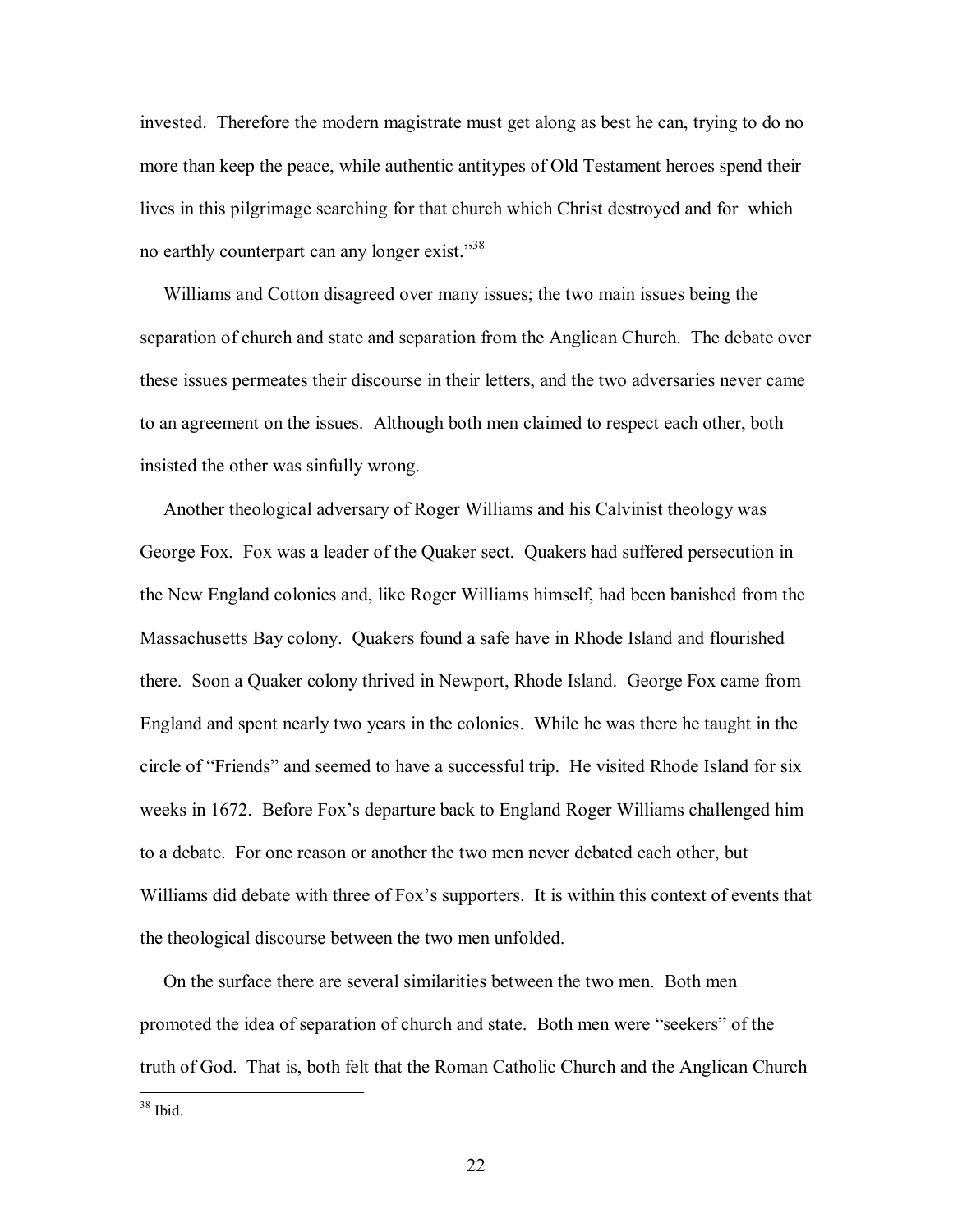were not God's true church. Accordingly, both men taught separation from the Anglican Church. Williams thought that the true church did not exist anymore, and Fox thought that he had found the true church in the circle of "Friends." Both men are advocates of religious freedom maintaining that no one should be persecuted for their religious beliefs. Both men agreed on God's "progressive revelation" through the use of prophesying. Both men were considered by the Puritan clergy as radicals. Despite all these similarities, the two men disagreed over what historian David Lovejoy calls, "the very essence of religion.<sup> $39$ </sup>

 Roger Williams pointed out what he considered the heresies of Quakerism in his book, George Fox Diggíd Out of His Burrowes. In it Williams questioned if the Christ taught by the Quakers was the same Christ of the Scriptures. He also questioned the validity of the spirit that the Quakers seemed so filled with, and above all he took issue with the Quaker teaching concerning the "inner light." Williams even went so far as to state that Quakers, "hold no God, no Christ, no angel, no devil, no resurrection, no judgment, no heaven, no hell, but what is in man.<sup> $,40$ </sup>

Williams explained each of these statements, among many others, in detail. *'Now to* the proof of my second position which was, that their Christ was not the true Lord Jesus Christ. Here I prayed their patience to suffer me to tell them that they were not Christians, nor professors of Christian religion: they might (with Jews  $\&$  Turks  $\&$ Papists) profess one God, yet Christian they could not be: but as the Lord Jesus told us, many false Christs and false prophets should come... Because the description and character which the holy scripture gives to the true Lord Jesus, no way agrees with the

<u>.</u>

 $39$  David Lovejoy, roger Williams and George Fox: The Arrogance of Self- Righteousness", The New England Quarterly 66 (1993) : p. 199-225.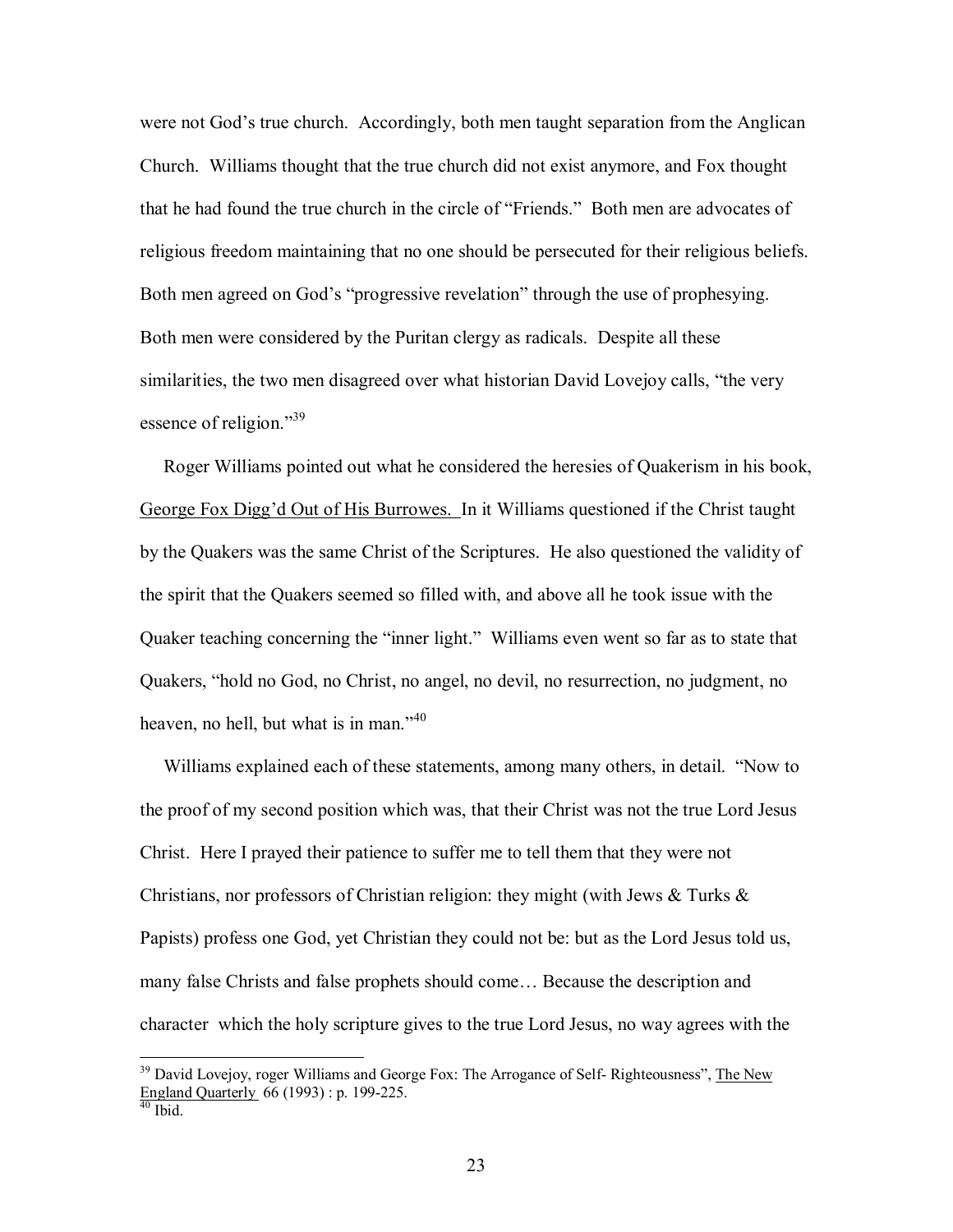image which they have set up.<sup> $341$ </sup> Williams explained that the Christ of the Holy Scriptures was "one person made up of two natures, God and man united into one person... that as to his humane [*sic*] nature or being man, all the figures and ceremonies all the priests and sacrifices pointed to him as the great Prophet, the great anointed King and Governor & c.<sup> $142$ </sup> Williams maintained that the Jesus of the New Testament was the promised Messiah of the Old Testament and is God in flesh. Williams explained the Quaker Jesus this way, "For do all their books declare that Christ is Spiritual, that Christ, God and man is within us, that his birth, his life, his death, his burial, his resurrection, his ascension, are wrought within us, so that like the Oracles of Apollo, and the Ecchoes of the Iesuites the Quakers say Christ was born at Bethlehem and dyed at Jerusalem, but intend in truth and reality no other birth nor life nor death  $\&c$ . but what may be extant and wrought in the heart of man.<sup> $343$ </sup> In essence Williams maintained that the Quakers taught a spiritual Christ, not a physical Christ that lives within each person. This flew in the face of his Calvinist theology of predestination and the election of the saints.

 Williams also questioned the Spirit that was so important to Quaker doctrine. Williams insisted that reason should guide the believer and that scripture taught that one should test the spirits to see if they be of God. The Quaker spirit, Williams declared, was heretical in essence because it was immediate and irrational. Williams explains,

 there was a leading of a man with reason when his understanding and judgment is satisfied, and if so, I presumed they intended, that the leading of the Spirit did not lead them as beasts, but as rational, satisfying their reasons and judgments: and so reason grants that there are false Spirits, lying prophets, seducers and deceivers, &c. Reason therefore further saith, that every soul must be satisfied, whether this leading, or anointing, or teaching of the Spirit be by means of praying, preaching, reading,

<sup>&</sup>lt;sup>41</sup> Roger Williams, The Completer Writings of Roger Williams, Re. J. Lewis Diman ed. George Fox Digg'd Out of His Burrowes, Vol. V (New York: Russell & Russell Inc. 1963), p.69.

 $42$  Ibid. p. 72.

 $43$  Ibid.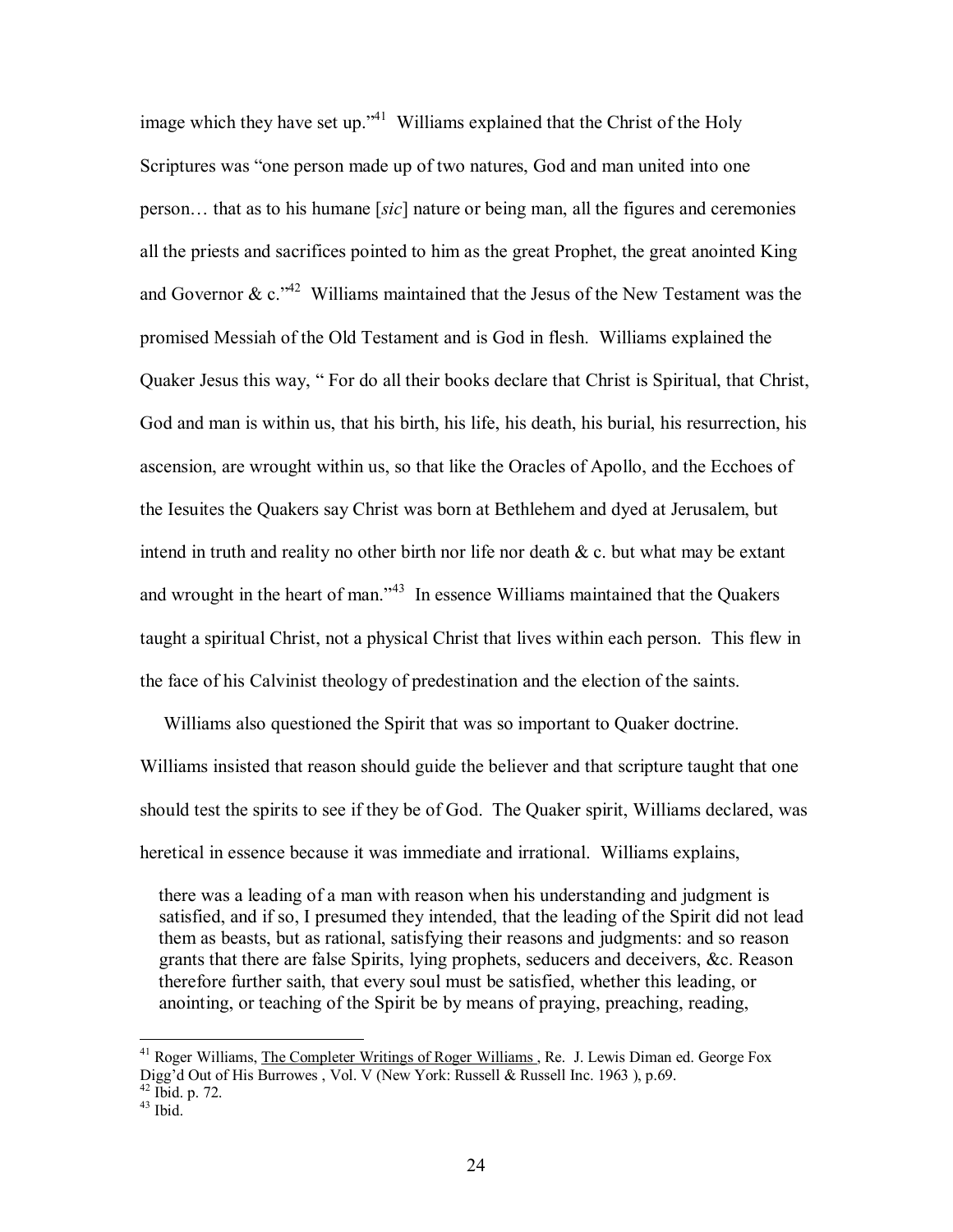medidating, conferring,  $\& c$  or immediate without the use of these: if motions without the use of these be pretended reasons tells us that a rational soul must be able to try whether the Spirit pretending to be a true or lying Spirit, and it must have some rule or touch- stone to make their trial by, that the rule must be my own reason or some testimony or unquestionable witnesses satisfying my reason, or some heavenly inspired scripture or writing which my reason tells me came from  $God.^{44}$ 

 During the debate at Rhode Island Williams questioned the urging of the Quaker spirit to prompt followers to strip themselves of their clothing in public. Williams asked Fox's stand-ins what they thought of young women parading through churches and public gatherings. Two specific examples of this type of behavior were given. Lydia Wardell and Deborah Wilson both claimed "divine inspiration" had prompted their actions. Wardell walked into a Sunday morning service naked and Wilson ran nude through Salem. John Burnyeat, one of the men who substituted for Fox, replied, "if it should please the Lord God to stir up any of his daughters so to appear as a sign and testimony against the nakedness of others, they durst not condemn it.<sup> $345$ </sup> The Quakers maintained that public nakedness was only done when direct revelation by God had instructed the person to act. Williams questioned how they knew it was "divinely genuine or pure fantasy." He goes on to question, "under such a cover that one might be so commanded and sent of God in such a posture... among men, why might not ten or twenty or all the women in the assembly be so stirred up? $146$  Williams received no response to hid question.

 Divine inspiration of the spirit interrupted the debate itself. As Williams was attempting to discredit Foxís book, The Great Mystery of the Great Whore Unfolding, before his listeners, most of whom were Quakers, William Edmundson interrupted

 $44$  Ibid.

<sup>&</sup>lt;sup>45</sup> Raymond L. Camp<u>, Roger Williams: God's Apostle of Advocacy, (New York: The Edwin Mellon Press</u> 1989) p. 191.

 $46$  Ibid.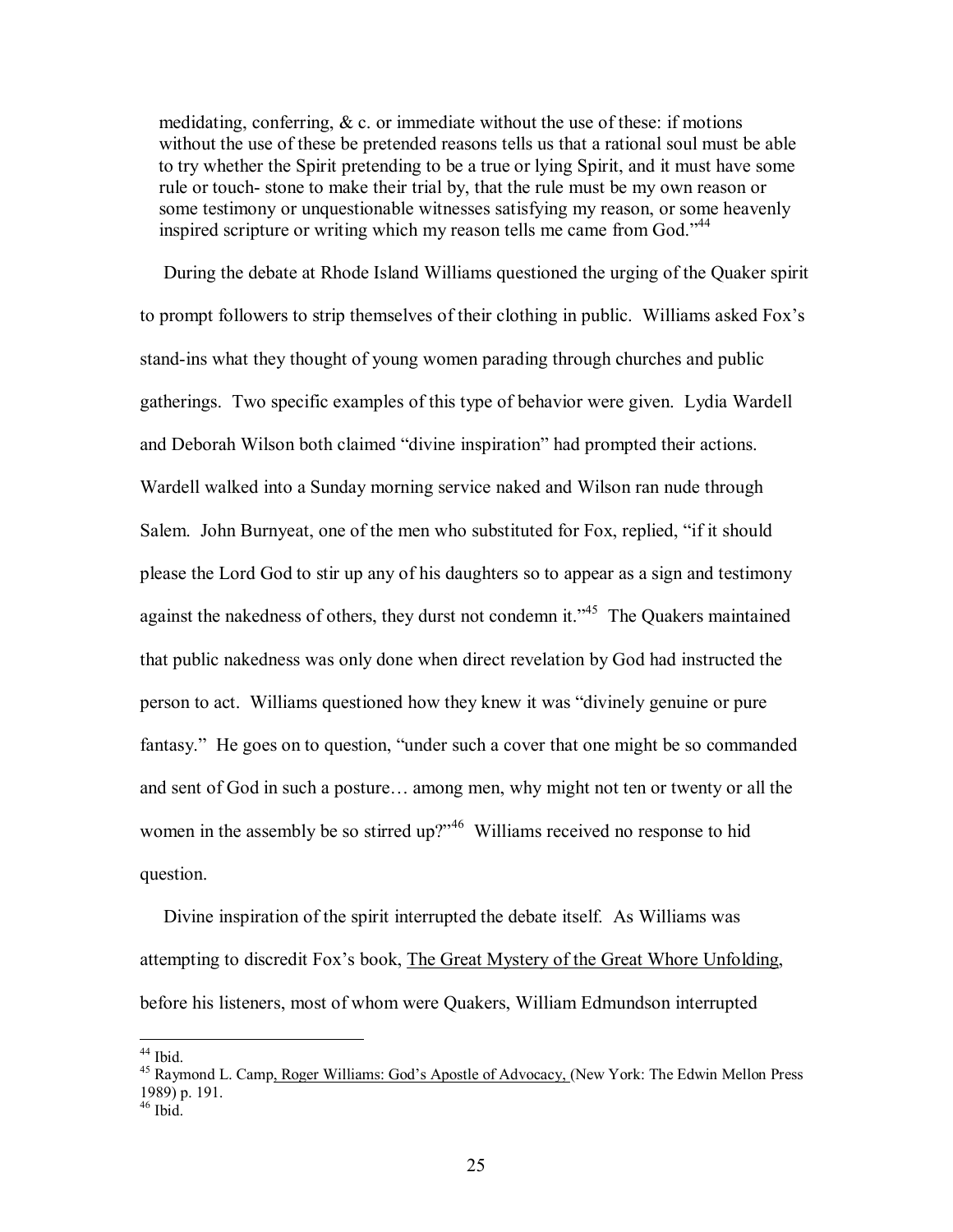Williams and concurrently started a sermon. Williams sat down and let Edmundson preach. After Edmundson finished Williams stood up to finish what he was saying but was again interrupted. This time John Stubs "received a divine inspiration" to preach as well. Williams again sat back down. Williams again stood to speak after Stubs' sermon and was interrupted by Edmundson again. Williams, once he was finally allowed to speak asserted that, "God was rational, orderly and 'did not prompt men to break hedges and leap over one ordinance into another.<sup> $\frac{1}{4}$ </sup> Finally, after much showmanship from both parties, an agreement was met that allowed each speaker "fifteen minutes per point."<sup>48</sup>

Williams also took issue with the Quakers concerning their teaching of the "inner light" within all mankind. Historian David Lovejoy maintains that it was Williams' Calvinist thought that motivated his refutation of the Quaker doctrine. "Calvinism was the framework within which he thought and argued, and it left no room for Quaker 'jangling' about God or Christ, about the Light, Spirit, and Faith, all of which Williams found the Quakers rolled into one package and deposited in the heart of each believer.<sup>49</sup> Concerning the inner light Williams explained, "I do not simply and blasphemously think that my soul is a piece or part of God." Lovejoy explains that Williams challenged the Quakers to show biblical evidence of the inner light, "to particularize any on Scripture where the Spirit of God directs any poor Soul to listen and hearken to a light and voice within him.<sup>50</sup> The inner light of Quakerism denied the Calvinist doctrine of

 $47$  Ibid. p. 194.

 $48$  Ibid. p. 195.

<sup>&</sup>lt;sup>49</sup> David Lovejoy, "Roger Williams and George Fox: The Arrogance of Self-Righteousness", The New England Quarterly 66 (1993) p. 212.<br> $\frac{50}{50}$  Ibid.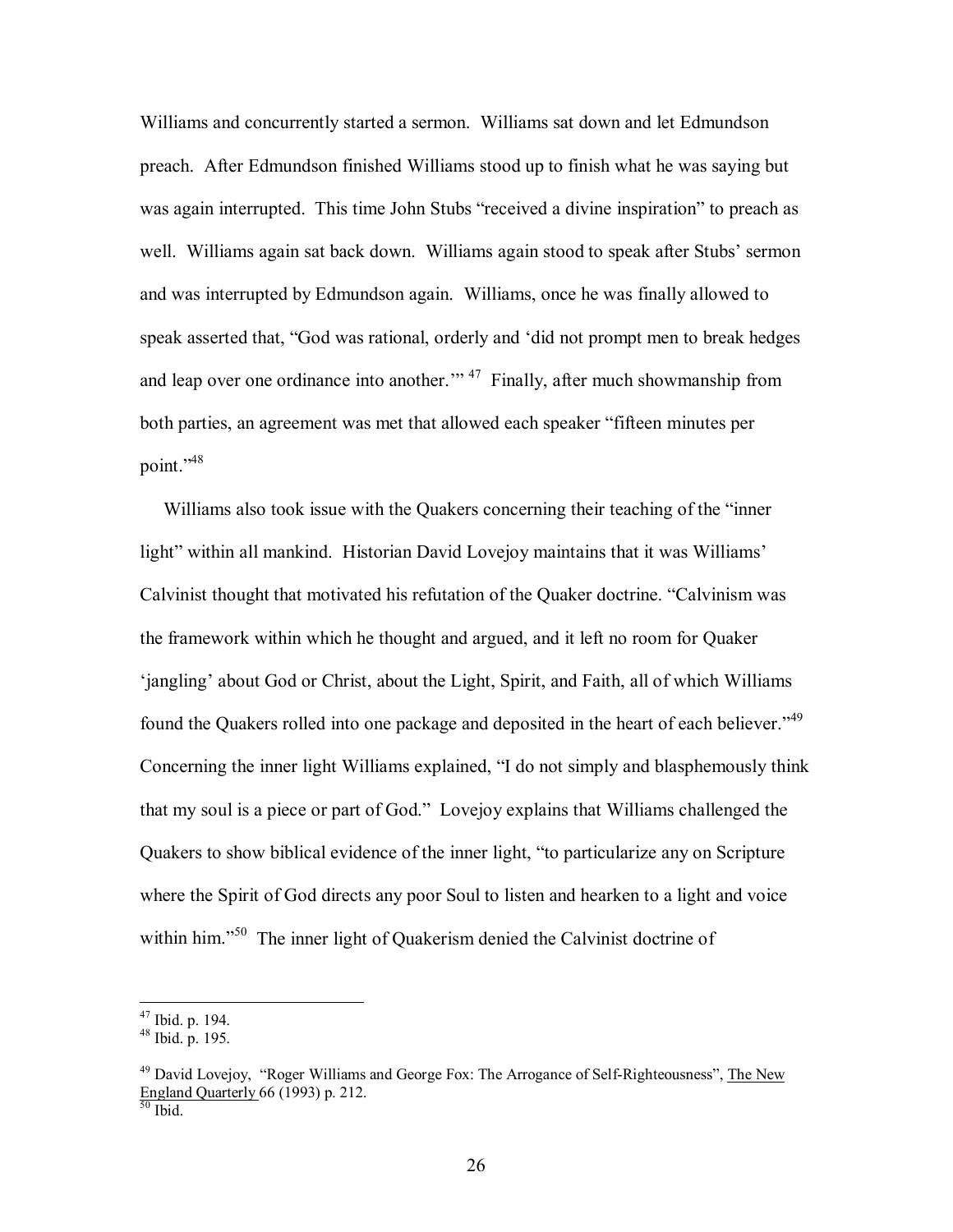predestination and the election of the saints, upon which Williams' theology rested. Lovejoy explains Williams' objections further, "Indeed, wrote Williams, Fox rested in the 'Burrough of the Arminians' who would destroy the whole scheme of predestination constructed before the world began.<sup> $51$ </sup>

 In the face of such differing views over such major theological doctrines it is hard to conceive that these men ever agreed on anything. Yet, as mentioned earlier, both men did propose religious freedom and tolerance. However, as Lovejoy explains, neither man practiced religious tolerance toward the other; each suspected the other, and accused the other, of indifference and feared persecution from the hands of their adversary. In essence, neither man practiced what they had preached. "Williams proposed that the Quaker spirit tended to reduce 'Persons from Civility to Barbarisme, to an Arbitrary Government, and the Dictates and Decrees of the Sudden Spirit that acts them." It was this tendency, declared Williams, that could easily lead to a ëfiery persecution in matters of conscience' as has ever been seen or practiced before.<sup> $52$ </sup>

 Although the three public debates were between Williams, John Burnyeat, John Stubs, and William Edmundson it was George Fox's theology that Williams attacked. The three associates of Fox were not Williams' target. The target of the Williams' debates was Quaker theology as taught by its most prominent teacher, George Fox.

 To the New England clergy of the day Roger Williams was a heretic. To the Indians of the Narragansett area he was a just man. To others, such as George Fox, he was a hypocrite who taught religious tolerance but did not practice it. Roger Williams, it can be argued, was a radical in that he did nothing half way. Once he made up his mind he was

<sup>51</sup> Ibid.

 $52$  Ibid. p. 204.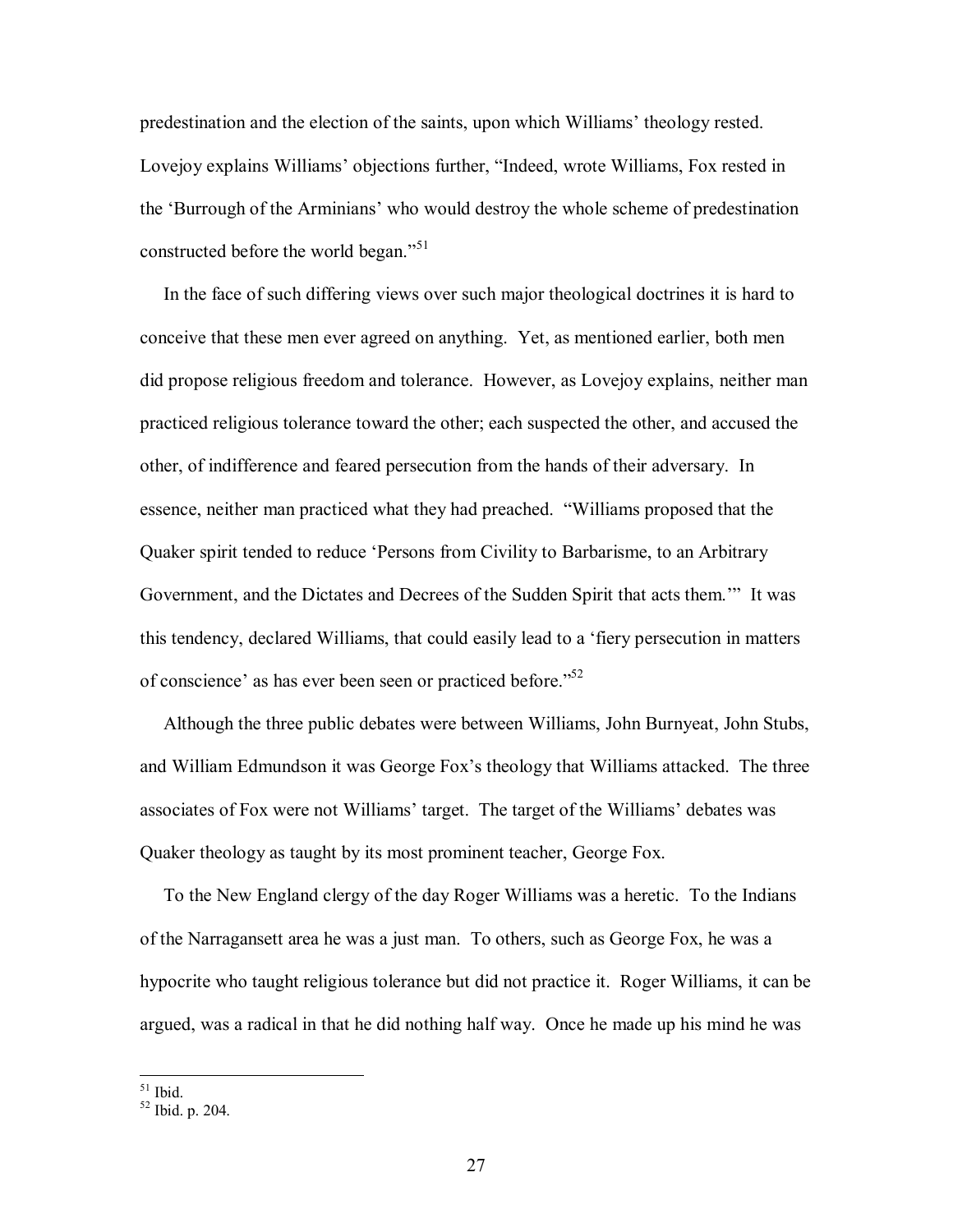uncompromising. Perhaps this is why so often the character of Roger Williams seems a paradox. Roger Williams the theologian argued for purity in God's true church and as such challenged the Puritan view of Native Americans, Quakerism and Puritan theology. It was his conviction that he had to preach and teach the truth of God that also led him to realize that all men should have the freedom to learn this truth. Clearly the duality of the man Roger Williams is seen here. Roger Williams the theologian motivated Roger Williams the statesman to argue for a separation between church and state and to spend his life defending his idea of "liberty of conscience."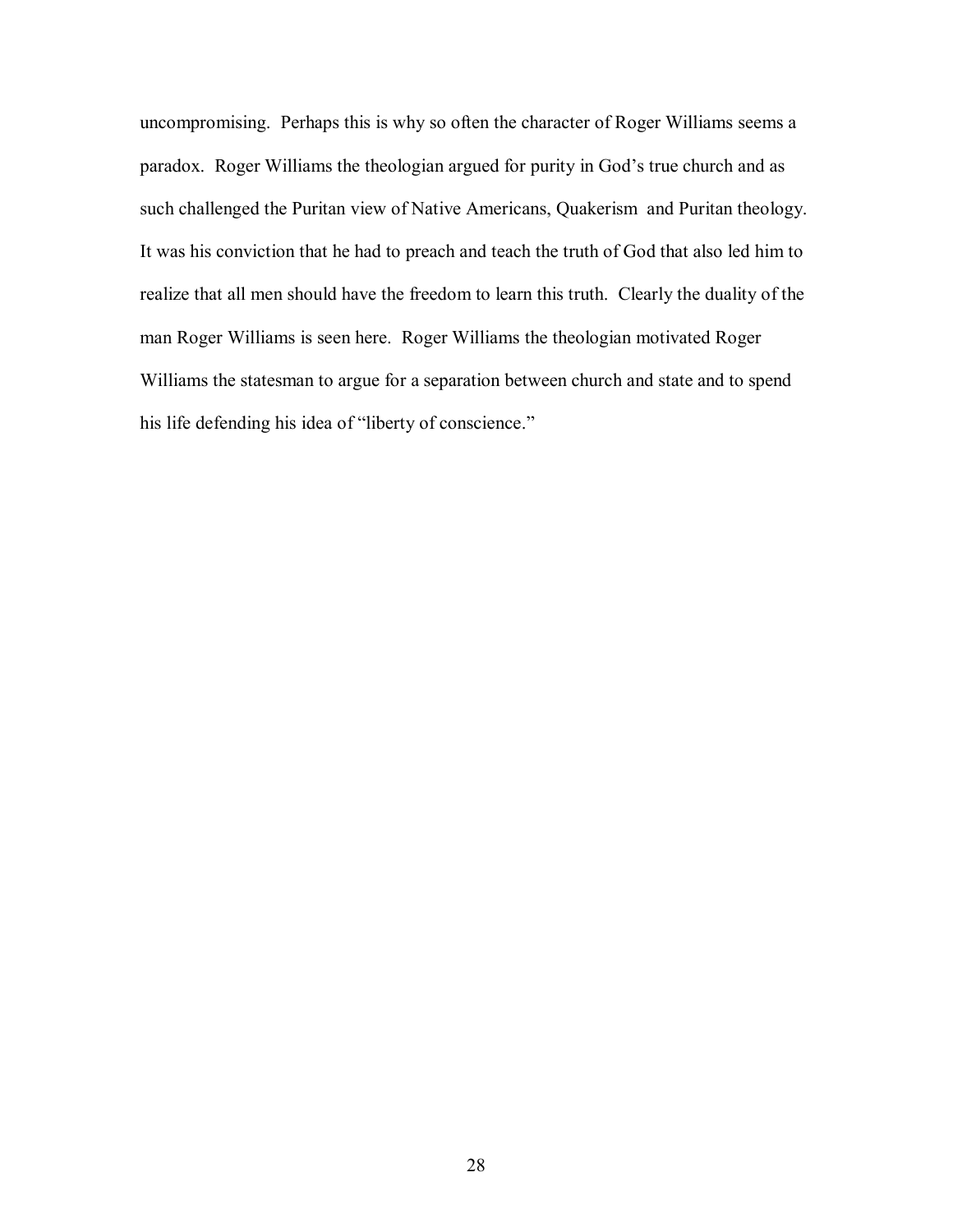## CHAPTER 3

## ISAAC BACKUS: BAPTIST DISSENTER

*ìMany who are filling the nation with the cry of liberty and against oppressors [in parliament] are at the same time themselves violating the dearest of all rights, liberty of conscience.î Isaac Backus 1777* 

 Approximately one hundred years after Roger Williams another dissenter began to stir up trouble in Massachusetts. He too proclaimed that church and state should be separate. Isaac Backus became a leader for the Baptist dissenters as he advocated religious liberty and separation of church and state.

 Isaac Backus was born into a wealthy family in Connecticut on January 9, 1724. His family was well respected in the community; his ancestors were founders of the community of Norwich. Like every other family in the community the Backus family attended the local Congregational Church. Isaac was baptized three days after he was born and became a member of the church via the Halfway Covenant. Isaac was content in the established church of Connecticut for a time and grew up under the teachings of its pastor, Benjamin Lord. It was after the revivalists of the Great Awakening came through New England and Isaac Backus experienced a religious conversion that he began to see things differently.

Backus' father died suddenly in 1740 from the measles leaving his wife, Elizabeth Tracy Backus, with eleven children to raise alone. Overwhelmed, she became extremely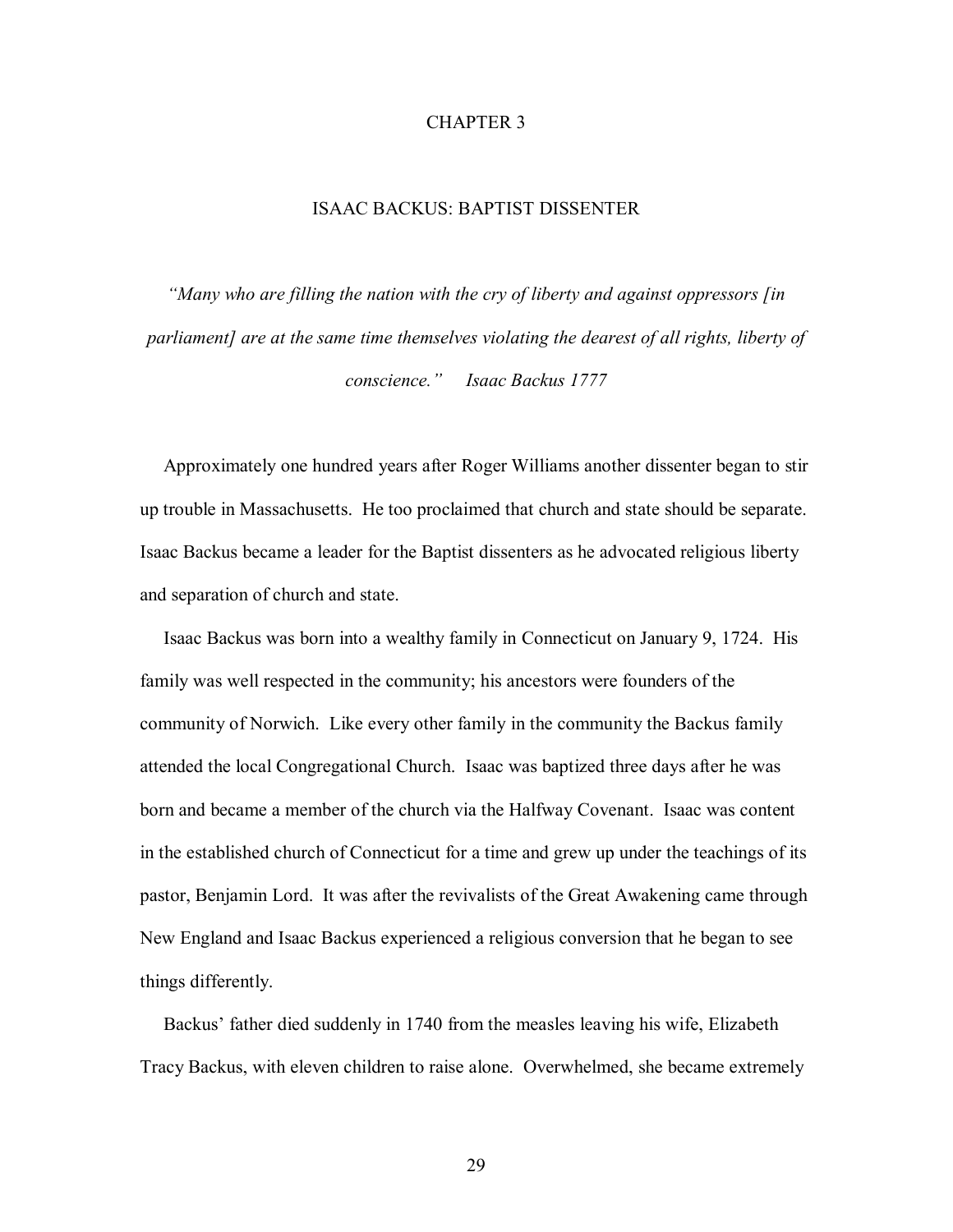depressed. It was around this time when the revivalist preachers such as George Whitefield and James Davenport began to preach in New England. Mrs. Backus had a religious experience in one of the meetings and it was his mother's religious faith that had a profound impact on Backus. He began to search out the way to find the salvation that he had heard about in the camp meetings. The salvation experience that the revivalist preachers talked about, and that his mother had experienced, was hard for Backus to comprehend. He had been taught classical Calvinism from Benjamin Lord—if people lived good moral lives and they were part of the elect God would give them salvation at some point in their life. "For all the sound teaching with which I had been favored had given me no higher ideas than that a good dispensation of mind was necessary in order to come to Christ for salvation.<sup>553</sup> Backus tried to achieve salvation on his own by going to church and praying sincerely; he continued to be burdened and worried. Then Backus came to the realization that he could not gain salvation through any effort on his part. "God laid open to me the plague of my own heart and folly of seeing life [eternal life] by my own doings.<sup> $54$ </sup> One day as Backus worked on his farm his life was forever changed.

 As I was mowing alone in the field, August 24, 1741, all my past life was opened plainly before me, and I saw clearly that it had been filled up with sin. I went and sat down in the shade of a tree, where my prayers and my tears, my hearing of the Word of God and striving for a better heart, with all my other doings, were set before me in such a light that I perceived I could never make myself better, should I live ever so long. Divine justice appeared clear in my condemnation, and I saw that God had a right to do with me as he would. My soul yielded all into his hands, fell at his feet, and was silent and calm before Him. And while I sat there, I was enabled by divine light to see the perfect righteousness of Christ and the freeness and riches of His grace, with such clearness, that my soul was drawn forth to trust Him for salvation. And I wondered that others did not also come to Him who had enough for all. The

<sup>53</sup> Isaac Backus, as quoted by William G. McLoughllin, *Isaac Backus and the Ameican Pietistic Tradition*, (Boston: Little, Brown and Company, 1967), 12.

 $54$  Ibid., 13.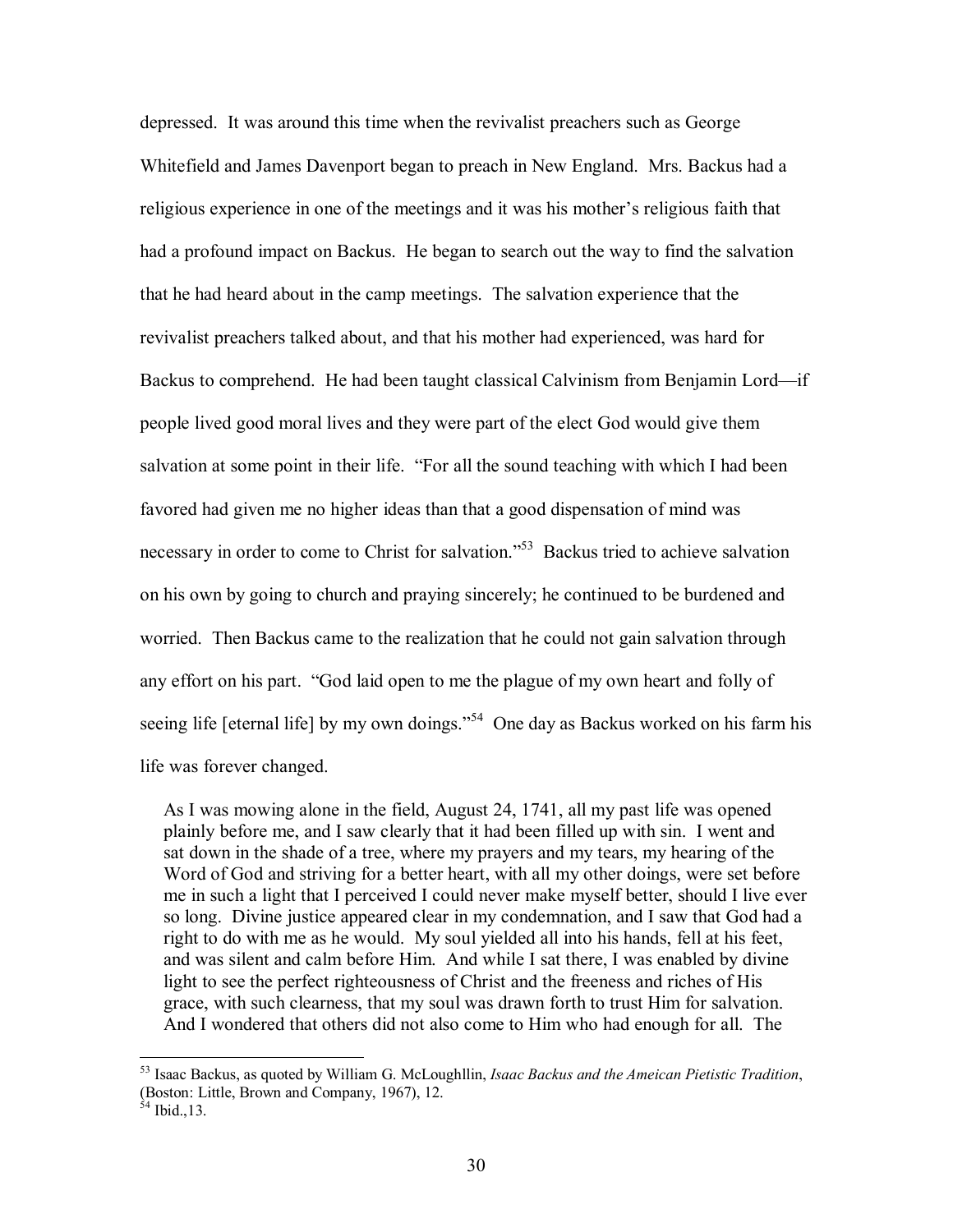#### The Reluctant Dissenter

 Word of God and the promise of His grace appeared firmer than a rock, and I was astonished at my previous unbelief. My heavy burden was gone, tormenting fears were fled, and my joy was unspeakable.<sup>55</sup>

This "new light" that had been revealed to Backus caused him to see things much more differently. Gradually Backus began to see the need for change; he would spend the rest of his days seeking change and at the same time, almost unconsciously, he became an advocate for religious liberty and separation of church and state.

Backus' stance on separation of church and state has been termed a "pietistic version" of separation of church and stateî by historian William G. McLoughlin. The pietistic version of separation of church and state maintained that the civil state should be separate from the church in order to protect the church from oppressive government action in areas of religious liberty. The pietists , however, believed that the end result of religious liberty and a separate church and state would be a Christian nation, or according to Isaac Backus, a Baptist nation. Historian William G. McLoughlin explains: "Backus and the Baptists wanted to separate Church and State in order to create a truly Christian state in which men rendered to Caesar only what was really Caesar's and devoted the bulk of their energy to serving God... Backus believed America was and ought to be a Christian nation, and he looked forward to the day when it would be a Baptist nation. His was a pietistic version of the doctrine of separation, more like that of Roger Williams, with whom he deserves to be compared, than like that of Jefferson or Madison.<sup> $556$ </sup> Backus maintained that there were two types of government: civic and ecclesiastical; the civic government should have no part in the ecclesiastical government. "Having offered these

<u>.</u>

<sup>55</sup> Ibid., 14.

 $56$  Ibid, xi,xii.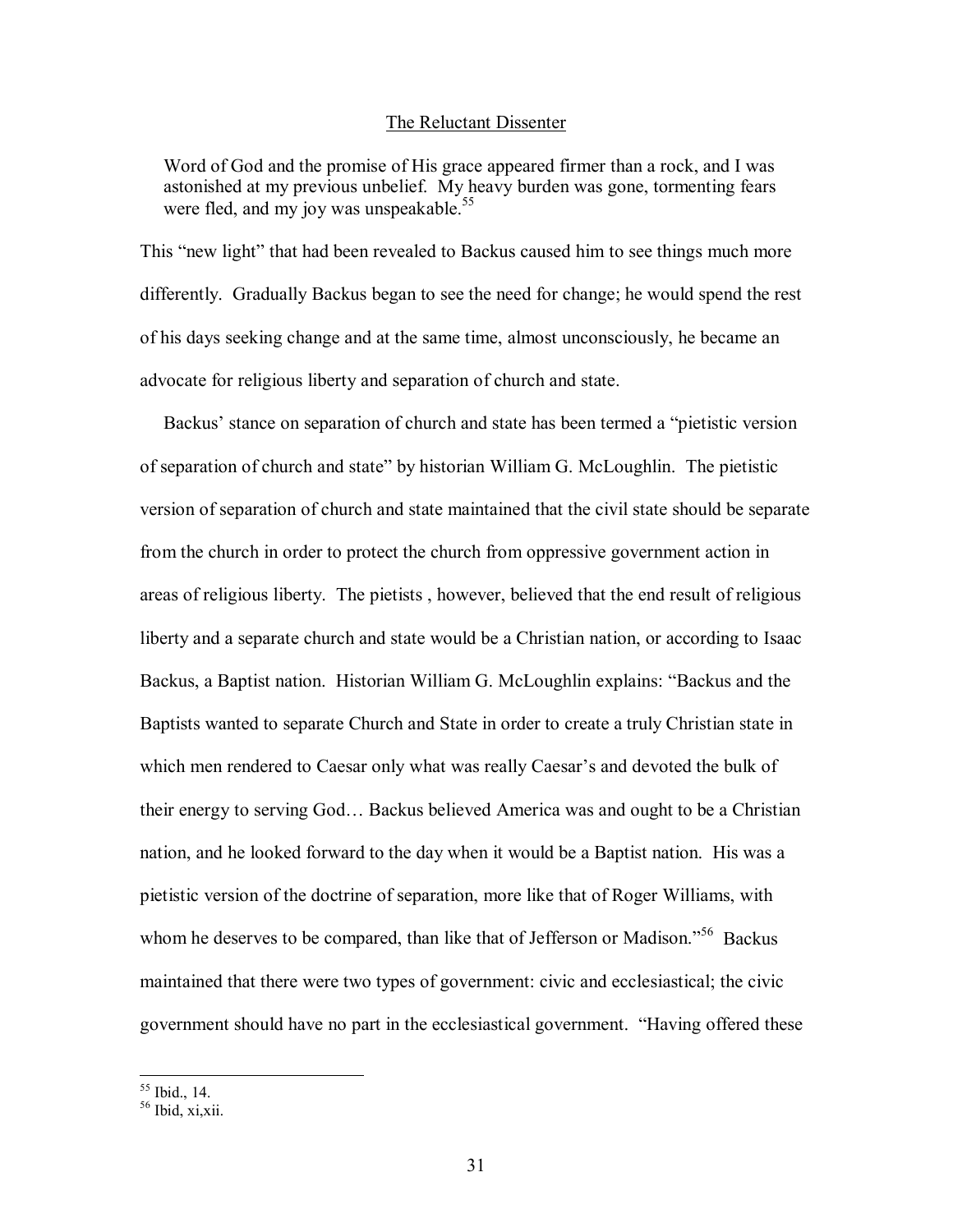#### Pietistic Version of Separation

<u>.</u>

few thoughts upon the general nature of government and liberty, it is needful to observe that God has appointed two kinds of government in the world which are distinct in their nature and ought never to be confounded together, one of which is called the civil and the other ecclesiastical government."<sup>57</sup>

Unlike Jefferson or Madison, Backus' ideas concerning separation of church and state were not based on political theory or ideology. Backus became a proponent of a separate church and state as a result of his experiences as an oppressed dissenter from the Standing Order of Massachusetts. The evolution of Backus' conception of separation of church and state was birthed by the Great Awakening that swept through New England during the 1740s. As explained earlier, Isaac Backus' life was changed after his conversion experience in 1741. After his conversion Backus at first remained a member of the local Congregational Church. However, divisions within the Congregational Church soon became apparent. Members of the same Congregational Church became identified as "New Lights" or "Old Lights." The group that supported the revivalist teachings such as Jonathan Edwards and George Whitefield and others were termed New Lights. Those who opposed the revivalists were termed Old Lights. At first the Standing ministers, such as Benjamin Lord, Backus' pastor, approved of the religious fervor that the revivalists brought. Church attendance increased and people seemed to be once again concerned with spiritual matters. This acceptance was short lived; things soon changed when, according to the Old Lights, things began to get out of hand. Uneducated itinerant

<sup>57</sup> Isaac Backus*, Pamphlets, 1754-1789*, ed. William G. McLoughlin (Cambridge: The Belknap Press of Harvard University Press, 1968), 312.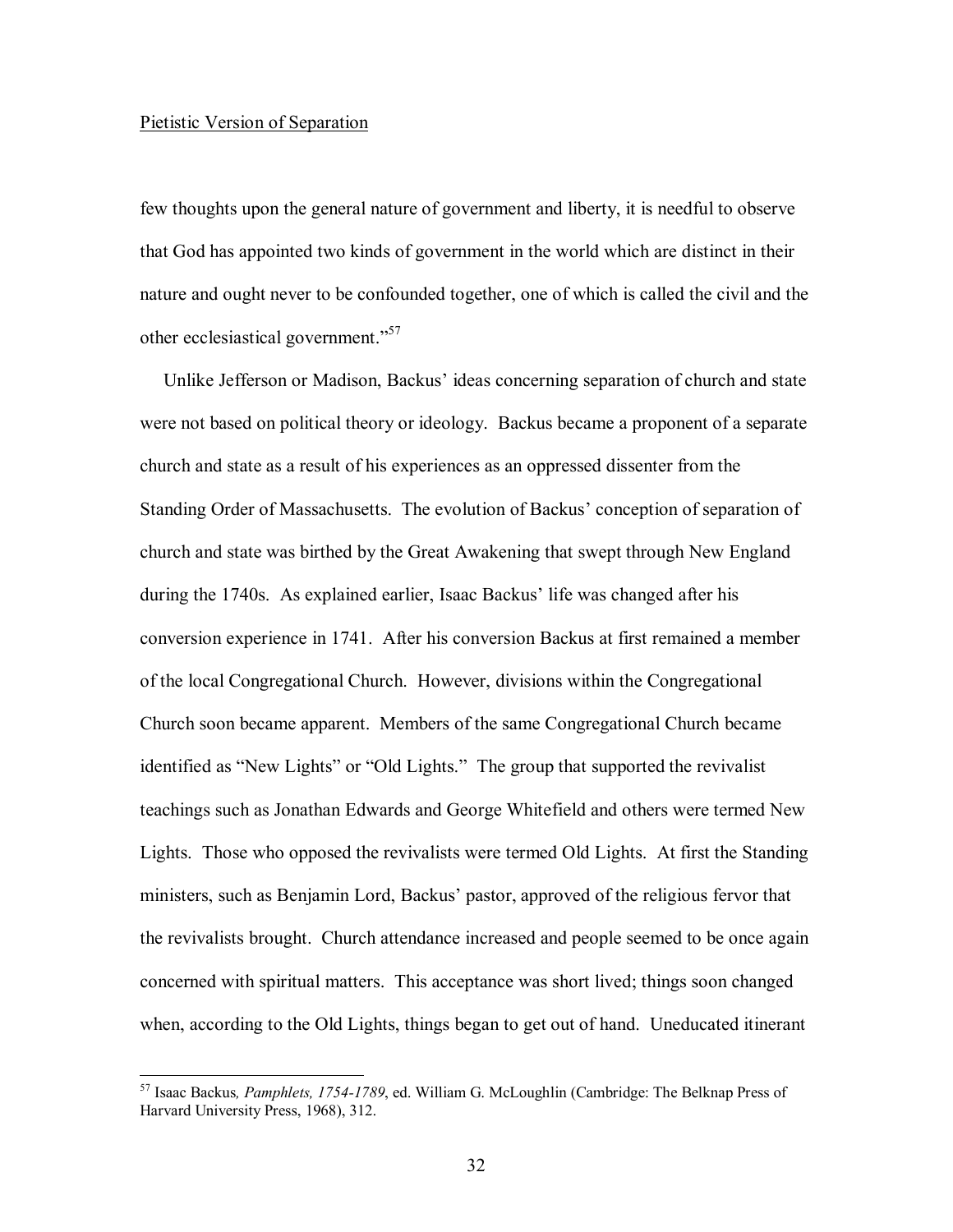preachers began preaching in town without the permission of the local Standing Order Church; newly converted saints were being led astray by their emotions and illiterate men claiming to be sent from God. "They worked upon the emotions of their hearers in order to make them cry, shout, groan or fall fainting on the floor. They produced by a ëmechanicalí process what the Holy Spirit produced by a spiritual process. This was clearly the Devil's way to throw disgrace upon the blessing sent from heaven. Satan was using very ignorant, misguided fanatics to delude the unstable and the uneducated people of the parish to think they had received the power of grace when they had not.<sup> $58$ </sup>

 The most explosive issue dealt with church membership and purity. Backus and other New Lights soon began to question the validity of the Halfway Covenant. The Halfway Covenant was basically a compromise where church membership was concerned. The covenant allowed people to join the church without testifying of a salvation experience. Those seeking membership pledged allegiance to Calvinist theology and pledged to live a godly, moral life. They were not allowed to vote on issues of church government, but their children could be baptized. These halfway members could become full members after giving a written account of their conversion.

 Backus and the New Lights had issues with this Halfway Covenant. They maintained that the church needed to go back to the way it was earlier and membership should be restricted to visible saints only. Believers should not sit down to the Lord's Supper with unbelievers; it defiled Christ's holy church. Benjamin Lord, Backus' pastor, disagreed. He explained that Christ's parable of the wheat and the tares clearly revealed the dangers in trying to determine the elect from the damned. In the attempt to weed out the tares from the wheat part of the elect whose grace had not yet been manifested may be cast out.

<sup>58</sup> McLoughlin, *American Pietistic Tradition*, 16.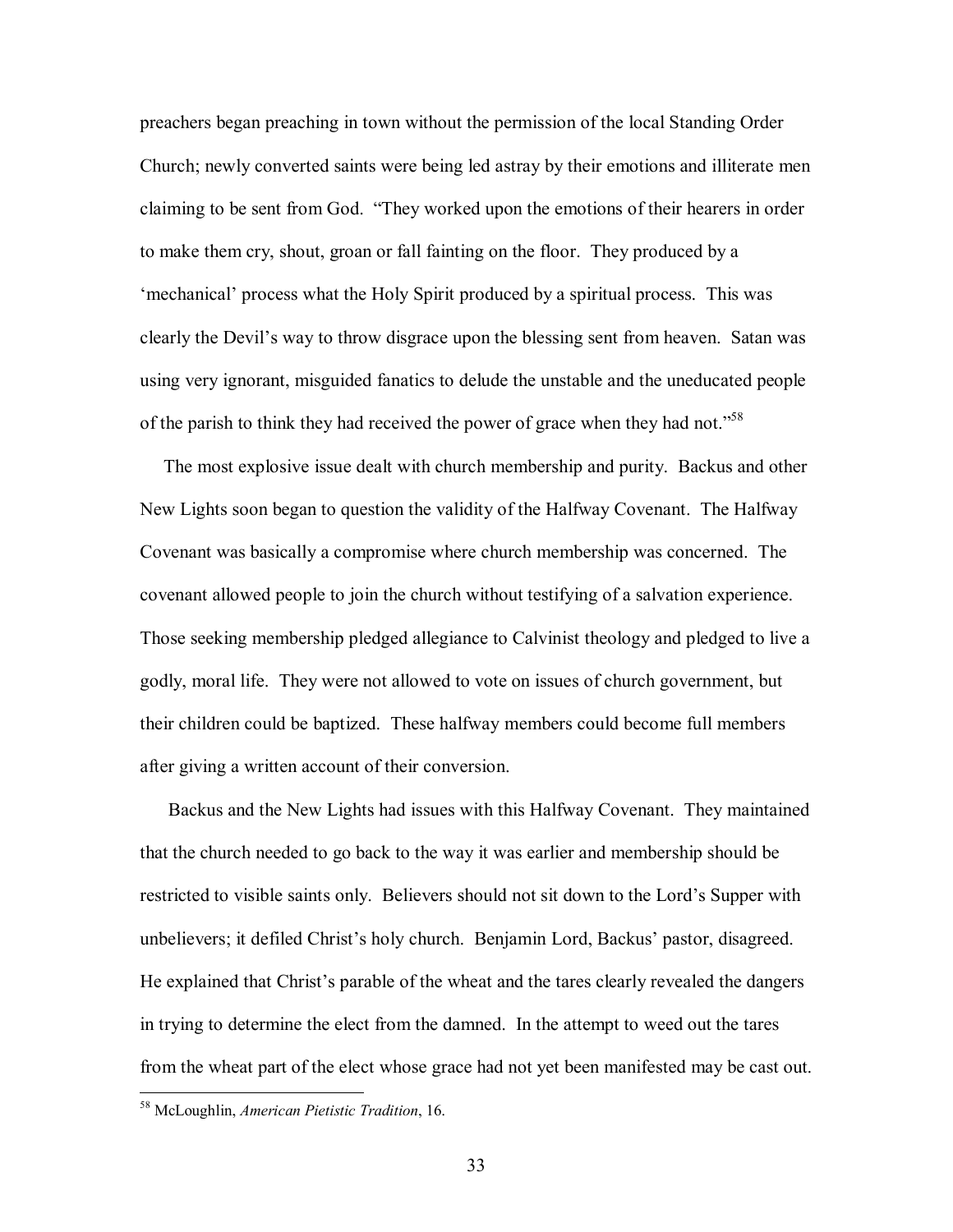For this reason, Lord upheld the Halfway Covenant. Backus and the New Lights patiently waited and hoped to bring about a "new reformation" and much needed change to the Congregational Church.

 When a majority of Old Lights defeated an attempt to end the Halfway Covenant, Backus and the New Lights realized, despite the persecution they would surely face, that they had to leave the established church in Connecticut and be true to their convictions. On July 13, 1745 Backus and twelve others, including his mother and other relatives, were called in to come before the Norwich Standing Church to give an account for their separation. They explained that their conscience demanded their departure from the Congregational Church. The Separates objected to the Standing Order's practice of admitting people into fellowship without proof of conversion and allowing them to partake of communion. The Standing Order of Connecticut also denied revivalist preachers the opportunity to preach in the Congregational Church, much to the chagrin to the Separatists. They also explained that since they had been admitted via the Halfway Covenant, hence before they were converted, they were not truly members of the Congregational Church. After these reasons were given the committee of Old Lights determined that these were not proper reasons for separation. When it was all said and done the New Lights were censured. This censure denied them the right to observe communion and other church privileges until they repented of their sin. The Separates started their own church on July 16, 1746 and elected Jedidah Hide as their pastor.

 A few months later Backus himself felt the call to preach. This vocation would surely mean more persecution for Backus and his family. It would also mean he would have to give up farming and the family business interests. In spite of these considerations Backus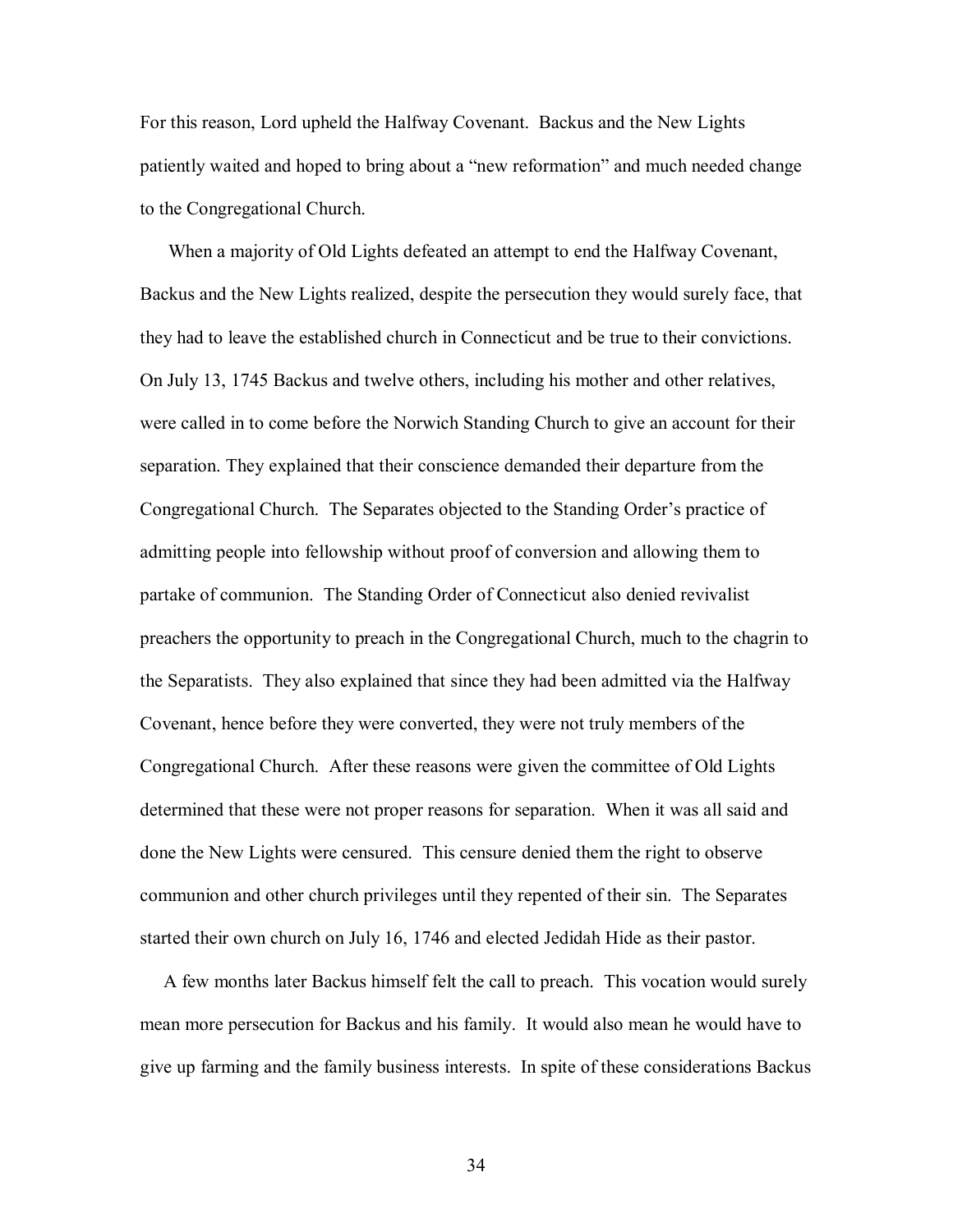felt the call of God upon him. Author C.C. Goen quotes Backus as he relates the course of events that led Backus to accept God's call: "Being at a certain house where a number of the saints were met, the command, ëpray ye the Lord of the harvest that he will send forth laborers into his harvest,' was read and spoken upon. A conviction seized my mind that God had given me abilities which his church had a right to the use of and which I could not withhold with a clear conscience.<sup>59</sup> Historian William G. McLoughlin relates the story from Backus' diary: "Then on September 27, while he was 'alone in the woods' he had 'such a converse with God as I never had before.' And it became clear that 'He called me to preach his gospel.<sup> $1060$ </sup> Backus announced his call to preach to the church on September 28, 1746.

 At his ordination service the Old Lights appeared on the scene in opposition to the gathering of the New Lights and their ordination of yet another itinerant preacher. The meeting was temporarily interrupted by a representative from the Precinct Committee of the local Standing Order Church. "Benjamin White, Esq. one of the Committee of this Precinct rode up among the throng of people and spoke out loud and Said that in the name of the Committee of this precinct he Forbid our proceedings.<sup>561</sup> Mr. White was not alone but he had no law enforcement officer with him so the New Light Separates continued with the service and Backus became an ordained Separate minister and now pastor of the Separate Church in Titicut, Massachusetts  $-\text{ in}$  defiance of the local civil magistrates.

<sup>59</sup> C.C. Goen, *Revivalism and Separatism in New England, 1740-1800*, (New Haven, Yale University Press, 1962) 210.

<sup>60</sup> Ibid., 32.

 $61$  Ibid., 47.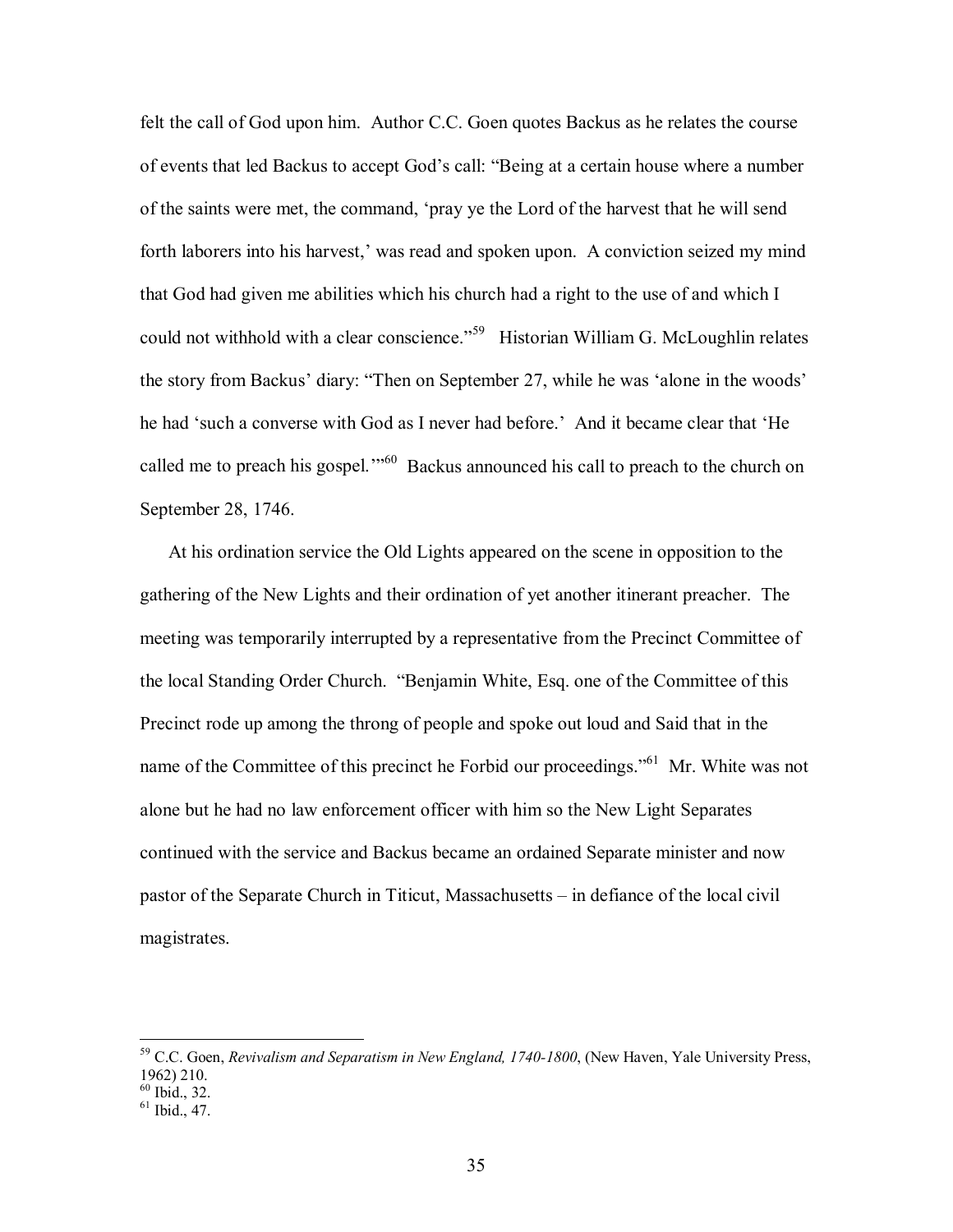The number of itinerant revivalist preachers grew steadily in New England. Preachers such as Backus found popular support among the common people of the areas they visited. These New Light revivalist preachers preached what McLoughlin termed a "folk" form of Calvinism.<sup> $562$ </sup> They found the locals very receptive to the Gospel and the new way in which the message was conveyed. The revivalist preachers were very different from the Congregational minister. The revivalists were very eager to go out into the frontier areas and preach; the parish ministers rarely visited the back country. The message of the revivalists was much more energetic and emotional in nature emphasizing the importance of experiencing God and feeling the presence of God in the heart. The knowledge of God to the New Lights was based on a religious experience with God; the knowledge of God to the Old Lights was based on an intellectual knowledge of God. McLoughlin explains: "When an Old Light spoke about 'knowledge of God' he meant knowing intellectually how God's universe operated, not feeling the presence of God in his heart.<sup> $63$ </sup> The revivalists were also very good at putting the gospel message in plain English and their services were very informal. All of these factors brought increased popularity to the New Light Separatists and at the same time increased tensions between the revivalists and the established Standing Order churches in New England. McLoughlin explains the importance of these factors to the American Pietistic tradition. ìThey brought the rarefied intellectualism of Puritanism down to the level of the common man. This was the contribution of the frontier to the development of the American pietistic temper—fervent, anti-intellectual, popular, egalitarian, but often eccentric and flamboyant in its 'wildfire' of enthusiasm. The New Light experimental rationale for

 $62$  Ibid., 45.

<sup>63</sup> William G. McLoughlin, *Revivals, Awakenings, and Reform* (Chicago: University of Chicago Press, 1978), 92.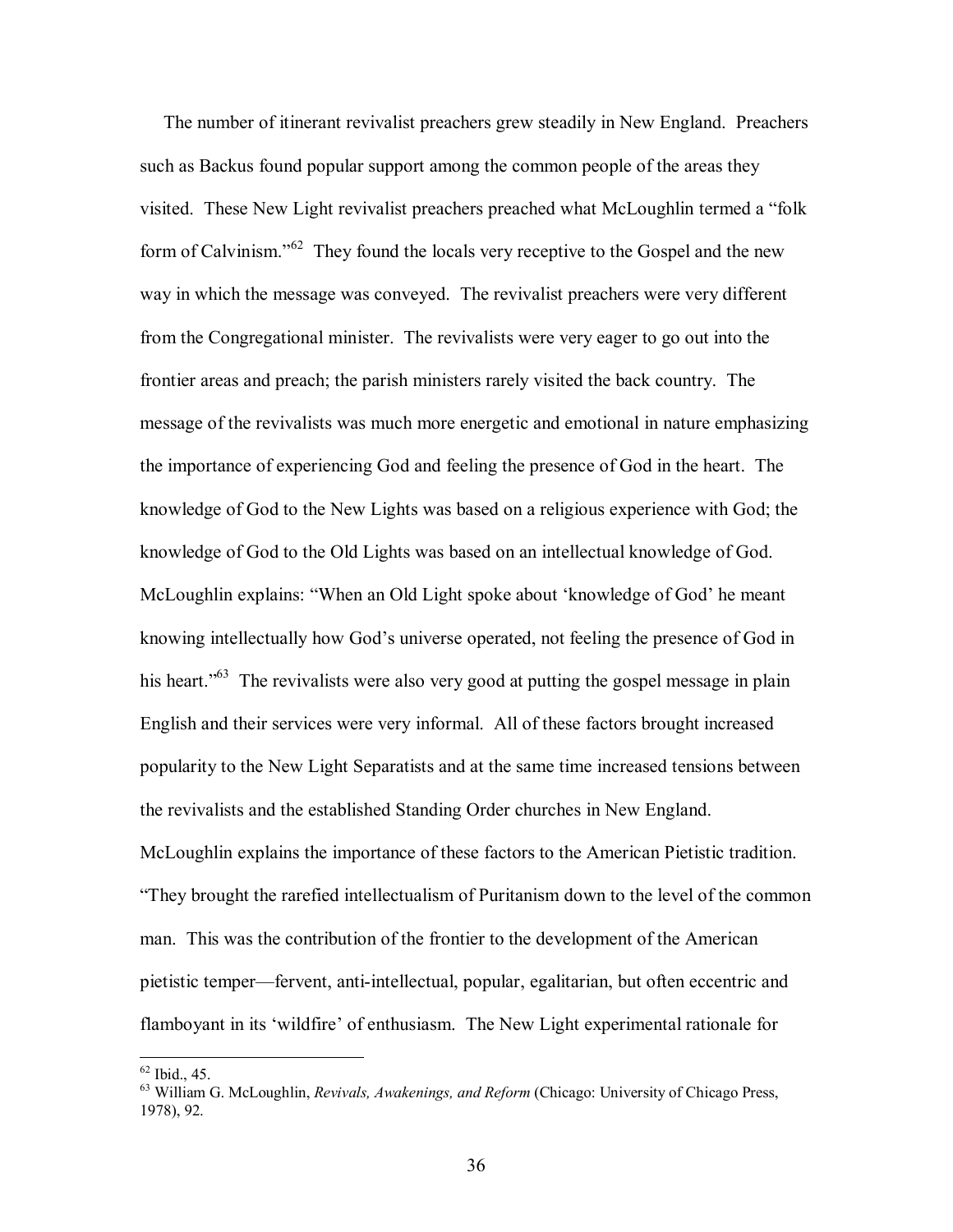Calvinism gave the common man knowledge through experience, and pietistic faith gave him the sublime confidence to trust his experience against the traditions, learning, and laws of his "betters."<sup>64</sup> It was the experiential knowledge of God that prompted New Light Separates such as Isaac Backus to stand up against an increasingly hostile established church and state.

 A major point of contention between the two groups was the issue of ministers. New Lights insisted that preachers be converted and called of God, but not necessarily classically educated. Old Lights insisted that all ministers be properly trained and educated. In Connecticut after 1742 the established clergy began to push for the State to pass laws prohibiting revivalist preachers from preaching without the permission of the local Standing Church. Itinerant preachers who broke such laws were punished. The Toleration Act of 1708 was also rescinded; now only the legislature, not the local courts, could license Separatists or other dissenting churches. Local civic leaders, such as members of the General Assembly, who were known to sympathize with the New Lights were denied their seats by the legislature. New Light sympathizers could not serve in the militia or as Justice of the Peace. Students attending Yale University who were thought to be New Lights were expelled. Pastors who preached to Separates and Baptists were fired. In 1744 Thomas Marsh, a Separate pastor from Plainfield, Connecticut was arrested and jailed for six months for preaching without a license. He had recently been elected as pastor of the Separate church after an election. People of the church and the parish voted since all paid taxes to support the established church. In this case the majority in the church were Old Lights, but the majority in the parish were New Lights.

<sup>64</sup> McLoughlin, *American Pietistic Tradition*, 45.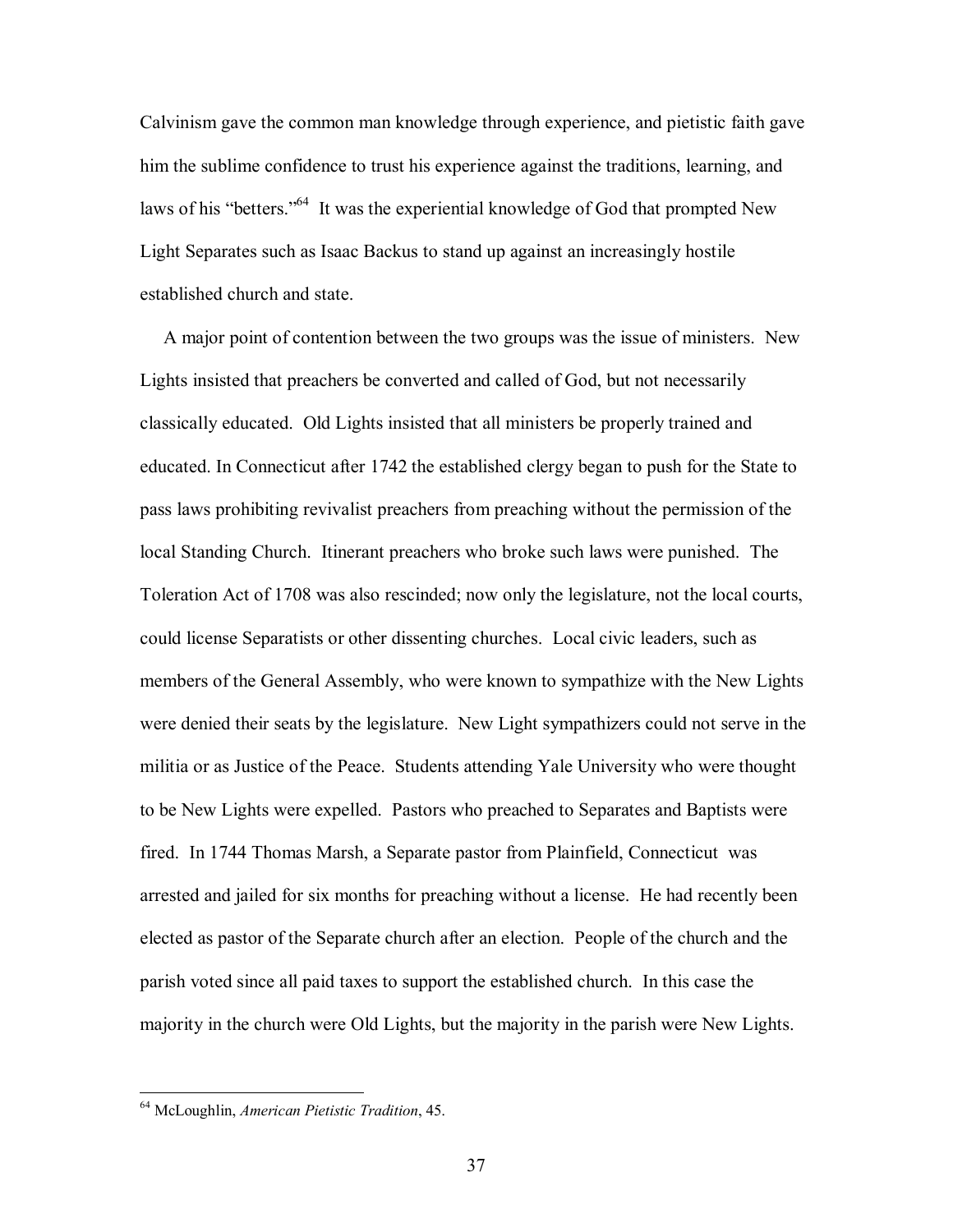Connecticut's local ministerial association, the Consociation of Windham, joined in opposition with the Old Lights and Marsh was arrested.

 These oppressive actions of the Standing Order Churches only added fuel to the flame. The right of the local congregation to choose its own minister was vitally important to the Separatists. Backus summed up their argument with a rhetorical question: "Does not the cause of all this difficulty lie in this, that common people [justly] claim as good a right to judge and act for themselves in matters of religion as civil rulers and learned clergy?"<sup>65</sup> Before Backus was ordained by the Titicut Parish in Massachusetts, he debated this issue with Bridgewater's standing minister, the Rev. John Shaw, a Harvard graduate. Backus declared that the only requirement of a minister was that he be called by God to preach: "I held that every true minister of Christ now had the same Call (as to the substance and nature of it) as the prophets and the Apostles had...But he stood against it and held, that if men had College Learning, and were approbated and Ordained regularly (as he call'd it) They were ministers of Christ.<sup> $,66$ </sup> Shaw went as far as to declare that those itinerant preachers without a college education were "false" teachers." Backus then retorted that it was those established ministers who had never been converted or called by God to preach that were the false teachers. Backus stated that he believed "that there were a great many [Standing ministers] in this generation that must come sooner or later to make that Confession and own that Man taught 'em from their youth and that God never sent 'em."<sup>67</sup> The two men never came to an agreement; the Rev. Shaw opposed Backus' ordination as a minister.

<sup>&</sup>lt;sup>65</sup> Isaac Backus, *Pamphlets*, 114.<br><sup>66</sup> Isaac Backus, as quoted by McLoughlin, *American Pietistic Tradition*, 41.<br><sup>67</sup> Ibid.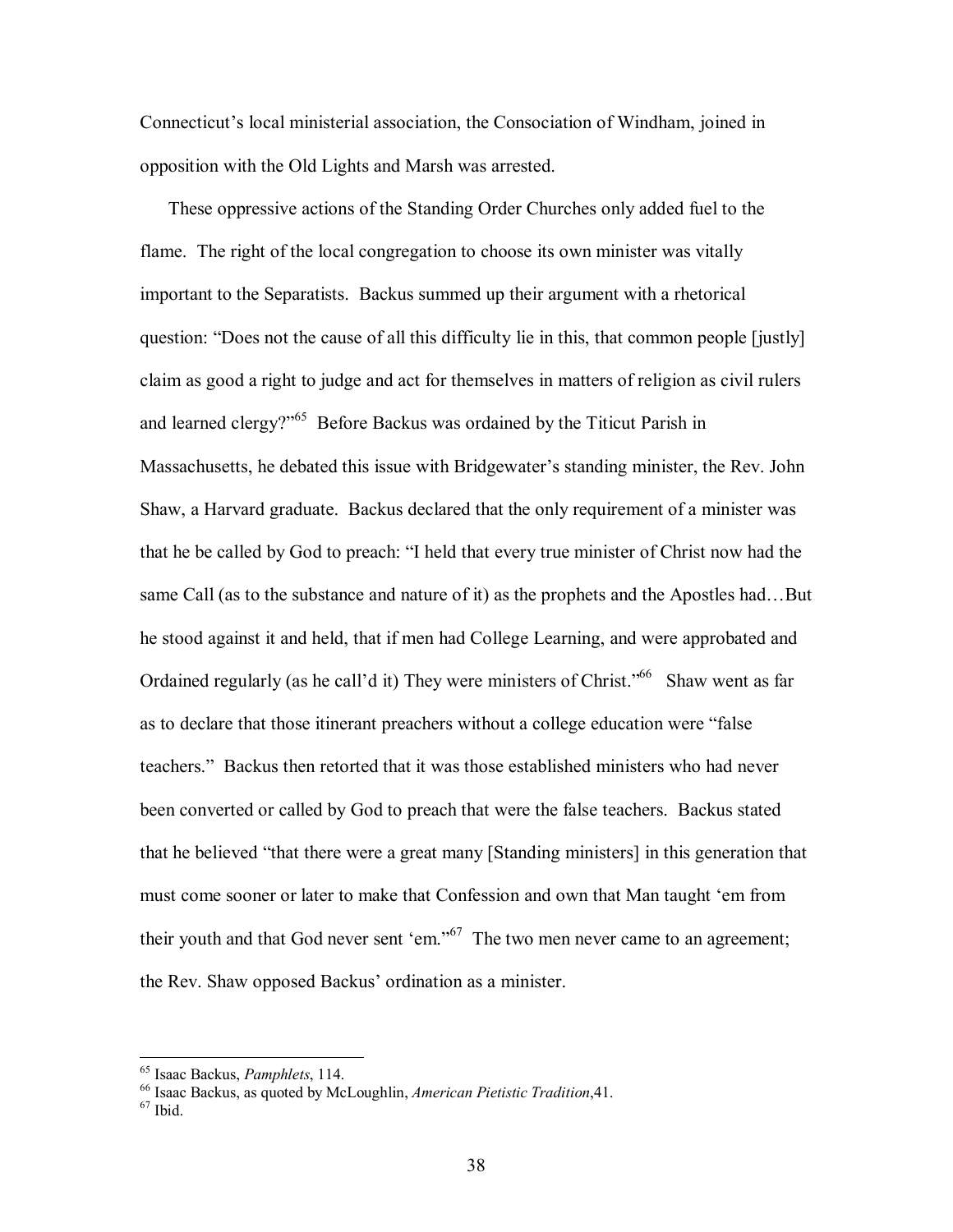A major component of Separate ideology that went hand in hand with their stance on the calling of ministers was the issue of local autonomy. According to Backus and other Separates the local church, the brethren, should be the official group that did the hiring and firing of ministers. In 1748 Backus authored a church covenant and articles of faith for the newly formed Separate Church in the Titicut Parish in which he would serve as pastor. The articles revealed classic New Light Separatist ideology. Theologically speaking it was orthodox Calvinism as were the local Standing Order churches. The difference lay in church government and polity. No one would be admitted to church membership via the Halfway Covenant; the local church would choose its ministers and church leaders such as deacons and elders by a majority vote by the brethren. The minister's vote would be no more powerful than any other member's vote. The pastor "hath no more power to Decide any case or controversy in the church than any private brother.<sup> $,68$ </sup>

 The articles written by Backus differed with the Standing Order where ministerial support was concerned also. It would be this issue more than any other that would define Backus' pietistic version of separation of church and state. The established churches of the Standing Order enjoyed ministerial support via mandated religious taxes. Backus and the Separates opposed such taxation. Every citizen of every parish had to pay their religious taxes whether they were a member of the Standing church or not. It was for this reason that Separates (and later the Separate Baptists) were despised and unwelcome in most parishes. After a law was passed exempting dissenters such as Baptists and Quakers from paying the religious tax people did not want Separatists in their midst for two reasons: their exemption meant higher religious taxes for the rest of the parish

68 Ibid., 43.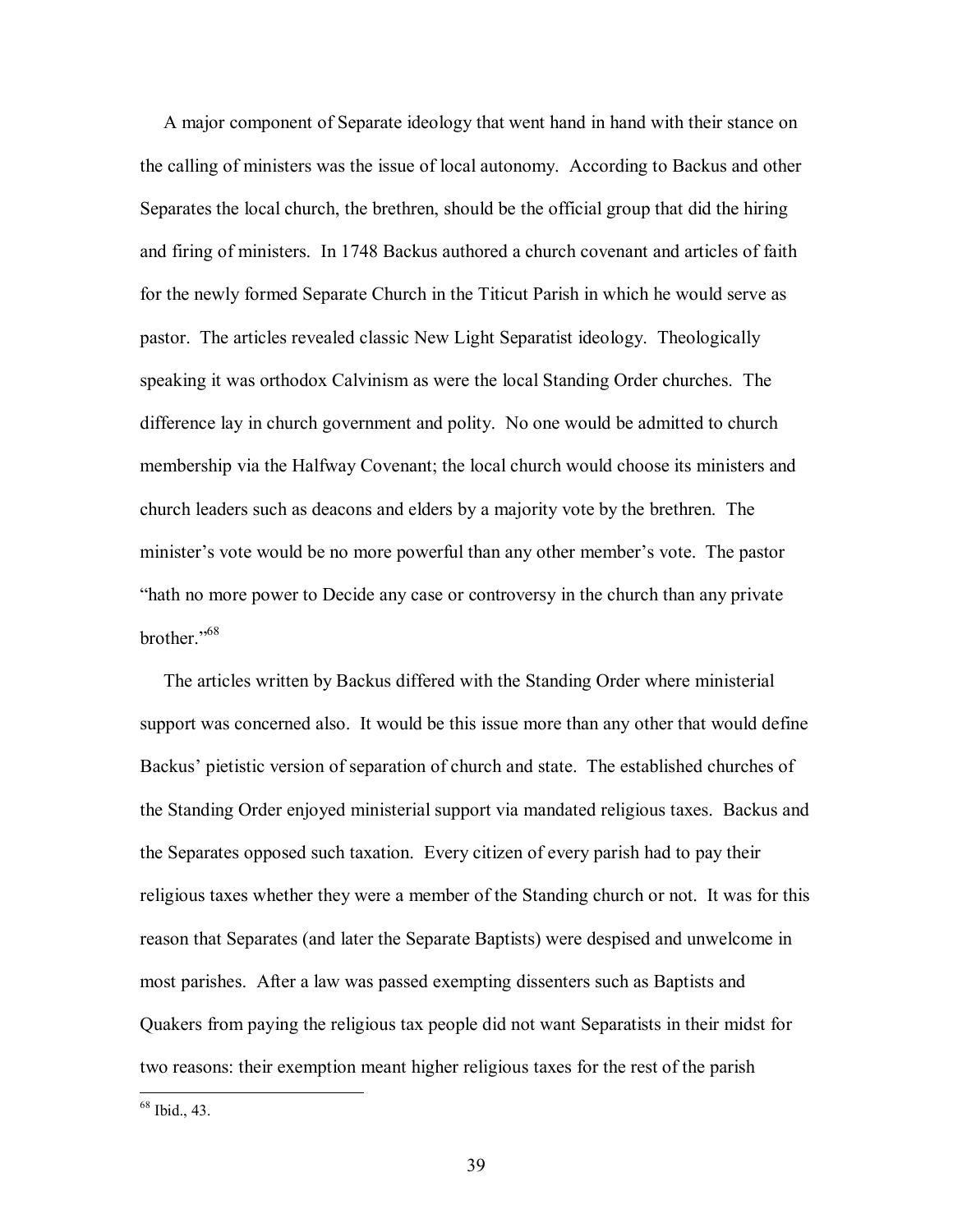members, and dissenters also deterred educated ministers from coming to serve as ministers in the Standing Order churches.

 The Standing Order maintained that mandatory religious taxes was for the good of the society; a well maintained church would birth a stable, moral , and prosperous society. Backus and other Separatists maintained that Christ's church would birth a stable, moral, and prosperous society, but the upkeep of its minister should be paid by voluntary contributions not mandatory taxation. This radical new idea set the Separates and the Separate Baptists apart from the establishment. According to Backus, Christian ministers should be paid, but Christians should freely give—not forced by civil authorities—to pay their salary. Backus stated, "That every saint is commanded to be faithful to improve all the gifts  $\&$  graces that are bestowed on them in their proper place  $\&$  to their right end.<sup>769</sup> Backus' objections to religious taxes led him to promote concurrently the disestablishment of the Standing Order churches and a separate church and state.

 Despite the fact that laws were passed in 1728 that exempted dissenting religious groups such as Baptists and Quakers from paying religious taxes tensions continued to grow between the establishment and dissenting groups. In 1734 the existing law was renewed and modified in a way to determine if those seeking exemption were truly members of dissenting churches. To be considered for exemption the tax assessors made a list of all dissenters. Any one who wished to be added to the list must have "two principal membersî to attest to their validity as members; those considered for exemption were "to be conscientiously of the persuasion and that they do frequently and usually attend their meetings for the worship of God on the Lord's Day.<sup> $70$ </sup> When dissention

<sup>69</sup> Ibid.

 $70$  Ibid., 117.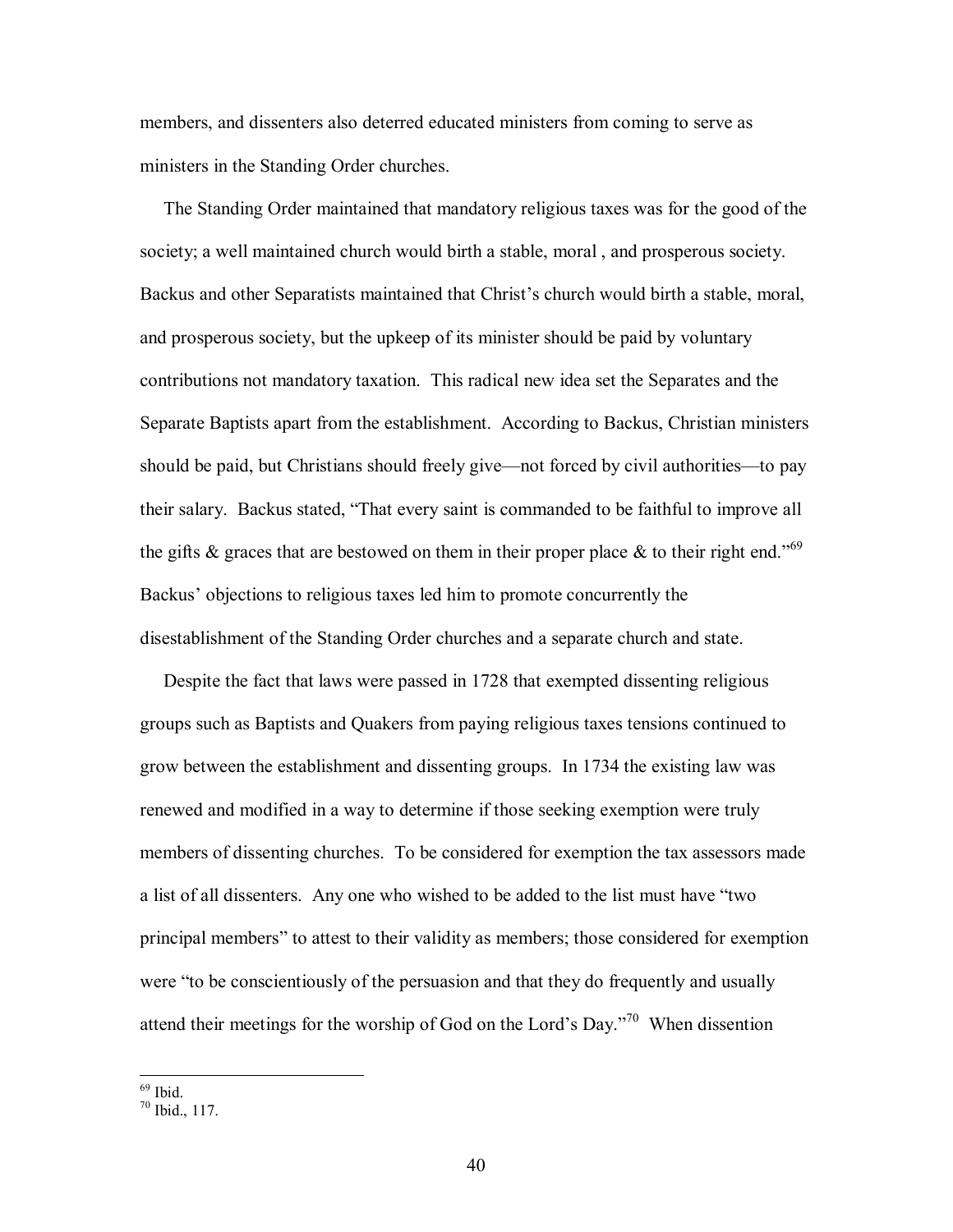grew within the Separate movement over infant baptism debate then revolved over who was truly a Baptist—those who baptized infants, or those who did not.

 The issue of infant baptism was one that caused Backus much anguish. He struggled and prayed for over two years as he tried to discover God's will. "No man, who has not experienced the like, can form a proper idea of the distress I endured for two years.<sup> $71$ </sup> He had been raised and schooled in Puritan theology and had considered sprinkling infants as almost symbolic of circumcision. When challenged by some friends to examine the scriptures on the subject Backus came to believe that only confessed believers should be baptized—not infants; and they should be immersed instead of sprinkled.

 Backus and his group of antipedobaptists rejected the covenant theology of the pedobaptist Separatists. They maintained that in the Old Testament there existed a covenant of works. In the covenant of works circumcision was mandated to Godís chosen people. Because the Jews rejected Jesus they were no longer God's chosen ones. A new covenant, not of works, but a covenant of grace was given through Jesus Christ. Salvation by faith through grace set those bound by the Old Testament covenant free. The covenant theology of the Puritans had remained in the Separate churches via infant baptism. McLaughlin explains that Backus came to believe that "the Puritan's confusion had led them to try to establish an Old Testament Israel in New England; it led them to the baptism of children through the false analogy with circumcision... Thus the Puritans had confused the gospel of grace with the doctrine of works and transformed the gospel church of visible saints into a national church with a birthright membership.<sup>772</sup> This caused yet another division in the dissenting churches. Many New Light dissenters

<sup>71</sup> Isaac Backus, quoted by Alvah Hovey, *A Memoir of the Life and Times of the Rev. Isaac Backus A.M.,*  (Boston:Gould and Lincoln, 1859) 90.

<sup>72</sup> McLaughlin, *American Pietistic Tradition*, 76.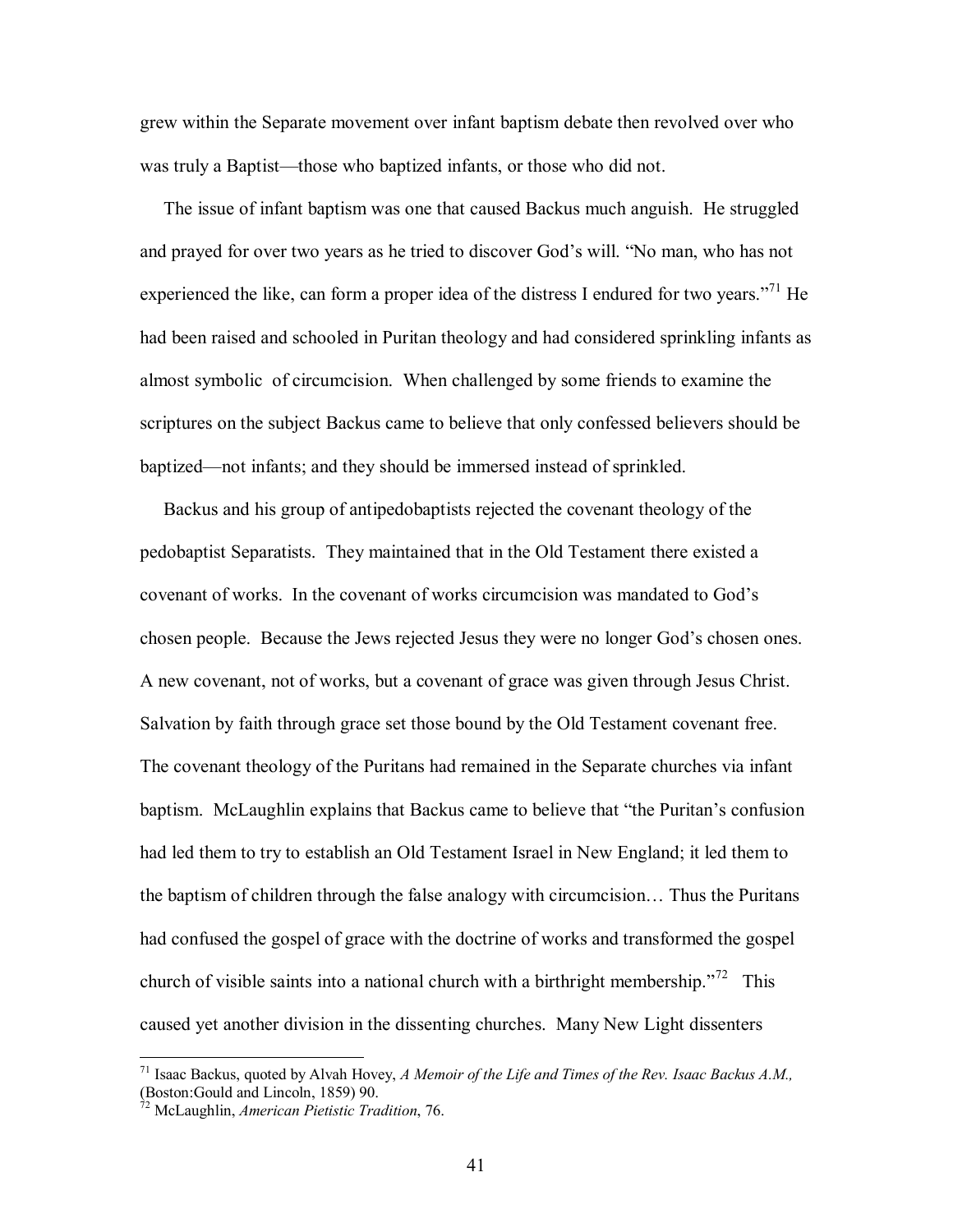believed in pedobaptism. When those antipedobaptists churches filed for exemption from taxation their claims were challenged by the pedobaptist faction of the group. More often than not exemption was denied. Furthermore, the exemption law could not even go into effect until a new plantation had a church and an educated orthodox minister  $-$  paid for by all members of the new plantation.

 Exemption from religious taxes gave Baptists a bad reputation; Baptists were looked down upon and often times oppressed by local authorities. Loopholes in the certification process often times ended up with Baptists having to pay the tax anyway. Goen explains, *In many localities, especially in Connecticut, legal pressures were applied* indiscriminately to "baptists," "anabaptists," "separates," and "new lights" of all descriptions.<sup>773</sup> In Massachusetts things were not much better. Although the Exemption Act was revived in 1752 Separate Baptists still had to pay the religious taxes because local authorities decided who should be exempt and who should not. Goen concludes, ìThe net result was indiscriminate taxation of most Baptists regardless of the pretense of toleration represented by the formal statement.<sup> $274$ </sup> When appeals were made they were heard by courts filled with opponents of Separate Baptist ideology.

 It soon became clear to the antipedobaptists that a united defense was needed. Isaac Backus was invited to Warren, Rhode Island to attend a meeting that would propose an alliance of Separate Baptist Churches. Backus was at first hesitant to the idea of an association of churches fearing its power over congregational autonomy. However, once the Association approved its constitution protecting congregational autonomy, Backus approved and became an advocate for the Warren Baptist Association. The Association

 $73$  Goen, 214.

 $74$  Ibid.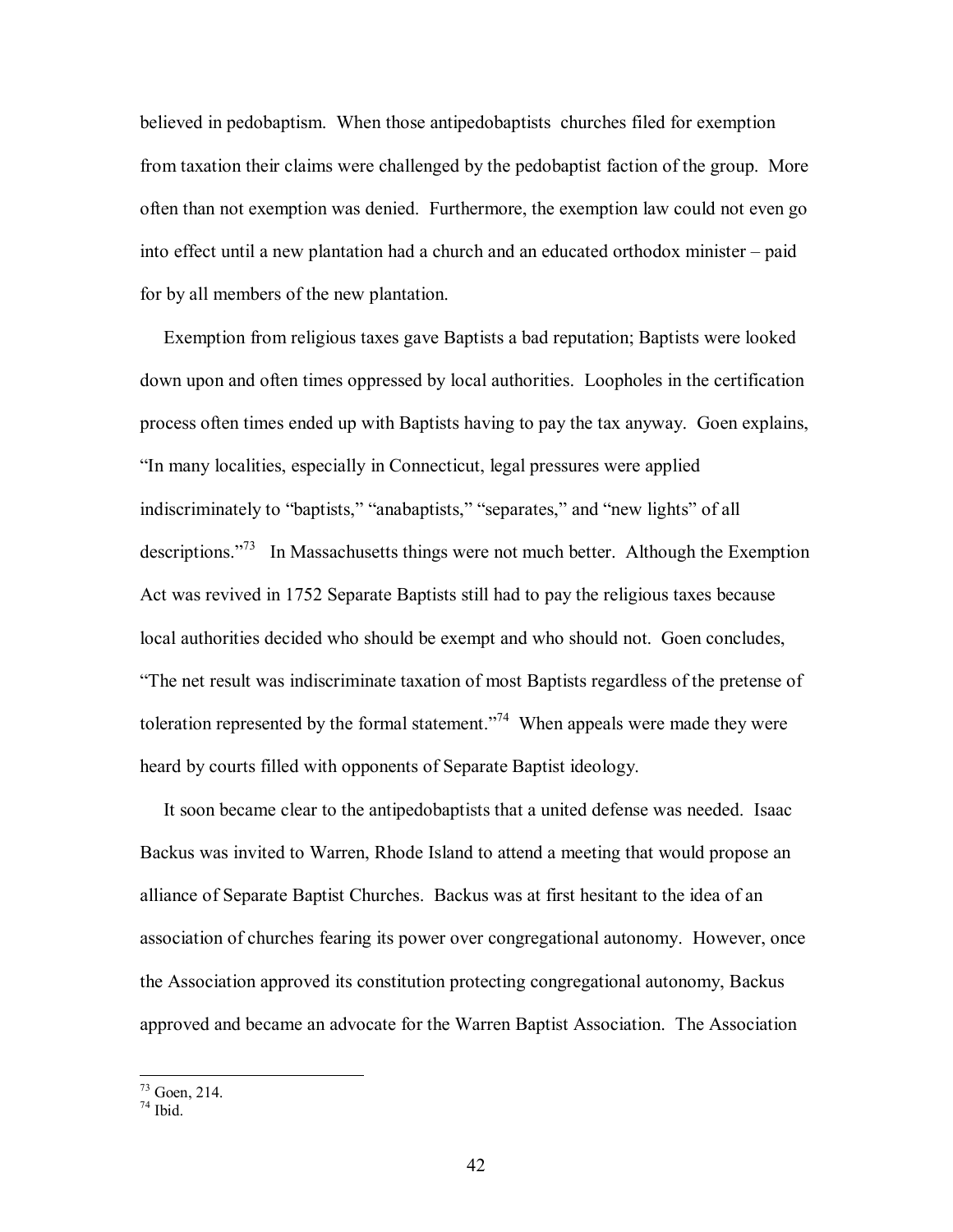helped to create rapid growth within the denomination in New England. It also provided member churches with a place where issues of doctrine, discipline and other subjects could be discussed as it promoted the expansion on the Baptist denomination. The Warren Association proved itself invaluable to the cause of religious freedom. Its most important act was its creation of a Grievance Committee in 1769.

 The function of the Grievance Committee was clear: it would petition the legislature for religious freedom. In doing this the committee was also charged with gathering information pertaining to cases of religious persecution of any Baptist or Baptist Church. Backus was a key player in this committee and became the official spokesman for Baptists in their attempt to disestablish the Standing Order Church.

 Backus proved tireless in his efforts to appeal for religious liberty, a disestablished ecclesiastical system and a separate church and state. He gathered information concerning abuses, wrote articles in the newspapers, appeared in court, and wrote tracts informing the public. In his tract entitled "A Seasonable Plea for Liberty of Conscience Against Some Late Oppressive Proceedings Particularly in the Town of Berwick<sup>\*</sup> he stated adamantly "many who are filling the nation with the cry of LIBERTY and against oppressors [in Parliament] are at the same time themselves violating the dearest of all rights, LIBERTY OF CONSCIENCE.<sup> $,75$ </sup> The Grievance Committee promised legal aid to those Baptists whose religious liberties had been violated. In 1769 the Grievance Committee got news of abuses in Ashfield. "Many of the letters of the Churches [in the association] mentioned grievous oppression and persecutions from the 'Standing Order' especially the church from Ashfield where religious tyranny had been carried to great

<sup>75</sup> Isaac Backus, *A Seasonal Plea for Liberty of Conscience, against Some Late Oppressive Proceeding; Particularly in the Town on Berwick, in the county of York [Maine],* (Boston: Phillip Freeman, 1770).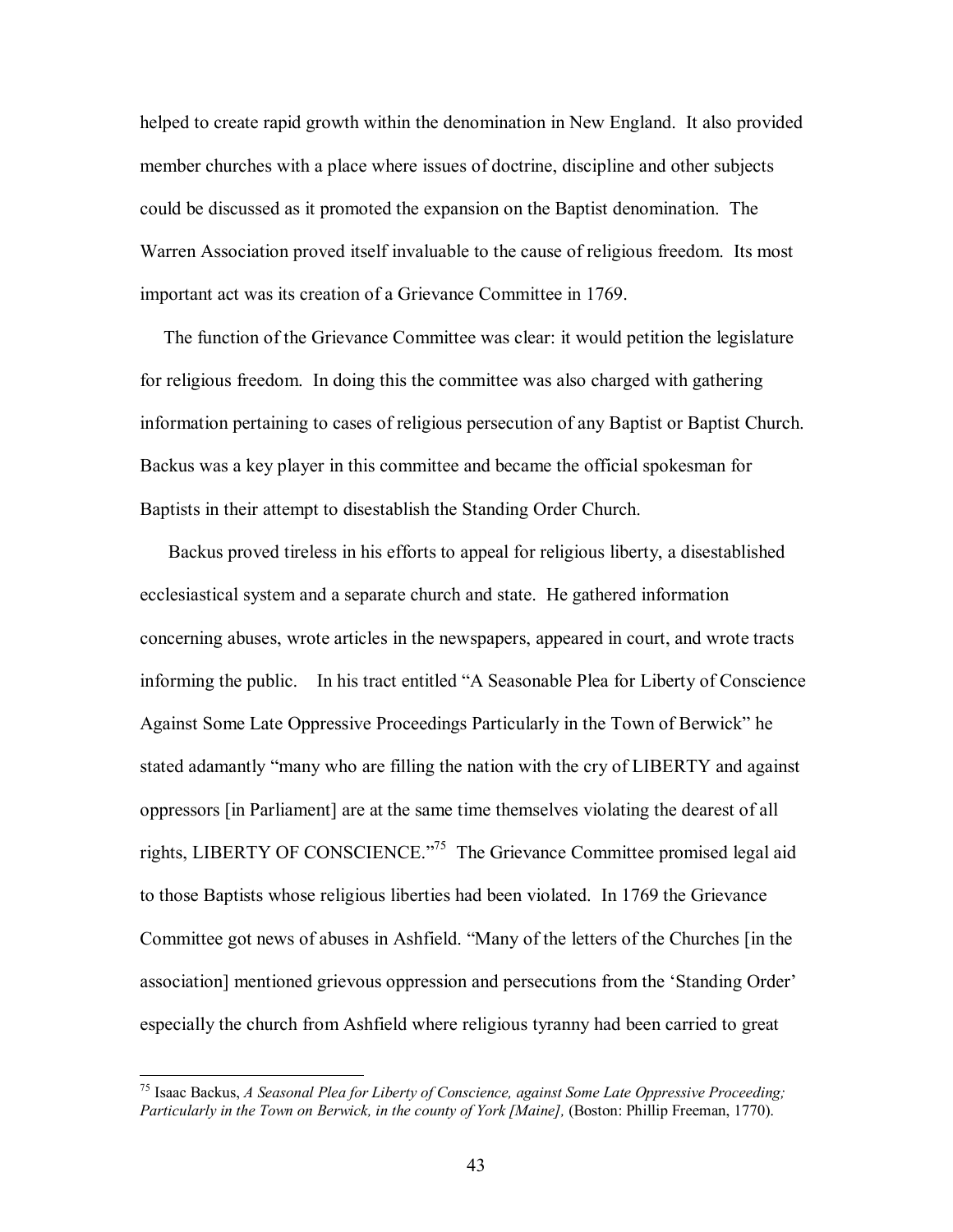lengths. $176$  The Grievance Committee prepared to address the courts of Massachusetts and Connecticut on this issue. Backus and the Committee were determined; they would appeal all the way to the King if they had to.

 The Ashfield Case came about when settlers of Ashfield, who were Baptists, called Ebenezer Smith as their pastor and began building a meeting house. Although the vast majority of the residents were Baptists the nonresident proprietors who owned the land were not. They feared the value of the land would decrease because respectable people would not but the land where the taxes for the Standing Church would be so high. Ebenezer Smith's tax exemption was denied by the civil courts because he was not college educated. The proprietors hired Reverend Jacob Sherwin, a Yale graduate, and Congregationalists soon began buying land in Ashfield. Taxes were to be paid by all to pay for a new Congregational Church and the minister's salary. The Baptists had no recourse but to pay the tax because they could not be exempt until after the town had an established church and clergy. When the town was incorporated in 1765 the Baptists should have been able to declare exemption under the existing law. For three years the Baptists continued to pay the tax because the local authorities maintained that the Congregational Church was still under construction. The Baptists then petitioned the legislature for redress but were denied. The legislature passed the Ashfield law which required all inhabitants of the town to support the Standing Church despite the existing law. When the Baptists refused to pay their taxes their land was taken and sold, very cheaply, to new Congregational settlers. The Grievance Committee sought redress on this issue. A committee was sent both to the king and also to the General Assembly of Massachusetts. Their protest declared the Ashfield law was unconstitutional and had

<sup>76</sup> McLoughlin, *American Pietistic Tradition*, 111.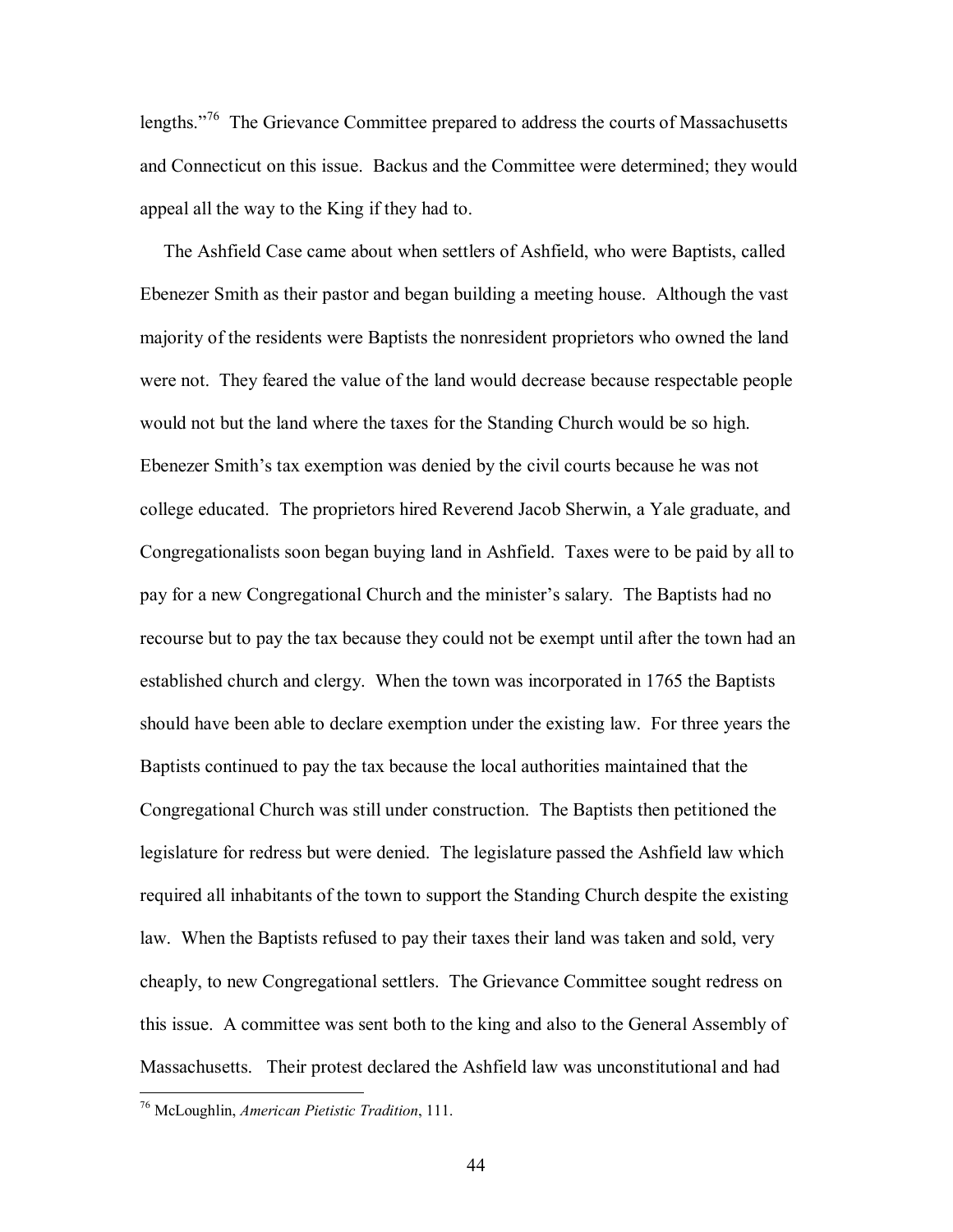resulted in "398 acres of our land have been sold to build and remove and repair when moved a meeting-house in which we have not part...The lands were valued at three hundred and sixty-three pounds thirteen shillings, lawful money, and were sold for nineteen pounds fifteen shillings, lawful money...Part of said lands had been laid out for a burying place and they have taken from us our dead. They have also sold a dwelling house and orchard and pulled up our apple trees and thrown down our fences and made our fields waste places.<sup>77</sup> The General Assembly of Massachusetts did little more than rename the dissenters Antipedobaptists; the law remained in effect and Baptists continued to be taxed. The Baptists appealed to King George. On July 13, 1771 the king struck down the Ashfield law.

 Isaac Backus led the appeal process of the Ashfield case. He helped John Davis, chairman of the Grievance Committee in preparing the appeals, and wrote tracts urging the Massachusetts legislature to grant more religious freedom. After Davis became sick, Backus was named the chairman of the Grievance Committee. Even after the victory concerning the Ashfield law, Backus still had much work to do. As chairman, he knew that much oppression was going on. Some Baptists continued to be taxed even though they had legitimate exemption certificates; others tried their cases in court to no avail. Many towns invalidated the exemption certificates, and local officials refused to carry out laws.

 Finally, in 1773, Backus and the Baptists had had enough. They changed their policy totally. No longer would they deal with the system of exemption or certificates of exemptions. They would practice civil disobedience and refuse to turn in certificates or pay the taxes. Once the Congregationalists saw the jails filled with Baptist dissenters

1

<sup>77</sup> Ibid., 117.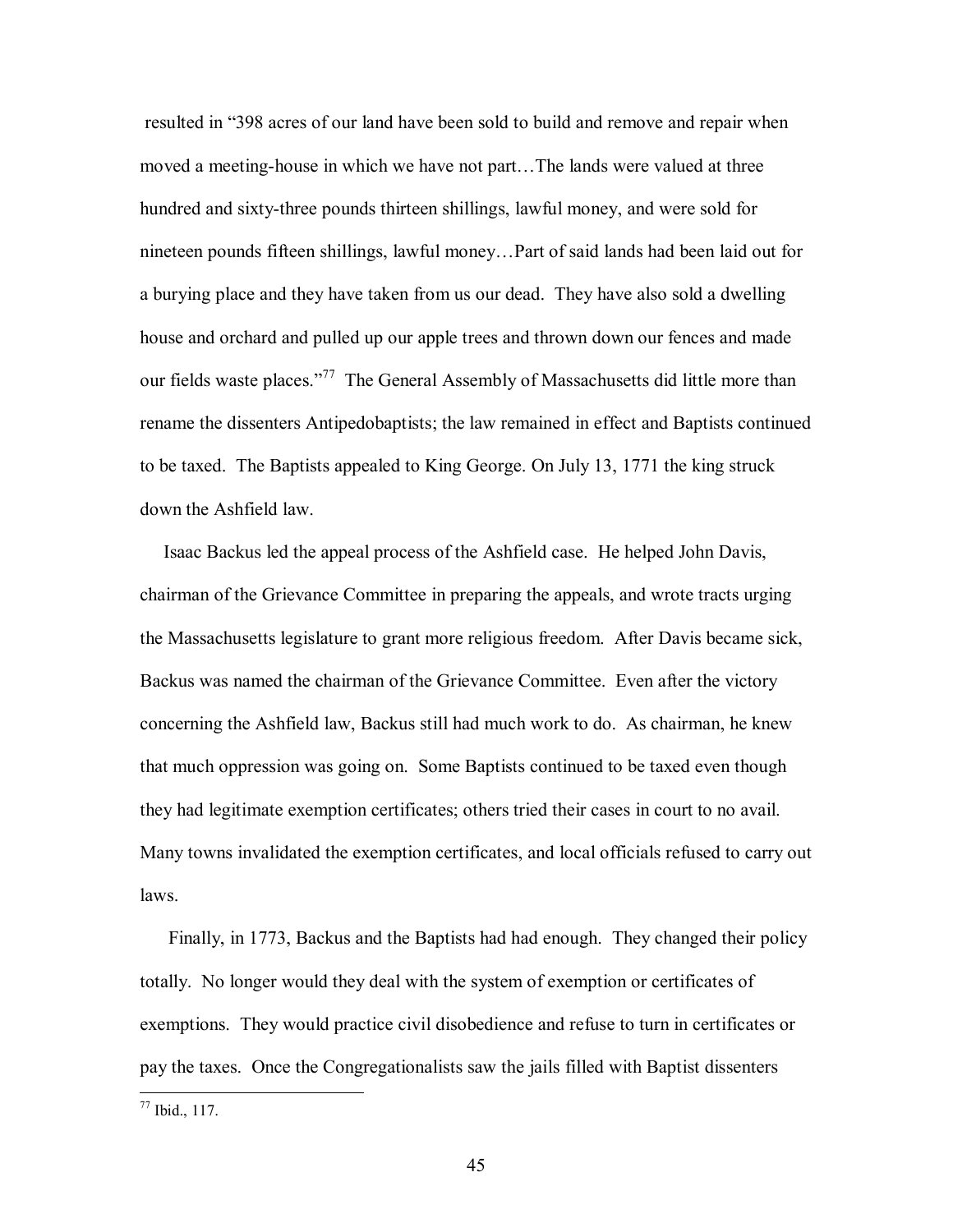they would realize how widespread the opposition was. The Warren Baptist Association sent out a pamphlet defending civil disobedience called "An Appeal to the Public for Religious Liberty Against the Oppression of the Present Day": the author was Isaac Backus. McLoughlin contends that the importance of this sixty-two page tract: it "was the most important of the thirty-seven tracts which Backus published during his lifetime and was central to the whole movement for separation of Church and State in America. It remains the best exposition of the eighteenth century pietistic concept of separation.<sup>778</sup> In the tract Backus maintains that truth would prevail if religious liberty was granted. In order for this to happen there had to be total disestablishment between the church and state. Backus maintained that within the established order in Massachusetts there were three fatal flaws regarding religious liberty. First, the legislature mandated the support of  $\phi$  ipedobaptist worship....although it is well known that infant baptism is never expressed in the Bible.<sup> $79$ </sup> Backus also maintained that the legislature had no right to place educational requirements upon ministers and that doing so men called by God to preach were denied the opportunity to use their God given abilities. God's will was being usurped by man made laws. And finally, Backus maintained that compulsory taxation was a violation of religious liberty. A Christian was commanded to tithe and give voluntarily; the state should not have any voice in this matter since the issue was religious rather than civil: "Now who can hear Christ declare that his kingdom is NOT OF THIS WORLD, and yet believe that this blending to the church and state together can be pleasing to him?" $80$  Backus went on to explain that Baptists, like the colonists, were being taxed without representation since religious taxes were forced upon all. "And

<sup>&</sup>lt;sup>78</sup> McLoughlin, *American Pietisitc Tradition*, 123.<br><sup>79</sup> Isaac Backus, *Pamphlets*, 317.<br><sup>80</sup> Ibid., 318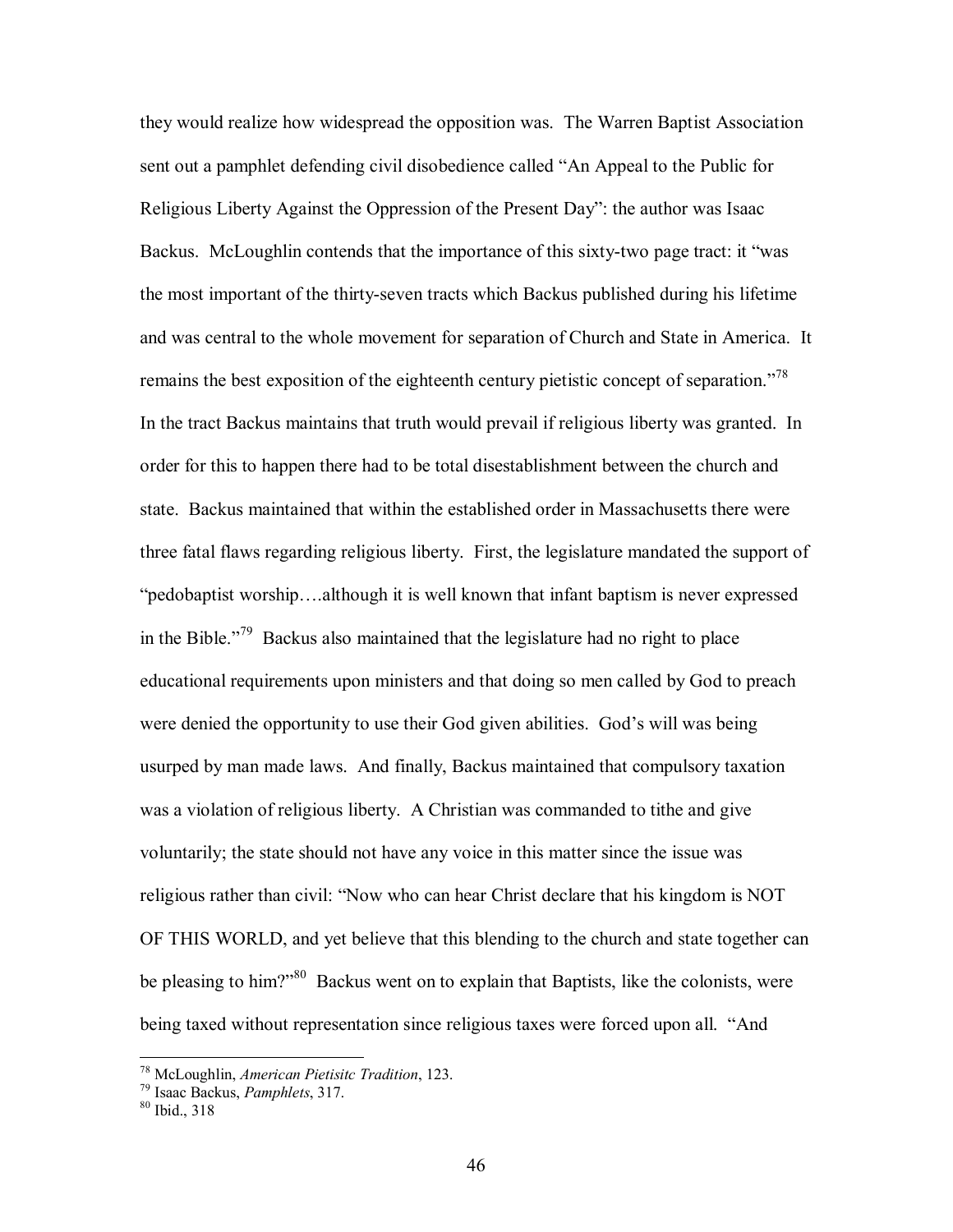though in our charter the King grants to all Protestants equal Liberty of conscience, yet for above thirty years after it was received Congregationalists make no laws to favor the conscience of any man in this affair of taxes but their own sect.<sup> $81$ </sup>

 Baptists and other dissenters were also being denied their natural rights concerning property by being forced to pay a minister that they could not listen to with a clear conscience. As well written as the tract was it changed nothing. Baptists who practiced the act of civil disobedience by not turning in certificates were punished.

 Isaac Backus next turned to Massachusetts patriot Samuel Adams for help. In his appeal to Adams he stated, "I hope, sir, that you will give proof both to the court and to the world, that you regard the religious as well as the civil rights of your countrymen.<sup>82</sup> Backus' pleas went unheeded by the Massachusetts legislature. They merely extended the exemption act for another three years. Backus and the Grievance Committee had a hard choice to make concerning their next move.

 Since their pleas were ignored by the Massachusetts General Assembly the Baptists could appeal to King George and reveal the hypocrisy of the Patriot cause. However, they realized this would only further ignite hatred for the Baptists. Events in Boston quickly opened up another door for Backus and the Grievance Committee.

 In an act of rebellion Sam Adams and his Sons of Liberty dumped English tea into Boston's harbor in December 1773. In retaliation the English Parliament passed the Coercive Acts in 1774 and closed the port in Boston. These acts of Parliament (along with the Quebec Act and the Quartering Act) prompted the colonists to send delegates to Philadelphia to meet at the First Continental Congress in September 1774. Now the

 $81$  Ibid., 320.

<sup>82</sup> Isaac Backus, as quoted by McLoughlin, *American Pietistic Tradition*, 128.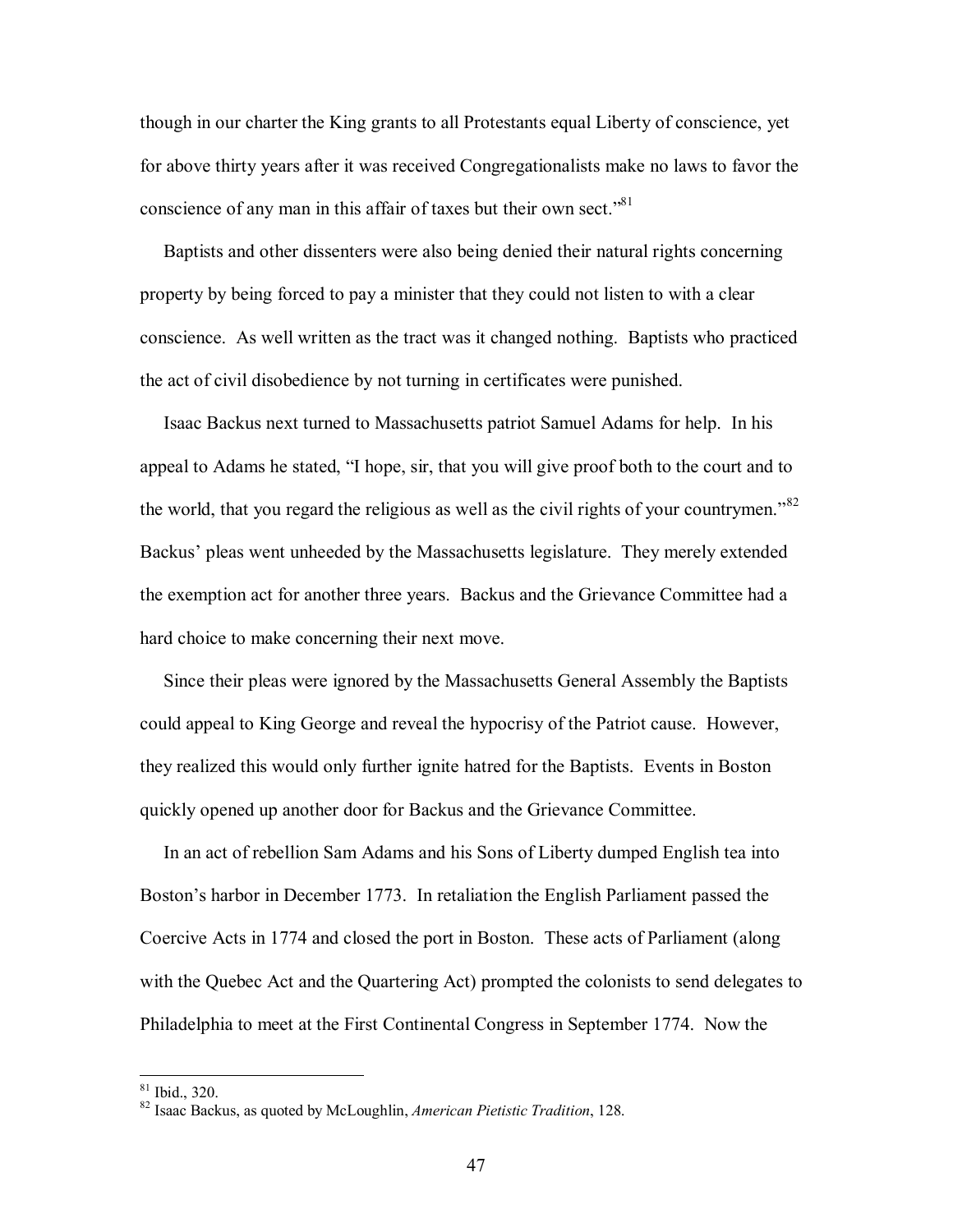Baptists could appeal to a higher power—but not the King—they could appeal to the Continental Congress.

 The Warren Association sent Isaac Backus, James Manning, and Caleb Smith to meet with the delegates to appeal for religious freedom. However, Backus and company made a huge mistake when they allied themselves with Israel Pemberton, James Pemberton, and Joseph Fox—three prominent Quakers from Philadelphia. The alliance seemed like a good idea at first; both groups were dissenting groups appealing for religious liberty. However, the Quakers were not only Pacifists, but many of the group had Tory affiliation. John Adams maintained that Israel Pemberton's true motive was not religious freedom but instead it was to break up the Continental Congress. The Baptist's political naïvete proved fatal despite a stirring speech by James Manning. The Grievance Committee was heard only by the Massachusetts delegates to the Constitutional Convention; Backus and company returned home with an empathetic yet hollow promise for help in their cause from the Convention.

 Backus and the Grievance Committee did not give up. In 1780 they continued their fight for disestablishment as Massachusetts attempted to ratify its state constitution that included an article that continued mandatory religious taxation. Despite the fact that the religious tax would support all denominations, including Baptists, Backus and the Grievance Committee still opposed the ratification of the Massachusetts Constitution arguing for a complete separation of church and state. Again Backus met defeat when the Massachusetts state constitution was ratified.

 Isaac Backus was at first a complacent member of the Congregational Church in Connecticut. However, the changes wrought in him via the Great Awakening and his

48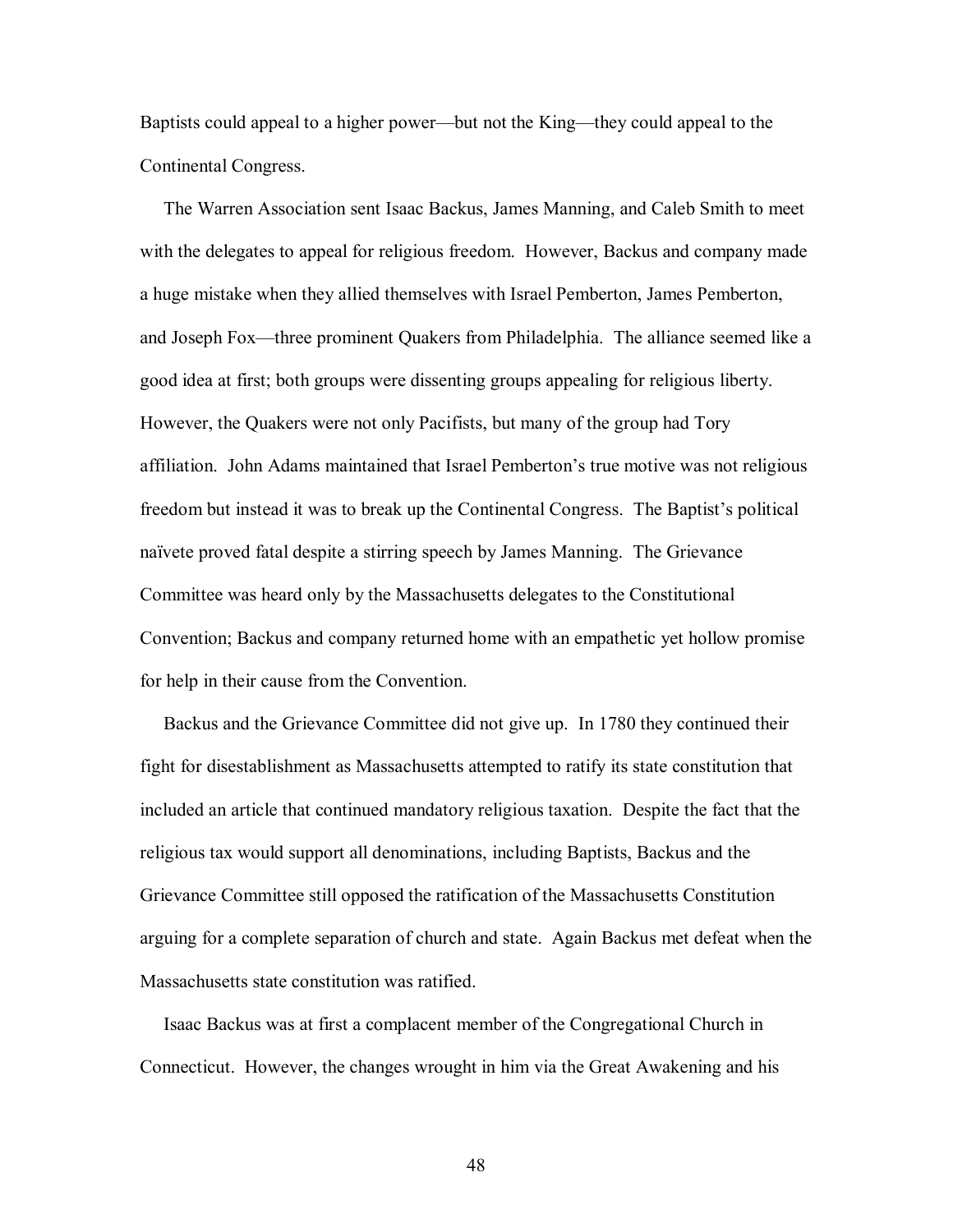conversion experience dictated his departure from the Congregational Church. This reluctant dissenter came to believe that government should have no voice in matters of conscience and that the church and state should be separate. Like Roger Williams before him, he became an adversary of the Standing Order on New England and fought for disestablishment and religious freedom. Although Isaac Backus never lived to see the disestablishment on the Massachusetts Standing Order or a separate church and state that did finally come to America, his pietistic contribution to the fight for religious freedom permeates the annals of American history.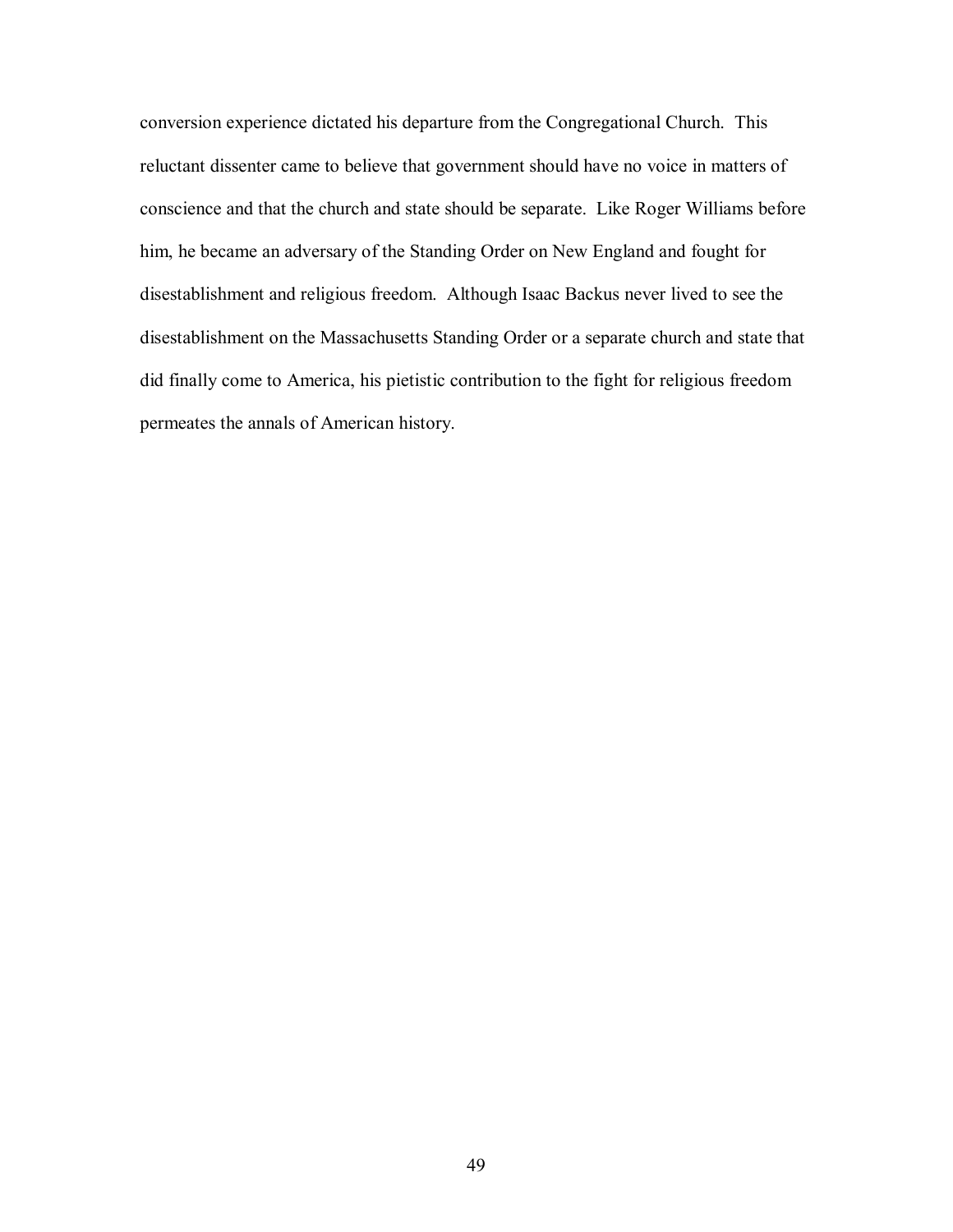## CHAPTER 4

#### THOMAS JEFFERSON AND RELIGIOUS FREEDOM

*ìI contemplate with sovereign reverence that act of the whole American people which declared that their legislature would ë make no law respecting an establishment of*  religion, or prohibiting the free exercise thereof, *thus building a wall of separation* between church and state.<sup>"</sup>

> *Thomas Jefferson Letter to the Danbury Baptist Association 1801*

It is impossible for one to explore the concept of a separate church and state without giving much attention to the sage of Monticello, Thomas Jefferson. Like Roger Williams before him Jefferson sought true "liberty of conscience." And with his contemporary Isaac Backus in Massachusetts he sought the disestablishment of the Anglican Church in Virginia and opposed religious taxation. However, the end result of religious freedom and a separate church and state that these three defenders sought was very different. For Roger Williams the end result would be a totally pure church free from governmental impediments. For Isaac Backus the end result of a separate church and state would produce a Christian nation—a Baptist nation—in which the church and state would be separate but would coexist harmoniously together. For Thomas Jefferson, however, the end result of a separate church and state would be a totally secular state. Historian William G. McLoughlin explains: "The Virginia separatists were interested in leaving the mind free to follow its own rational direction...The Massachusetts pietists believed that separation was necessary in order to leave the 'rational soul' free to find 'true religion' as expressed in the Bible, 'the revealed will' of God. Implicit in both statements was a belief in God, in natural law, in man's ability to find them. But the deistic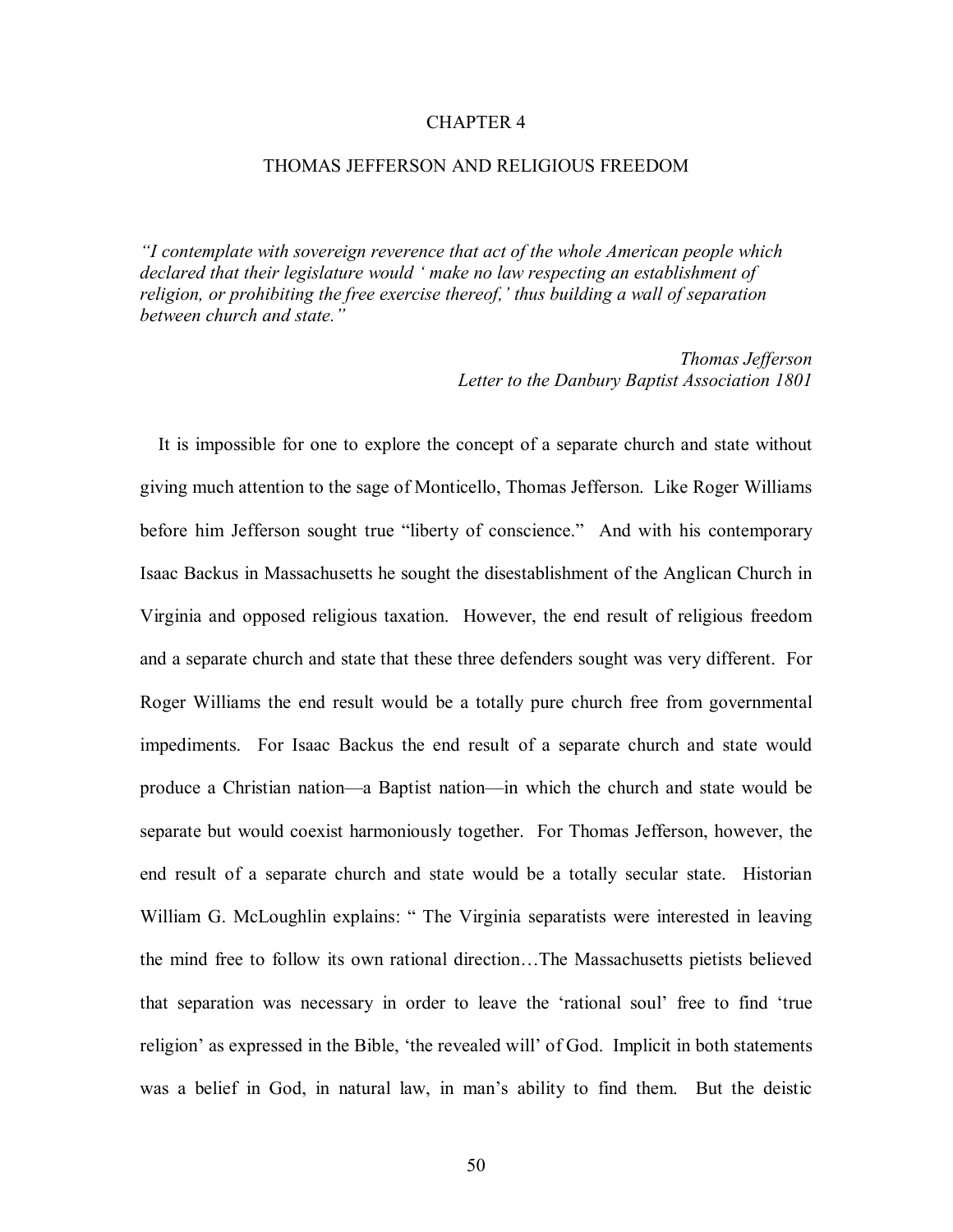separationists of Virginia trusted entirely to man's reason and free will. The pietists thought that only through the supernatural grace of God would man find the truth that is in Jesus Christ. Though both views were individualistic, the deist was anthropocentric, the pietist theocentric.<sup>83</sup> The principles of Thomas Jefferson were at once similar yet contrasting to the principles of Williams and Backus. Like Williams and Backus Jefferson's principles dictated the necessity of religious freedom in order to establish and maintain a separate church and state. Unlike Williams and Backus, however, Jefferson's principles were founded on his enlightened belief in man's ability to reason.

The foundation of Thomas Jefferson's political philosophy was the principle of religious freedom. It was this principle of religious freedom that dictated his belief in a separate church and state. To Thomas Jefferson religious freedom meant not only disestablishment of the Anglican Church in Virginia, but it also meant that reasonable people everywhere should be free from government interference to believe whatever they wanted.

In the presidential election of 1800 the Federalist Party used Jefferson's belief in religious freedom as propaganda. They had portrayed Jefferson and his political philosophy of religious freedom as being an enemy of religion. In November 1801 news of the Treaty of Amiens reached America. This treaty between Britain and France brought an end to fears of America being drawn into an European war. Bostonís Federalist newspaper, *The Columbian Centinel,* called on Jefferson to follow his presidential predecessors and proclaim a national day of thanksgiving. For Jefferson and the Republicans this would be political suicide; during the Adams administration Republicans had protested in the streets against presidential fasts and thanksgiving days

1

<sup>83</sup>William G. McLoughlin*, American Pietistic Tradition*, 144.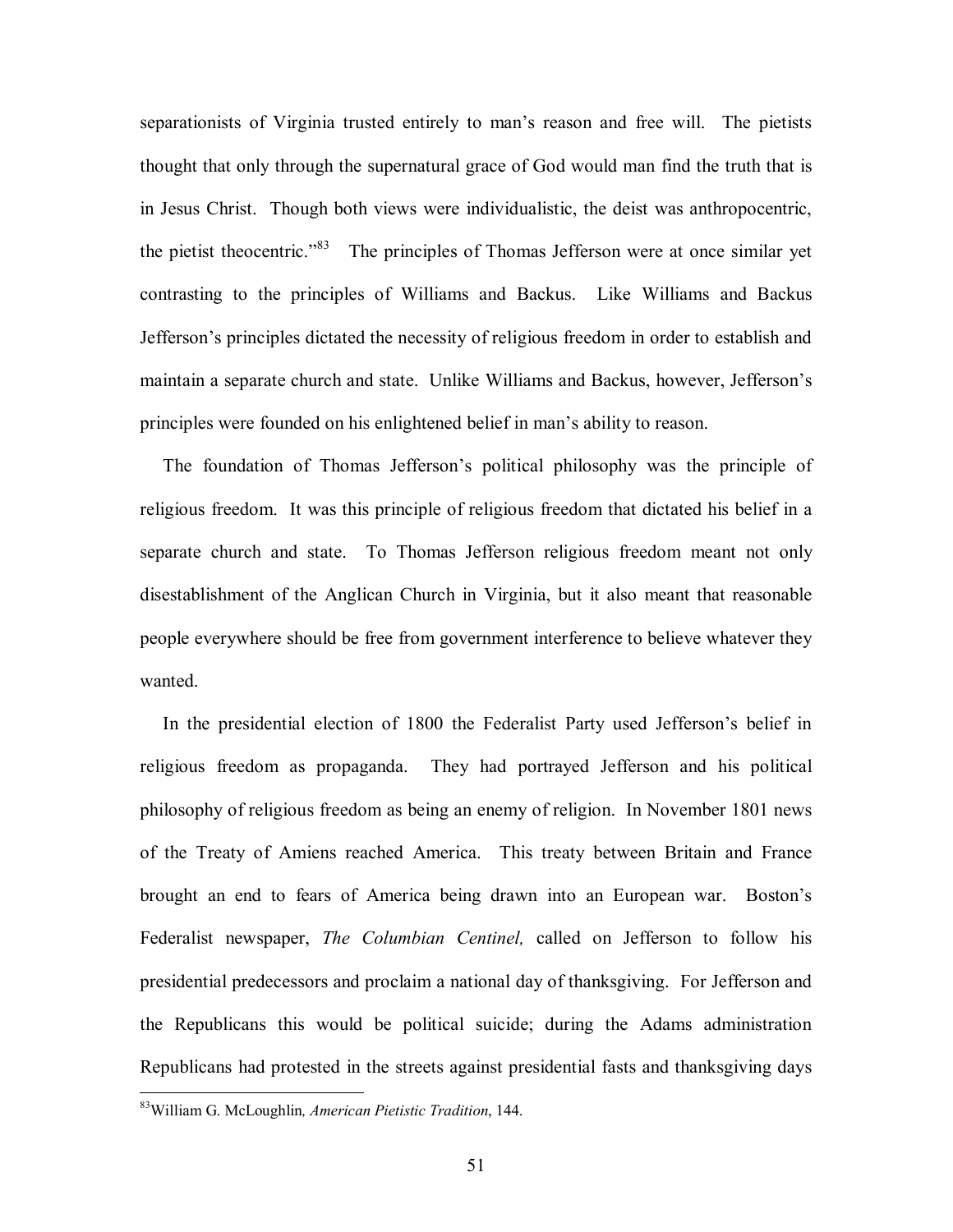accusing the Federalists of not only Constitutional violation concerning the separation of church and state, but they also maintained that the Federalists were exploiting religion for political gain.

 During the presidential campaign of 1800 Jefferson had not responded to the Federalist accusations; he stood silent as the Federalists portrayed him as an atheist. Jefferson believed that a person's religious faith was a personal and private matter between the person and God. He had hoped that his silence on the issue would abate the rhetoric, but it did not. President Jefferson needed a way to make a public statement concerning religion to put the issue to rest once and for all.

 On December 30, 1801 President Jefferson received a letter from the Danbury Baptist Association of Connecticut. In it, the persecuted Baptists congratulated the newly elected President and declared their allegiance to the cause of religious liberty. "Our sentiments are uniformly on the side of Religious Liberty—that religion is at all times and places a matter between God and individuals—That no man ought to suffer in name, person, or effects on account of his religious Opinions—That the legitimate power of civil government extends no further than to punish the man who works ill to his neighbor.<sup>84</sup> This proved to be a perfect opportunity for President Jefferson to publicly state his opinion on religion: "Believing with you that religion is a matter which lies solely between man and his God; that he owes account to none other for his faith or his worship; that the legislative powers of the government reach actions only, and not opinions, I contemplate with sovereign reverence that act of the whole American people which declared that their legislature should 'make no law respecting an establishment of

<sup>&</sup>lt;sup>84</sup> First Amendment Cyber-Tribune Fact, "Thomas Jefferson on Separation of Church and State" available from http://fact.trib.com/1st.jeffers.2.html; internet; accessed 6 April 2006.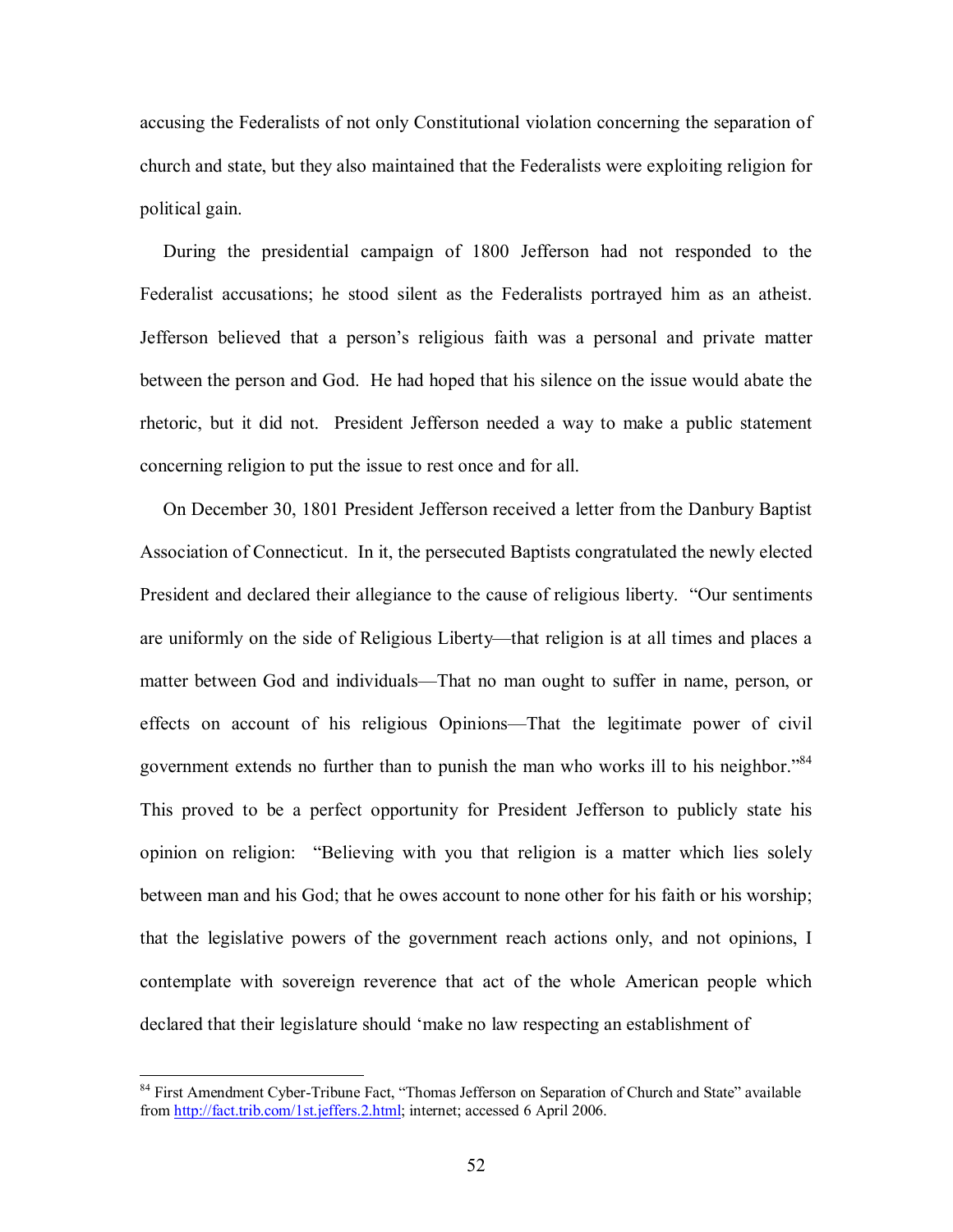## Jefferson: Atheist, Irreligious, or Anglican?

religion, or prohibiting the free exercise thereof, thus building a wall of separation between church and State.<sup>85</sup> A truly free and democratic republic demanded religious freedom and a separate church and state.

It was Jefferson's insistence on religious freedom earlier in his home state of Virginia that gave the Federalists their rhetorical ammunition to fire at Jefferson and the Republicans. In 1781 Jefferson returned home to Monticello from his tenure as Virginiaís governor in the midst of the American Revolution and wrote his only book, *Notes on Virginia*. In it he discussed religious liberty and declared that the government could act only when one person injured another. "But our rulers can have authority over such natural rights only as we have submitted to them. The rights of conscience we never submitted, we could not submit. We are answerable for them to our God. The legitimate powers of government extend to such acts as are injurious to others. But it does me no injury for my neighbor to say there are twenty gods or no god. It neither picks my pocket nor breaks my leg.<sup>86</sup> Jefferson also explained the ill effects of forcing people to believe one way or another. "Millions of innocent men, women, and children, since the introduction of Christianity, have been burnt, tortured, fined, imprisoned;... What has been the effect of coercion? To make one half the world fools, and the other half hypocrites. $187$  In order for a democratic republic to survive, maintained Jefferson, religious liberty was a must.

 One of the reasons why the Federalists were able to paint Jefferson as irreligious at best and as an atheist at worst was due to the fact that Jefferson rarely spoke of his

 $85$  Ibid.

<sup>&</sup>lt;sup>86</sup> Thomas Jefferson, as quoted by Forrest Church, *Separation of Church and State*, 52.<br><sup>87</sup> Ibid., 53.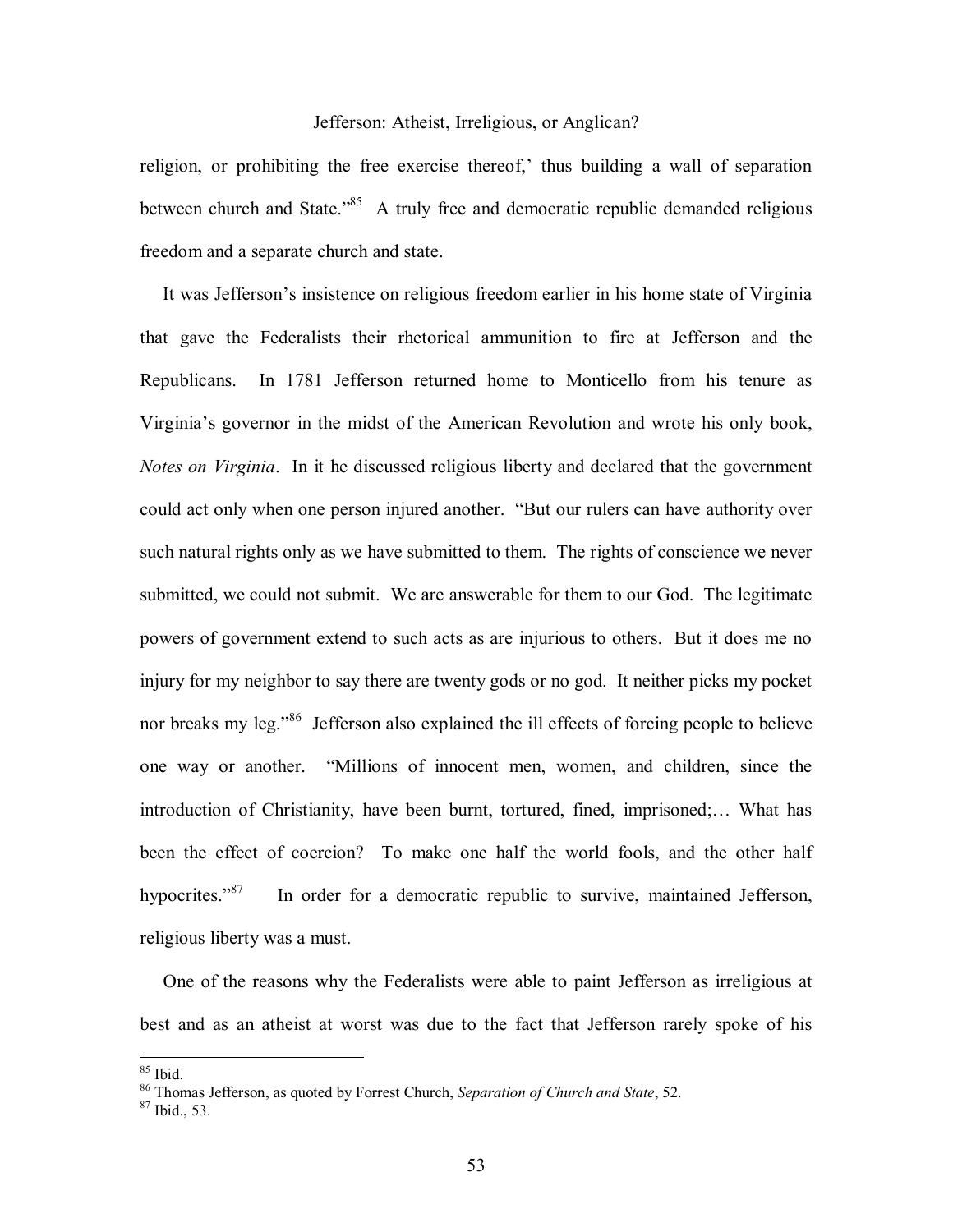religious beliefs. However, Jefferson was neither irreligious or an atheist. Historian Edwin S. Gaustad maintains that Jefferson was America's most theological President who "dedicated himself more deliberately and diligently to the reform of religion than any other President."<sup>88</sup>

 Thomas Jefferson was born in Shadwell, Virginia in 1743; the firstborn son of Peter and Jane Jefferson. Peter Jefferson was a wealthy landowner, self educated and intelligent; he was a colonel in the militia and a vestryman in the Anglican Church. Jeffersonís mother, Jane Randolf Jefferson, came from one of Virginiaís first and most highly distinguished families. Families with the social status of the Jeffersons were expected to belong to Virginia's established church—the Anglican Church.

Although no record has been found that documented Jefferson's baptism into the Anglican Church it is almost a certainty that he was. Jefferson's parent's often hosted traveling clergy in the area in their home; during one of these services held in the Jefferson home young Thomas could have been baptized.

 Thomas, like his father Peter, was elected as a vestryman in the Anglican Church. However, Thomas Jefferson was hardly the church's most active member. The election of vestryman had more to do with social status than with religious conviction. Indeed, Thomas Jefferson's religious convictions grew to be much different than those of the local Anglican Church. Historian Edwin S. Gaustad explains, "In a quite limited sense, Jefferson began life as an Anglican and ended it the same way. That limited sense meant that he could and he did avail himself of the Church's rituals as any respected member of the Virginia gentry would do. On the other hand, the doctrines of the Church of England

<sup>88</sup> Edwin S. Gaustad, *Sworn on the Altar of God: A Religious Biography of Thomas Jefferson* (Grand Rapids: Wm. B. Eerdsman's Publishing Co., 1996) xiii.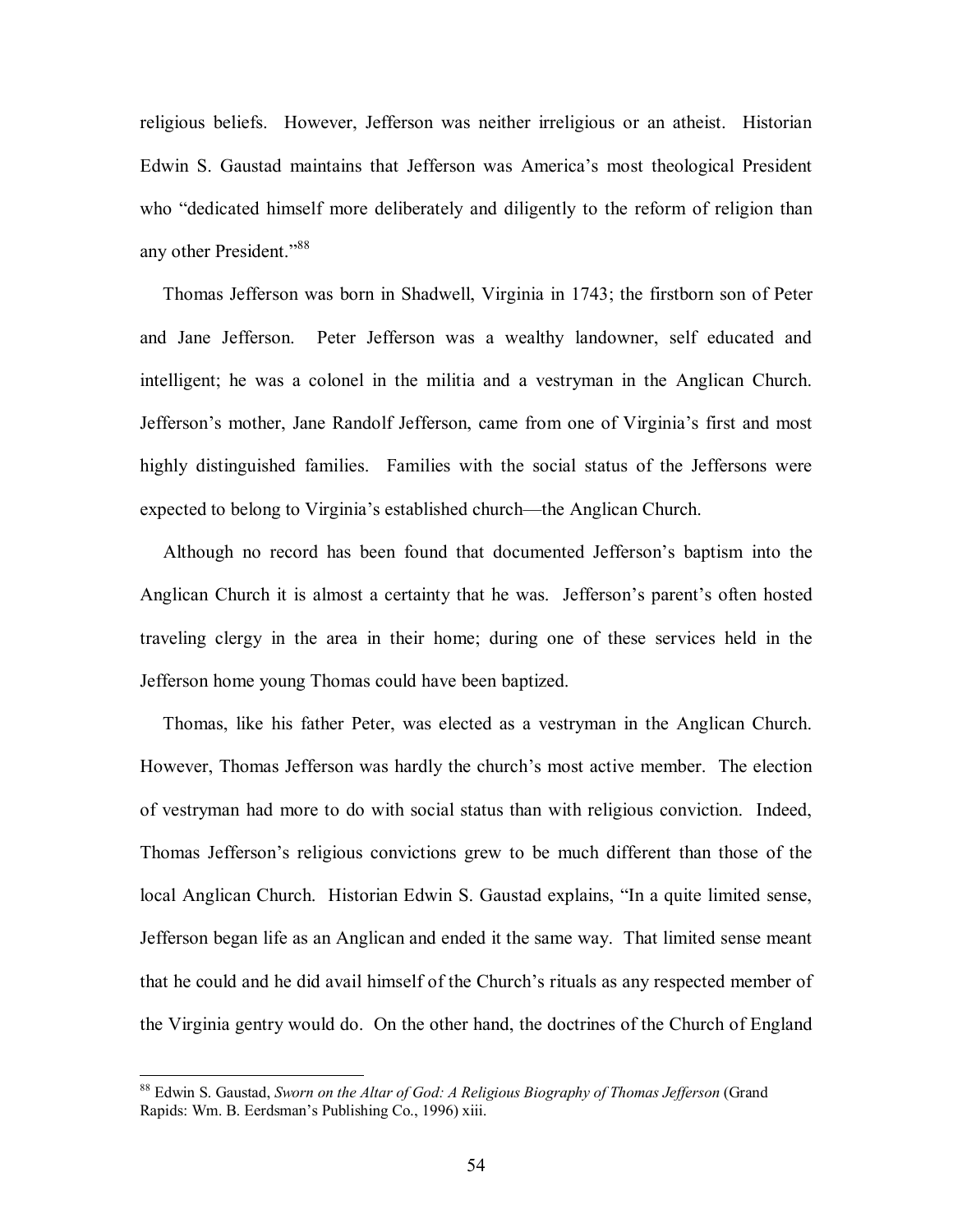did not intrude upon or in any way limit the operations of the mature Jeffersonian  $mind.$ <sup> $,89$ </sup>

 The young mind of Thomas Jefferson was first opened as he attended the College of William and Mary in which he enrolled in 1760 at the age of seventeen. While there he formed a lasting friendship with Dr. William Small of Scotland. Although Dr. Small was a professor of mathematics he introduced the young Thomas Jefferson to much more than merely math with his "enlarged and liberal mind." Dr. Small was the only professor at the College of William and Mary who was not an Anglican clergyman. Jefferson explained the influence that Dr. Small had on his education, "from his conversation I got my first views of the expansion of science, and of the system of things in which we are placed."90

 An even greater influence on Thomas Jefferson was the Unitarian clergyman Joseph Priestley. Being the avid reader that he was Jefferson read Priestley's books and found himself in agreement with much of Priestley's theology. In fact, it was Priestley's book published in 1782*, History of the Corruptions of Christianity*, that affected Jefferson above all others. Historian Edwin S. Gaustad explains, "In any case, this one book influenced Jefferson's religious views profoundly—in all likelihood more profoundly than any other single volume.<sup> $\frac{91}{1}$ </sup> In this book Jefferson found a well articulated argument against the "corruptions" of Christianity that reason demanded he reject: "And in reading it, often, Jefferson made a critical discovery for and about himself. He thought he had utterly rejected Christianity; now he found to his relief, and perhaps to his delight as well,

<sup>89</sup> Ibid., 15.

<sup>90</sup> Thomas Jefferson, *The Writings of Thomas Jefferson* Vol. 1, Albert Ellery Bergh, ed. (Washington, D.C.:The Thomas Jefferson Memorial Association, 1905), 3.

<sup>&</sup>lt;sup>91</sup> Gaustad, Altar of God, 112.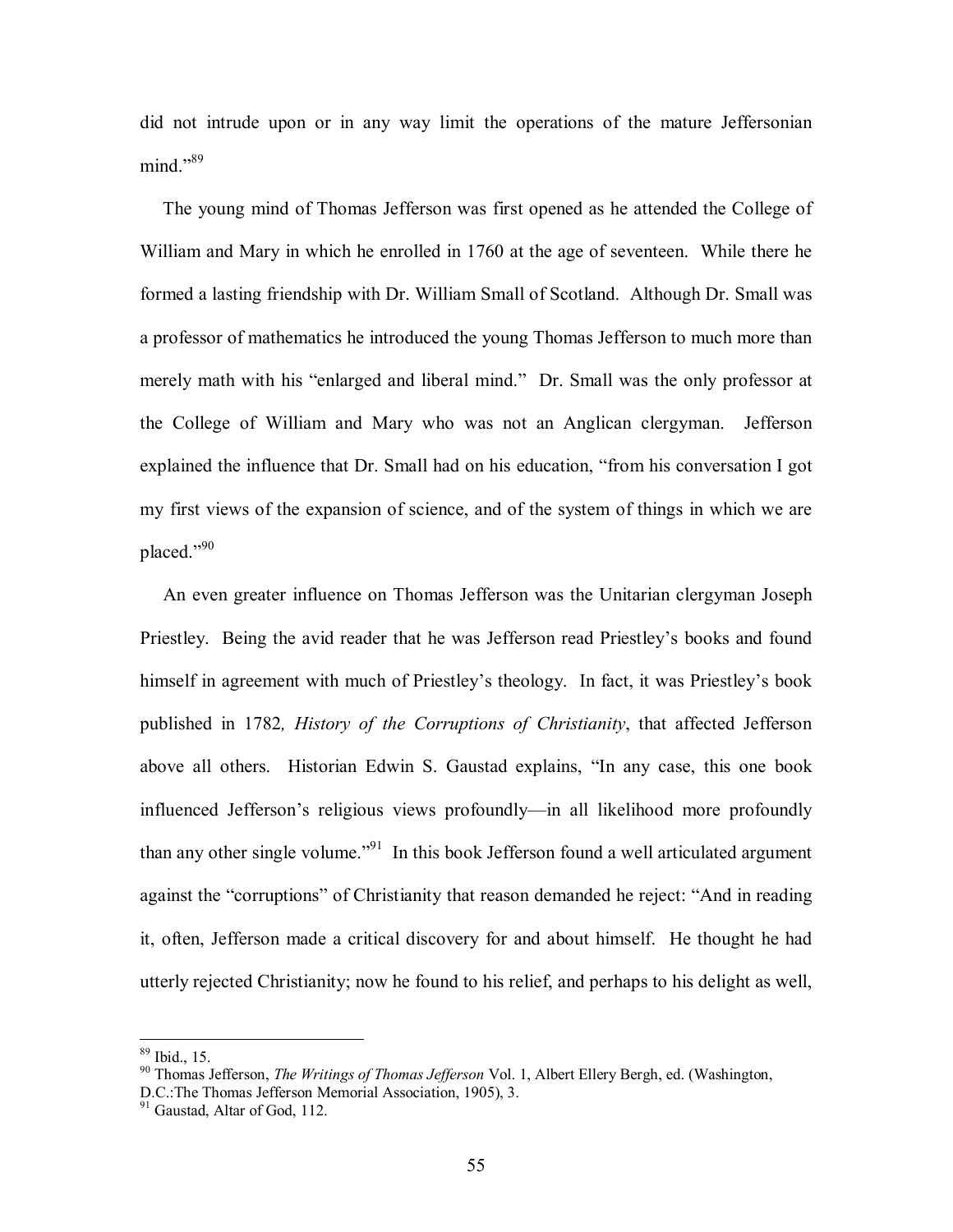that he had rejected only a hopelessly corrupted form of Christianity. Somewhere underneath all that dross, pure gold could yet be found.<sup> $92$ </sup> Thomas Jefferson, the advocate of religious freedom and a separate church and state, consistently worshipped privately and consummated his own unique version of Christianity.

 Jefferson, along with Priestley, totally rejected much of the doctrines taught by orthodox Christianity. For example, Jefferson rejected the concept of the Trinity; reason demanded that all thinking people reject this mysterious superstition. Jefferson maintained that this fallacy of Christian teaching came about due to the influence of Platonic thought: "it was ' too late in the day for men of sincerity to pretend to believe in the Platonic mysticisms that three are one, and one is three; and yet the one is not three, and the three are not one.<sup>793</sup> According to Jefferson the Bible, nature and reason taught the Unity of God. Jefferson discussed the Unity of God with his old friend / adversary John Adams in 1813. Adams could not have agreed more with Jefferson. "Had you and I been forty days with Moses on Mount Sinai,...and were we told that one was three and three, one, we might not have had the courage to deny it, but we could never have believed it.<sup>394</sup> Nothing—not divine revelation or prophesy—maintained Adams, could convince a rational person to "believe that 2 and 2 make  $5.^{95}$ "

 Jefferson found the doctrine of the Trinity not only irrational; he maintained that history itself taught the Unity of God: "Hear, O Israel, the Lord our God, the Lord is One.<sup>96</sup> Jesus, explained Jefferson, taught the Oneness of God. His pure teachings had been compromised. Jesus himself had never written his teachings down, and those who

 $92$  Ibid.

<sup>&</sup>lt;sup>93</sup> Ibid., 368.

 $94$  Ibid., 373.

 $95$  Ibid.

<sup>96</sup> Deuteronomy 6:4 NIV.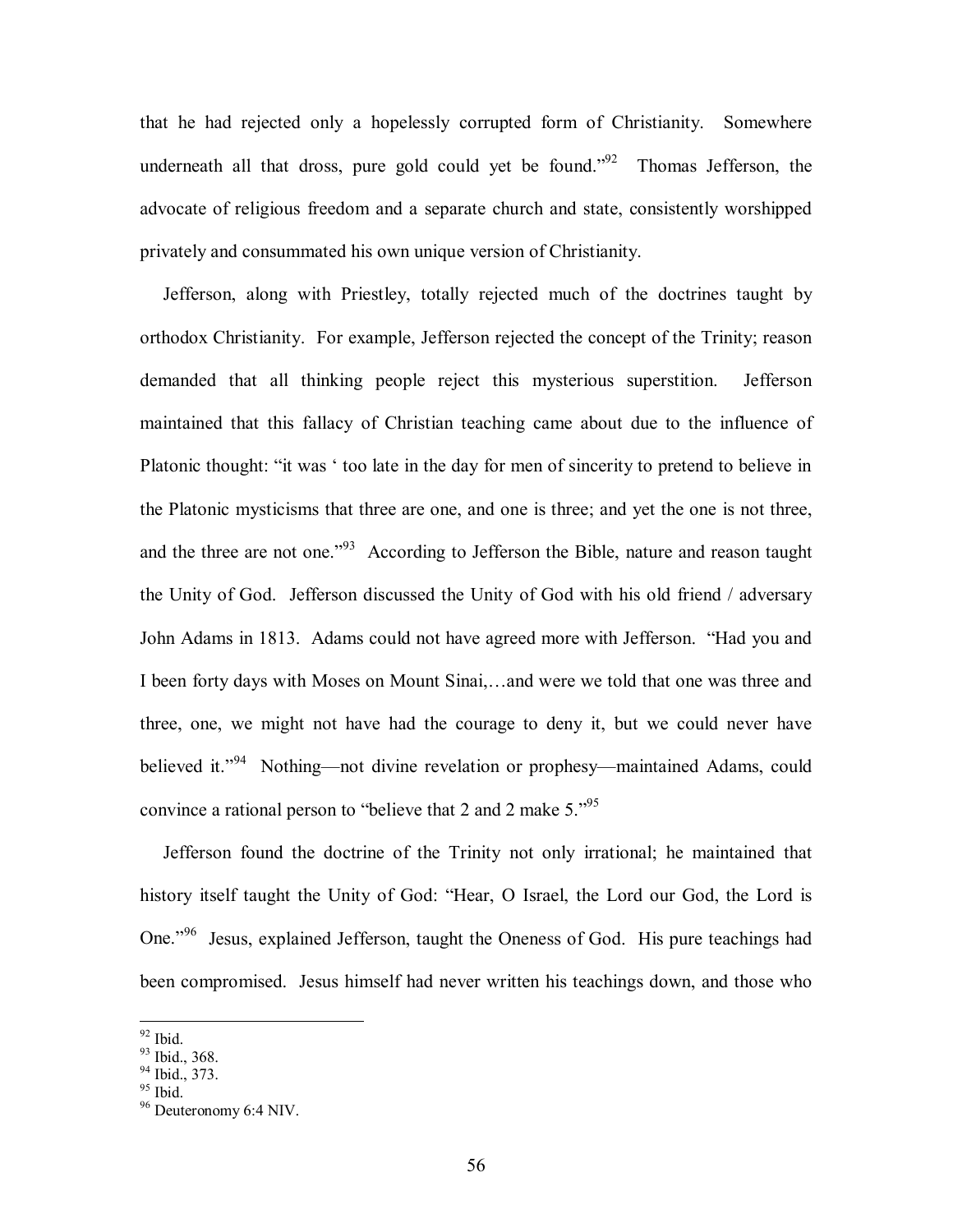later recorded the teachings of Jesus had their own agenda. They marred the true message with fables of miracles, atonement, and tales of a divine nature of Christ. The end result meant that the teaching of Jesus "comes to us down through the centuries 'mutilated, misstated, and often unintelligible.<sup>397</sup> Jefferson also included commentators in his condemnation; it was the commentators that came later that took the rational and simple truth of the Unity of God and created irrational dogma. "The metaphysical insanities of Athanasius, of Loyola, and of Calvin, are to my understanding, mere relapses into polytheism, differing from paganism only by being more unintelligible.<sup> $98$ </sup>

 Another point of contention that Jefferson had with orthodox Christianity, as did Priestley, was the deity of Christ. Priestley advocated the resurrection of Christ, but not the deity of Christ. According to Priestley Jesus was resurrected by God, but after he was resurrected he lived life the same as he had before his death—fully human without divinity. Jefferson not only rejected Jesus' miraculous resurrection, but also his godhood. Jefferson totally excluded Jesus' claims to divinity found in the New Testament of John. Gaustad explains: "In the Gospel according to John, where Jesus makes the most unambiguous claims to divinity ("the Father is in me, and I in him;"  $\degree$ I am the way, the truth, and the life: no man cometh to the Father but by me"; "I am in the Father, and the Father in me"; etc.), Jefferson repeatedly turned away from all such claims.<sup> $99$ </sup> To Thomas Jefferson claims of Christ's divinity, miracles such as the resurrection of Christ were part of the corrupted version of Christianity. The pure precepts of Christ, maintained Jefferson, were what men should follow. "To the corruptions of Christianity I am, indeed, opposed, but not to the genuine precepts of Jesus himself. I am a Christian in

 $^{97}$  Thomas Jefferson, as quoted by Gaustad, *Sworn on the Altar of God*, 116.  $^{98}$  Ibid. 140.

 $99$  Ibid.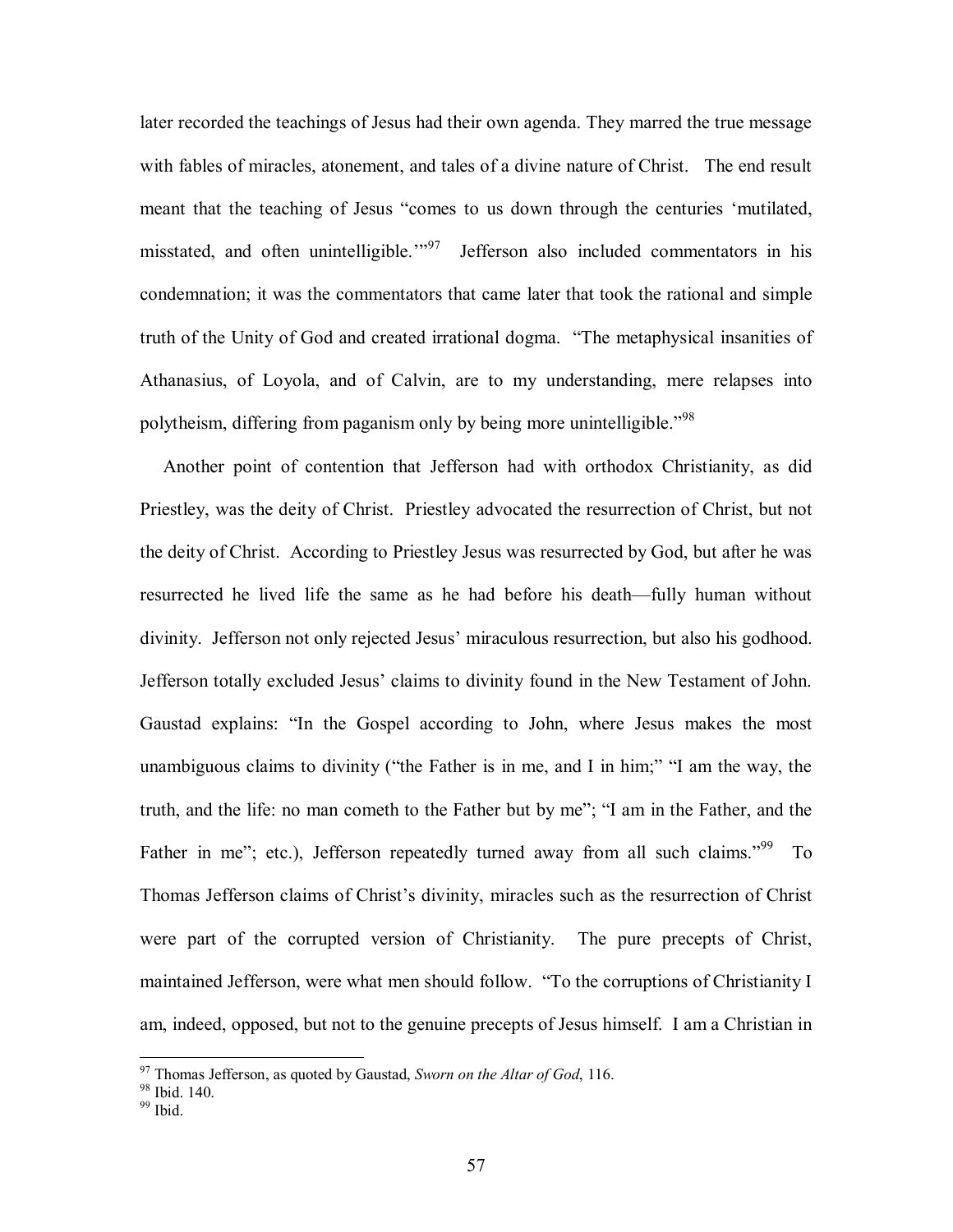the only sense in which I believe Jesus wished anyone to be, sincerely attached to his doctrine in preference above all others; ascribing to himself every human excellence, and believing that he never claimed any other.<sup> $100$ </sup>

It was Jefferson's rejection of orthodox doctrine that prompted him to compose the Jefferson Bible. Jefferson first thought about his friend, Joseph Priestley, to write a book that contained the true philosophy of Jesus minus all the orthodox mysticisms and mystery. Priestley had already written a book called *Socrates and Jesus Compared* in 1803. It was after reading this book that Jefferson began to seriously put together an outline for his book that would serve as his personal devotional booklet. He discussed his idea for his outline with his long time friend and fellow cosigner of the Declaration of Independence, Benjamin Rush.

 Jefferson planned to begin his study by looking at classical writers such as Pythagoras, Socrates, Cicero; he would also study the Jewish scriptures and their perception of the unity of God. He would then move on to the pristine teachings of Jesus which had served to improve the moral standards and the theology of the classics. Jefferson believed that Jesus had "endeavored to bring them to the principles of a pure deism... [and] to reform their moral doctrines to the standard of reason, justice, and philanthropy."<sup>101</sup>

Jefferson aimed to purge the true teachings of Jesus from the "Platonized" teachings of Jesus. Although Jefferson read the Greek language fluently he had no knowledge of textual criticism. He told John Adams later that this was a job he found to be nearly

<sup>&</sup>lt;sup>100</sup> Thomas Jefferson, *The Adams-Jefferson Letters*, 343.

<sup>&</sup>lt;sup>101</sup> Thomas Jefferson, as quoted by Gaustad, *Altar of God*, 115.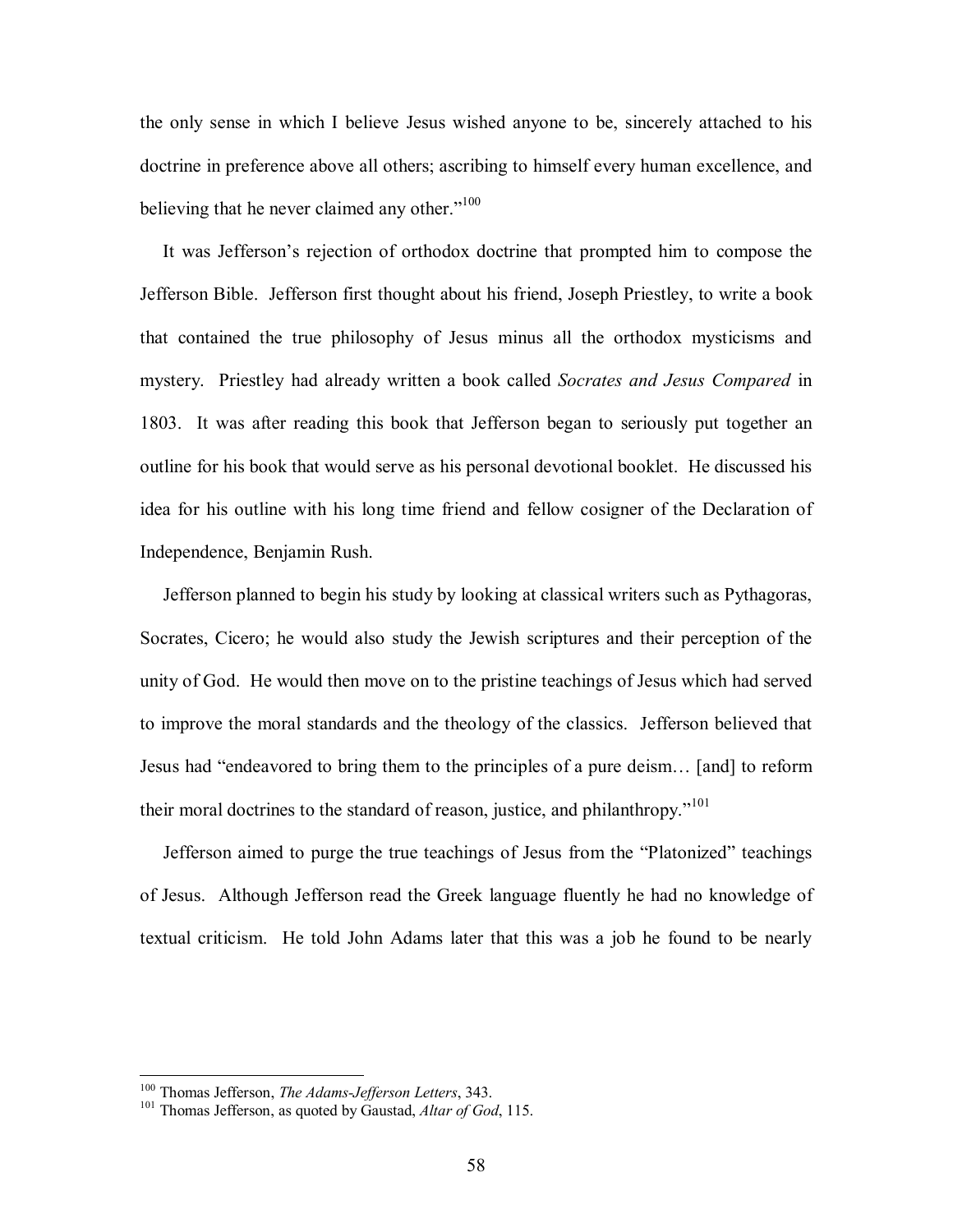effortless. Jefferson was able to mine the true sayings of Jesus because they were "as easily distinguishable as diamonds in a dunghill. $1102$ 

 Jeffersonís book emphasized the ethical and moral teachings of Jesus and his parables. The teachings of Jesus, himself a common and uneducated man, could be understood by the simplest of minds. Jefferson wrote to John Adams in 1813 and explained, "We must reduce our volume to the simple Evangelists; select, even from them, the very words only of Jesus, paring off the amphibologisms into which they have been led, by forgetting often, or not understanding what had fallen from Him, by giving their own misconceptions as his dicta, and expressing unintelligibly for others what they had not understood themselves. There will be found remaining the most sublime and benevolent code of morals which has ever been offered to man.<sup> $103$ </sup>

 The teachings that Jefferson included in his book dealt with morality and ethical issues that Jesus taught to his disciples. The parables and teachings expounded on a wide range of issues. Included in Jefferson's personal devotional book were issues such as loving one's enemies: "But I say unto you, 'Love your enemies, bless them that curse you, do good to them that hate you, and pray for them which despitefully use you, and persecute you; that ye may be children of your Father which is in heaven... For if ye love them which, what reward have ye?" Other topics included heresy: "Now do ye Pharisees make clean the outside of the cup and the platter; but your inward part is full of ravening and wickedness. Ye fools! Did not he that make that which is without, make that which is within also? $104$ 

<sup>&</sup>lt;sup>102</sup> Thomas Jefferson, introduction to *The Jefferson Bible* (New York:Grosset & Dunlap, 1940), viii. <sup>103</sup> Ibid., 33.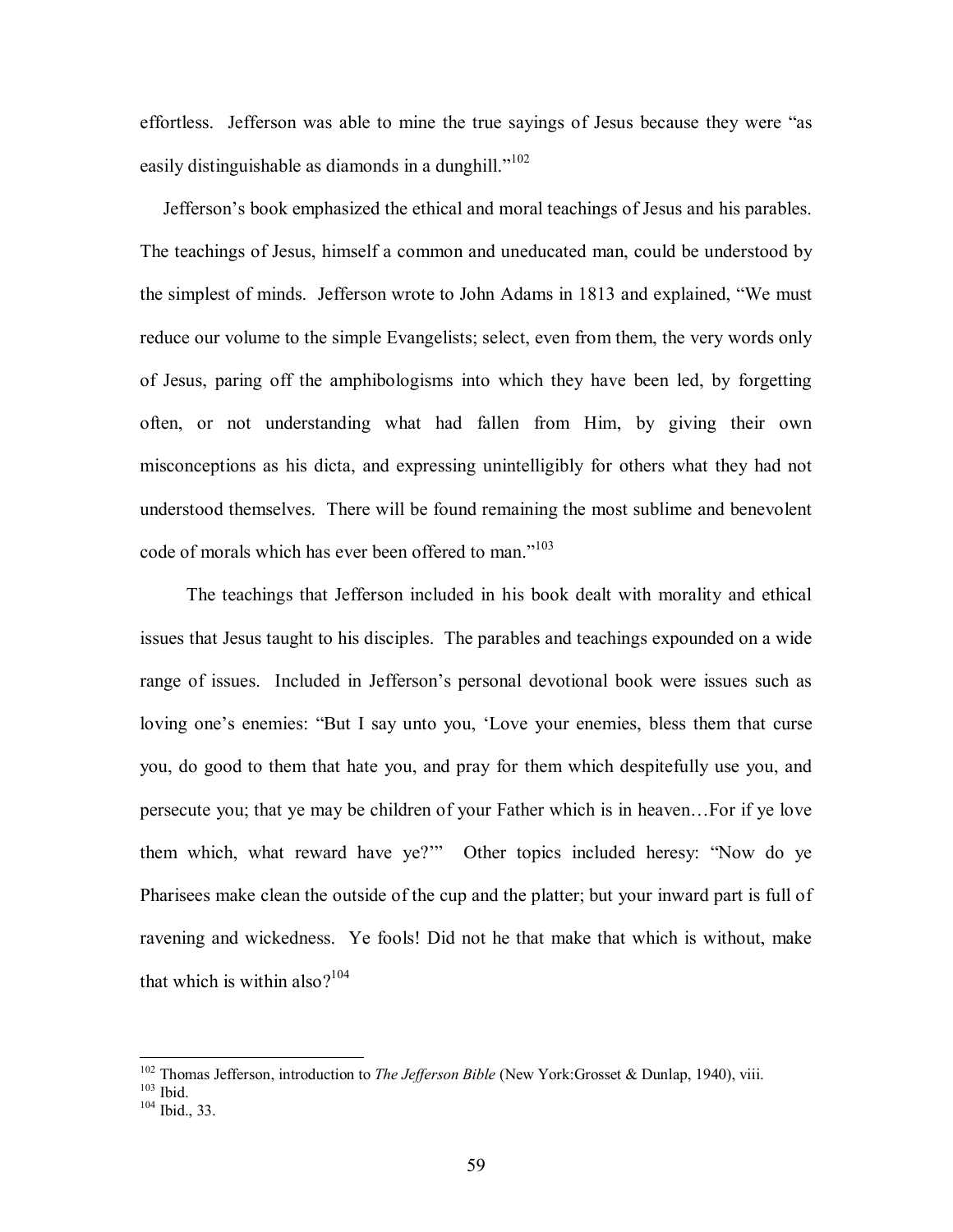Jefferson quietly composed his devotional book and shared it with a few close and personal friends. Even though few people, initially, knew of his book, Jefferson was proud of his accomplishment. He wrote to a friend in 1816: "I, too, have made a wee little book from the same materials, which I call the philosophy of Jesus;... A more beautiful or precious morsel of ethics I have never seen."<sup>105</sup>

Despite Jefferson's obvious chagrin for orthodox Christianity he regularly attended Anglican services held in his native state of Virginia. He was generous with his donations to St. Anne's Church in Charlottsville, Virginia. He faithfully recorded family events such as births and deaths in his prayer book left to him from his father. Charles Clay, the rector at St. Anne's performed the funeral of his sister Elizabeth and remained a lifelong friend of Jefferson's. An Anglican clergyman, Frederick Hatch, officiated Jefferson's own funeral. So what accounts for this seemingly inconsistency? Edwin S. Gaustad explains: "Jefferson's Anglicanism related to the externals of religion; liturgy, morality, and neighborly congeniality. This created no consternation however, for the Anglican Church itself in eighteenth century Virginia dealt more with activity than doctrine. Proper behavior, not born-again "enthusiasm," guaranteed one's acceptability to and continued membership in the gentry.<sup> $106$ </sup> Jefferson was not hostile toward religion in and of itself. He thought that religion and the morals associated with it could only help the republic. "Regarding the nation, he believed that both religion and morality were essential elements in its survival and prosperity. A bad religion, he was even willing to concede, was better than no religion at all.<sup> $107$ </sup> It was only when one's religious liberties

<sup>&</sup>lt;sup>105</sup> Ibid., viii.

<sup>&</sup>lt;sup>106</sup> Gaustad, *Altar of God*, 14.<br><sup>107</sup> Edwin S. Gaustad, "Thomas Jefferson, Danbury Baptists and Eternal Hostility," *The William and Mary Quarterly*, vol.56, no.4 (October 1999): 801-804.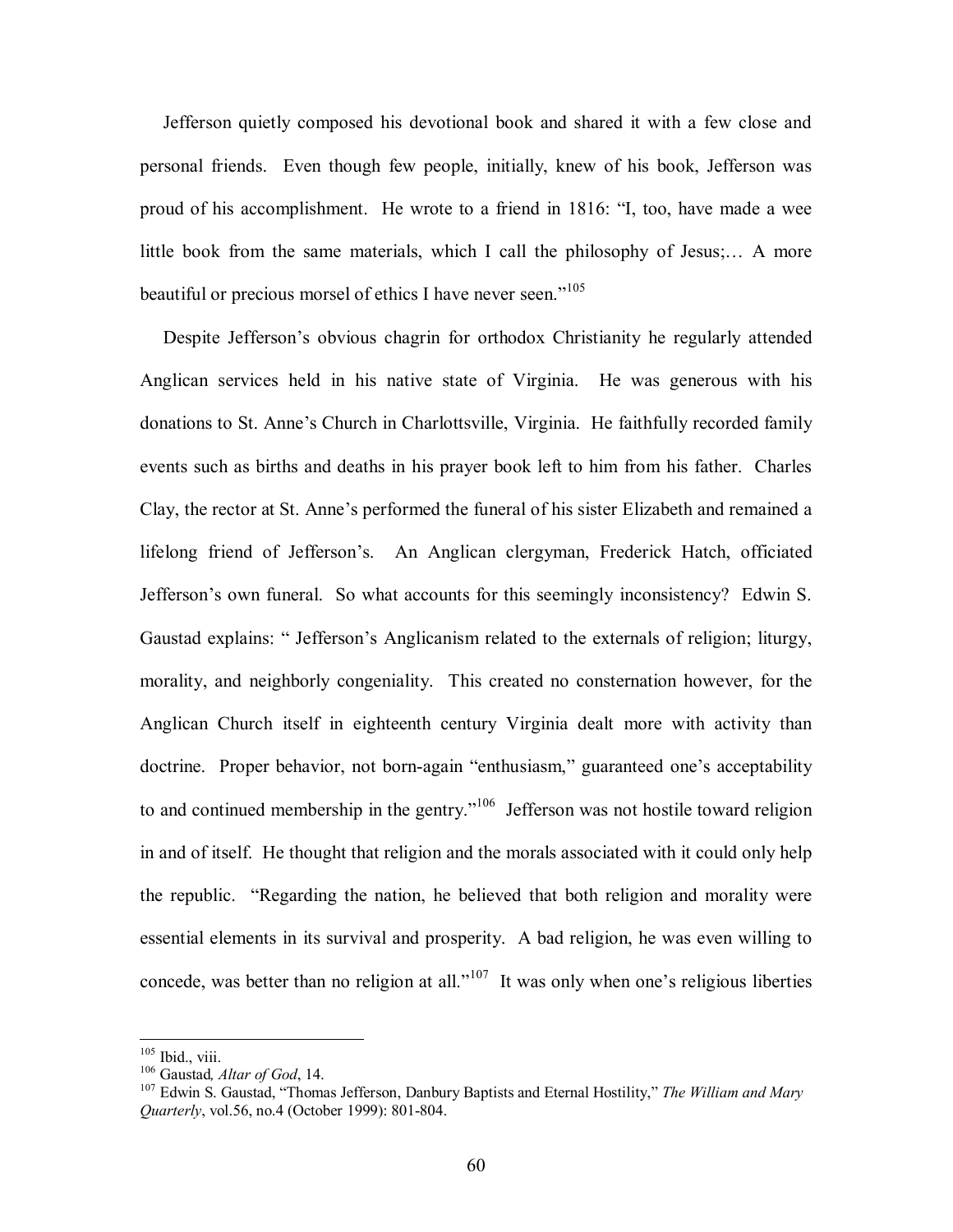were compromised by the diffusion of church and state that religion became dangerous; the combination of the "altar and the throne"<sup>108</sup> were anathema to a free democratic republic.

 Jefferson believed in an innate moral instinct which guided mankind to do good. Calvin's concept of predestination and the idea of original sin flew in the face of Jefferson's enlightened concept of man. Nature had placed in every man a desire to do good rather than evil. "Because nature hath implanted in our breasts a love of others, a sense of duty to them, a moral instinct in short, which prompts us irresistibly to feel and to succour their distresses."<sup>109</sup> This innate morality had nothing to do with God because there were atheists, Jefferson pointed out, that were upright, moral people. The fact that some people had higher moral standards than others did not change the fact mankind had inbred in him the desire to do good. " The want or imperfections of the moral sense in some men, like the want or imperfection of the senses of sight and hearing in others, is no proof that it is not a general characteristic of the species.<sup> $110$ </sup>

 The fact that this moral instinct is present in all mankind demanded a proper relationship between church and state because in order for one to choose to do good religious freedom must not be compromised. In the election of 1800 against John Adams Jefferson worried about the breach of the church-state relationship because Adams, a resident of Massachusetts, was comfortable in his home state with no statute of religious freedom in that state's constitution and a very strong established church. State officials in Massachusetts had to swear an oath before taking office: "I do declare that I believe

<sup>&</sup>lt;sup>108</sup> Gaustad, *Altar of God*, 116.<br><sup>109</sup> Ibid., 137.<br><sup>110</sup> Ibid.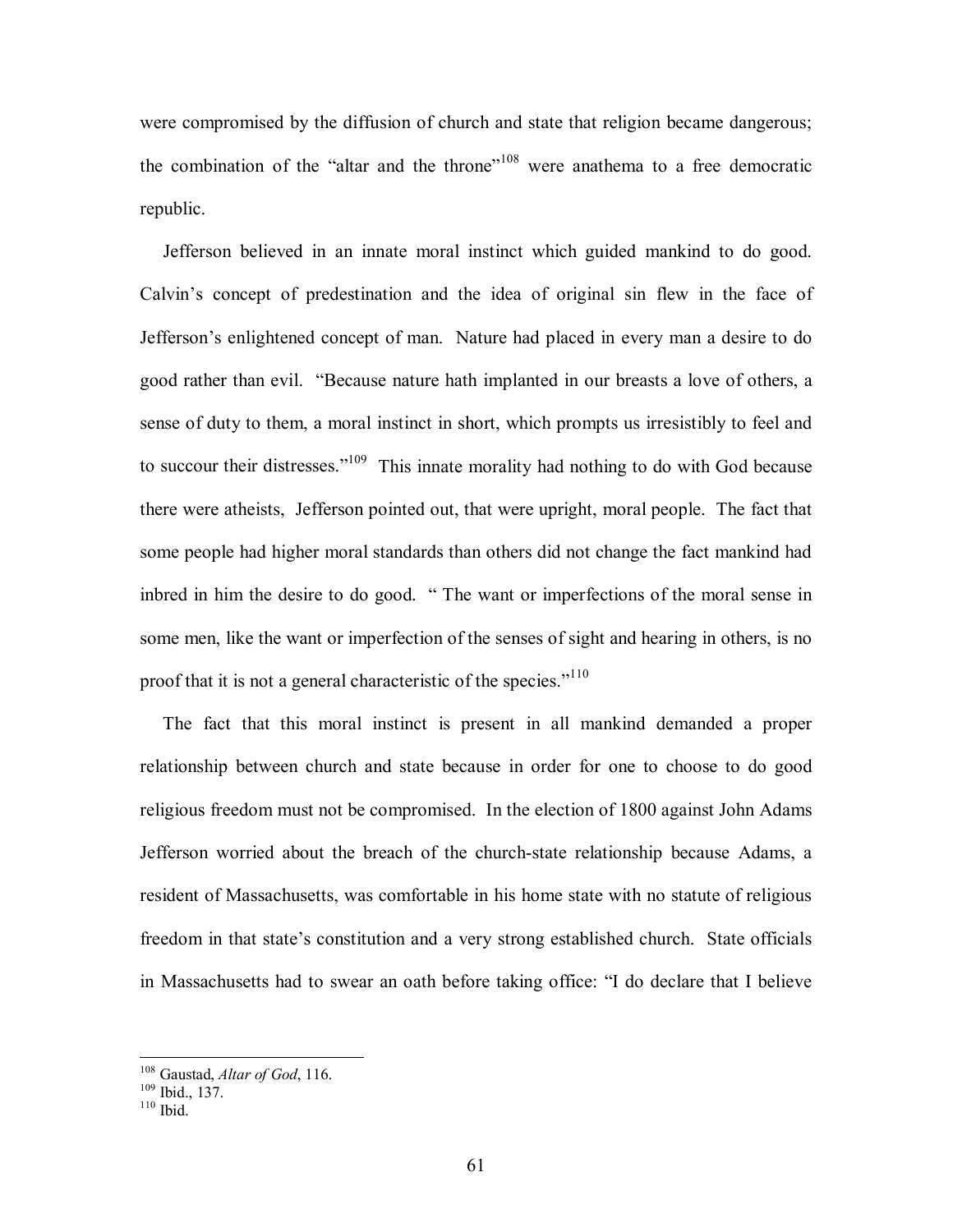the Christian religion, and have firm persuasion of its truth.<sup> $111$ </sup> As President in 1799 Adams declared a national day of fasting conveying a sense of Presbyterian faith. Jefferson feared that the Presbyterian Church had an agenda for America. The General Assembly of the Presbyterian Church warned America that God was at odds with them over the decline of piety in the new republic. Then in March 1799 President Adams called for a national day of fasting stating that the "foundation of all religious, moral, and social obligations<sup>"112</sup> had been compromised. President Adams called upon the American people to repent and observe "that Thursday, the twentieth-fifth day of April next [1799], be observed, throughout the United States of America, as a day of solemn humiliation, fasting, and prayer.<sup> $113$ </sup> This seemed to Jefferson to be a breach of the wall that separated the church from the state. Although the power of the Episcopal Church in the South and the Congregationalists in New England had been lessened Jefferson feared that the Presbyterians too, might become too powerfully connected to the state. He feared that they had ambitions of becoming a national church and declared the Presbyterian clergy to be: "the most tyrannical and ambitious... they stood ready, at the word of the legislature, if such a word could now be obtained, to put the torch to the pile, and to rekindle in this virgin hemisphere, the flames in which their oracle Calvin consumed the poor Servetus."<sup>114</sup>

 Jefferson was adamant: religious freedom had to be maintained and the new republic must realize the danger of the most vicious tyranny of all—religious tyranny. Laws that sanctioned religious belief must be declared null and void if religious freedom was to

 $111$  Ibid., 95.

<sup>112</sup> Ibid., 95.<br>
113 Ibid., 96.<br>
<sup>113</sup> Ibid.<br>
<sup>114</sup> Thomas Jefferson, as quoted by Gaustad, "Thomas Jefferson, Danbury Baptists and Eternal Hostility," *The William and Mary Quarterly* Vol 56, no.3 (October, 1999): 801-804.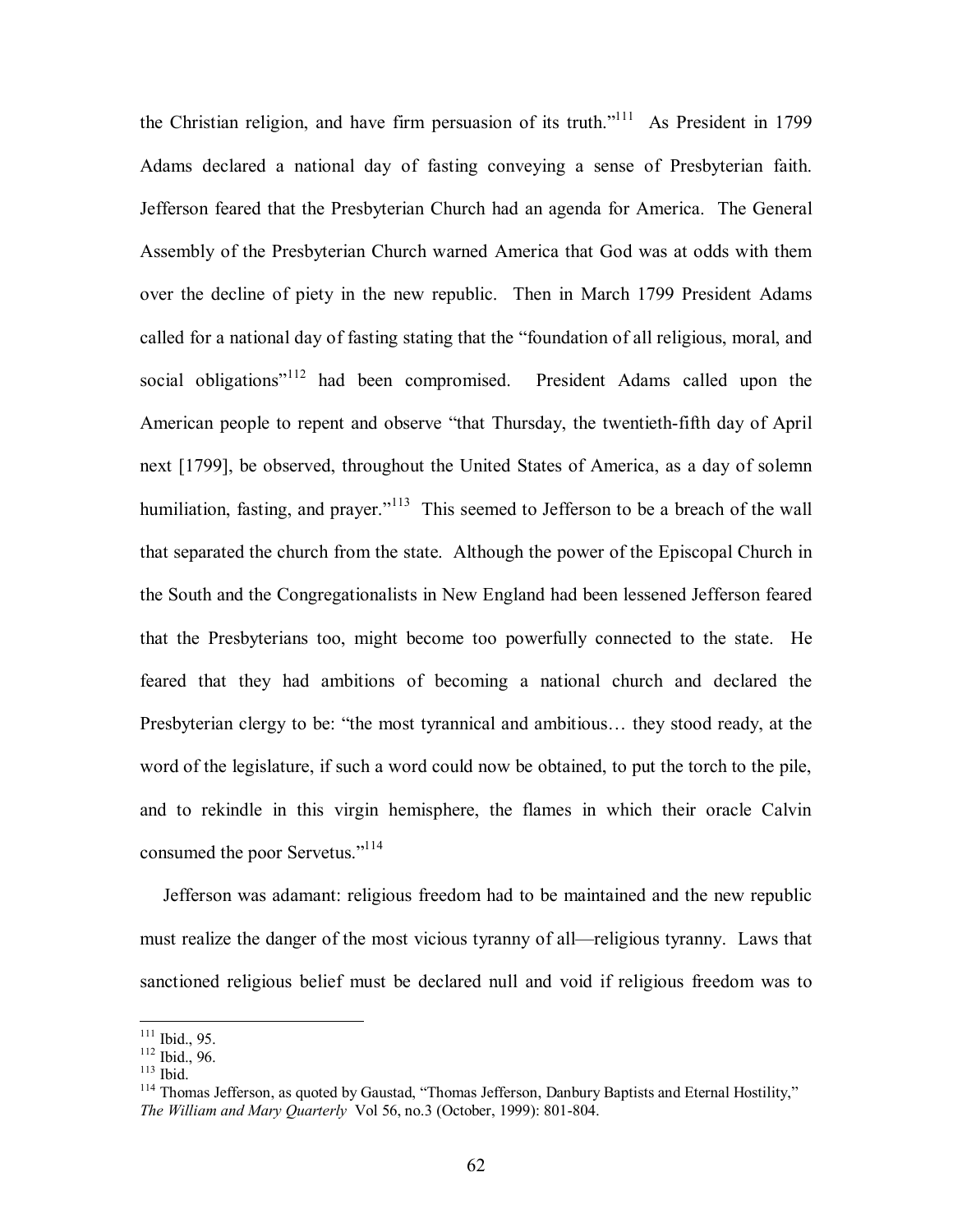avail. "By our own act of assembly in 1705 (c.30), if a person brought up in the Christian religion denies the being of a God, or the Trinity, or asserts there are more gods than one, or denies the Christian religion to be true, or the scripture to be of divine authority, he is punishable on the first offense by incapacity to hold any office or employment ecclesiastical, civil or military... on the second...by three years imprisonment, without bail...<sup>115</sup> Common law mandated that heresy was a capital crime. These oppressive laws violated man's right to free inquiry; man's mind must be free to discover truth. Truth would always stand, maintained Jefferson, and error would fall by its own weight. ìReason and free enquiry are the only effectual agents against error. Give a loose to them, they will support the true religion, by bringing every false one to their tribunal, to the test of their investigation. They are the natural enemies of error, and of error itself."<sup>116</sup> In proving this point Jefferson alluded to history: "Had not the Roman government permitted free enquiry, Christianity could never have been introduced. Had not free enquiry been indulged, at the era of the reformation, the corruptions of Christianity could not have been purged away...Galielo was sent to the inquisition for affirming that the earth was a sphere: the government had declared it to be as flat as a trencher, and Descartes declared it whirled around its axis by a vortex."<sup>117</sup> Oppressive government action in one's personal religious opinion not only violated one's natural rights, but it was ineffective as well: "That if there be but one right, and ours that one, we should wish to see the 999 wandering sects gathered into the fold of truth. But against such a majority we cannot effect this by force. Reason and persuasion are the only

<sup>&</sup>lt;sup>115</sup> Thomas Jefferson, quoted by Foote, *Separation of Church and State*,p.51<sup>116</sup> Ibid., 52.<br><sup>116</sup> Ibid.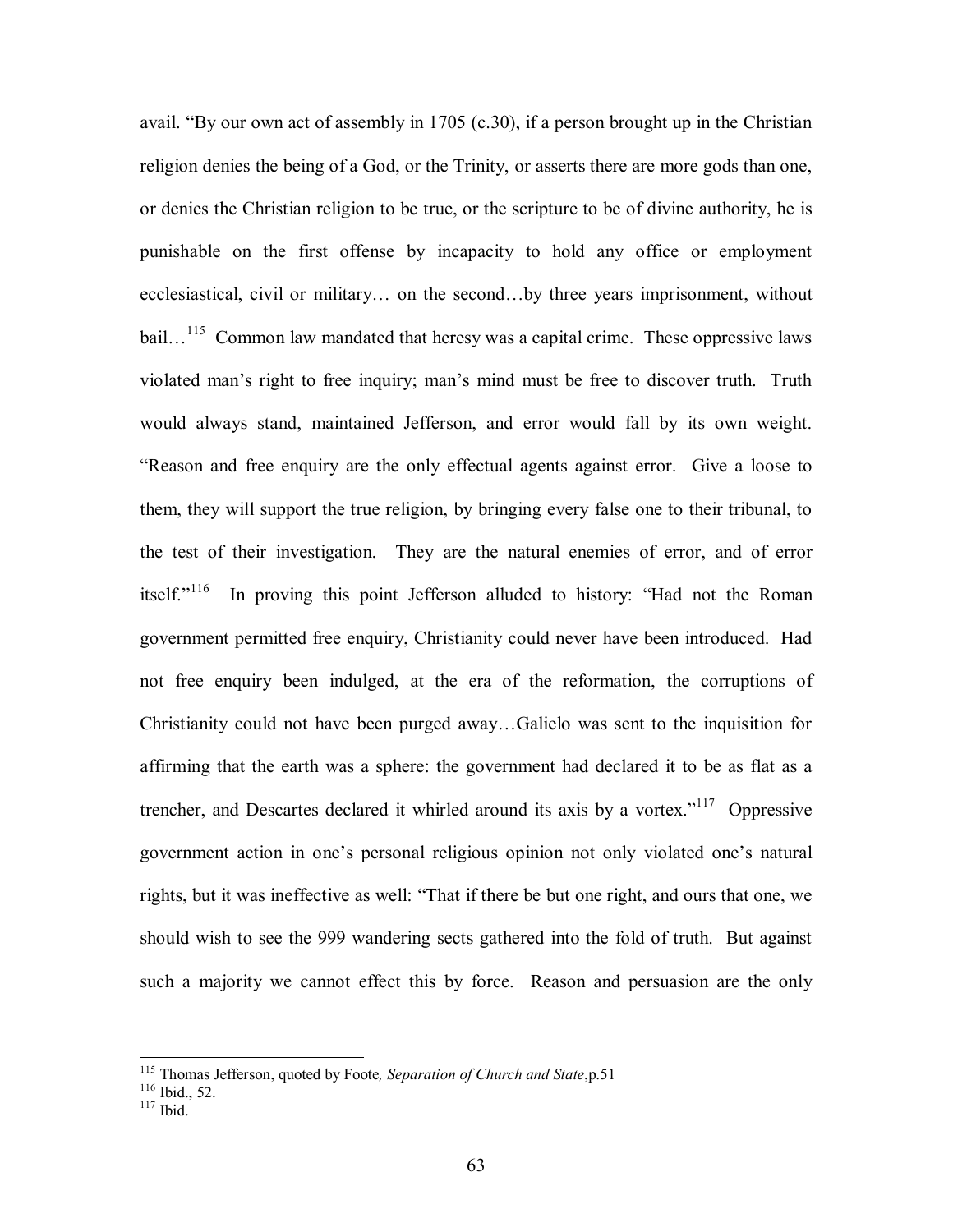practicable instruments.<sup> $118$ </sup> Religious liberty must be guaranteed to all and religious tyranny must be guarded against at all costs; Thomas Jefferson believed it was his duty to mankind to defend religious liberty and free enquiry. He declared as much to his longtime friend, Dr. Benjamin Rush: "I have sworn on the altar of God eternal hostility against every form of tyranny over the mind of man.<sup>7119</sup>

The other pillar that upheld Jefferson's philosophy was his belief in man's ability to reason. Thomas Jefferson was an heir to the Enlightenment; science and rationalism had brought much change in the way people viewed the world. Author C. Randolph Benson explained the mindset of enlightened America in which Jefferson excelled: "The nation was born when new ideas were abroad in the Western world, when science and rationalism were challenging the validity of traditional beliefs and the established order, when men were constantly seeking a science of society in order to build a world in which human beings could forge ahead into a progressively better way of life.<sup> $120$ </sup>

 As president of the American Philosophical Society Thomas Jefferson was considered to be a leader in Americaís intellectual community. He became close and lifelong friends with other members of the society including the physician Benjamin Rush and the chemist Joseph Priestly. Jefferson's inquisitive mind earned him a reputation as a philosopher who "insisted that there was a direct and intimate relationship between science and the affairs of mankind.<sup> $121$ </sup>

<sup>&</sup>lt;sup>118</sup> Thomas Jefferson, Letters of Thomas Jefferson.

<sup>119</sup> Thomas Jefferson, 2000 C. 2000 C. 2000 C.<br><sup>119</sup> Thomas Jefferson as Social Scientist (Cranberry, New Jersey: Associated <sup>120</sup> C.Randolph Benson, *Thomas Jefferson as Social Scientist* (Cranberry, New Jersey: Associated University Press, 1971), 27.

<sup>121</sup> John s. Pancake, ed., *Thomas Jefferson Revolutionary Philosopher: A Selection of Writings, ed., John* S.Pancake (Woodbury, New York: Barron's Educational Series, Inc., 1976), 247.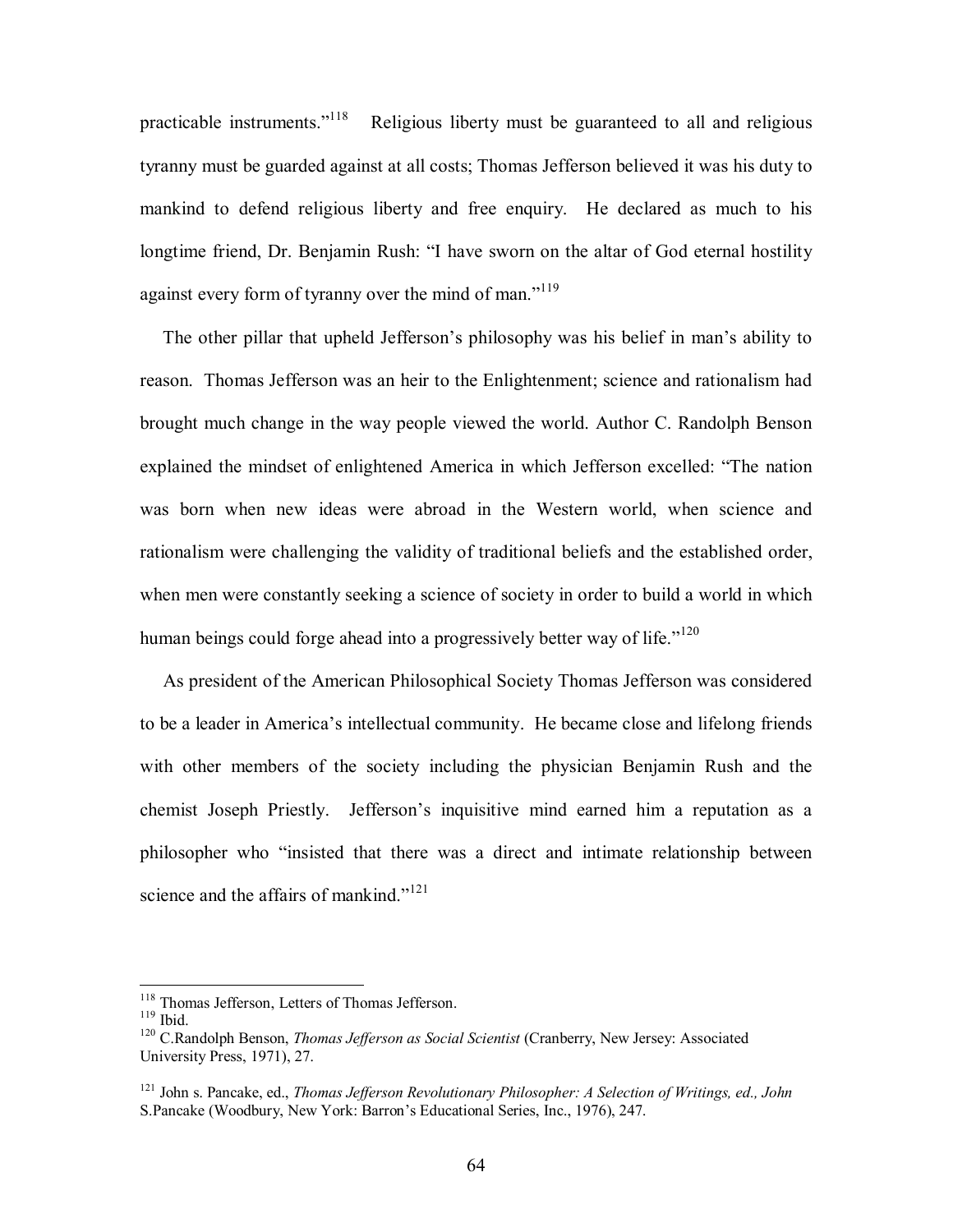#### Jefferson: The Enlightened Philosopher

It was Jefferson's belief in the direct and intimate relationship between science and the affairs of mankind that led him to the deistic philosophy of John Locke. Locke's deistic philosophy resonated with Jefferson on several points. Both men declared the exponential importance of reason. Both declared that there should be no religious test to determine one's ability to hold public office, and both defended the value of history in regard to the fallibility of the state in regard to religious freedom.

 Thomas Jefferson found in Locke a philosophy with a rational explanation of God, creation, and manís role in creation. To the deistic mind of John Locke God was a rational yet divine being who created a rational, orderly universe. Thomas Jefferson could not have agreed more. In his most famous work, the Declaration of Independence, Jefferson alluded to his deistic view of God when he stated, "When in the course of human events, it becomes necessary for people to dissolve the political bands which have connected them with another, and to assume among the powers of the earth, the separated and equal station to which the laws of Nature and of Nature's God entitle them... $n^{122}$  To the deistic mind of both Locke and Jefferson nature's God was the Creator who made the universe. Historian Richard Greeves explains: "The rational universe revealed by science, the Deists contended, could never have organized itself by accident and was thus necessarily the product of a rational, divine mind.<sup>n123</sup> This Creator gave mankind inherent rights said Jefferson: "We hold these truths to be self-evident, that all men are created equal, that they are endowed by their Creator with certain unalienable Rights, that

<sup>&</sup>lt;sup>122</sup> Thomas Jefferson, *The Declaration of Independence*.

<sup>&</sup>lt;sup>123</sup> Richard L. Greeves, Robert Zaller, et.al., *Civilizations of the West* (New York: Harper Collins College Publishers, 1994), 320.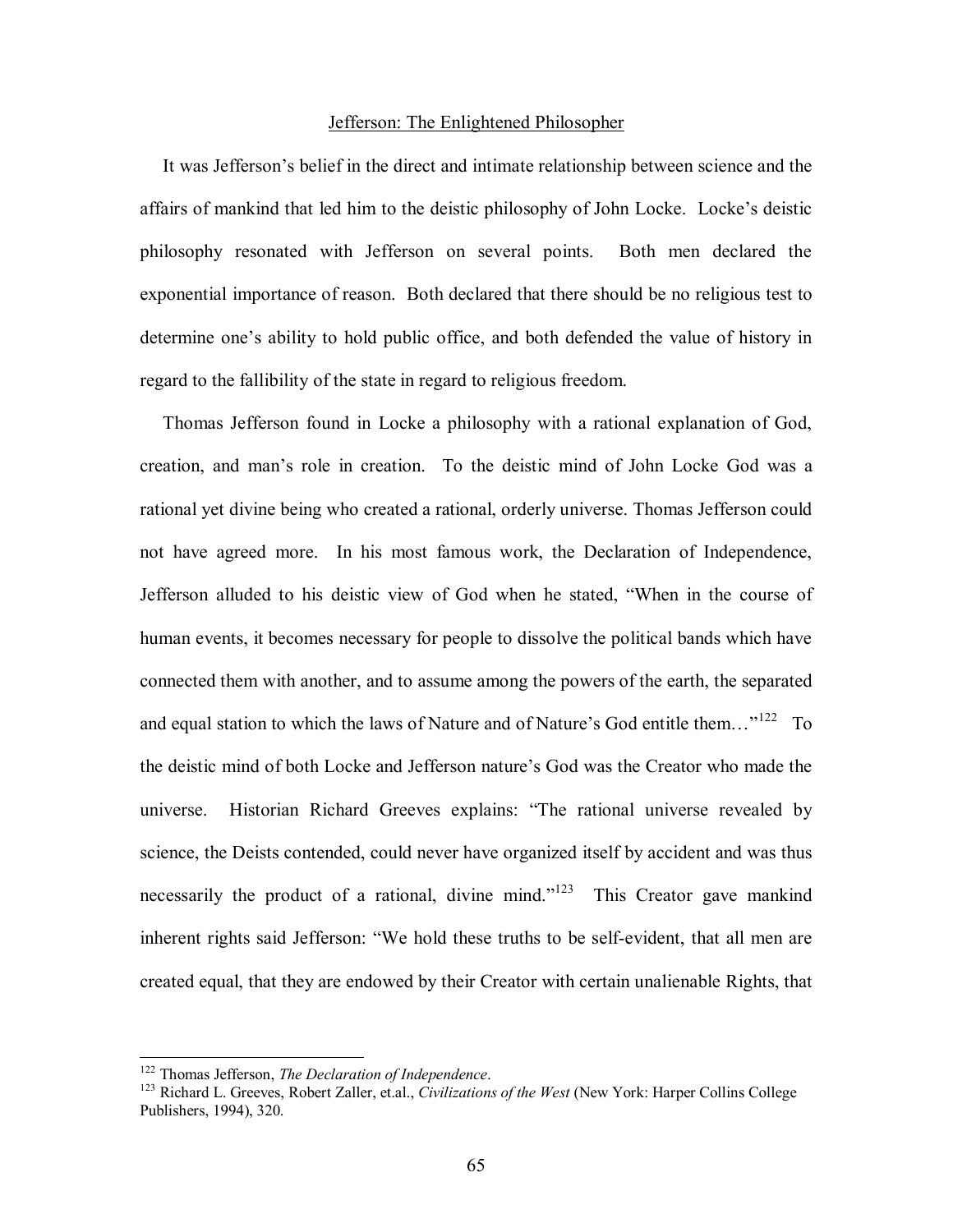are among these are Life, Liberty, and the pursuit of Happiness.<sup> $124$ </sup> Jefferson, like Locke, maintained that the Creator could now be better understood via science, natural law, and man's ability to reason.

Locke's emphasis on reason resonated with Jefferson's thoughts on the subject. It was this emphatic belief in manís reasoning abilities which led Jefferson to a belief in a separate church and state. Because man had the capability to reason for himself, reasoned Jefferson, the government should not impose on anyone's personal religious beliefs.

The effect of Locke's thinking is reflected in Jefferson's Statute of Virginia for Religious Freedom written in 1779 and presented to Virginiaís House of Burgesses for address. The issue of religious freedom had been essentially tabled as Jefferson's statute moved in and out of committee for nearly ten years. In 1784 Patrick Henry tried to pass "A Bill Establishing a Provision for Teachers of the Christian Religion." This time the issue of religious liberty would not be tabled. Jefferson's Statute was finally passed on January 16, 1786 by Virginia's legislature. In this statute Jefferson expounded on the role reason played in one's religious beliefs.

Jefferson, like Locke, believed that the state had no business in one's religious beliefs and should not be allowed to impose upon anyone's views because true belief was a product of manís capacity to reason for himself. True belief, according to both Locke and Jefferson, could not be forced. If belief was forced upon man it only produced hypocrisy. "Well aware that the opinions and beliefs of man depend not on their own will, but follow involuntarily the evidence proposed to their minds; that Almighty God hath created the mind free, and manifested his supreme will that free it shall remain by

<sup>124</sup> Jefferson, *Declaration of Independence*.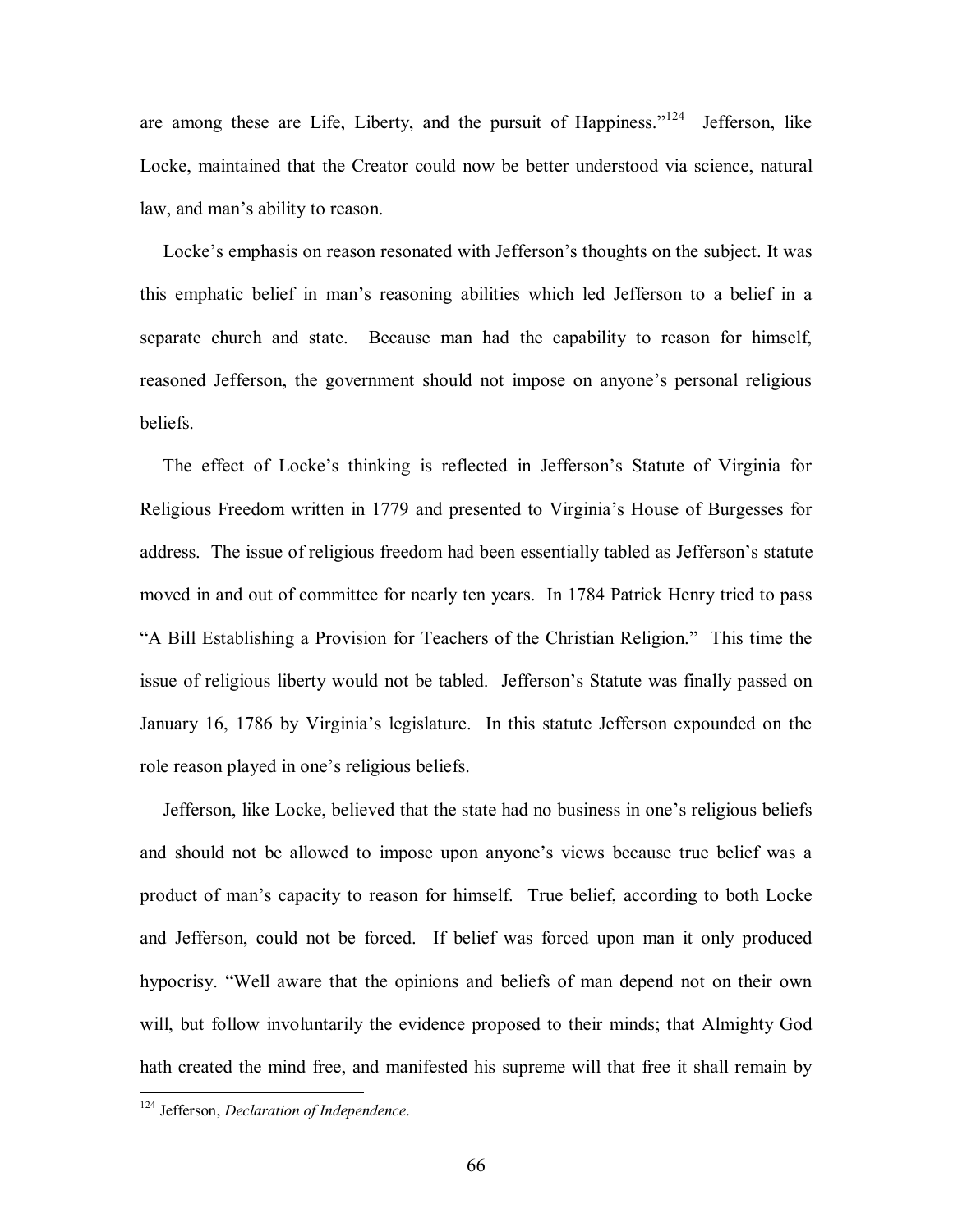making it altogether insusceptible of restraint; that all attempts to influence it by temporal punishments or burthens [sic], or by civil incapacitations, tend only to begat habits of hypocrisy and meanness, and are a departure from the plan of the holy author of our religion $\ldots$ <sup>"125</sup>

 John Locke also maintained that unless a person was fully persuaded in his own mind he was not truly a believer; any outward act of worship was therefore hypocritical. The influence of Locke's thought on Jefferson's philosophy is revealed in Locke's *A Letter Concerning Religious Toleration* which Jefferson read and took notes from: "All the life" and power of true religion consists in the inward and full persuasion of the mind; and faith is not faith without believing. Whatever profession we make, to whatever outward worship we conform, if we are not fully satisfied in our own mind...we add unto the number of our other sins, those also of hypocrisy, and contempt of his Divine Majesty. $126$ 

 Because mankind had the ability to reason for himself there was no reason why force should be used to dictate belief. Hence, the need for a wall of separation between church and state. God himself did not operate this way; he did not use "instruments of force," but the "Gospel of peace." Locke explains, "If, like the Captain of our salvation, they sincerely desire the good of souls, they would tread in the steps, and follow the perfect example of that Prince of peace, who sent out his soldiers to the subduing of nations, and gathering them into his church, not armed with the sword, or other instruments of force, but prepared with the Gospel of peace... this was his method.<sup> $127$ </sup> Jefferson explained

<sup>&</sup>lt;sup>125</sup> Thomas Jefferson, *The Papers of Thomas Jefferson*, ed. Julian P. Boyd (Princeton: 1950), II,545.<br><sup>126</sup> John Locke, *Works*, II (1714), 234-235. <sup>127</sup> Ibid., 233-234.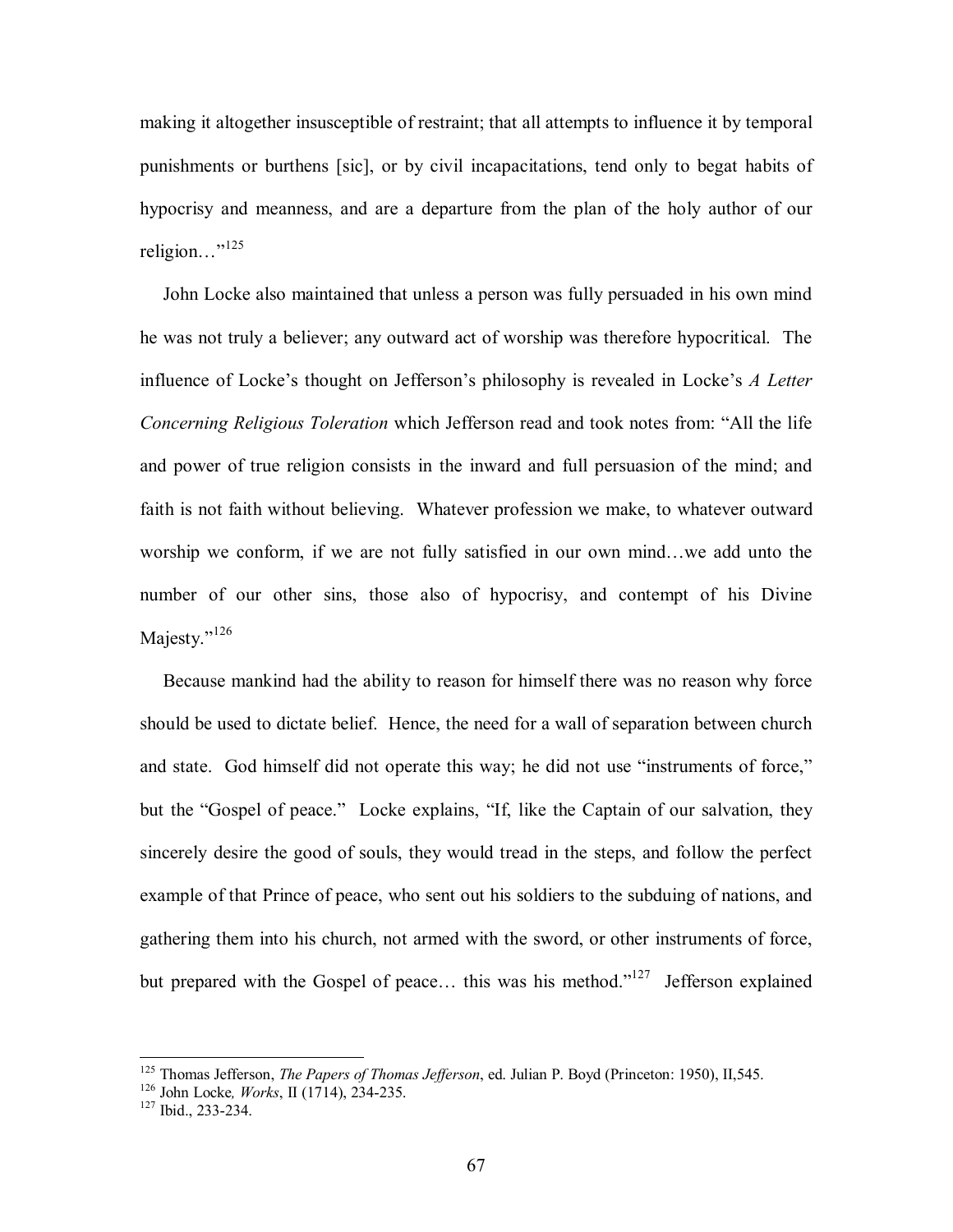that the Lord "both of body and mind...chose not to propagate it by coercions on either, as was in his Almighty power to do, but to extend it by its influence on reason alone.<sup> $128$ </sup>

 John Locke not only influenced Jefferson concerning the role reason played in belief; both men believed that a person's religious beliefs should not affect a person's eligibility for civic duty. Because the church and state are two separate entities it goes to reason that one's religious beliefs should have no bearing on their right to hold public office. Locke stated his belief clearly in his *Letter Concerning Religious Toleration*: "no private person has any right, in any manner, to prejudice another person in his civil enjoiments, [sic] because he is of another church or religion.<sup> $129$ </sup> Jefferson went a step farther in his Bill for Establishing Religious Freedom and maintained that if a person were denied his civic opportunities because of his religious belief his natural rights had been violated. "That our civil rights have no dependence on our religious opinions... that therefore the proscribing of any citizen as unworthy the public confidence by laying upon him an incapacity of being called to offices of trust and emolument, unless he profess or renounce this or that religious opinion, is depriving him injuriously of those privileges and advantages to which, in common with his fellow citizens, he has a natural right. $1130$ 

 Both Jefferson and Locke maintained that history clearly demonstrated the fallibility of both civil and religious leaders in proclaiming religious truth. These mortal, flawed men, history revealed, had established many false religions worldwide. In this assertion both Locke and Jefferson maintained that these were as limited in their capability to know truth as was any other human. "Perhaps some will say that they do not suppose this infallible judgment , that all men are bound to follow in the affairs of religion, to be in the

<sup>&</sup>lt;sup>128</sup> Boyd, *The Papers of Thomas Jefferson*, I, 544.<br><sup>129</sup> John Locke, *Works*, II, 233-234.<br><sup>130</sup> Boyd, *The Papers of Thomas Jefferson*, I, 544.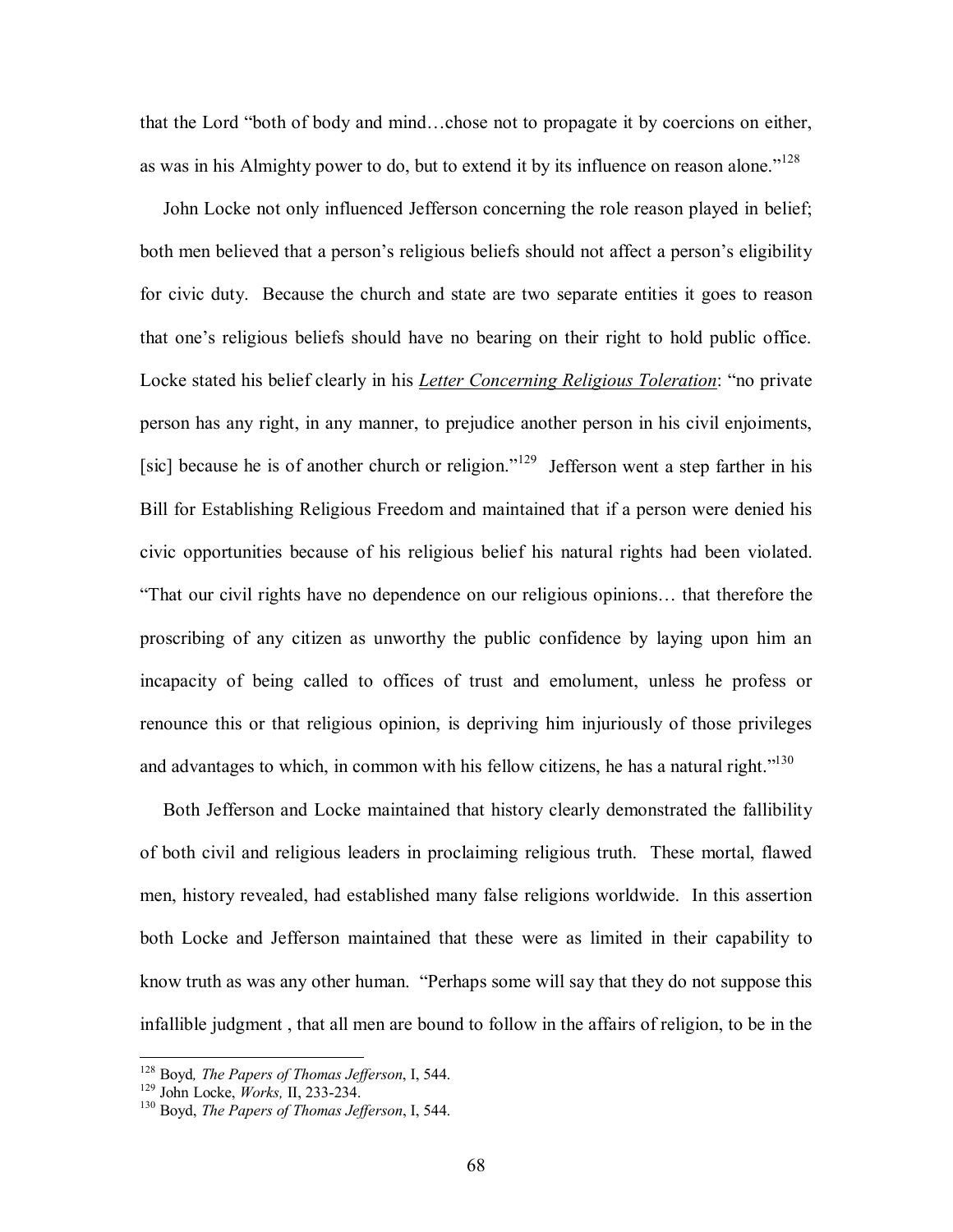civil magistrate, but in the church... who sees not how frequently the name of the church, which was venerable in people's eyes, in the following ages? Amongst so many of the kings of the Jews, how many of them were there when any Israelite, thus blindly following, had not fallen into idolatry...or if those things be too remote, our modern English history affords as fresh examples in the reigns of Henry VIII, Edward VI, Mary and Elizabeth.<sup> $131$ </sup> One can almost feel the contempt in Jefferson's pen as he declared: ìthat the impious presumptions of legislators and rulers, civil as well as ecclesiastical, who being themselves but fallible and uninspired men, have assumed dominion over the faith of others, setting up their own opinions and modes of thinking as the only true and infallible, and as such trying to impose them on others, hath established and maintained false religions over the greatest part of the world and throughout all times.<sup> $132$ </sup>

Thomas Jefferson's political philosophy helped direct the nation toward religious freedom and a separate church and state. Like Roger Williams before him he believed one's religious liberty was best protected by erecting a high wall of separation between the church and the state. Along with his contemporary in Massachusetts, Isaac Backus, Jefferson fiercely fought the established Anglican Church in Virginia. To Thomas Jefferson religious tyranny was the worst type of tyranny because it violated manís natural right to believe what he wanted to believe, and it was ineffective as well. One could not be forced to believe; the end result would be either blind submission or hypocrisy. Along with his belief in religious freedom Jefferson also maintained that because man had a natural ability to reason for himself he should have the freedom to decide for himself what he believed. Government should only interfere when one person

<sup>&</sup>lt;sup>131</sup> Locke, *Works*, II, 241, 242.

<sup>&</sup>lt;sup>132</sup> Boyd, *The Papers of Thomas Jefferson*, I, 547.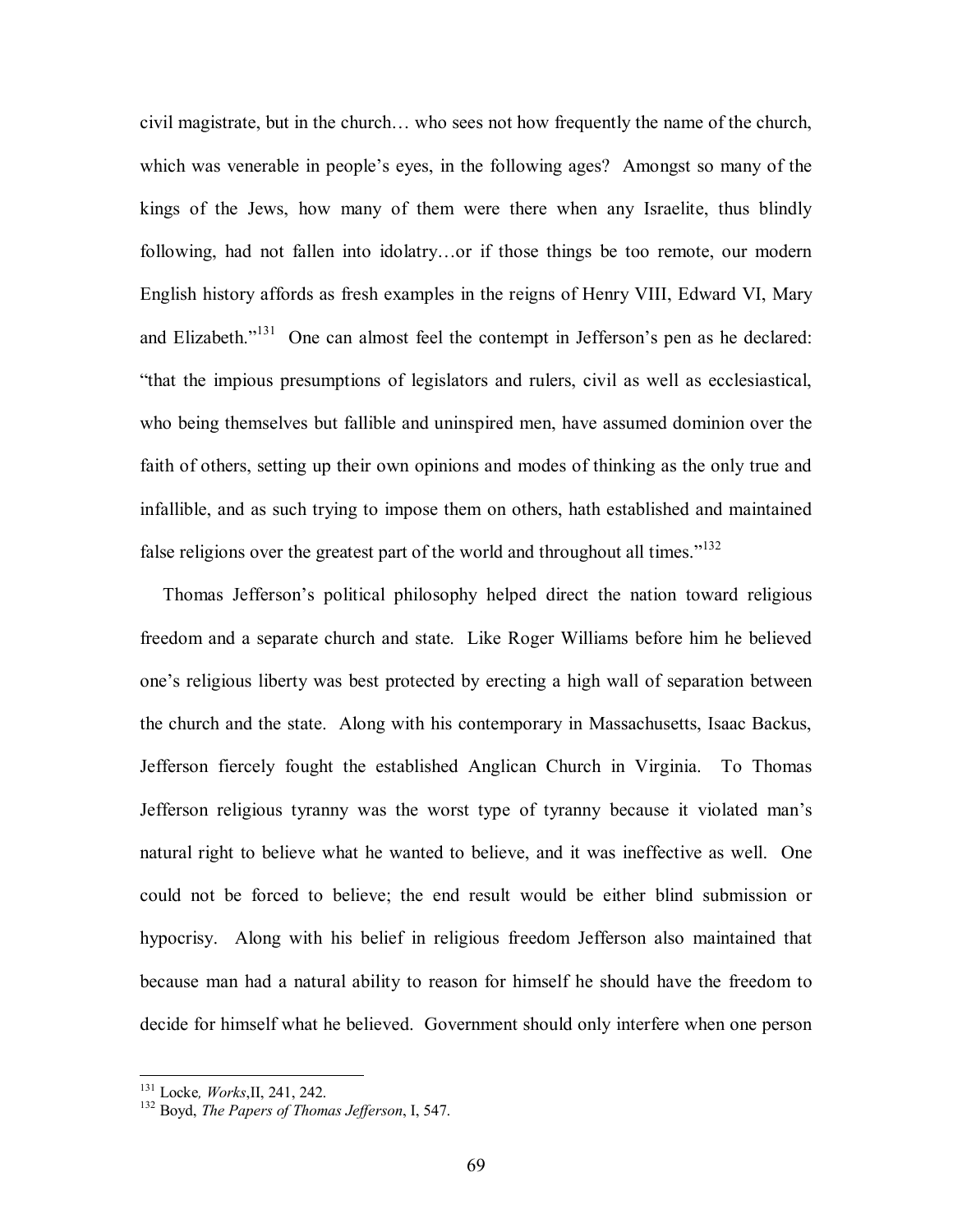does injury to another. One's religious beliefs, or lack of them, affirmed Jefferson, did no injury to one's fellow man. Jefferson worked tirelessly to promote his political philosophy. His philosophy rested upon two pillars; Jefferson's belief in religious freedom for all and his enlightened belief that mankind could—and should—reason for himself.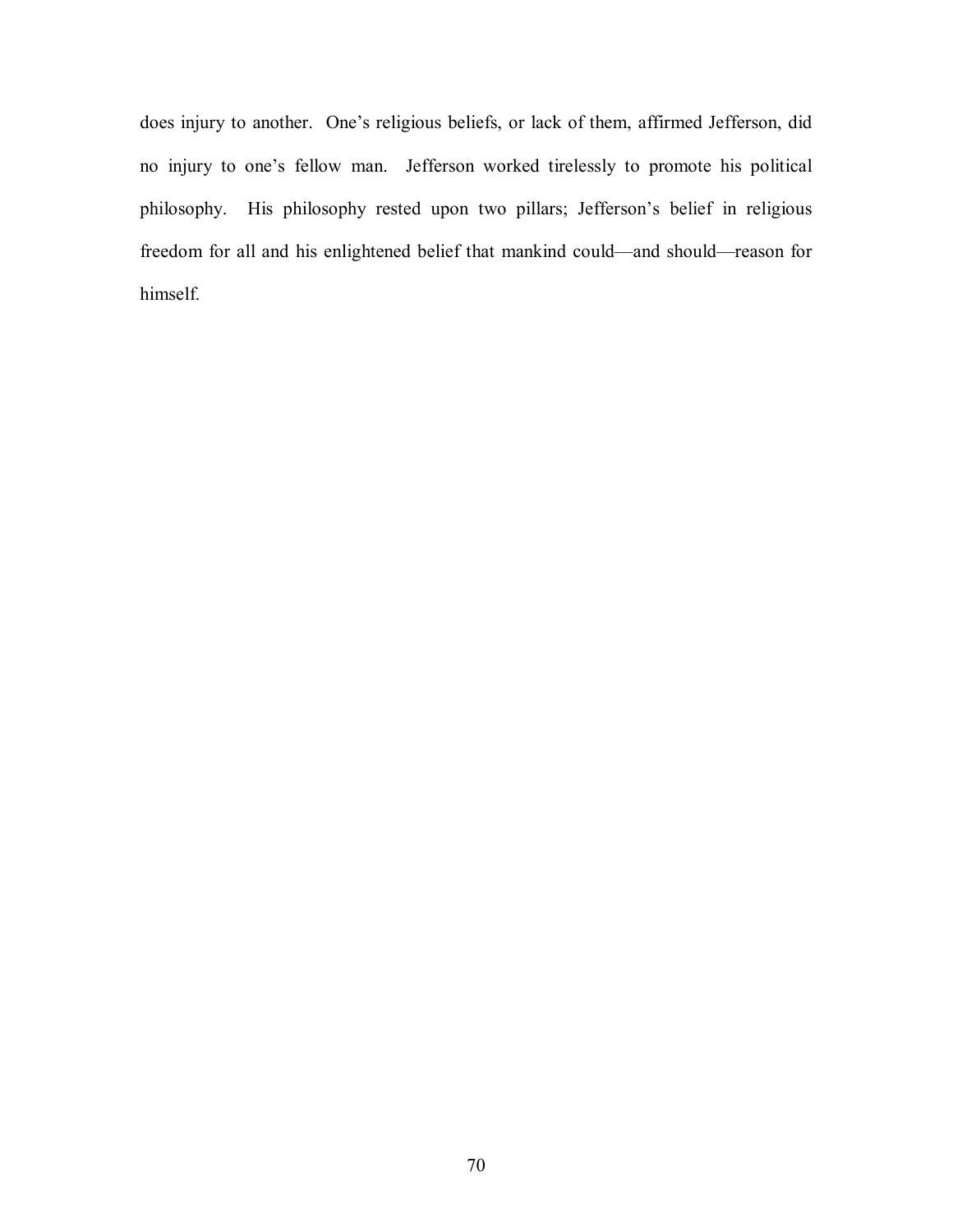# CHAPTER 5

## JAMES MADISON: PHILOSOPHER, STATESMAN, NATIONALIST

*ìReligious bondage shackles and debilitates the mind and unfits it for every noble*  enterprise, every expanded prospect." James Madison to William Bradford *April 1, 1774* 

 In discussing the issue of separation of church and state one cannot neglect to examine the exponential contributions of the Father of the Constitution: James Madison. Madison is often perceived to be in the shadow of one of his greatest friends, admirer, and fellow zealot for religious freedom, Thomas Jefferson. However, Madison's contributions to the establishment of religious freedom and a separate church and state cannot be overstated. He, like his contemporary Jefferson, was greatly influenced by the Enlightenment. His philosophical views on the nature of man served as the framework of his political ideology. As statesman Madison sought to implement his political ideology in his home state of Virginia where he fought tirelessly to disestablish the powerful Anglican Church. As a nationalist Madison fought to establish religious freedom throughout the nation believing that a separate church and state was required for a truly democratic republic. James Madison, the philosopher, statesman, and nationalist, was one of Americaís greatest defenders of religious liberty and a separate church and state.

 James Madison was born in Port Conway, Virginia on March 16, 1751. He was the first of twelve children. He was raised on his father's plantation, which he later called

71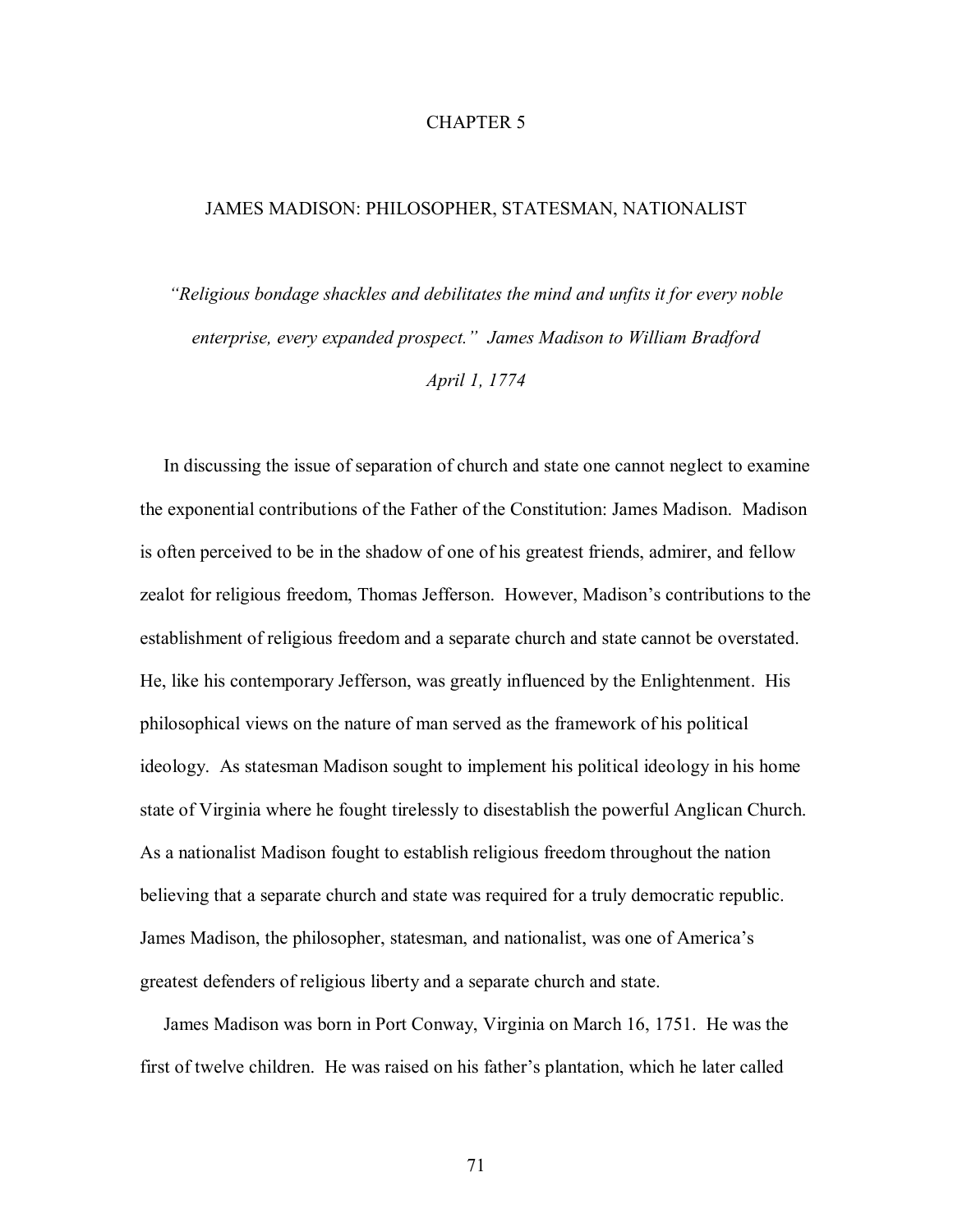Montpelier, in Orange County, Virginia. The Madisons were a wealthy family; they were also one of the oldest families in the state. James Madison's ancestral roots can be traced all the way back to the early eighteenth century.<sup>133</sup> His father, James Madison Sr. married Nelly Conway in 1749. They raised their seven surviving children on the estate James Madison Sr. had inherited from his father, Ambrose Madison.

 The Madisons were members of the established Anglican Church in Virginia. James Madison Jr. was baptized into the Anglican Church where his father was a vestryman. The closest church to the family estate was Brick Church. The rector of the church, Reverend Thomas Martin, lived in the Madison household and prepared young James for college.

 Contemporaries described young James Madison as sickly; he did not like to play sports. He was described as "bookish." He loved to read and was educated well in the classics.

 When Madison was eighteen he broke Virginian tradition by enrolling at Princeton in New Jersey instead of attending the College of William and Mary. Princeton, a Presbyterian school, was where his tutor, the Reverend Martin, had graduated. The school's President was the eminent Dr. John Witherspoon. Madison worked extremely hard while at Princeton; he finished his degree in only two years. He graduated in October, 1771.

 James Madison was an heir of the Enlightenment. He, like other enlightened thinkers, believed in man's inherent ability to reason. In fact, a major part of Madison's political ideology was based on his view of mankind. Author Ralph L. Ketcham explains its

<sup>133</sup> Merrill D. Peterson, *James Madison: A Biography in His Own Words*, Vol. I (New York: Newsweek, 1974) 14-24.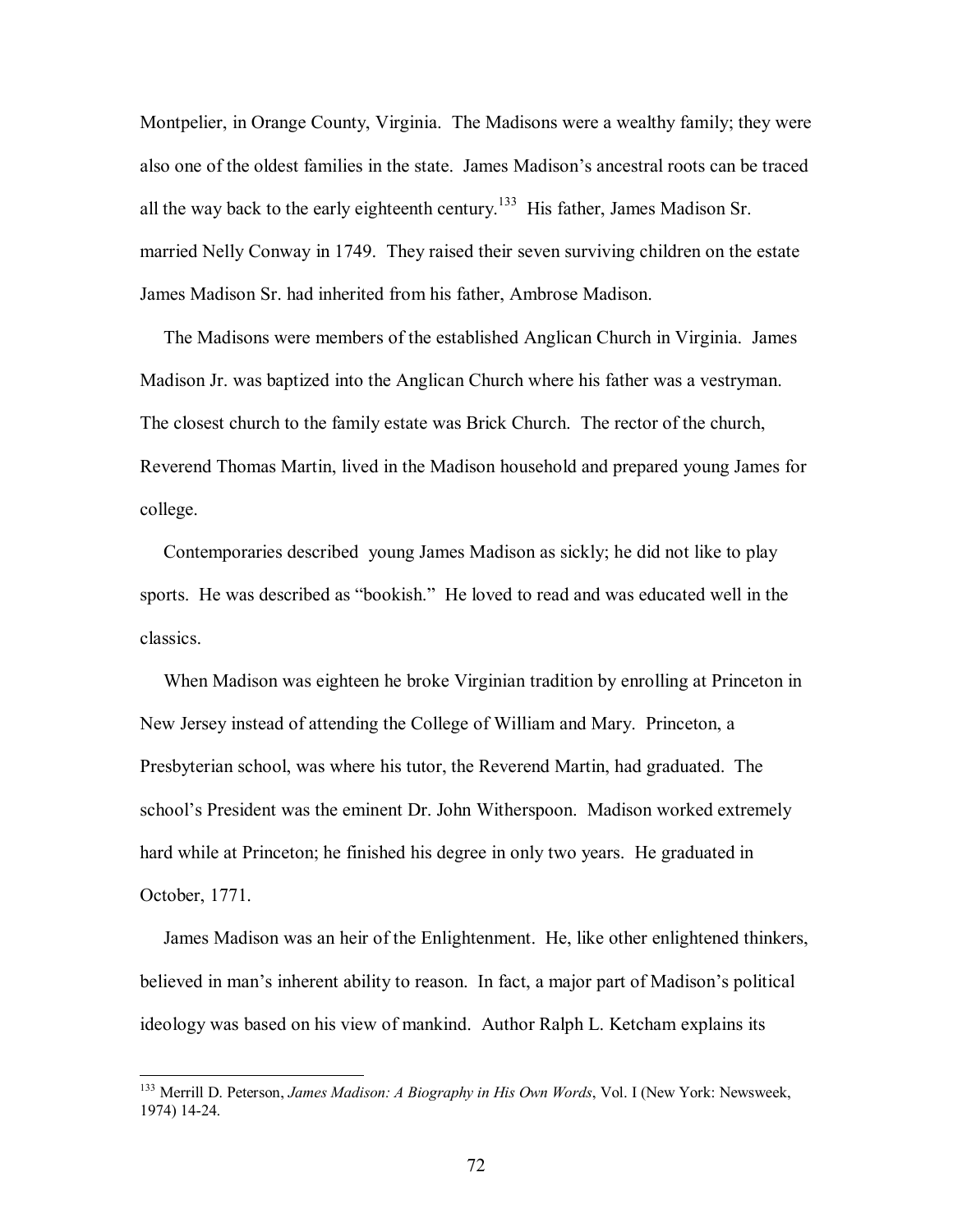#### Madison's View of Mankind

importance this way: "Indeed, once a philosopher had divulged what sort of creature he takes man to be, both in fact and in potentiality, his arguments in other fields of inquiring are often readily anticipated. The view which Madison had of human nature offers such insight into the theories and politics which he developed and followed throughout his long career, and is important in understanding his overall philosophy.<sup> $134$ </sup>

So what was Madison's view of man? At times he seems ambivalent—having both a positive and a negative view of mankind. His views are best described as balanced and realistic as he realized both the potential and limits of human nature. Foundational to Madison's view of mankind was the enlightened idea that man should be free; all men should be free because of the equality of mankind.  $\cdot$ The perfect equality of mankind $\cdot$  is an absolute truth. $i^{135}$ 

Madison, with his enlightened mindset, believed in man's intelligence and virtue. Madison explained that one of the major differences between the Republicans and the Federalists was the fact that the Republican Party realized mankind's potential and ability to govern themselves and as such the greatest amount of liberty could only help to reveal mankind's potential to do good. According to Madison the difference between the two groups "had its origin in the confidence of the former in the capacity of mankind for selfgovernment, and in the distrust of it by the other.<sup> $136$ </sup>

Madison's belief in mankind to be an intelligent and rational creature determined his belief in a democratic government. Ketcham explains, "Madison stated many times that

 $\overline{a}$ 

<sup>&</sup>lt;sup>134</sup> Ralph L. Ketcham, "James Madison and the Nature of Man," Journal of the History of Ideas (Jan. 1958) v. 119 p. 62-76.

<sup>&</sup>lt;sup>135</sup> James Madison, Gailland Hunt, ed., *The Writings of James Madison*, 9 Vols. (New York, 1904), v, 381. <sup>136</sup> Ibid., IX, 136.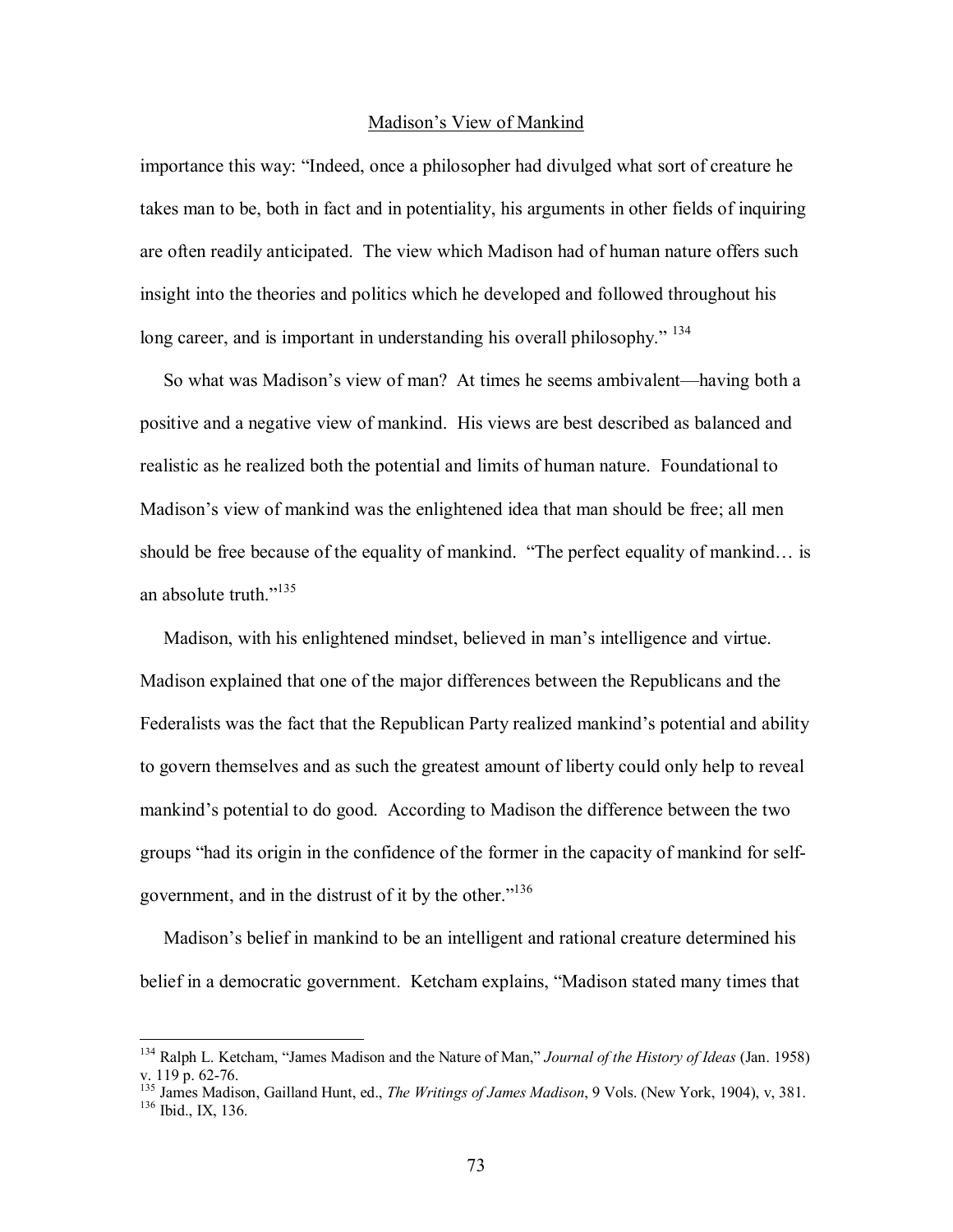the vital republican principles were those of 'numerical equality' and the 'will of the majority,' and asked 'if the will of the majority cannot be trusted, what can? $i^{137}$ 

Madison's actions also revealed both a positive attitude and belief in mankind's intellectual ability by declaring that the executive of the United States should be elected by the people. Madison revealed this same kind of confidence in the human character when speaking to Jefferson concerning the Alien and Sedition Acts when he stated that the negative popular opinion of the populace would bring about the death of the Adamsled legislation. In 1808-1809 when the Embargo Crisis was underway Madison exhorted "the well-tried intelligence and virtue of my fellow citizens."<sup>138</sup>

Although Madison was adamant about mankind's potential for greatness, he also realized mankind's limitations. If mankind were totally good there would be no need for government of any kind. Madison explained it this way in his fifty-first *Federalist Paper*: "What is government itself, but the greatest of all reflections on human nature? If men were angels, no government would be necessary. In framing a government which is to be administered by men, over men, the great difficulty lies in this: you must first enable the government to control the governed; and in the next place oblige it to control itself $\frac{139}{ }$ 

Madison's view of the nature of man was both hopeful and skeptical. When discussing Rousseau's plan to promote universal peace Madison was less than optimistic when he stated that the plan "will never exist but in the imagination of visionary philosophers or in the breasts of benevolent enthusiasts."<sup>140</sup>

<sup>&</sup>lt;sup>137</sup> Ralph Ketcham, *Madison and the Nature of Man*, 63.

<sup>&</sup>lt;sup>138</sup> James Madison, *The Writings of James Madison*, VI, 408.<br><sup>139</sup> James Madison, *The Federalist Papers*, 337.<br><sup>140</sup> James Madison. *The Writings of James Madison*, VI.88.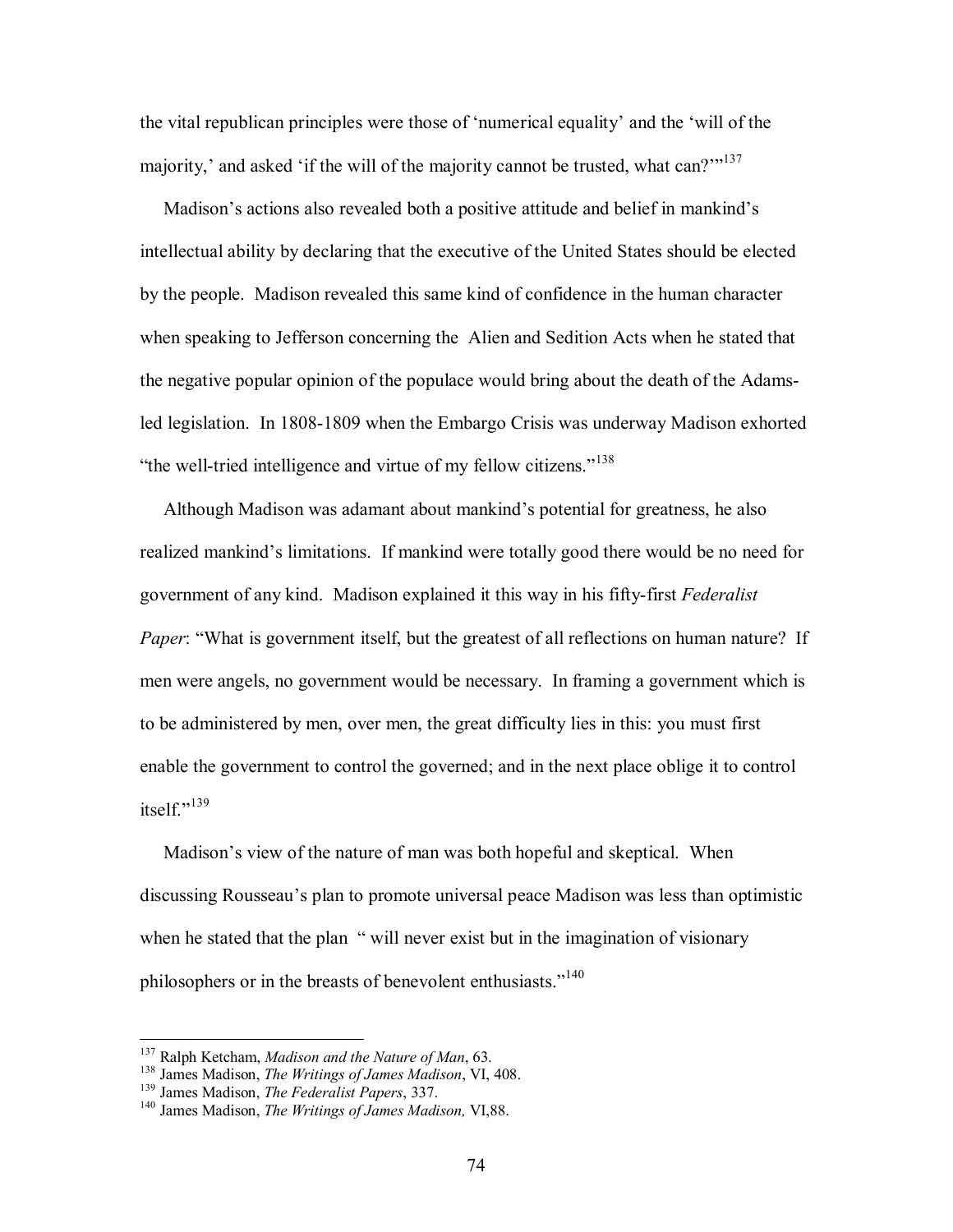James Madison's view of mankind greatly affected his opinion regarding religious freedom and a separate church and state. Because of the limitations of mankind Madison insisted that man had the intellectual ability to figure out what he believed for himself. Therefore, freedom was required and religious liberty should be granted to all. Ketcham explains, "That mankind ought to be free if life was to be human rather than brutish, was an unquestionable axiom to Madison.<sup> $141$ </sup>

 Unlike his contemporary Jefferson, not much is known about the development of his philosophy—religious or otherwise. He was not given to ponder the whys or what ifs; questions concerning morality or speculation left Madison dry; he concentrated on the observable aspects of human nature. Ketcham explains, "Although it is not possible to assemble anything resembling proof of the origins of Madison's ideas on the subject, it is possible, and highly instructive, to examine some of the obvious sources available to him and see what thoughts are there that correspond with the ideas expressed by Madison.<sup> $142$ </sup>

 Madison, like his contemporaries, was schooled in the classics: Plato, Aristotle, Thucydides, Homer, and Cicero. Although he made only one direct reference to Aristotle in his writings one can see the similarities between Aristotle and Madison's skepticism concerning the human nature of man and its potential for good or evil. "The error of Socrates [Plato] must be attributed to the false notion of unity [about human nature] from which he starts. It is said that the evils now existing in states, suits about contracts, convictions for perjury, flatteries of rich men and the like...arise out of the possession of private property. These evils, however, are due to a very different cause—the

<sup>&</sup>lt;sup>141</sup> Ralf Ketcham, *The Nature of Man*, 62.<br><sup>142</sup> Ibid., 68.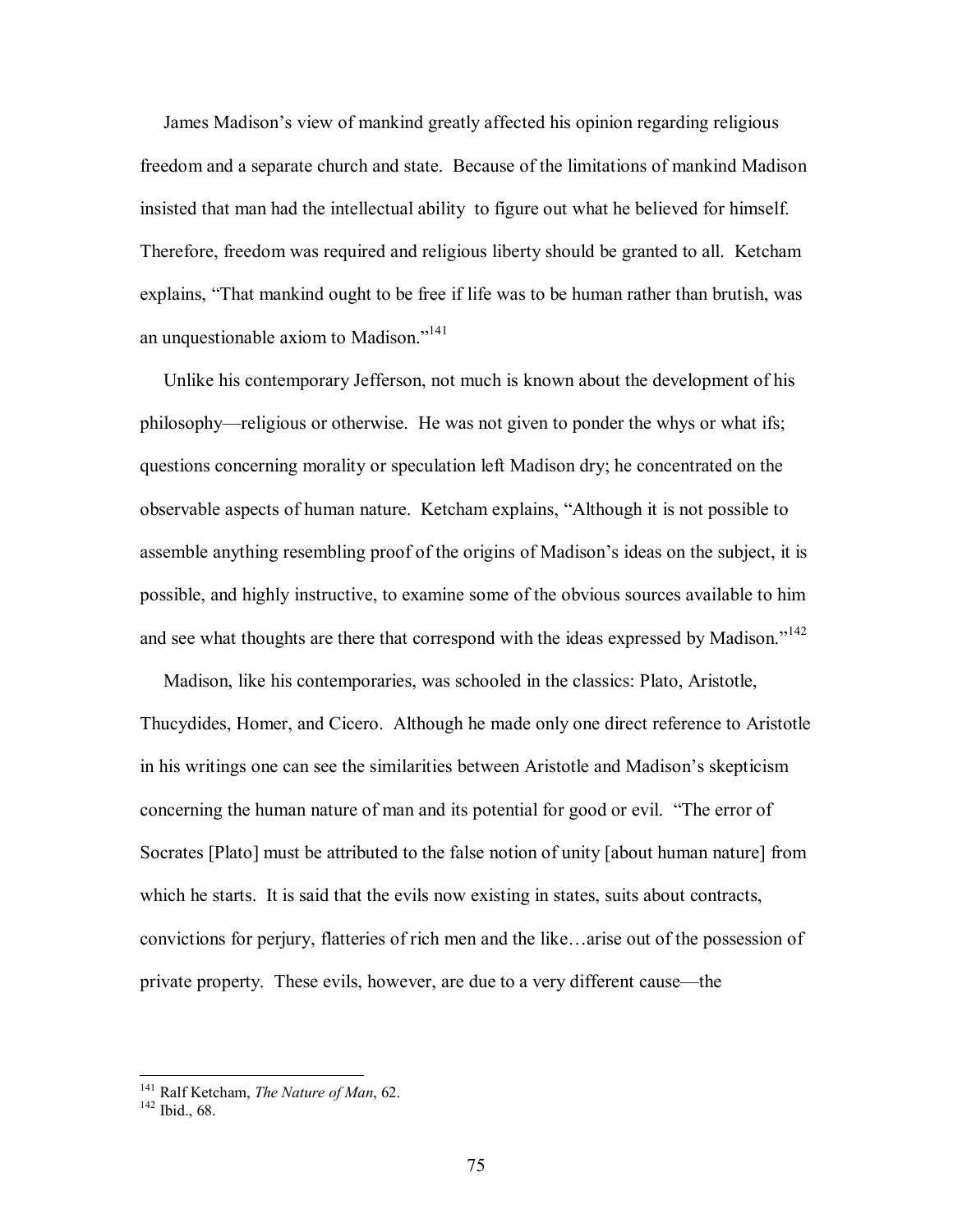wickedness of human nature.<sup>"143</sup> Madison's teachers were classical scholars also, especially Dr. John Witherspoon, who had tremendous influence on Madison when he attended Princeton.

In discussing human diversity Madison's thinking seemed Lockean in nature. In Madison's tenth Federalist Paper he discusses factions in society. Factions are unavoidable, asserted Madison, because of the diversity of mankind. "As long as the reason of man continues fallible, and he is at liberty to exercise it, different opinions will be formed. As long as the connection subsists between his reason and his self-love, his opinions and his passions will have a reciprocal influence on each other; and the former will be objects to which the latter will attach themselves."<sup>144</sup> Locke discussed human diversity in *An Essay Concerning Human Understanding*: "the various and contrary choices that men make in the world do not argue that they do not all pursue good: but that the same thing is not good to everyone alike. This variety of pursuits shows that everyone does not place his happiness in the same thing, or choose it the same way...Though all men's desires tend to happiness, yet they are not moved by the same object. Men may choose different things, and yet all choose right.<sup>7145</sup>

 James Madison realized that human diversity gave rise to different opinions and factions. The dual aspect of man's nature led Madison in his belief in and his defense of a separate church and state. Differences of opinion were inevitable, whether they be over religion or politics—in a country where liberty is given to all. "Liberty, he wrote, is to faction what air is to fire, an ailment without which it instantly expires. But it could not

 $143$  Aristotle, as quoted by Ketcham, James Madison and the Nature of Man, 70.

<sup>&</sup>lt;sup>144</sup> James Madison, *Federalist Papers*, p.55.<br><sup>145</sup> John Locke, *An Essay Concerning Human Understanding* (Philadelphia: James Kay Jr. and Co., no date) Bk II, Ch. 21, Sect. 54, 168-169.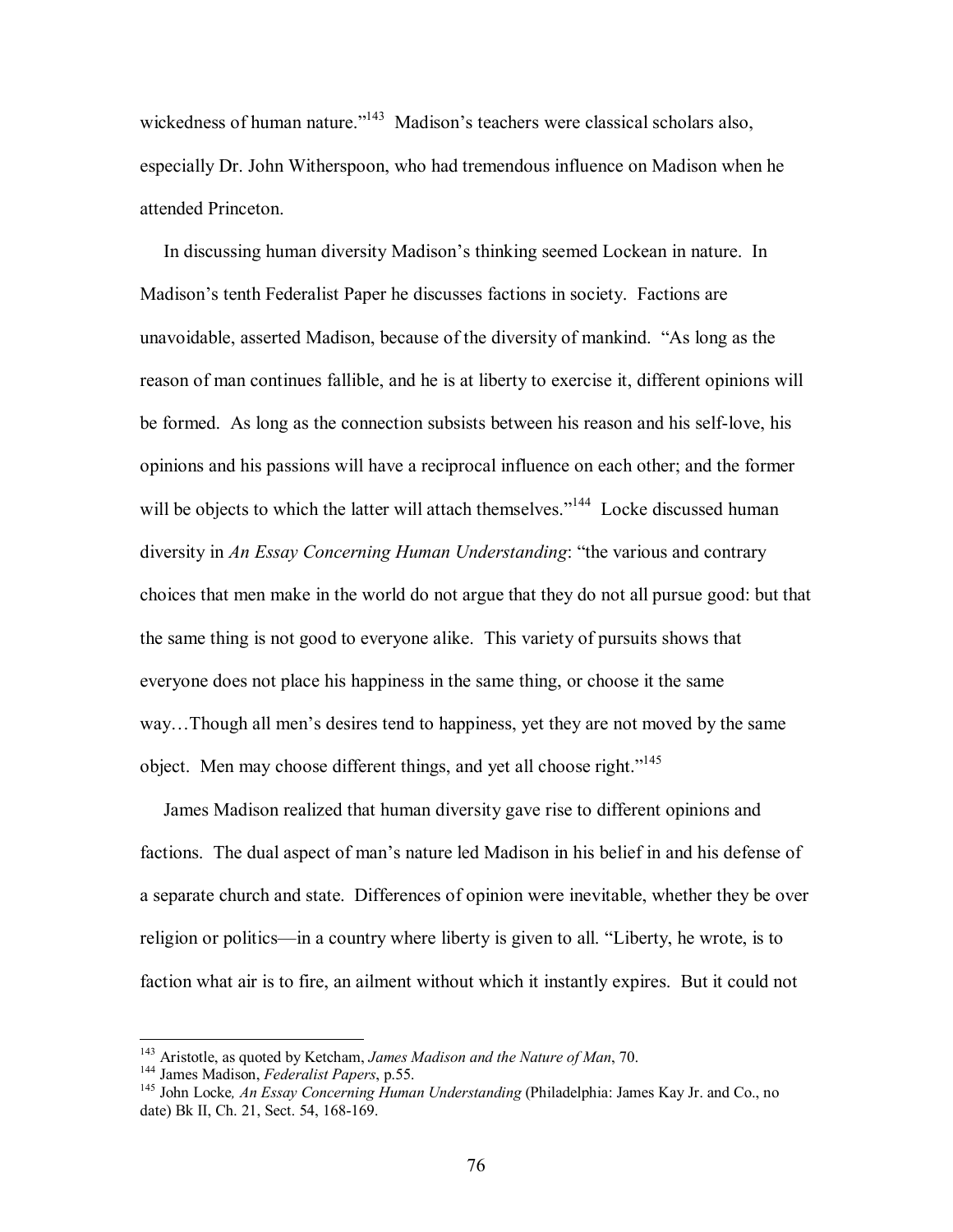be less folly to abolish liberty, which is essential to political life, because it nourishes faction, than it would be to wish the annihilation of air, which is essential to animal life, because it imparts to fire its destructive agency. $146$ 

It was Madison's view of the nature of man that directed his political philosophy. Because man did have the capability for evil, government was required to keep peace and promote a civil society. Government was a necessary evil; the purpose of government was to protect liberty. In order to do this government must have a balance. It needed to be powerful enough to enforce laws, but not too powerful, lest it become an oppressive government. He discussed this issue with his friend Thomas Jefferson: "It is a melancholy reflection...that liberty should be equally exposed to danger whether the government have too much or too little power, and that the line which divides these extremes should be so inaccurately defined by experience.<sup>"147</sup>

 In order to achieve this balance of power a republican form of government was needed; it must not be led by any one faction or group, Madison maintained, but it must be led by the majority of the people. However, Madison was also cognizant of the fact that the majority could also trample the liberty of the minority. Madison's answer to this problem was to increase group participation in order to keep the majority from becoming too tyrannical. In addressing the Constitutional Convention on July 6, 1787, Madison explained his solution to this problem: "The lesson we are to draw from the whole is that where a majority are united by a common sentiment and have an opportunity, the rights of the minor party become insecure. In a republican government the majority if united have always an opportunity. The only remedy is to enlarge the sphere and thereby divide

<sup>146</sup> Saul K. Padover, ed. *The Complete Madison: His Basic Writings* (New York: Harper&Brothers Publishers, 1953) 16.

 $147$  Ibid., 16.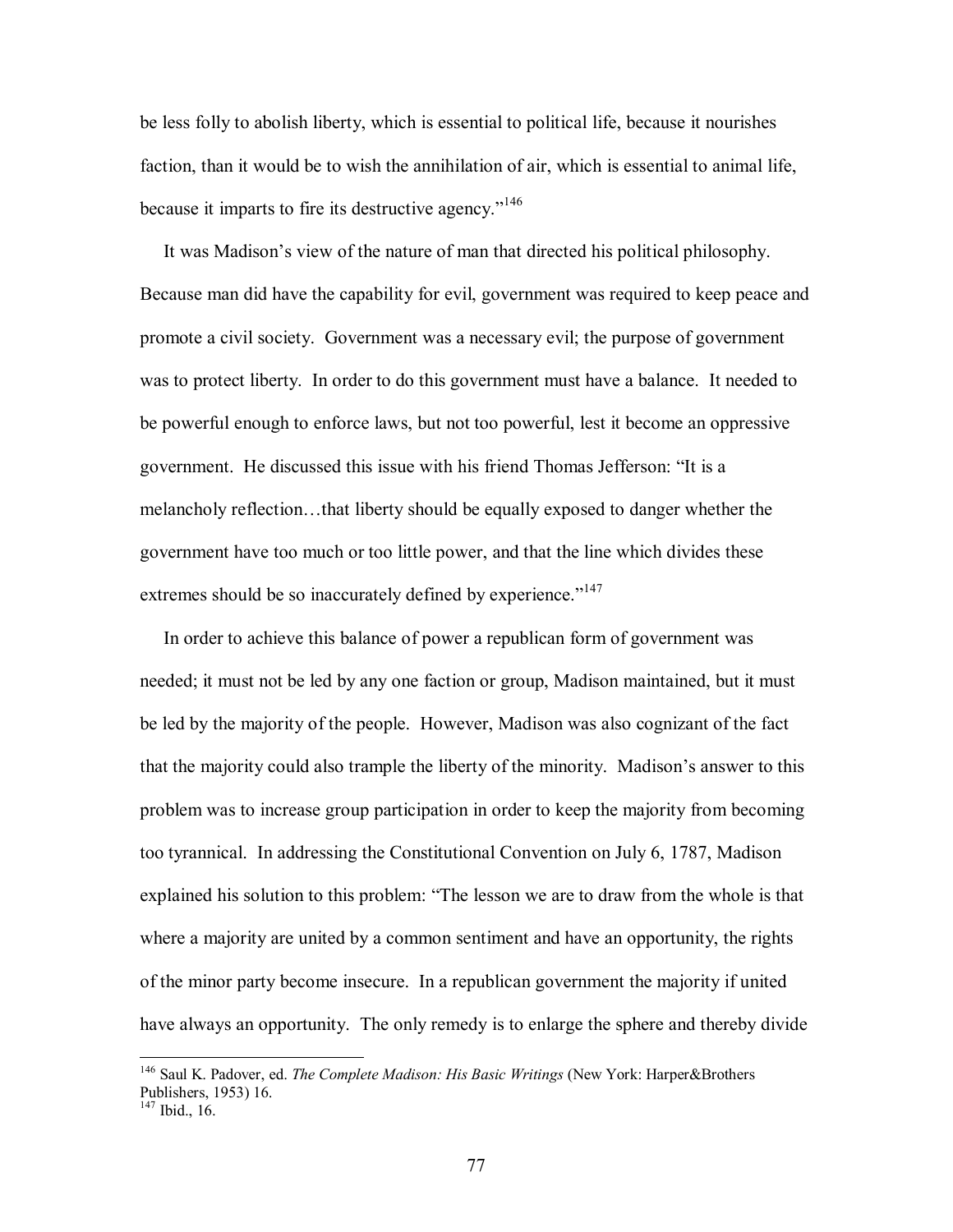the community into so great a number of interests and parties, that in the first place a majority will not likely at the same moment to have a common interest separate from that of the whole or of the minority; and in the second place, that in case they should have such an interest, they may not be apt to unite in the pursuit of it.<sup> $148$ </sup>

Man's inconsistent nature required a government that would protect liberty and promote freedom. Madison's concept of freedom was framed around his belief in religious freedom for all. Madison declared that the function of government was to protect man's liberty and property. Madison's concept of property was not only material possessions—but opinions as well. "A man has property in his opinions, and the free communication of them. He has a property of peculiar value of his religious opinions, and in the profession and practice dictated by them.<sup> $149$ </sup> Religious liberty, asserted Madison, must be an integral part of government. "The religion, then, of every man must be left to the conviction and conscience of every man; and it is the right of every man to exercise it as these may dictate.<sup> $150$ </sup>

 It was in his home state of Virginia that Madison first began to articulate his political philosophy and pursue a separate church and state. As a young man in Virginia Madison had witnessed first hand what happened to religious dissenters. The Anglican Church in Virginia was not only an established church, but it was very powerful as well. Dissenters were jailed simply for declaring their religious views—views that were contrary to the views of the Anglican Church—publicly. Madison urged his Quaker friend William Bradford Jr. of Pennsylvania to pray for religious freedom. "Pity me, and pray for liberty

<sup>&</sup>lt;sup>148</sup> Ibid., 18.

<sup>148</sup> Ibid., 18. 149 Ibid., 20. 150 James Madison, *Memorial and Remonstrance,* as quoted by Church, *Separation of Church and State*, 61.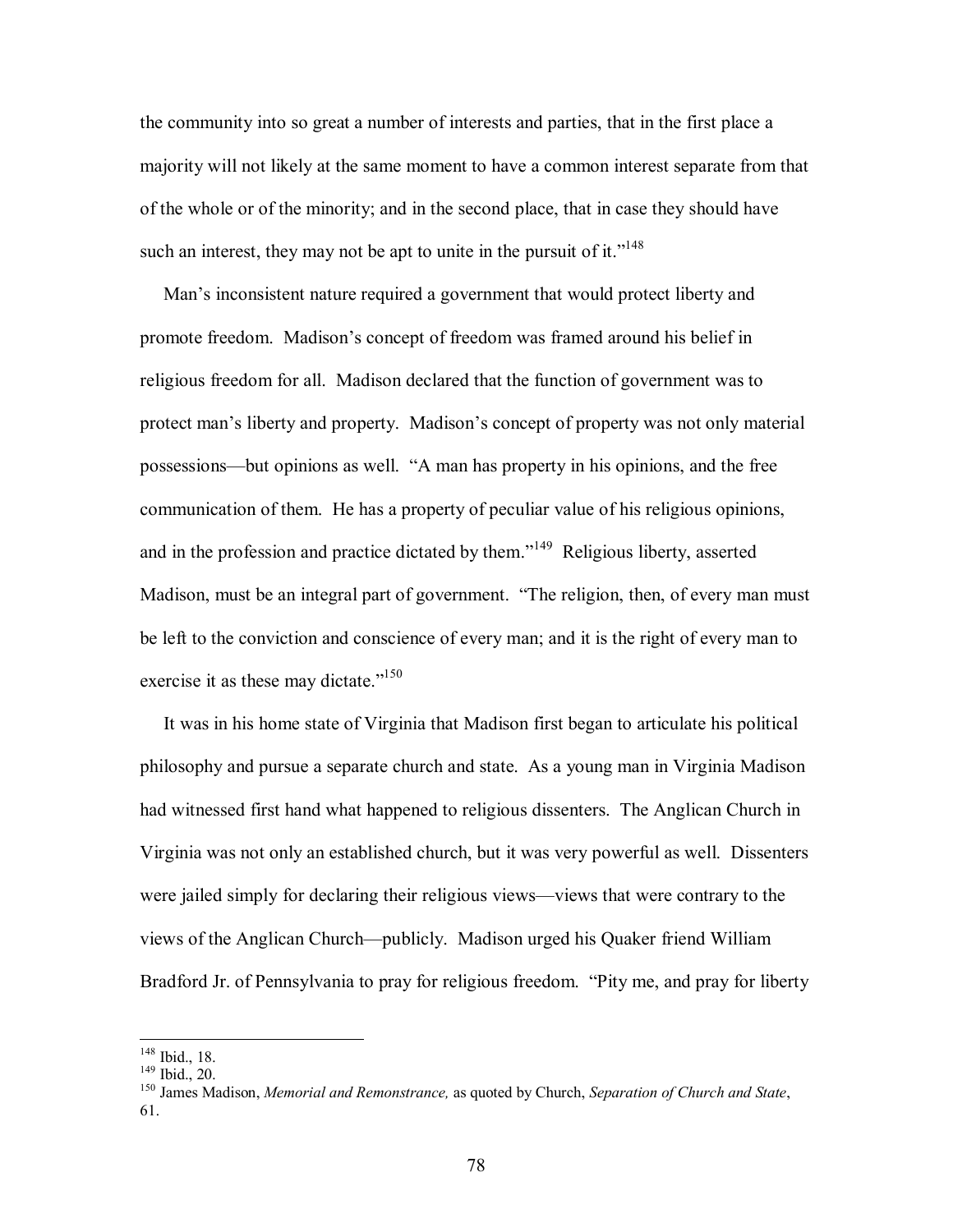### Madison the Statesman

of conscience to all.<sup>n151</sup> Madison longed for Virginia to have the religious freedom that Philadelphia enjoyed.  $\cdot$ The Sentiments of our people of Fortune & fashion on this subject are vastly different from what you have been used to. That liberal catholic and equitable way of thinking as to the rights of Conscience, which is one of the Characteristics of a free people and so strongly marks the People of your providence is but little known among the zealous adherents to our Hierarchy. $152$ 

 Madison was determined to change that. His first legislative strike at a separate church and state came in 1776. The American Revolution was but a year old when young Madison was elected by the people of Orange County to the Virginia Convention in Williamsburg. The delegates to this convention were charged with writing a declaration of independence and establishing a new government for Virginia. Twentyfive year old Madison was on the committee to write both a declaration and a constitution. Madison's major contribution to the Declaration was the wording used by committee chair George Mason concerning religious liberty. In his Autobiographical Notes Madison recalled his contribution: "This important and meritorious instrument was drawn by Geo. Mason, who had inadvertently adopted the word "toleration" in the article on the subject. The change suggested and accepted, substituted a phraseology which declared the freedom of conscience to be a natural and absolute right.<sup> $153$ </sup>

 Madison not only declared that liberty of conscience was a natural right of man; he went a step further by adding, "therefore that no man or class of men ought, on account

<sup>&</sup>lt;sup>151</sup> James Madison, as quoted by Gaustad, *Faith of our Fathers*, 37.

<sup>&</sup>lt;sup>152</sup> Ibid.<br><sup>152</sup> James Madison, Merrill D. Peterson, ed. *James Madison: A Biography in His Own Words* (New York: Newsweek Book Division) 1974, 41.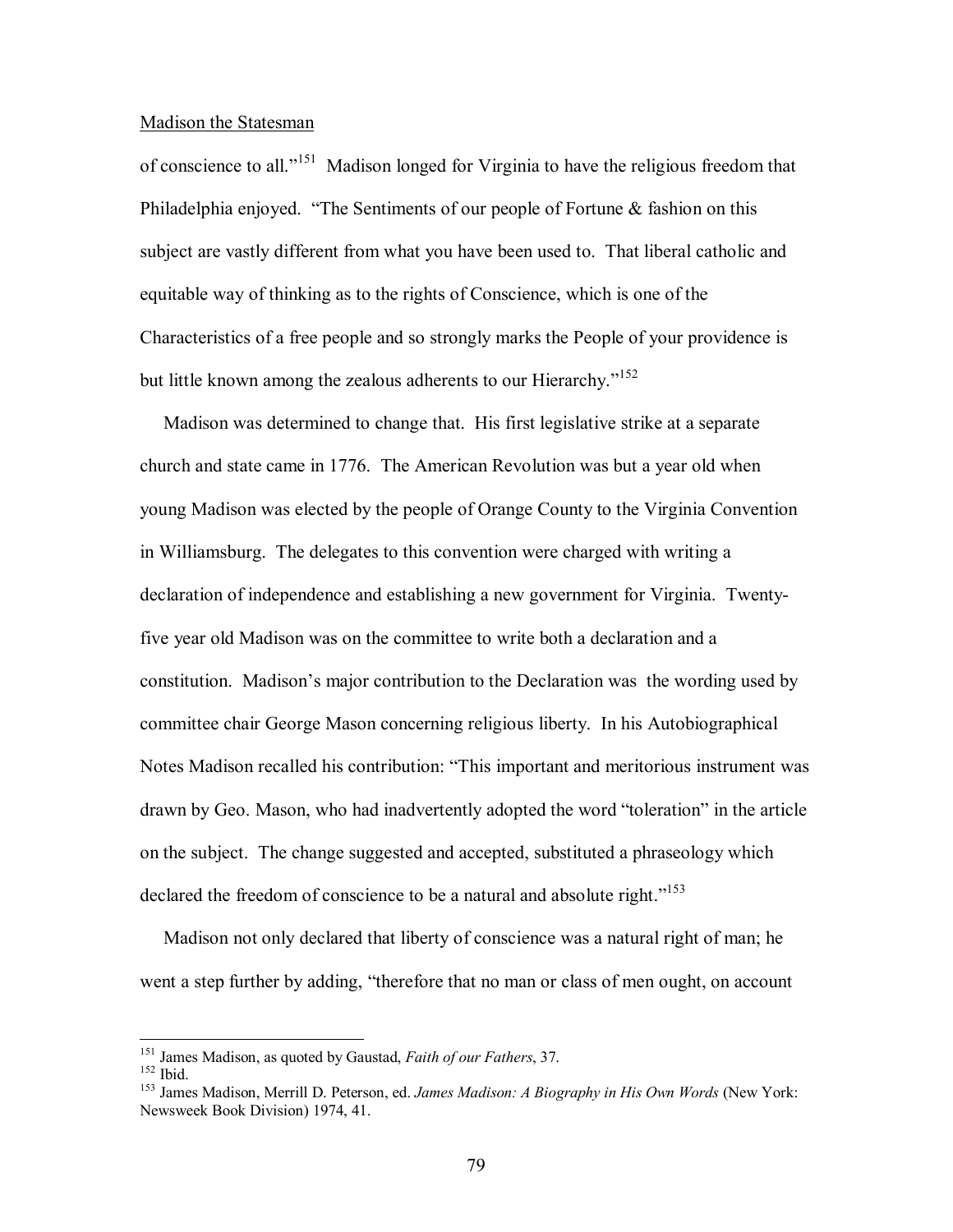of religion to be invested with peculiar emoluments or privileges.<sup> $154$ </sup> This was of course aimed at the powerful Anglican Church. Patrick Henry introduced the amendment to the legislative body but it failed due to the fact that it would bring harm to the Anglican Church. Madison compromised and revised the amendment; he took out the part aimed at separation and the bill passed. Virginiaís Declaration of Rights guaranteed liberty of conscience to all.

 In June 1785 Madison made his greatest contribution toward a separate church and state as he led the fight against a bill proposed by his former ally Patrick Henry. Henryís bill would require citizens to pay a religious tax that would support the Christian faith of their choosing. In his fifteen point *Memorial and Remonstrance* Madison defiantly stood his ground as he not only called for the religious freedom articulated in Virginia's Declaration of Rights, but he also called for a separate church and state.

 Madison started off by declaring that no one can force religious views upon another: ìwe hold it for a fundamental and undeniable truth ëthat Religion or the duty which we owe to our Creator and the manner of discharging it, can be directed only be reason and conviction, not by force or violence." [Virginia's Declaration of Rights, Article 16] "The religion then of every man must be left to the conviction and conscience of every man; and it is the right of every man to exercise it as these may dictate. This right is in its nature an unalienable right.<sup>1155</sup> Furthermore, asserted Madison, government had no place as judge in matters of religion, "Because the bill implies either that the Civil Magistrate is a competent Judge of Religious Truth; or that he may employ Religion as an engine of Civil policy. The first is an arrogant pretension falsified by the

<sup>&</sup>lt;sup>154</sup> Ibid., 91.

 $155$  Ibid., 91.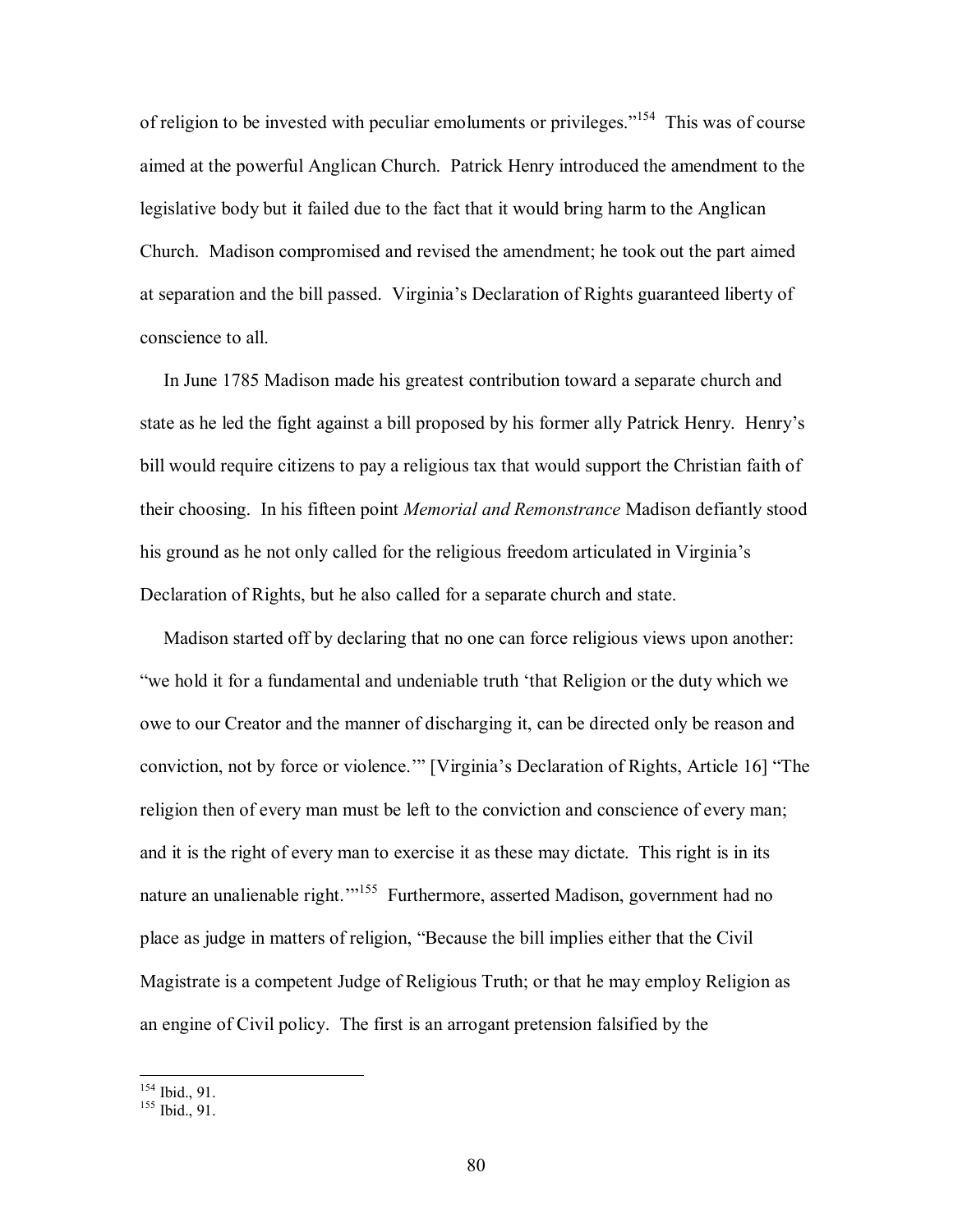contradictory opinions of Rulers in all ages, and throughout the world; the second an unhallowed perversion of the means of salvation."<sup>156</sup> The Christian religion did not need government to sustain it; in fact, Madison asserted, history revealed just the opposite is true. Religion existed in the world in spite of oppressive laws: "the establishment proposed by the Bill is not requisite for the support of the Christian Religion. To say that it is, is a contradiction to the Christian Religion itself, for every page of it disavows a dependence on the powers of this world; it is a contradiction of fact; for it is known that this religion both existed and flourished, not only without the support of human laws, but in spite of every opposition from them.<sup> $157$ </sup>

 Sounding much like Jefferson, Madison also asserted that when the church and state were one a corrupted version of both existed: "experience witnesseth that ecclesiastical establishments, instead of maintaining the purity and efficacy of Religion, have had a contrary operation. During almost fifteen centuries has the legal establishment of Christianity been on trial. What have been its fruits? More or less in all places, pride and indolence in the Clergy, ignorance and servility in the laity; in both, superstition, bigotry, and persecution.<sup>7158</sup> The end result of a united church and state produced negative results on society. "What influence in fact have ecclesiastical establishments had on Civil Society? In some instances they have been to erect a spiritual tyranny on the ruins of the Civil authority; in many instances they have been seen upholding the thrones of political tyranny: in no instance have they been seen the guardians of the liberties of the people."<sup>159</sup>

<sup>&</sup>lt;sup>156</sup> Ibid.,93

 $\frac{157}{158}$  Ibid., 95.<br> $\frac{158}{159}$  Ibid.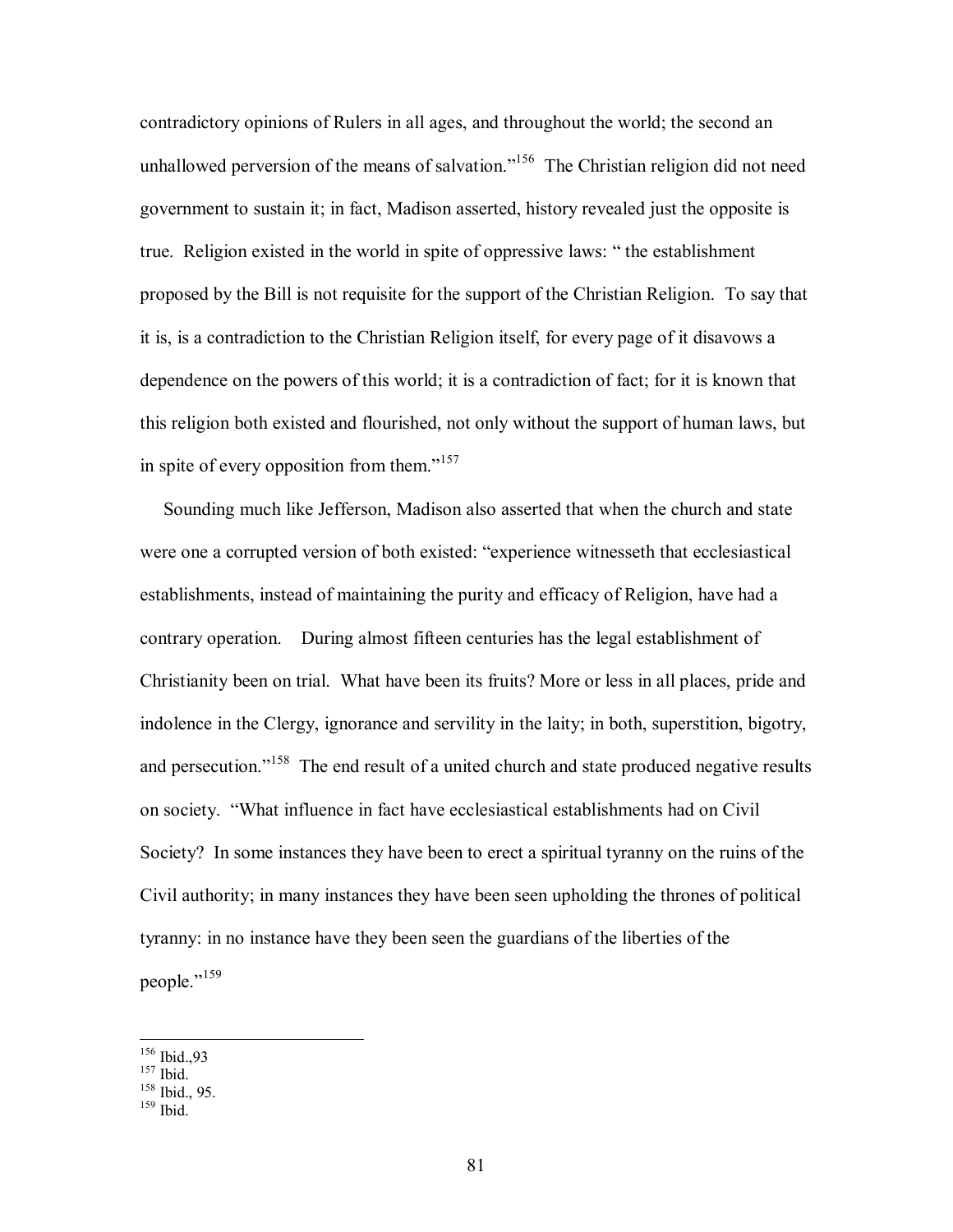And finally, asserted Madison, Henry's bill was a departure from the ideas expressed in Virginia's Declaration of Rights; religious liberty was one of the great promises to the American colonists. This bill denied that promise. "What a melancholy mark is the Bill of sudden degeneracy! Instead of holding forth an asylum to the persecuted, it is itself a signal of persecution. It degrades from the equal rank of Citizens, all those whose opinions in Religion do not bend to those of the Legislative authority. Distant though it may be in its present form from the Inquisition, it differs from it only in degree.<sup> $160$ </sup>

Madison's thoroughly articulated argument against Henry's proposed legislation succeeded in its goal. The petition itself was widely read and circulated throughout Virginia. Dissenters such as the Baptists, Methodists, and Presbyterians joined Madison in his call for a separate church and state. People everywhere in Virginia began to rally against Henryís bill. Patrick Henry, the chief architect and defender of the bill, had been elected the governor of Virginia also. This, too, helped to defeat the bill since its chief advocate was now in the governor's mansion. The bill finally died quietly in committee. However, Madison did not stop there. He pushed, yet again, for Jefferson's bill of 1779 to be passed. It was finally passed into law establishing in Virginia a separate church and state. Madison was elated when he wrote his ally Thomas Jefferson,who was in France, to tell him of the bill's passage. This passage, declared Madison, "extinguished forever the ambitious hope of making laws for the human mind.<sup> $161$ </sup> This was perhaps Madison's greatest achievements in his battle for religious freedom and separation of church and state. Realizing the importance of this passage Madison proudly wrote years later: "It was the Universal opinion of the Century preceding the last, that Civil Government could

 $160$  Ibid.

 $161$  Ibid., 95.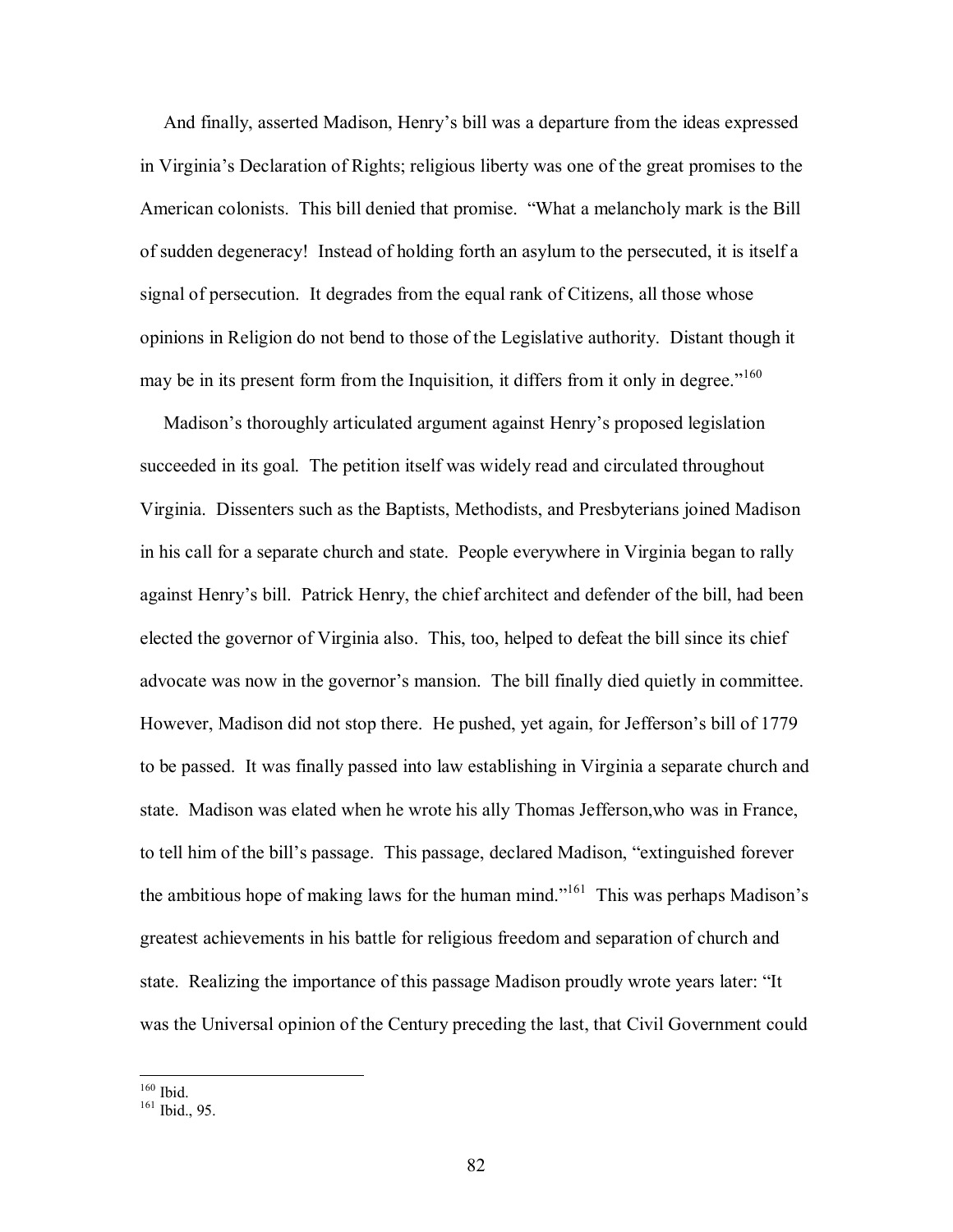not stand without the prop of a Religious establishment, and that the Christian religion itself, would perish if not supported by a legal provision for its Clergy. The experience for Virginia conspicuously corroborates the disproof of both opinions.<sup> $162$ </sup>

 Madison the Nationalist. Madison the philosopher directed Madison the statesman in his determination to secure religious liberties and a separate church and state in Virginia. Madison next aimed at a consistency within the national government to protect religious liberty for all Americans as the newly independent country defined its framework for government.

Despite the fact that Madison is hailed as the "Father of the Constitution" he, during his lifetime, argued that the Constitution was the work of many hands and many minds not just his own. In the end of that hot summer in Philadelphia in 1787 the delegates had, after much debate and compromise, a plan of government. The next step was to get the new Constitution ratified. Nine of the thirteen states had to vote for ratification in order for the Constitution to become law. Rhode Island did not even send delegates to the Convention. Soon attention was placed on Virginia; ratification was not guaranteed because there was opposition to the new Constitution. Historian Merrill D. Patterson explained the importance of Virginia's vote for ratification. "All eyes were on Virginia, not simply because she would make the ninth state but because without Virginia the Union would be impoverished, cut in two, deprived of Washington's leadership, probably rebuffed by New York, and left to waste away." $163$ 

The critics of the Constitution, the Antifederalists, were led by Patrick Henry— Madison's old ally/adversary. Henry eloquently played on the fears of colonists as he

<sup>&</sup>lt;sup>162</sup> Ibid., 163.<br><sup>163</sup> Merrill Patterson, ed. *James Madison: A Biography in His Own Words* (New York: Newsweek Book Division) 1974, 157.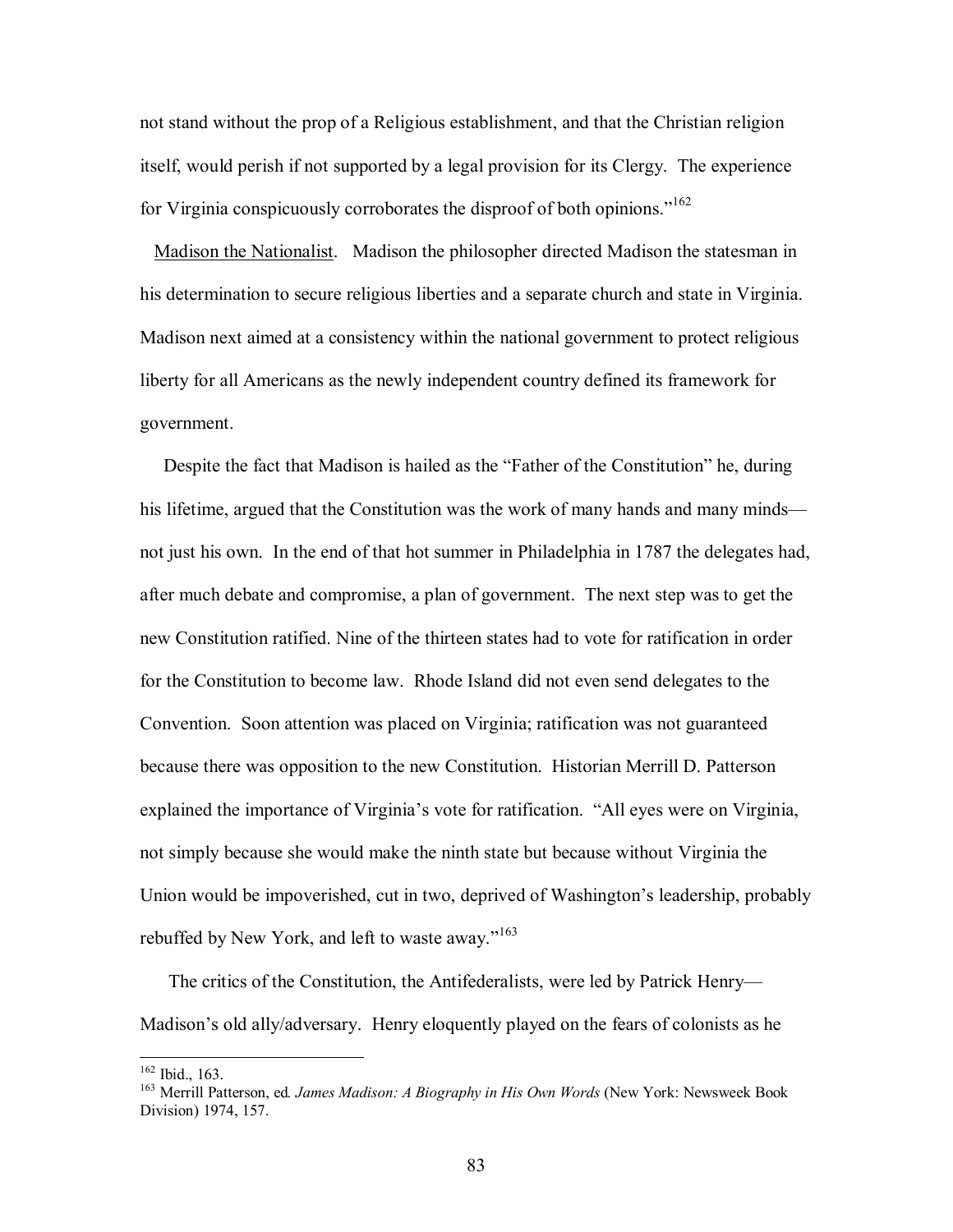warned of an oppressive government that would send out tax revenue agents to rob the poor, annihilate the south, and sacrafice states rights on the altar of federalism. The proposed executive, the President, would just be a new name for a king: "it squints at monarchy, and does not this raise indignation in the breast of every true American? $i^{164}$ 

 The debate in Virginia finally came down to the issue of amending the Constitution. Chief on the list of Amendments was the absence of a bill of rights—especially one that guaranteed religious freedom. The Federalists of Virginia, led by Madison, promised such an amendment. Patrick Henry was still not satisfied with such a promise. *"Do you* enter into a compact first, and afterwards settle the terms of government?"<sup>165</sup> Madison responded to Henryís allegations of a deficient Constitution during the debates of the Convention of Virginia in June of 1788. His articulate and intelligent defense was convincing; Virginia voted for ratification.

 Ironically, Madison did not consider the absence of a bill of rights to be a defective part of the new plan for government. In fact, he thought that the best way to broaden personal freedom, especially religious freedom, was to not enumerate the rights in the first place. "My own opinion has always been in favor of a bill of rights; provided it be so framed as not to imply powers not meant to be included in the enumeration. At the same time I have never thought the omission a material defect, not to supply it even by subsequent amendment, for any other reason than it is anxiously desired by others."<sup>166</sup> Madison felt confident that an enumeration would narrow the definition of religious freedom. "I am sure that the rights of conscience in particular, if submitted to public definitions would be narrowed much more than they are likely ever to be by an assumed

<sup>&</sup>lt;sup>164</sup> Ibid. 161.

<sup>&</sup>lt;sup>165</sup> Patrick Henry, as quoted by Patterson, ed. *A Biography in his Own Words* 157.<br><sup>166</sup> Ibid.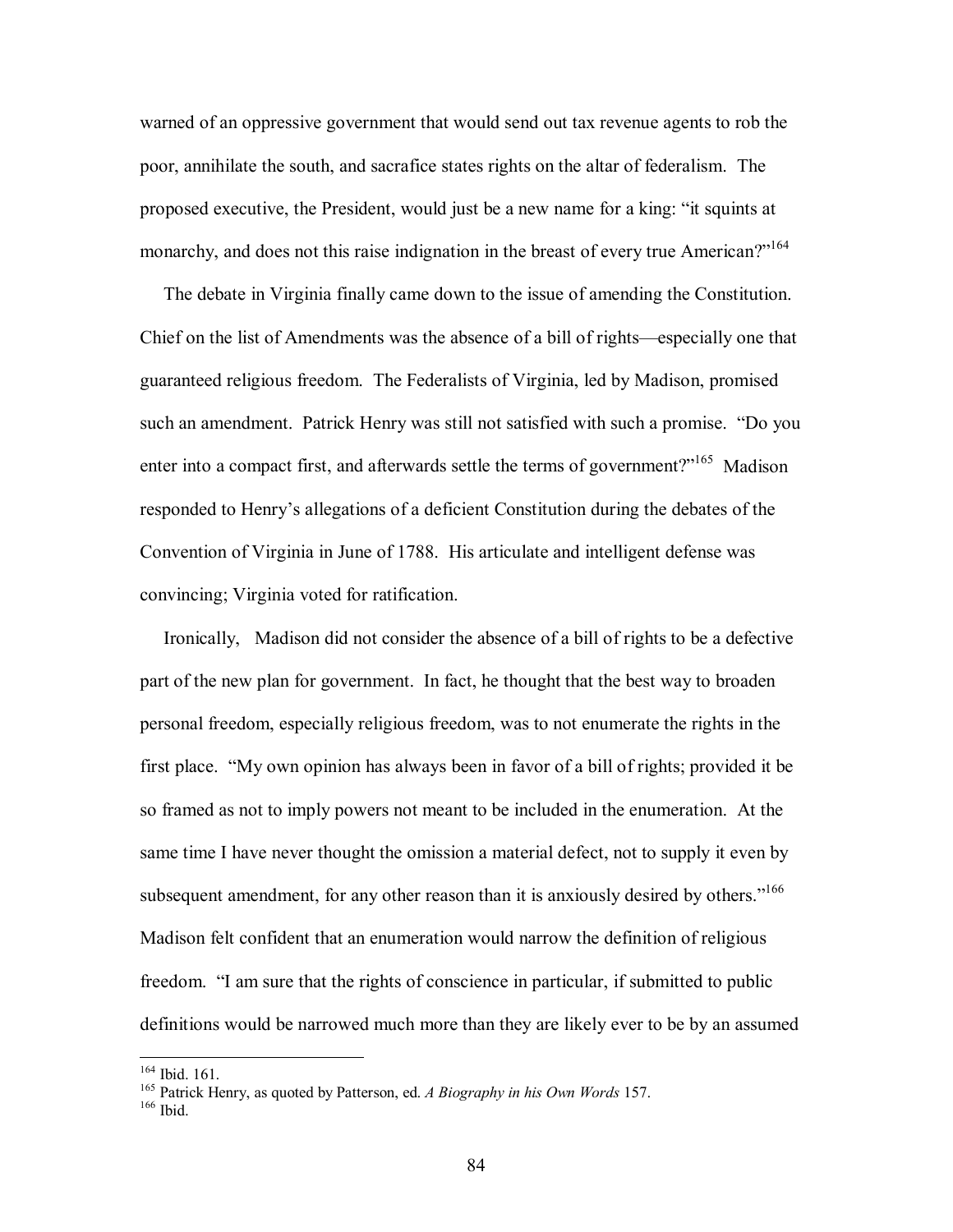power.<sup>"167</sup> However, Madison set his personal opinion to the side and went to New York on a promise for a constitutional amendment; he was true to his word and proposed, defended, and helped gain passage for the Bill of Rights. A separate church and state now existed at the national level. The First Amendment guaranteed "Congress shall make no law respecting an establishment of religion, or prohibiting the free exercise thereof..."<sup>168</sup>

 As president of the United States (1809- 1817) James Madison continued his fight for religious freedom and a separate church and state. One of the first occasions for Madison to defend religious liberty at the national level came in  $1811$ . A bill entitled "An Act" incorporating the Protestant Episcopal Church in the town of Alexandria" lay on the President's desk awaiting his signature. Madison saw this attempt by the Episcopal Church to be incorporated in the District of Columbia to be a flagrant assault against a separate church and state because the incorporation would have been granted by Congress. He vetoed the bill in February 1811 and declared that the bill all but erased  $\cdot$  the essential distinction between civil and religious function.<sup> $169$ </sup> If passed, stated Madison, the bill "enacts into and establishes by law sundry rules and proceedings" that would result in an Episcopal Church that "would so far be a religious establishment by law.<sup> $170$ </sup> Madison also objected to the fact that the bill would have set up churches to educate the poor and aid the needy. This was not the responsibility of the church, but a

 $167$  Ibid.

<sup>&</sup>lt;sup>168</sup> The Constitution of the United States, Amendment I.<br><sup>169</sup> James Madison, as quoted by Gaustad, *Faith of Our Fathers*, 51.<br><sup>170</sup> Saul K. Padover. ed. *The Complete Madison: His Basic Writings* (New York, 1953), 307.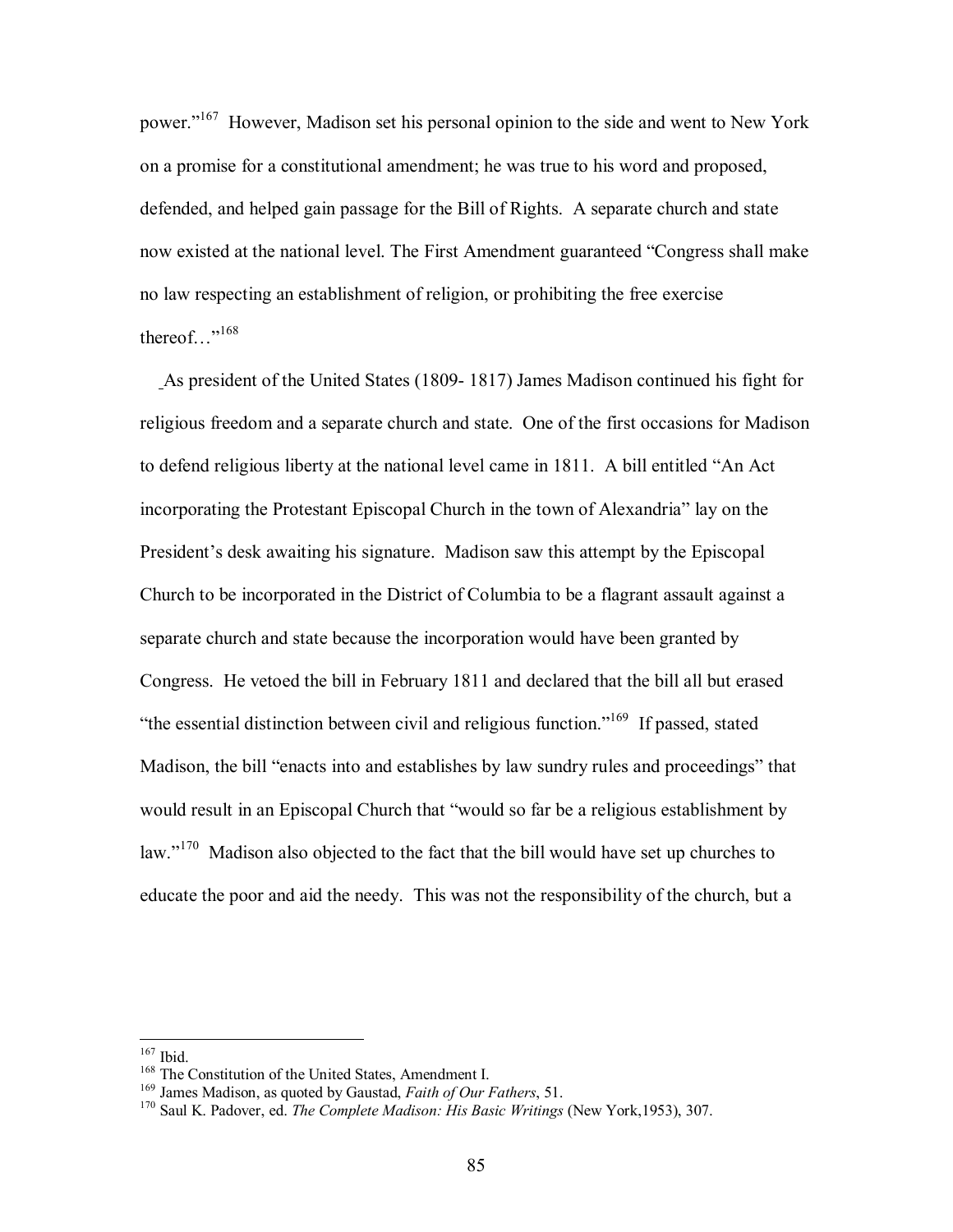civic responsibility of society at large. It "would be a precedent for giving to religious as such a legal agency in carrying into effect a public and civil duty. $171$ 

It was not only the Episcopal Church that felt the sting of Madison's veto pen. A Baptist Church in the Mississippi Territory was denied federal land because such an act, ìcompromises a precedent for the appropriation of funds of the United States for the use and support of religious societies.<sup> $172$ </sup> Madison considered this a glaring example of a violation of the First Amendment. Madison worried often about religious institutions gaining too much land; he feared the "silent accumulations and encroachments by Ecclesiastical Bodies. $1173$  The power and wealth that land could bring to the church was dangerous Madison asserted, especially "the indefinite accumulation of property from the capacity of holding it in perpetuity." One of the main causes of the Protestant Reformation came because the church owned too much land and became corrupted by the power that wealth brought to it. Madison asked the question, "Must not bodies, perpetual in their existence, and which may be always gaining without ever losing, speedily gain more than is useful, and in time more than is safe? $i^{174}$ 

Precedent was of exponential value in Madison's thought process. The federal land that was needed in the Mississippi Territory for the Baptist Church was not of high value. But granting that land would have set a dangerous precedent. To Madison, it was the principle of the matter.  $\cdot$ The people of the U.S. owe their Independence & their liberty to the wisdom of descrying in the minute tax of 3 pence on tea, the magnitude of the evil

 $171$  Ibid.

<sup>&</sup>lt;sup>172</sup> Elizabeth Fleet, ed. "Madison's Detached Memoranda," *William and Mary Quarterly3* (October 1946):554-56.<br><sup>173</sup> Ibid.

 $174$  Ibid.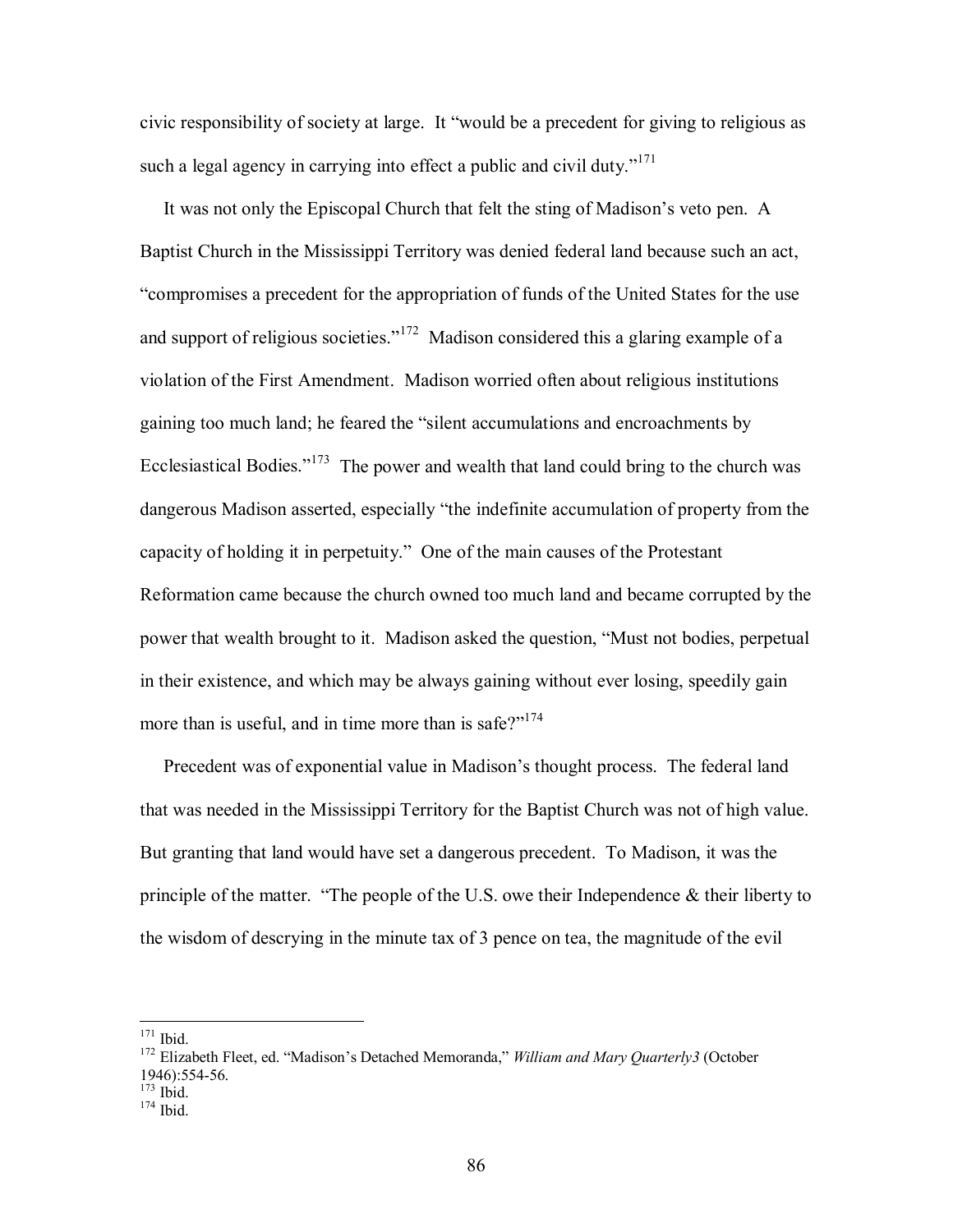comprised in the precedent. Let them exert the same wisdom in watching again st every evil lurking under plausible disguises and growing up from small beginnings. <sup>175</sup>

 Another church- state issue Madison dealt with as President had to do with Congressional Chaplains. Most Americans had no problem with the Senate and the House of Representatives having an official clergyman. Madison viewed it as a strike against a separate church and state. "The establishment of the chaplainship to Cong[res]s is a palpable violation of equal rights, as well as of Constitutional principles. The tenets of the chaplain elected [by the majority] shut the door of worship ag[ain]st the members whose creeds & consciences forbid a participation in that majority. Could a Catholic clergyman ever hope to be appointed a Chaplain? $176$  Madison also pointed out the inconsistency of having clergy for the legislative branch, but not for the executive or judicial branches. Madison shocked many constituents further when he declared that there should not have been any clergy for the armed forces either—even during war time when they could not attend services of their own choosing. Madison conceded the point that this was an exceptional issue, but the principle of the matter remained: "The object of this establishment is seducing; the motive to it is laudable." However, Madison asked, "Is it not safer to adhere to a right principle, and trust to its consequences, than confide in the reasoning however [alluring] in favor of a wrong one? $i^{177}$ 

 President Madison also had an issue, as did his predecessor Jefferson, with executive proclamations dressed in religious rhetoric. Jefferson had simply refused to issue such proclamations. Madison, however, attempted to compromise on the issue. When the War of 1812 was declared by Congress they also passed a resolution that requested that

 $\frac{^{175}}{^{176}}$  Ibid., 558.<br> $\frac{^{177}}{^{177}}$  Ibid.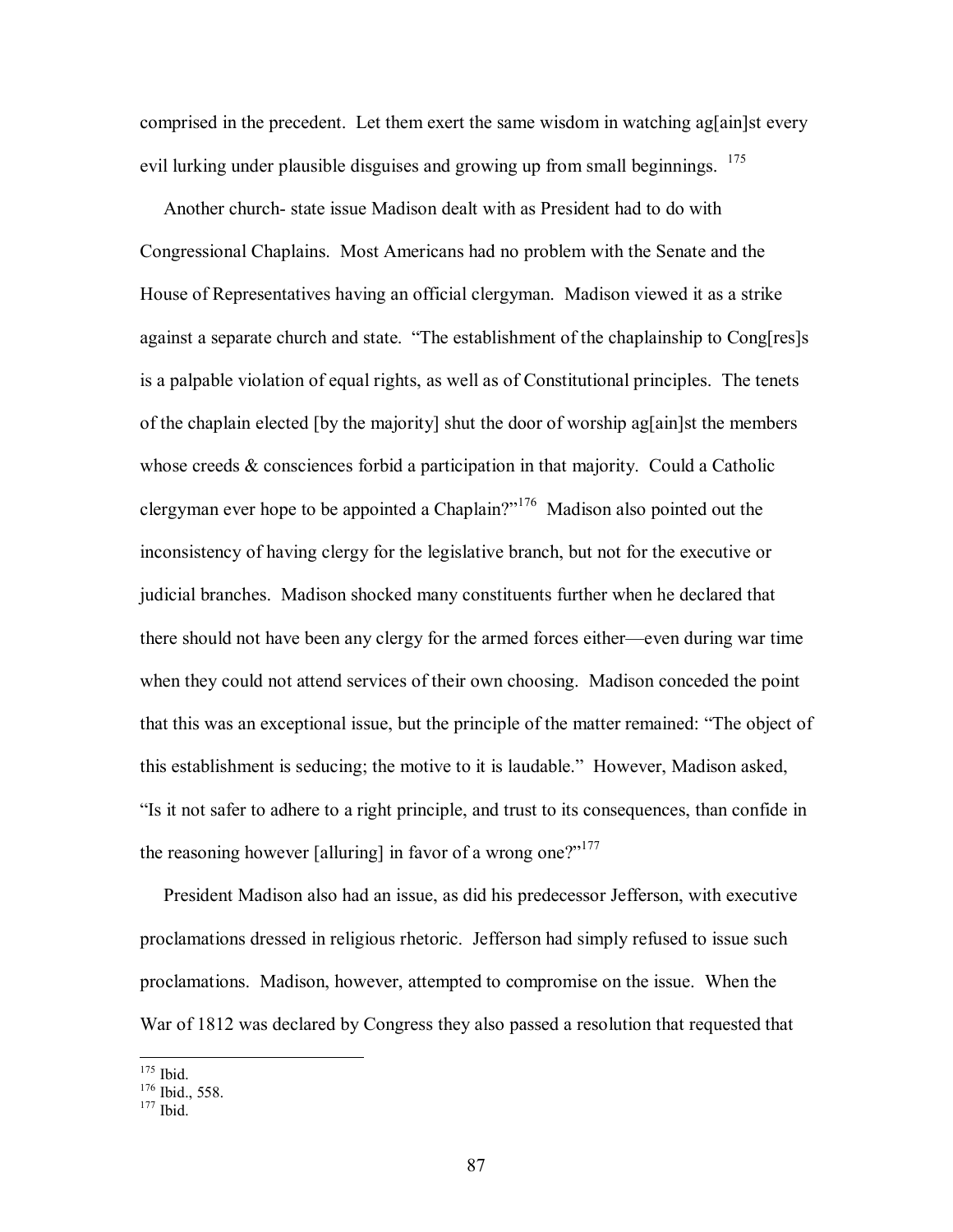Madison issue an executive proclamation. Madison attempted to make his speech nonsectarian and asserted that it was merely a recommendation with no penalty for non compliance. Hesitantly, Madison issued his recommendation on July 9, 1812. In it he did recommend that the citizens pray for the country during that time of war. <sup>"</sup>I recommend offering fervent supplications that in the present season of calamity and war He would take the American people under His peculiar cause and protection... that he would inspire all nations with a love of justice and of accord and with a reverence for the unerring precept of our holy religion to do to others as they would require that others should do to them."<sup>178</sup> Years later in his "Detached Memoranda" Madison pointed out five reasons why Presidents should not be put in the position of having to make executive proclamations concerning religion. First of all, Madison explained, at best all the government should do was to issue recommendations only. However, Madison had a problem with this as well due to the fact that "an advisory Govt is a contradiction in terms." The government had no authority, explained Madison, in dealing with "the faith or consciences of the people." Thirdly, these types of proclamations gave the false impression of a national church in America. They "seem to imply and certainly nourish the erroneous idea of a national religion." A "universal act of religion $\ldots$  ought to be effected thro' the intervention of $n^{179}$  the clergy—not political leaders. Also these types of ìrecommendationsî almost always conveyed the theology of dominant denominations to the exclusion of all others. And finally, Madison explained, these types of proclamations, no matter how one tried to avoid it, almost always politicized religion. Religion and

<sup>&</sup>lt;sup>178</sup> Donald L. Drakeman, "Religion and the Republic: James Madison and the First Amendment, "Journal *of Church and State,* 25 (Autumn 1983): 440-41.<br><sup>179</sup> Fleet, "Madison's Detached Memoranda," 560-562.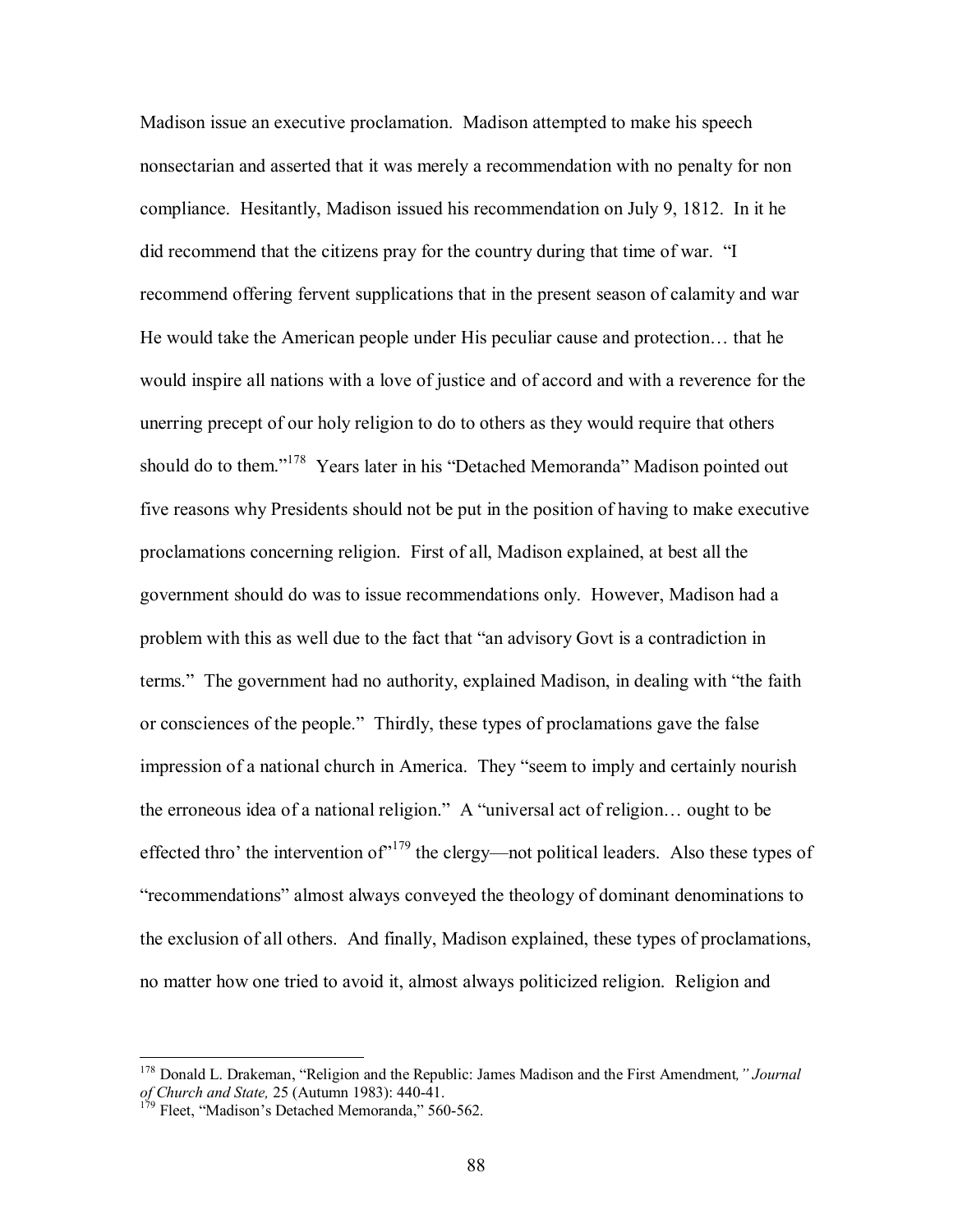party politics should never be mixed. In order to keep both entities as pure as possible they must be kept separate.

 Madison also warned of churches becoming incorporated; with wealth comes power, and a vested interest. In Madison's tenth *Federalist Paper* he discussed such interests, ìBut the most common and durable source of factions has been the various and unequal distribution of property. Those who hold and those who are without property have ever formed distinct interests in society. $180$ 

 Historian Edwin S. Gaustad explains that Madison alluded to churches when he discussed monopolies and corporations, "seeing them as measures designed to resist those subtle steps by which the First Amendment might become a nullity.<sup> $181$ </sup> Because not every state had a "Memorial and Remonstrance" or Jefferson's "Bill for Establishing Religious Freedomî those states where religious freedom was neglected especially needed to be mindful of too many incorporated churches. Madison worried that citizens were not "duly awake to the tendency of the precedents they are establishing, in the multiplied incorporations of property real as well as personal?"<sup>182</sup>

 James Madison the philosopher saw in mankind a potential for both good and evil. Man was a rational being with the ability to govern himself and to decide for himself his own religious views. His philosophy of freedom was framed around his defense of religious freedom. He put this philosophy in action as one of Virginia's most beloved statesmen. As such, he defined and articulated religious freedom for all Virginians with his Memorial and Remonstrance which was essential to the fight in Virginia for religious freedom and a separate church and state. And finally as a national apologist for religious

 $\overline{a}$ 

<sup>&</sup>lt;sup>180</sup> James Madison, *The Federalist Papers*, 56.<br><sup>181</sup> Edwin S. Gaustad, *Faith of Our Fathers*, 52.<br><sup>182</sup> James Madison, as quoted by Fleet, "Madison's Detached Memoranda," 557-558.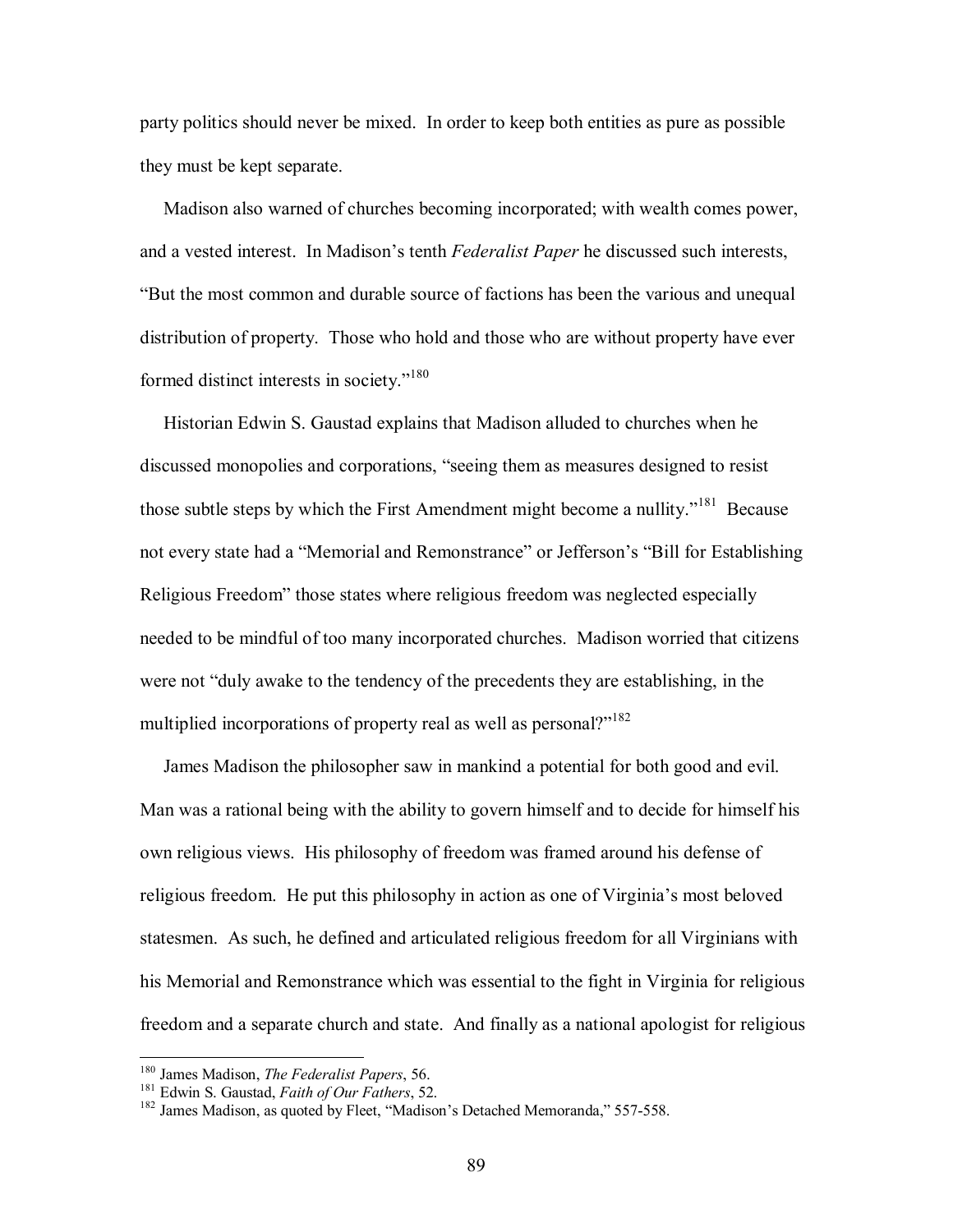freedom he was influential in establishing Americaís Bill of Rights which defined religious freedom and mandated a separate church and state at the national level. As President Madison enforced his strong belief in religious liberty and a separate church and state by vetoing bills that he considered a violation of separation of church and state and compromising on "recommendations" instead of executive proclamations of a religious nature. Historian Edwin S. Gaustad explained Madison's contributions to the concept of separation of church and state this way: "What captured Madison's energies, abilities, and time was not what truths lay at the end of the religious quest but the right of all humankind to seek those truths without penalty or burden or any civil disability whatsoever."<sup>183</sup> James Madison, the philosopher, statesman, and nationalist brought much change to American democracy. He brought to the American landscape religious freedom for all and a separate church and state.

 The Constitution guarantees that the government will not encourage nor prohibit the free exercise of religion. Within this guarantee of religious freedom however, are profound implications. The concept of separation of church and state continues to be debated in twenty-first century America as much as it was in the seventeenth and eighteenth century colonial America. With every new Supreme Court Justice nominee or every new court case that questions the constitutionality of abortion or gay rights the issue of separation of church and state arises and debate over its evolution begins again.

 According to the liberal mind separation of church and state means that religious belief has no place in legislation. The conservative mind is quick to point out that the same amendment that guarantees that Congress will respect no establishment of religion also states Congress shall not deny the free exercise of their religious faith.

 $\overline{a}$ 

<sup>&</sup>lt;sup>183</sup> Gaustad, Faith of Our Fathers, 57.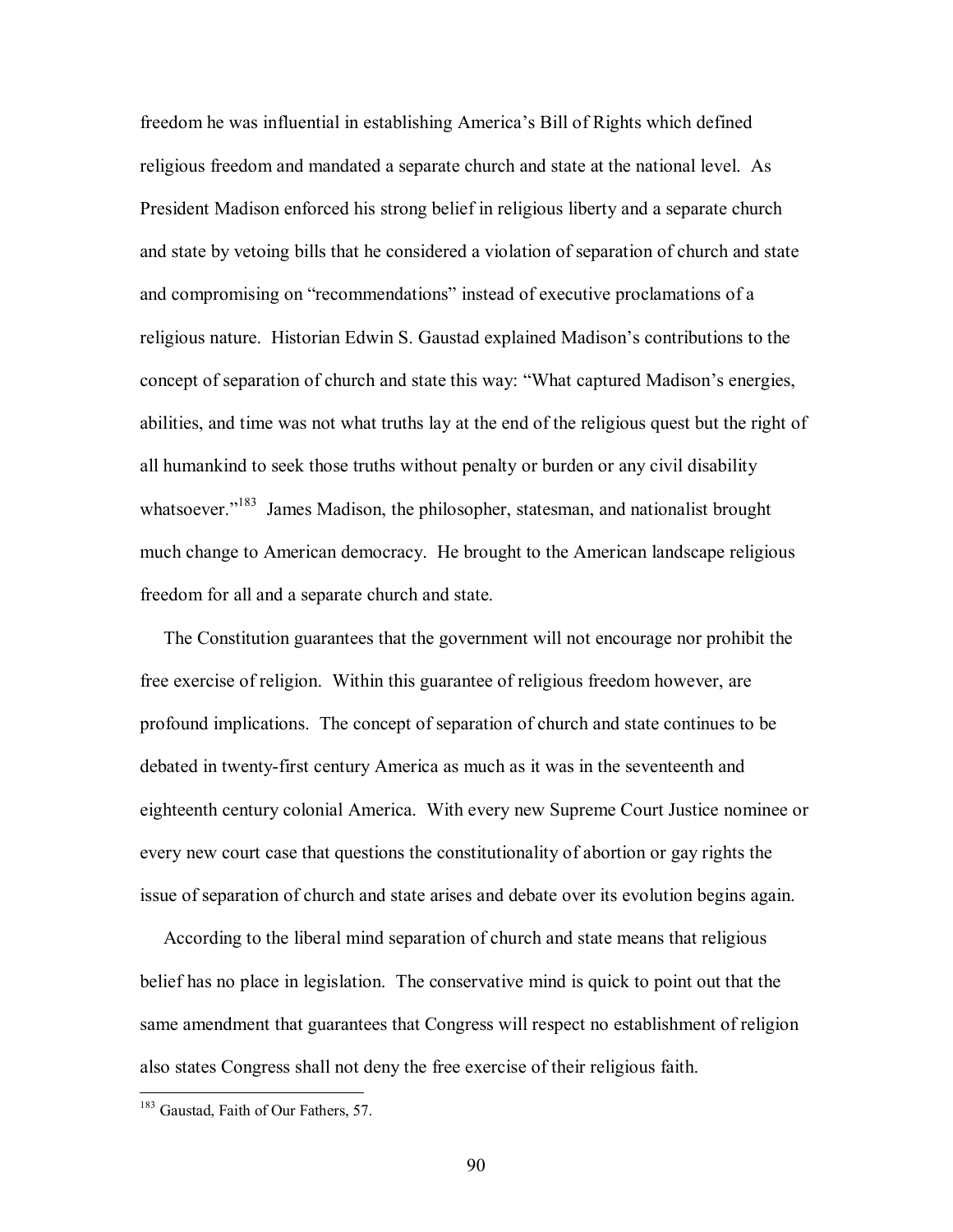Conservatives declare the origin of a separate church and state and the religious freedom it guarantees was birthed by Christian principles of religious freedom. Certainly there is much truth in this view. It was the religious faith of Roger Williams that motivated this theologian/statesman to demand that everyone should be free to exercise "liberty of conscience." This "soul liberty" should be given to all, according to Williams, including Jews, Turks, Papists, and infidels. The soul liberty he sought was denied him by the Puritan theocracy of Massachusetts and its established Congregational Church. Williams was not deterred however, as he founded the colony of Rhode Island where religious liberty was given to all sects.

 As statesman Williams defended the soul liberty of dissenters such as Anne Hutchinson and the persecuted Quakers. At the same time the theologian Roger Williams exercised his religious freedom as he debated theological issues with John Cotton and George Fox. The dual nature of Roger Williams the theologian and Roger Williams the statesman came to be a hallmark of American religious liberty. Religious freedom and a separate church and state would mean that the church would be free to not only believe the way their conscience dictated, but it also guaranteed the freedom to teach the truth of their religious faith.

 Isaac Backus was also motivated to call for separation of church and state by his religious faith. He, like Williams one hundred years before him, called for an end to the established Congregational Church in Massachusetts. Backus was a reluctant rebel; it was not until after his conversion in 1741 that he suffered persecution from the established church. Backus and the Baptists resisted paying a mandatory religious tax to support the local Congregational Church. Backus and the Baptists opposed paying a tax

91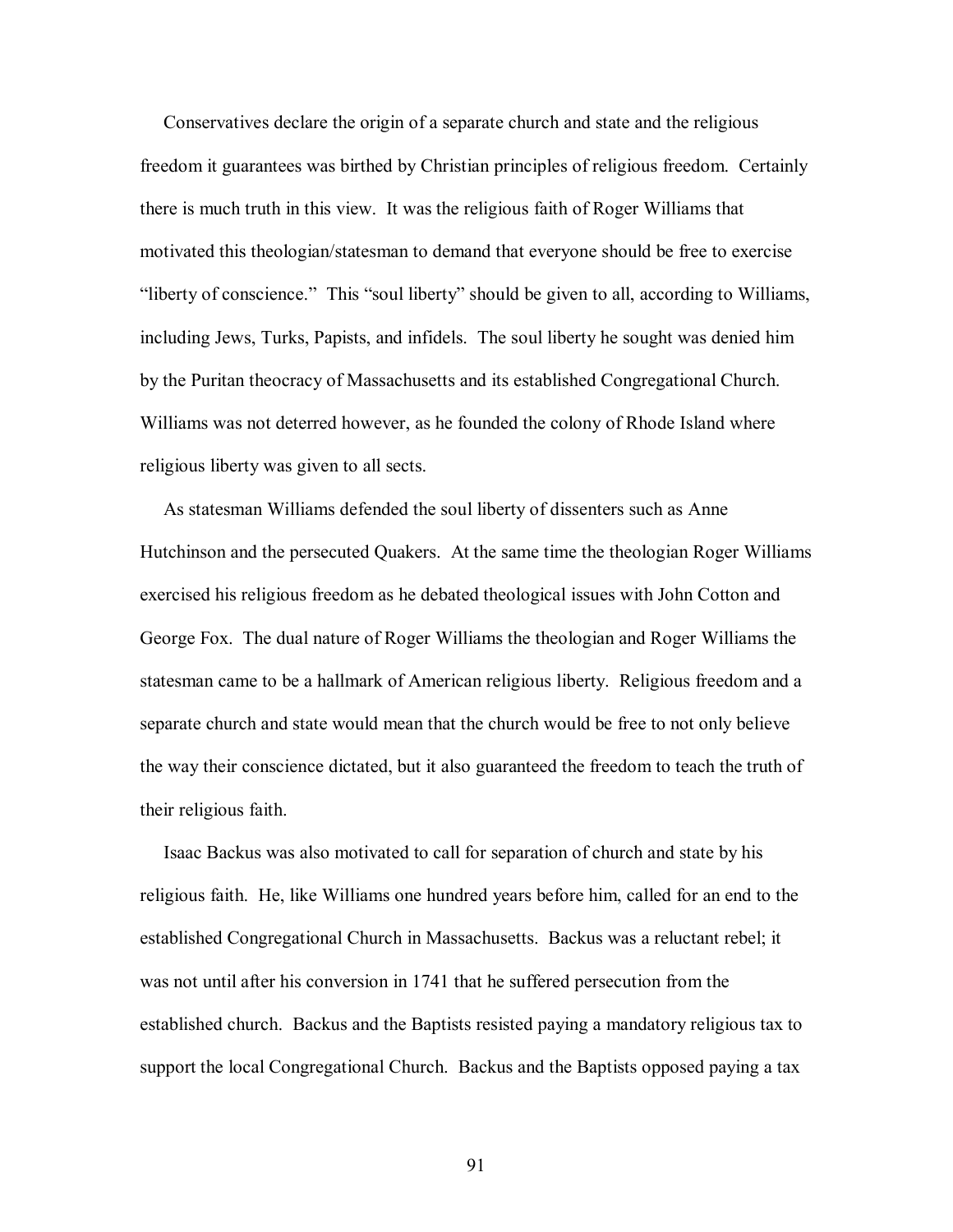to support a church that upheld the Halfway Covenant and practiced infant baptism. When the Baptists suffered persecution, fines, jail sentences, and their land being taken from them Backus led the Baptists in their fight for religious freedom. He led the persecuted Baptists via the Warren Baptist Association and used civil disobedience to oppose the taxation and demanded a separate church and state.

According to Backus' "pietistic" version of separation of church and state when everyone was guaranteed religious freedom the end result would be a Baptist nation. Backus was convinced that religious freedom would guarantee that the truth be told and the people would be free to choose for themselves. America would be a Christian nation where religious freedom was guaranteed to all due to a separate church and state.

 Liberals maintain that the origin of separation of church and state evolved from the Enlightenment and an absolute belief in man's capacity to reason for himself. There is much truth in this view as well. Thomas Jefferson's defense of a wall of separation between church and state was built upon two foundational pillars: his belief in religious freedom for all and his enlightened world view. It was Thomas Jefferson's call for religious liberty and a separate church and state that helped earn him a label as an atheist. Far from being an atheist Jefferson believed in God and in his own version of Christianity. Jefferson was unorthodox in his theology, but he was not hostile toward religion as the Federalists Party claimed. In fact Jefferson was a devoutly religious man who dedicated his life to not only living out his religious convictions, but to defend the idea that religious freedom was an innate natural right of all mankind.

 Jeffersonís defense of religious liberty was built upon his enlightened world view. Jefferson was greatly affected by John Locke's deistic philosophy of God. A rational

92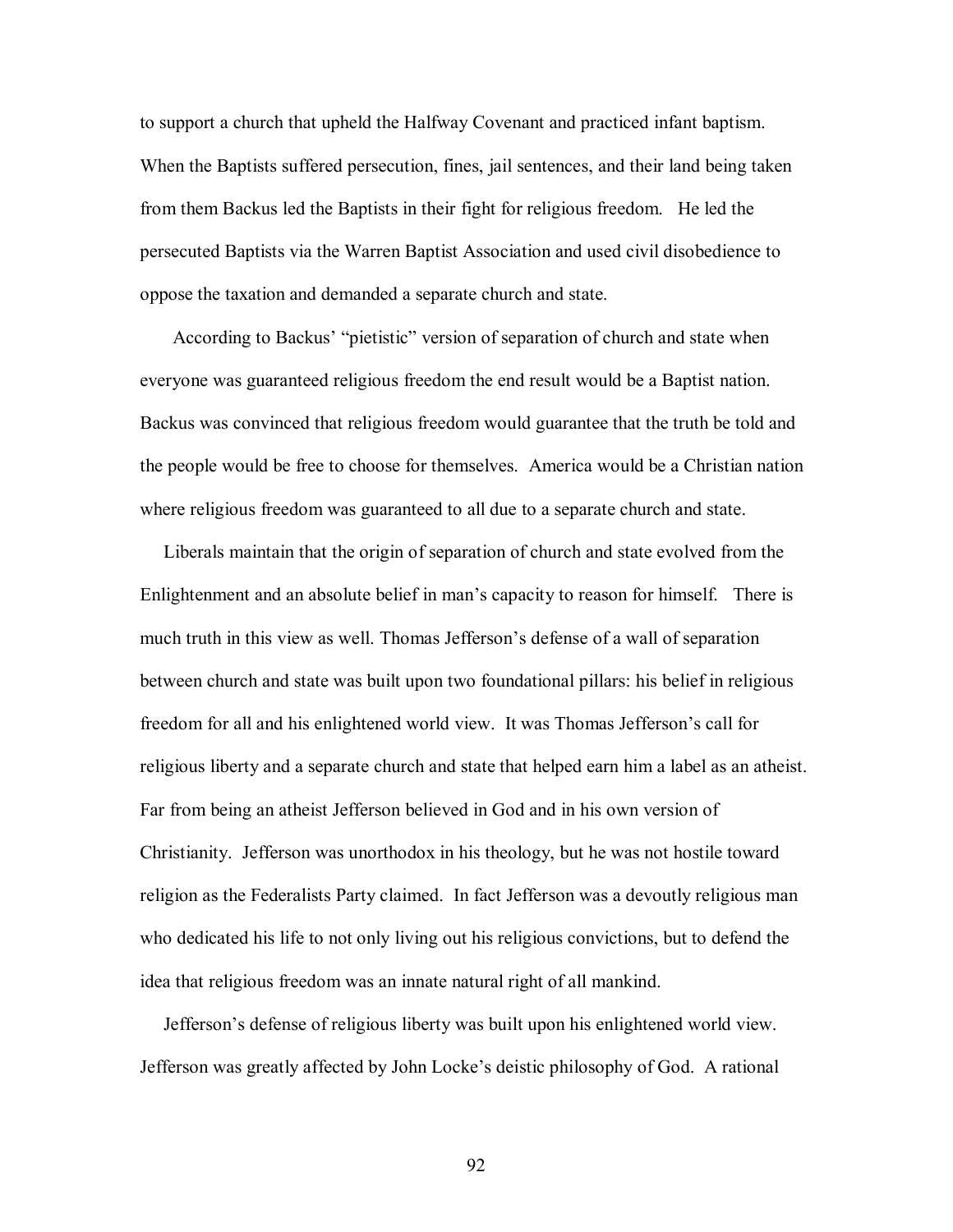God who created a rational universe resonated with Jefferson. This rational God also created rational men with natural rights. Because mankind was able to reason for himself, maintained Jefferson, he should be free to decide for himself what he believed. The best way to guarantee this religious freedom, argued Jefferson, was to maintain a wall of separation between church and state.

 James Madison was also influenced, like his lifelong friend Jefferson, by an enlightened worldview. It was his enlightened world view of the nature of man that shaped Madison the philosopher, statesman, and nationalist. Unlike Jefferson, not much is known of Madison's religious beliefs. His classical education influenced his thinking. He, like Jefferson, believed man was a rational being, and as such should have the freedom to think and decide for himself what he believed. Madison realized both manís potential and limitations; he believed in manís ability to do good and in his potential to do badly. As such, an effective government was essential. However, government was necessary only to preserve and protect one's liberty and property. The greatest liberty of all, to Madison, was religious liberty.

As Virginia's eloquent statesman he defended religious liberty and called for the disestablishment of the Anglican Church. Facing adversaries such as Patrick Henry Madison effectively articulated his call for religious liberty in his *Memorial and Remonstrance.* 

Madison did not stop at the state level in his fight for separation of church and state. As a representative in America's first Congressional body he led in the passage of the First Amendment that guaranteed religious freedom and a separate church and state at the national level. As President, Madison continued his fight as he consistently rejected any

93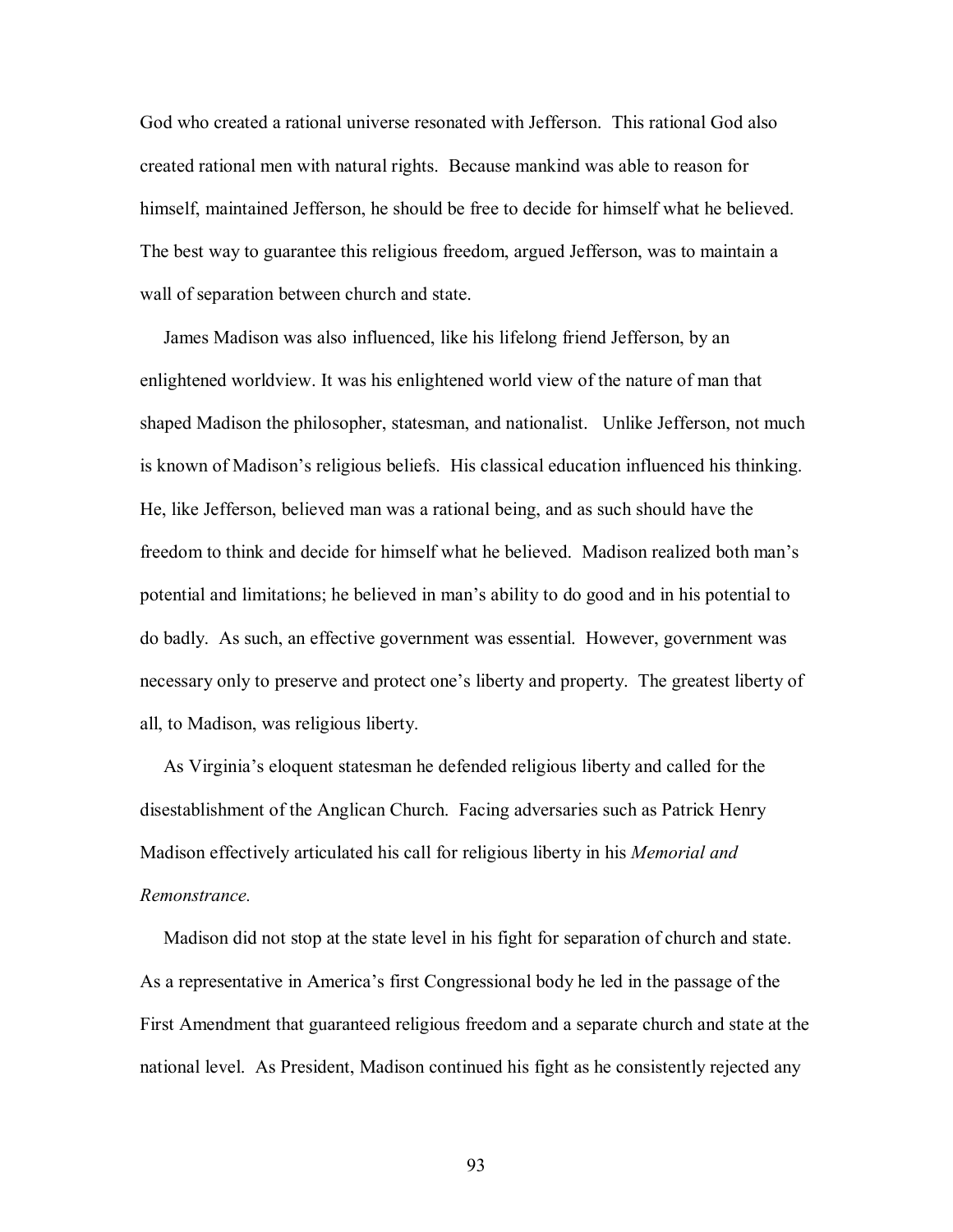infringement upon the First Amendment. James Madison, like Jefferson, Williams, and Backus, spent his lifetime defending the cause of religious liberty by calling for a separate church and state.

 In the end both Conservatives and Liberals are correct. The evolution of church and state is a diffusion of both reason and religion with a common element of faith-faith in God and faith in man. This uniquely American version of religious liberty was imparted to our nation via the great minds of Roger Williams, Isaac Backus, Thomas Jefferson, and James Madison.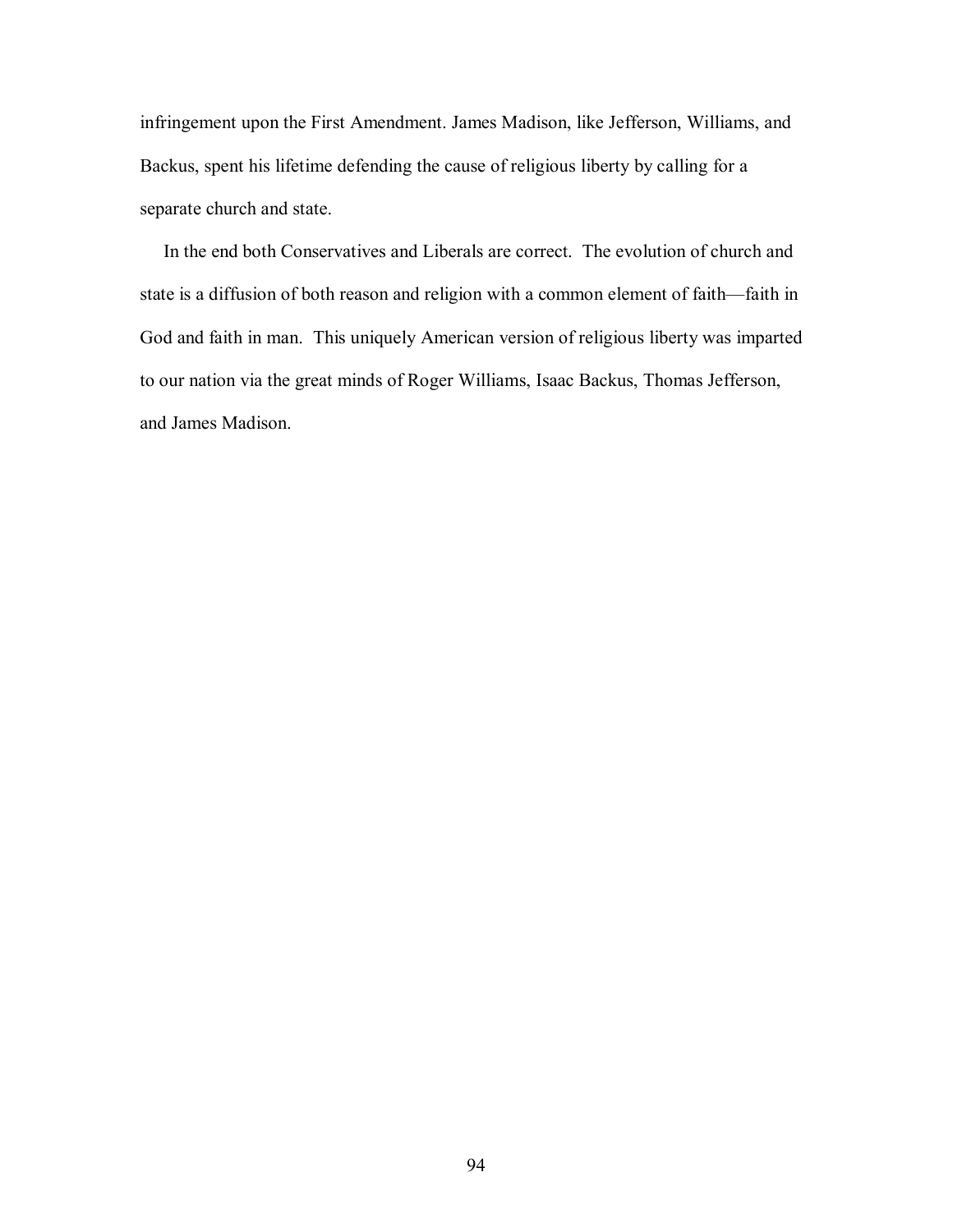### BIBLIOGRAPHY

- Adair, Douglass. "James Madison's Autobiography." The William and Mary Quarterly. Vol. 2 No. 2 (April 1945): 191-209.
- Ammerman, David, and Phillip D. Morgan. *Books About Early America: 2001 Titles*. Williamsburg: The Institute of Early American History and Culture, 1989.
- Backus, Isaac. *Isaac Backus on Church, State, and Calvinism: Pamphlets, 1754-1789*. ed., William G. McLoughlin. Cambridge: The Belknap Press of Harvard University Press, 1968.

\_\_\_\_\_\_\_\_\_\_\_\_\_\_\_\_\_. *The Diary of Isaac Backus: Volume I: 1741-1764, Volume II: 1765-1785, Volume III: 1786-1806.* ed. William G. McLoughlin. Providence: Brown University Press, 1980.

\_\_\_\_\_\_\_\_\_\_\_\_\_\_\_\_\_. *History of New England Baptists*. Newton: The Backus Historical Society, 1969.

- Barbour, Hugh and J. William Frost, *The Quakers*. New York: Greenwood Press, 1988.
- Benson, Randolph C. *Thomas Jefferson as Social Scientist*.Cranberry: New Jersey Associated University Press 1971.

Berch, Albert Ellery, ed. The Writings of Thomas Jefferson. Washington, D.C.: The Thomas Jefferson Memorial Association 1907. Vol. 1-4.

- Beveride, Henry. *John Calvin: Institutes of the Christian Religion*. (accessed 13 March 2005); available from http://www.reformed.org/books/institutes/index.htm/; internet.
- Brant, Irving. "Madison: On the Separation of Church and State." *The William and Mary Quarterly.* Third Series, Volume 8, Issue 1 James Madison 1751-1836 Bicentennial Number (January 1951): 3-24.
- Brockunier, Samuel Hugh. The Irrepressible Democrat Roger Williams. New York: The Ronald Press Company, 1940.
- Buckley, Thomas E. "Reflections on a Wall." *The William and Mary Quarterly*. Vol.56 No. 4 (October 1999): 795-800.
- Church, Forrest. *The Separation of Church and State: Writings on a Fundamental Freedom by Americaís Founders.* Boston: Beacon Press, 2004.
- Calvin, John. *Institutes of the Christian Religion*. Edited by Tony Lane and Hilary Osborne. London: Hodder and Stoughton, 1987.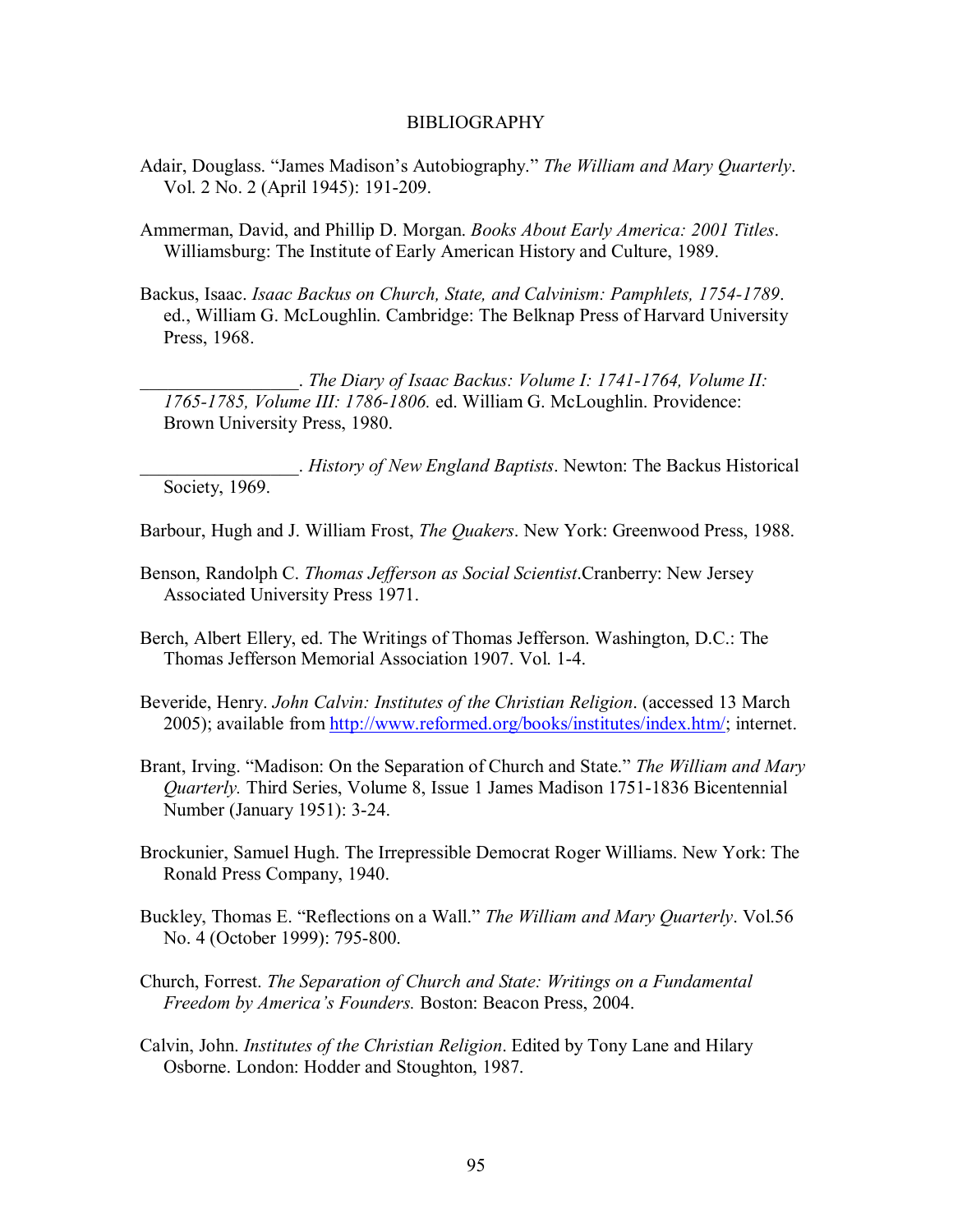- Camp, Raymond L., *Roger Williams Godís Apostle of Advocacy*. Vol. 36, Studies in American religion. New York: The Edwin Mellen Press, 1989.
- Cappon, Lester J. ed. *The Adams-Jefferson Letters*. Chapel Hill: The University of North Carolina Press, 1959. Vol. 1-2.
- Cohen, Charles Lloyd. *Godís Caress*. New York: Oxford University Press, 1986.
- Cohen, Cline Patricia, Susan M. Hartsman, Michael P. Johnson, and Alan Lawson, eds. *The American Promise: A History of the United States to 1877*. Boston: Bedford Books, 1998.
- Cotton, John. *The Complete Writings of Roger Williams*. Edited by Rueben Aldridge Guild. Vol. I, A Letter of Mr. John Cotton. New York; Russell&Russell Inc., 1963.
- Drakeman, Donald. "Religion and the Republic: James Madison and the First Amendment." *Journal of Church and State*. 25 (Autumn 1983): 440-441.
- Dreisbach, Daniel L. "Thomas Jefferson and the Danbury Baptists Revisited." *The William and Mary Quarterly*. Vol. 56, No. 4 (Oct. 1999): 805-816.
- Emerson, Evert. *Puritanism in America 1620-1750*. Boston: Twayne Publishers, 1977.
- Ernst, James. *Roger Williams: New England Firebrand*. New York: The Macmillian Company, 1932.
- Fleet, Elizabeth. "Madison's Detached Memoranda." The William and Mary Quarterly.  $3<sup>rd</sup>$  ser., III (1946): 551-562.
- Forbush, William Byron, ed., *Foxís Book of Martyrs*. Grand Rapids; Zondervan Publishing House, 1967.
- Foote, Henry Wilder. *The Religion of Thomas Jefferson*. Boston: Beacon Press, 1960.
- Gaustad, Edwin S. *Faith of Our Fathers*. San Francisco: Harper &Rowe Publishers, 1987.

\_\_\_\_\_\_\_\_\_\_\_\_\_\_\_. *Sworn on the Altar Of God: A Religious Biography of Thomas Jefferson.* Grand Rapids: William B. Eerdmans Publishing Company 1996.

\_\_\_\_\_\_\_\_\_\_\_\_\_\_\_\_. *The Great Awakening in New England*. New York: Harper and Brothers, 1957.

\_\_\_\_\_\_\_\_\_\_\_\_\_\_\_\_. ìThomas Jefferson, Danbury Baptists, and ëEternal Hostility.íî *The William and Mary Quarterly.* Vol. 56, No. 4 (Oct. 1999): 775-790.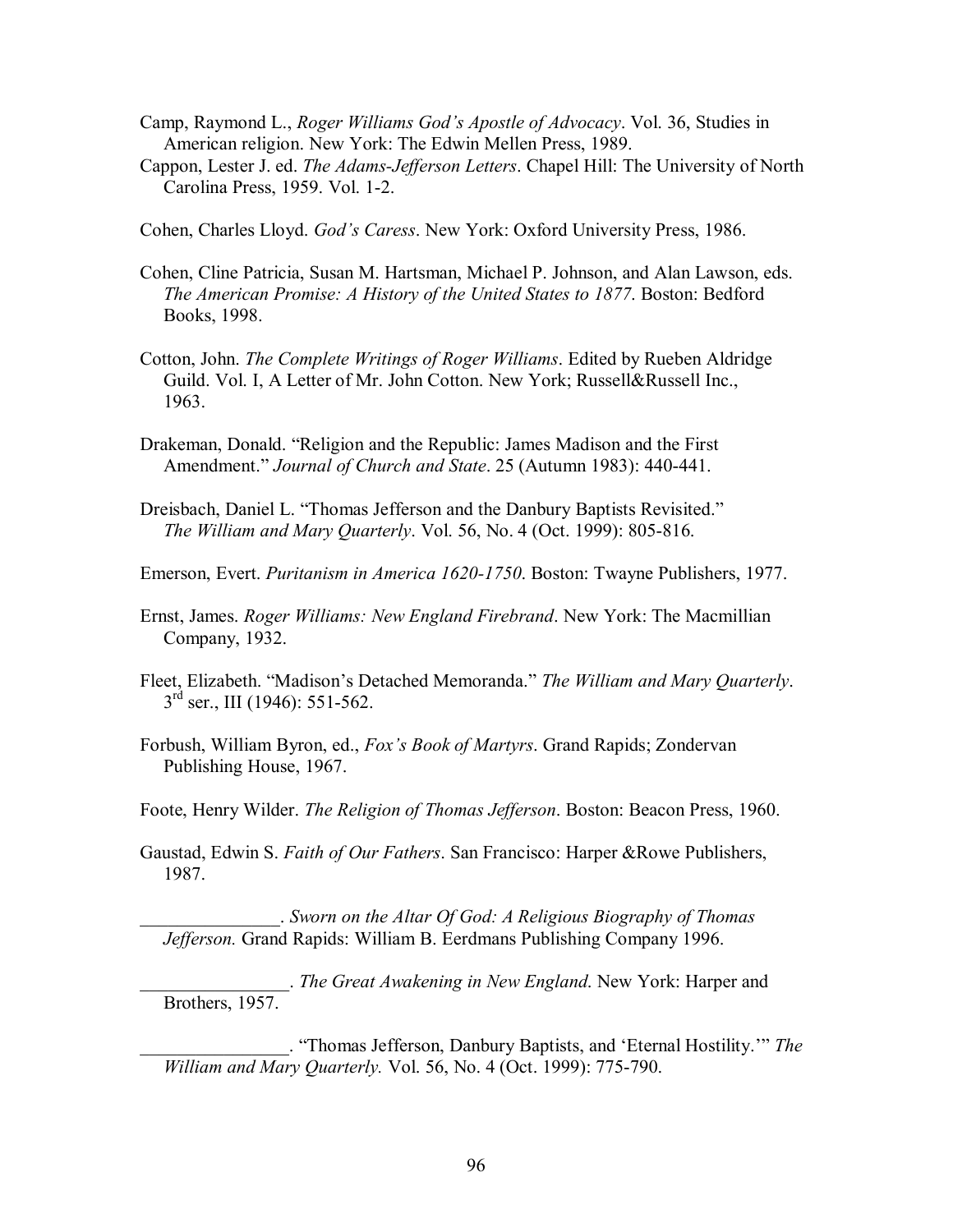- Goddard, William Ian*. Roger Williams Champion of Liberty*. (accessed 1 February, 2002); available from http://www.iangoddard.net/roger.htm; Internet.
- Goen, C.C.. *Revivalism and Separatism in New England*, 1740-1800. New Haven: Yale University Press, 1962.
- Gywn, Douglas. *Apocalypse of the Word: The Life and Message of George Fox*. Richmond: Friends United Press, 1986.
- Haller, William. *The Rise of Puritanism*. New York: Harper Torchbooks, 1957.
- Hamburger, Phillip*. Separation of Church and State*. Cambridge: Harvard University Press. 2002.
- Hamilton, Alexander, John Jay, James Madison. *The Federalist*. New York: Random House, no date.
- Hefley, James C.. *America: One Nation Under God*. Wheaton, Illinois: Victa Books, 1975.
- Hill, Christopher. *Society and Puritanism in Pre-Revolutionary England*. New York: Schocken Books, 1967.
- Hovey, Alvah. *A Memoir of the Life and Times of the Rev. Isaac Backus*, A.M. Boston: Gould and Lincoln, 1859.
- Hutson, James H. "Thomas Jefferson's Letter to the Danbury Baptists: A Controversy Rejoined.î *The William and Mary Quarterly*. Vol. 56 No. 4 (October 1999): 775-790.
- James, Charles. *Documentary History of the Struggle for Religious Liberty in Virginia*. New York: Da Capo Press. 1971.
- Jones, James. "Montesquieu and Jefferson Revisited: Aspects of a Legacy." *The French Review.* Vol. 51 No.4 (March 1978): 577-585.
- Ketcham, Ralph. "James Madison and the Nature of Man." *Journal of the History of Ideas.* Vol.19, No.1 (Jan. 1958): 62-76.

. "Notes on James Madison's Sources for the Tenth Federalist Paper."  *Midwest Journal of Political Science*. Vol. 1 No. 1 (May 1957)): 20-25.

Little, David. "Sworn on the Altar of God: A Religious Biography of Thomas Jefferson."  *The William and Mary Quarterly*. Vol. 53 No. 4 (October 1996): 823-825.

Leder, Lawrence*. America: 1603-1789: Prelude to a Nation*. Minneapolis: Burgess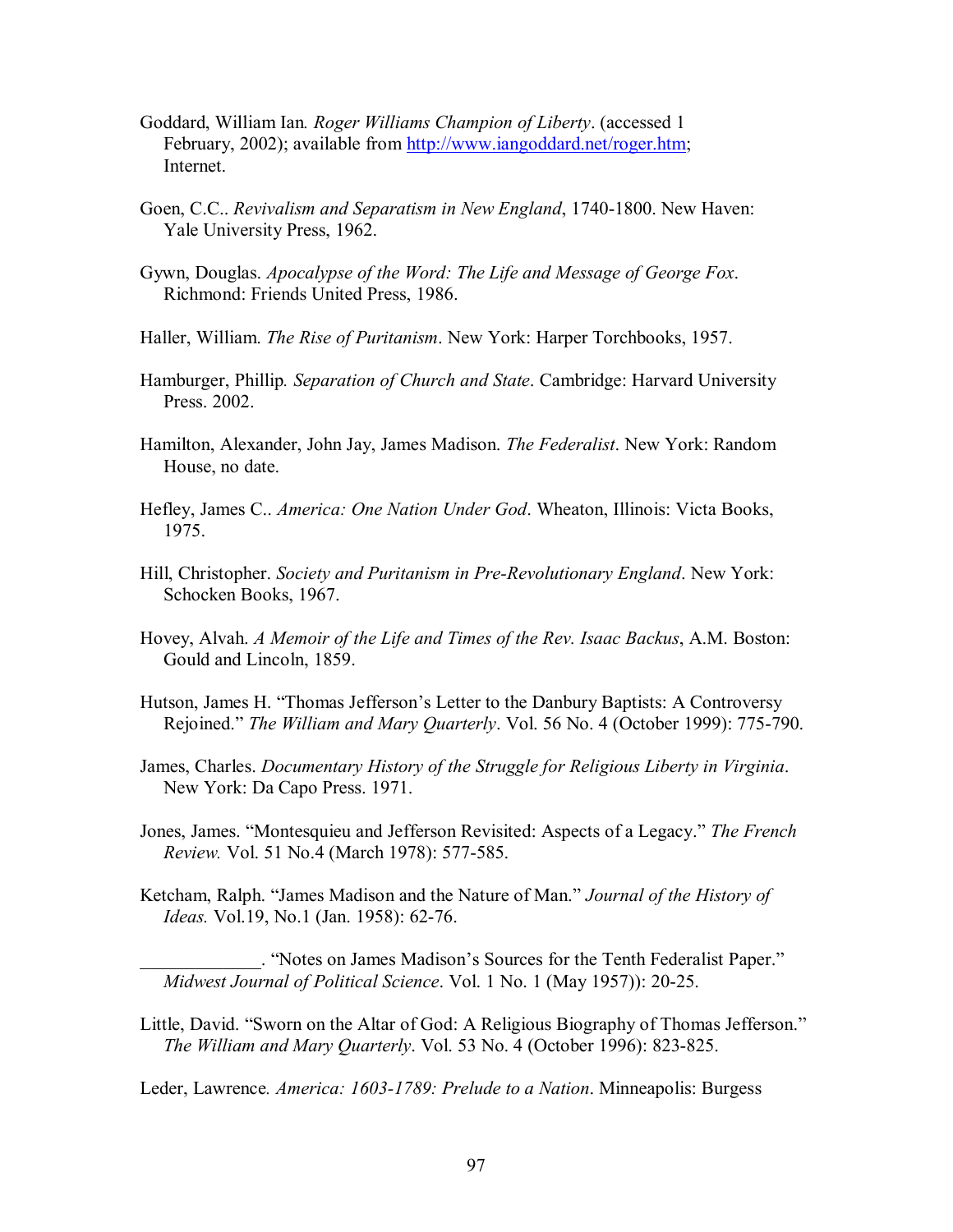Publishing Company, 1972.

Lovejoy, David. "Roger Williams and George Fox: The Arrogance of Self-Righteousness.î *New England Quarterly*. 66 (1993): 199-225.

Madison, James. *Calendar of the Correspondence of James Madison*. New York: Burt Franklin, 1970.

\_\_\_\_\_\_\_\_\_\_\_\_\_\_\_. *The Writings of James Madison*. Gailland Hunt, ed., New York: 1900-1910. I, 19.

McGrath, Alister. *A Life of John Calvin*. Cambridge: Basil Blackwell Ltd., 1991.

McLoughlin, William. *Isaac Backus and the American Pietistic Tradition*. Boston: Little, Brown and Company, 1967.

. "Massive Civil Disobedience as a Baptist Tactic in 1773." *American Quarterly*. Vol. 21 No. 4 (Winter 1969); 710-727.

\_\_\_\_\_\_\_\_\_\_\_\_\_\_\_\_\_\_. *Revivals, Awakenings and Reform*. Chicago: The University Of Chicago Press, 1978.

\_\_\_\_\_\_\_\_\_\_\_\_\_\_\_\_\_\_. *Soul Liberty: The Baptists Struggle in New England 1630- 1833.* Hanover: Brown University Press, 1991.

McNeil, John. *The History and Character of Calvinism*. New York: Oxford University Press, 1962.

Meade, William. *Old Churches, Ministers and Families of Virginia*. Philadelphia: 1857.

Meyers, Marvin ed., *The Mind of the Founder: Sources of the Political Thought of James Madison*. New York: The Bobbs-Merrill Company Inc., 1973.

Miller, Howard. "Church and State in Revolutionary Virginia 1776-1787." *The Journal Of American History.* Vol. 67 No. 4 (March 1978):577-585.

- Miller, Perry. *Roger Williams: His Contribution to the American Tradition*. New York: The Bobbs-Merrill Company, Inc., 1953.
- Nash, Gary. *Red, White, and Black*. Upper Saddle River: Printice-Hall, 2000.
- Nickalls, John. Ed., *The Journal of George Fox*. New York: The Syndico of the Cambridge University Library, 1952.

O'Neil, Robert M. "The 'Wall of Separation' and Thomas Jefferson's Views on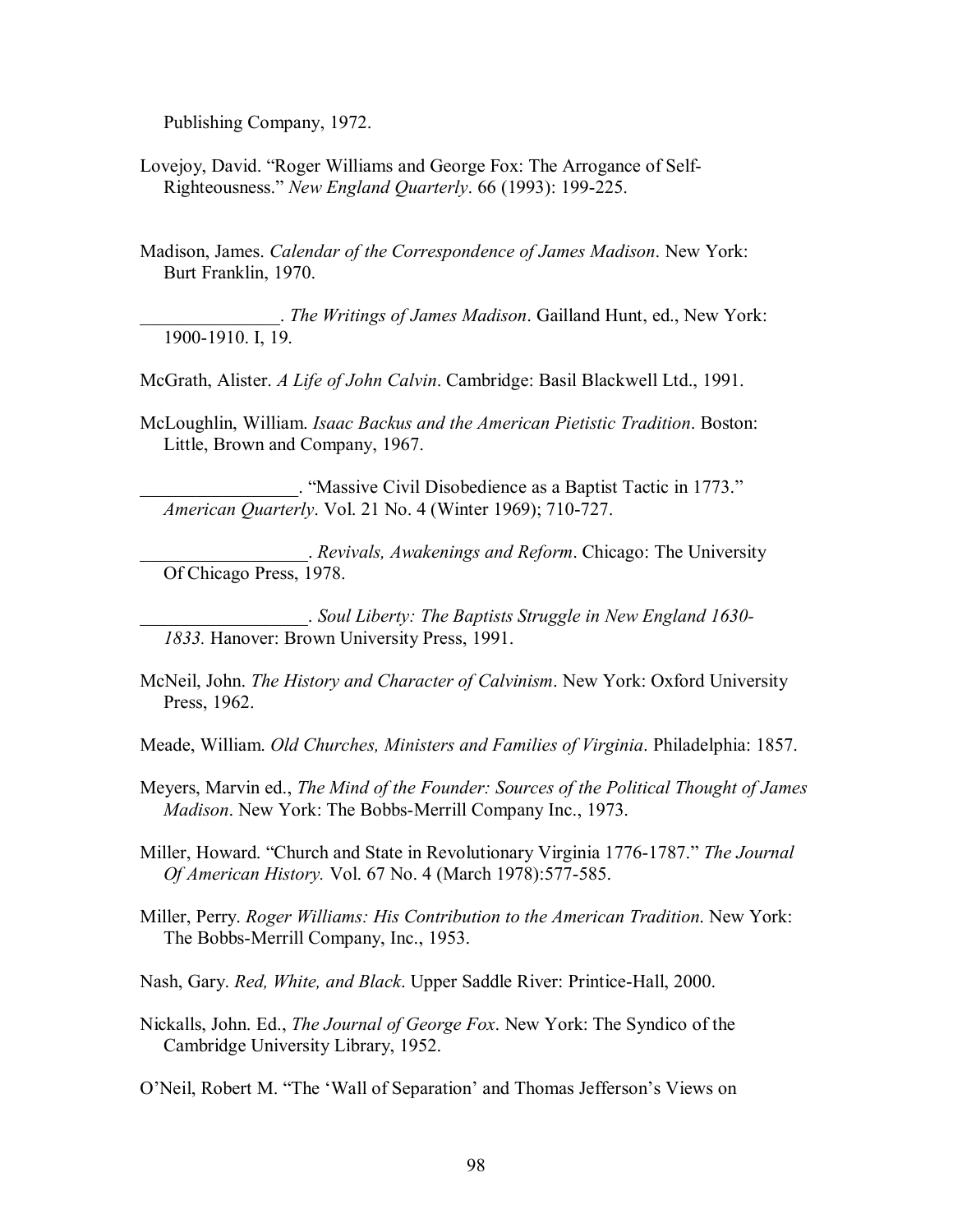Religious Liberty." *The William and Mary Ouarterly*. Vol. 56 No. 4 (Oct. 1999): 791-794.

- Padovel, Saul. ed., *The Complete Madison: His Basic Writings*. New York: Harper & Brothers Publishers, 1953.
- Pancake, John. ed., *Thomas Jefferson: Revolutionary Philosopher: A Selection of Writings.* Woodburg, New York: Barron's Educational Series, Inc., 1976.
- Richardson, Alan, ed., *A Dictionary of Christian Theology*. Philadelphia: The Westminister Press, 1969.
- Sadlier, Anne. *The Complete Writings of Roger Williams*. Edited by John Russell Bartlett. Vol. XI, Letter From Mrs. Sadlier to Roger Williams. New York: Russell & Russell Inc., 1963.
- Sperry, Willard. *Religion in America*. Cambridge: University Press, 1946.
- Sandler, Gerald. "Lockean Ideas in Thomas Jefferson's Bill for Establishing Religious Freedom.î *Journal of the History of Ideas*. Vol. 21, No. 1 (Jan-Mar 1960): 110-116.
- Straus, Oscar. *Roger Williams The Pioneer of Religious Liberty*. Freeport: Books for Libraries Press, 1970.
- Sweet, W.W. "The Great Awakening in Virginia, 1740-1790." *The American Historical Review.* Vol. 35, No. 4 (July 1930): 887-888.
- Szasz Ferene. "The Virginia Statute for Religious Freedom: Its Evolution and Consequences in American History." *The Journal of Southern History*. Vol. 55 No. 4 (Nov. 1989): 712-714.
- VanSpanckeren, Kathryn. *An Outline of American Literature: Early America and Colonial Period to 1776*. (accessed 8 February 2002); available from http://www.odur.let.rug.nl/~usa/LIT/williams.htm; internet.
- Williams, Roger. *The Complete Writings of Roger Williams*. Edited by Samuel L. Caldwell. Vol. 3, Bloudy Tenent of Persecution. New York: Russell & Russell Inc., 1963.
- Williams, Roger. *The Complete Writings of Roger Williams*. Edited by Samuel L. Caldwell. Vol. 3, Bloudy Tenet Yet More Bloody. New York: Russell&Russell Inc., 1963.

\_\_\_\_\_\_\_\_\_\_\_\_\_. *The Complete Writings of Roger Williams*. Edited by Rev. J. Lewis Diman. Vol. V, George Fox Digg'd out of His Burrowes. New York: Russell & Russell Inc., 1963.

\_\_\_\_\_\_\_\_\_\_\_\_\_. *The Complete Writings of Roger Williams*. Edited by Perry Miller.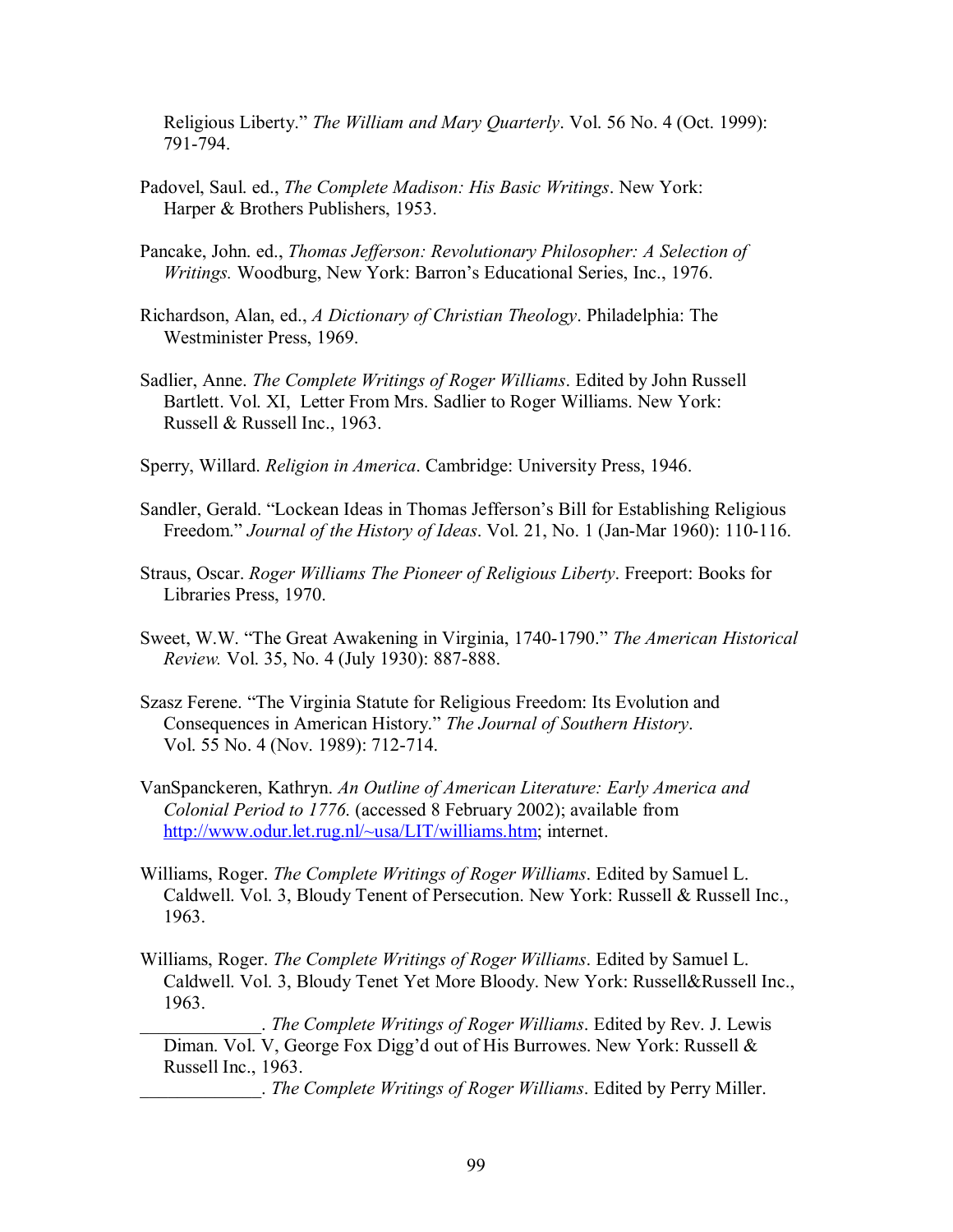Vol. VII, The Hireling Ministry None of Christ's. New York: Russell&RussellInc., 1963.

\_\_\_\_\_\_\_\_\_\_\_\_. *The Complete Writings of Roger Williams*. Edited by Reuben Aldridge Guild. Vol. I, Key Into the Language of America. New York: Russell & Russell Inc., 1963.

\_\_\_\_\_\_\_\_\_\_\_\_\_. *The Complete Writings of Roger Williams*. Edited by John Russell Bartlett. Vol. VI, The Letters of Roger Williams. New York: Russell&Russell Inc., 1963.

\_\_\_\_\_\_\_\_\_\_\_\_\_. *The Complete Writings of Roger Williams*. Edited by John Russell Bartlett. Vol. XI, A Letter to Mrs. Sadlier. New York: Russell & Russell Inc., 1963.

\_\_\_\_\_\_\_\_\_\_\_\_\_. *The Complete Writings of Roger Williams*. Edited by Reuben Aldridge Guild. Vol. I, Mr. Cotton's Letter Examined and Answered. New York: Russell & Russell Inc., 1963.

Woods, Jerome. "For Truth and Reputation: The New England Friends Dispute with Isaac Backus.î *The New England Quarterly.* Vol. 50, No. 3 (September 1977): 458-483.